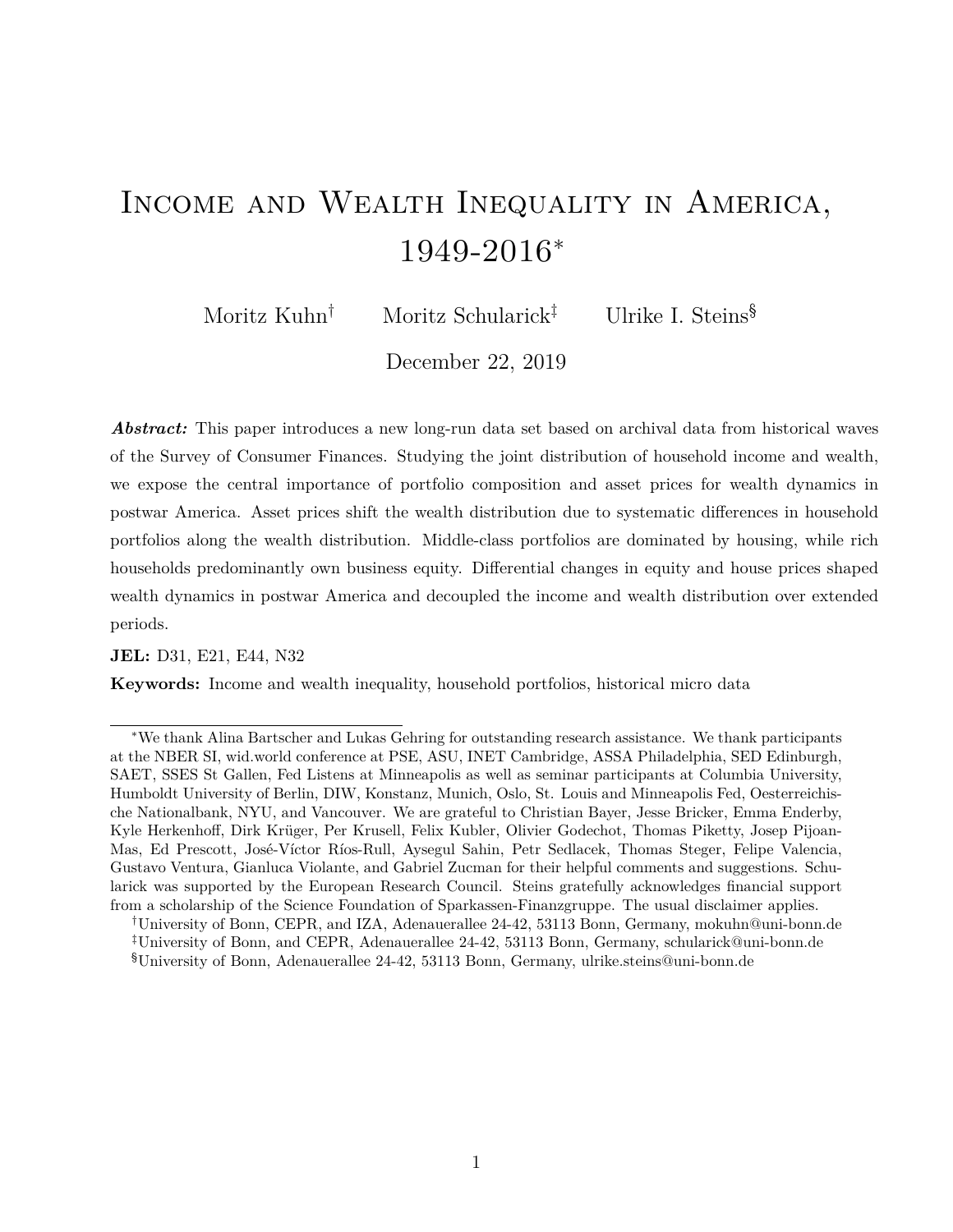# **1 Introduction**

We live in unequal times. The causes and consequences of widening disparities in income and wealth have become a defining debate of our age. Recent studies have made major inroads into documenting trends in either income or wealth inequality in the United States (Piketty and Saez (2003), Kopczuk *et al.* (2010), Saez and Zucman (2016)), but we still know little about how the joint distributions of income and wealth evolved over the long run. This paper fills this gap.

The backbone of this study is a newly compiled dataset that builds on household-level information and spans the entire U.S. population over seven decades of postwar American history. We unearthed historical waves of the Survey of Consumer Finances (SCF) that were conducted by the Economic Behavior Program of the Survey Research Center at the University of Michigan from 1947 to 1977. In extensive data work, we linked the historical survey data to the modern SCFs that the Federal Reserve redesigned in  $1983<sup>1</sup>$  We call this new resource for inequality research the SCF+.

The SCF+ complements existing datasets for long-run inequality research that are based on income tax and social security records, but also goes beyond them in a number of important ways. Importantly, the SCF+ is the first dataset that makes it possible to study the joint distributions of income and wealth over the long run. As a historical version of the SCF, it contains the same comprehensive income and balance sheet information as the modern SCFs. This means that we do not have to combine data from different sources or capitalize income tax data to generate wealth holdings. Moreover, the SCF+ contains granular demographic information that can be used to study dimensions of inequality —such as long-run trends in racial inequality— that so far have been out of reach for research.

Our analysis speaks to the quest to generate realistic wealth dynamics in dynamic quantitative models (Benhabib and Bisin (2018), Fella and De Nardi (2017), Gabaix *et al.* (2016), Hubmer *et al.* (2017)). A key finding of our paper is that a channel that has attracted little scrutiny so far has played a central role in the evolution of wealth inequality in postwar America: asset price changes induce large shifts in the wealth distribution. This is because the composition and leverage of household portfolios differ systematically along the wealth distribution. While the portfolios of rich households are dominated by corporate and noncorporate equity, the portfolio of a typical middle-class household is highly concentrated in residential real estate and, at the same time, highly leveraged. These portfolio differences

<sup>&</sup>lt;sup>1</sup>A few studies such as Malmendier and Nagel (2011) or Herkenhoff (2013) exploited parts of these data to address specific questions, but no study has attempted to harmonize modern and historical data in a consistent way. Note that we leave the post-1983 modern SCF unchanged. Its value for studying distributional trends has been demonstrated in recent contributions by Bricker *et al.* (2016) and Wolff (2017).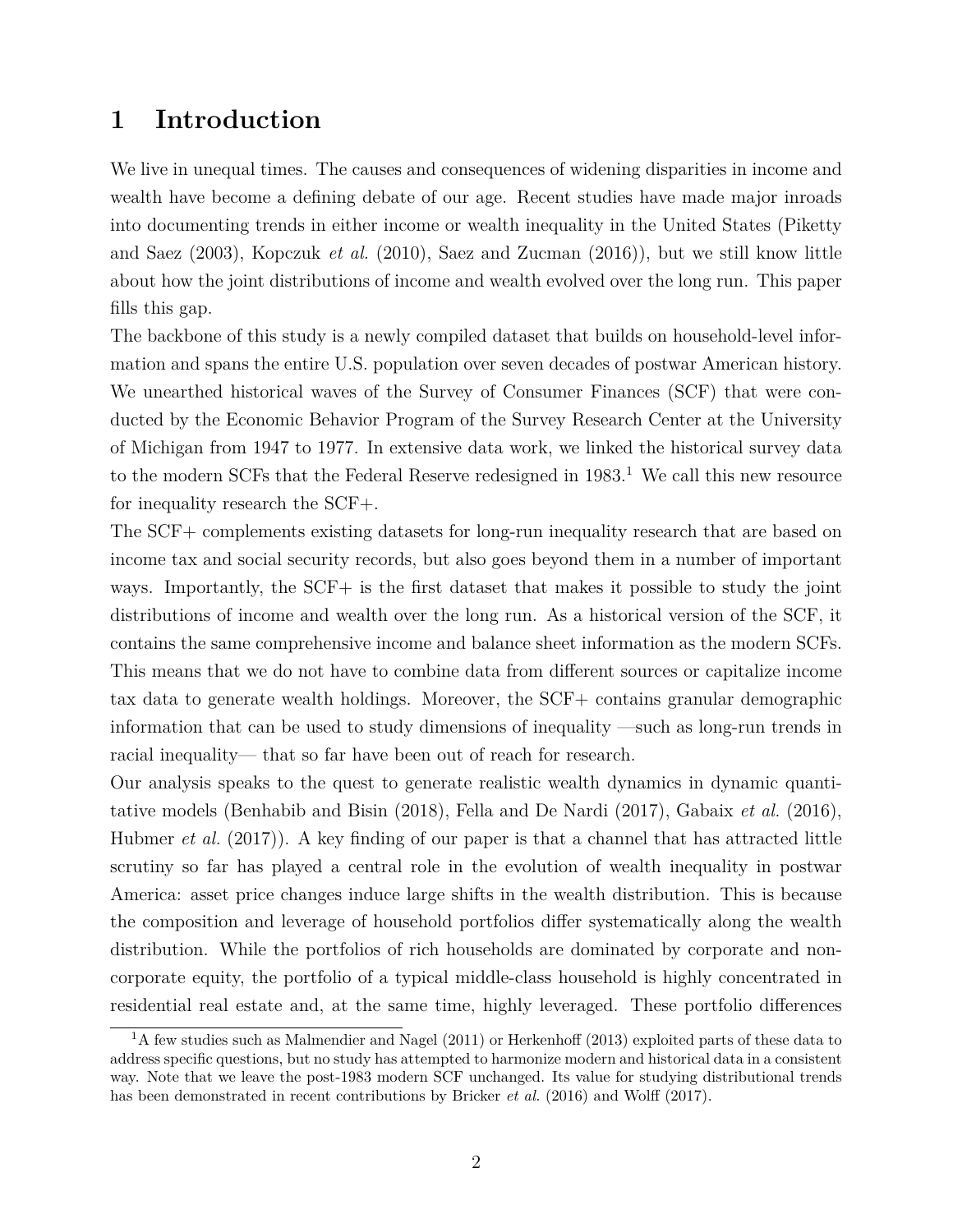are persistent over time. We document this stylized fact and expose its consequences for the dynamics of the wealth distribution.

An important upshot is that the top and the middle of the distribution are affected differentially by changes in equity and house prices. Housing booms lead to substantial wealth gains for leveraged middle-class households and tend to decrease wealth inequality, all else equal. Stock market booms primarily boost the wealth of households at the top of the wealth distribution as their portfolios are dominated by listed and unlisted business equity. Portfolio heterogeneity thus gives rise to a race between the housing market and the stock market in shaping the wealth distribution. We show that over extended periods in postwar American history, such portfolio valuation effects have been predominant drivers of shifts in the distribution of wealth.

A second consequence of portfolio heterogeneity is that asset price movements can introduce a wedge between the evolution of the income and wealth distribution. For instance, rising asset prices can mitigate the effects that low income growth and declining savings rates have on wealth accumulation. Looking at income and wealth growth of different parts of the wealth distribution, we find such a divergence played a prominent role in the four decades before the financial crisis. The middle class (50th-90th percentile) rapidly lost ground to the top 10% with respect to income but, by and large, maintained its wealth share thanks to substantial gains in housing wealth. The SCF+ data show that incomes of the top 10% grew 80% more than incomes of middle-class households (50th-90th percentile) and 120% more than incomes in the bottom 50% of households. In line with previous research, the SCF+ data thus confirm a strong trend toward growing income concentration at the top (Piketty and Saez (2003); Kopczuk *et al.* (2010)). However, when it comes to wealth, the picture is different. For the bottom 50% of the wealth distribution, wealth grew 100% in excess of income between 1971 and 2007. A particularly pronounced difference using CPI inflation that leads to zero income growth and a doubling of wealth. For the middle class and for the top 10%, wealth grew at approximately the same rate despite diverging income paths. As a result, wealth-to-income ratios increased most strongly for the bottom 90% of the wealth distribution. That the SCF+ data reach back to the 1950s and 1960s, that is, before the income distribution started to widen substantially, makes it possible to expose these divergent trends.

Importantly, price effects account for a major part of the wealth gains of the middle class and the lower middle class. We estimate that between 1971 and 2007, wealth of the bottom 50% grew almost entirely because of price effects — essentially a doubling of wealth compared to household income without any (active) saving. Price-related wealth growth is high for the bottom 50% despite below-average homeownership rates because virtually all existing wealth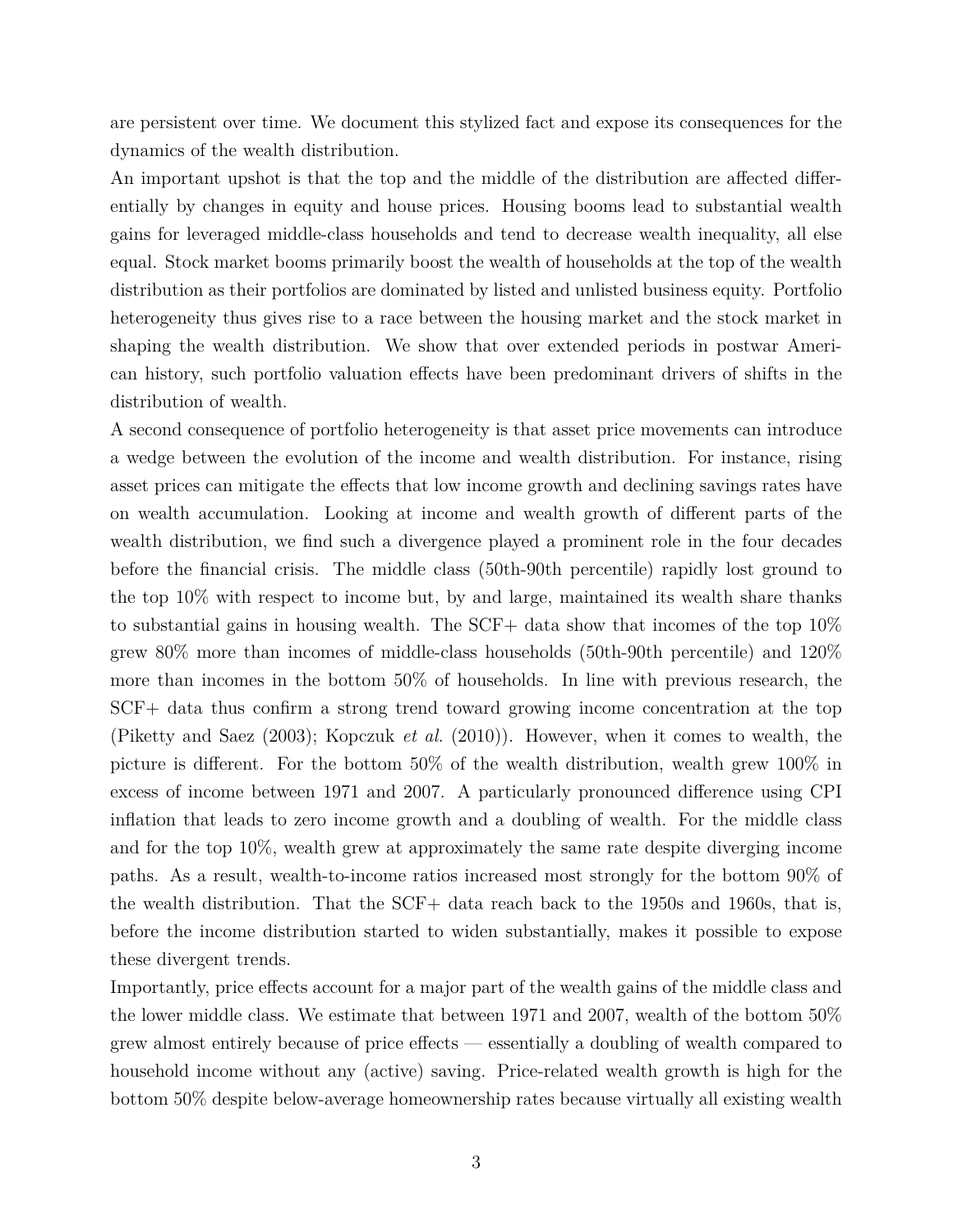of this group is invested in highly leveraged housing wealth. Even in the middle and at the top of the distribution, asset price induced gains accounted for close to half of total wealth growth over the 1971-2007 period, comparable to the contribution of savings flows. From a political economy perspective, it is conceivable that the strong wealth gains for the middle and lower middle class helped to dispel discontent about stagnant incomes. They may also help to explain the disconnect between trends in income and consumption inequality that have been the subject of some debate (Attanasio and Pistaferri, 2016). When house prices collapsed in the 2008 crisis, the same leveraged portfolio position of the middle class brought about substantial wealth losses, while the quick rebound in stock markets boosted wealth at the top. Relative price changes between houses and equities after 2007 have produced the largest spike in wealth inequality in postwar American history. Surging post-crisis wealth inequality might in turn have contributed to the perception of sharply rising inequality in recent years.

Thanks to its demographic detail, we can also exploit the SCF+ to shed new light on the long-run evolution of racial inequalities. The SCF+ covers the entire postwar history of racial inequality and spans the pre- and post-civil rights eras. With information on income and wealth at the household level, we do not only complement recent studies of the long-run evolution of racial wage inequality (Bayer and Charles, 2017), but we add new dimensions. Most importantly, the SCF+ data offer a window on long-run trends in racial *wealth inequality* that have so far remained uncharted territory. We expose persistent and, in some respects, growing inequalities between black and white Americans. Income disparities today are as big as they were in the pre-civil rights era. In 2016, black household income is still only half of the income of white households. The racial wealth gap is even wider and is still as large as it was in the 1950s and 1960s. The median black household persistently has less than 15% of the wealth of the median white household. We also find that the financial crisis has hit black households particularly hard and has undone the little progress that had been made in reducing the racial wealth gap during the 2000s (Wolff, 2017). The overall summary is bleak. The typical black household remains poorer than 80% of white households.

**Related literature:** Research on inequality has become a highly active field, and our paper speaks to a large literature. Analytically, the paper is most closely related to recent contributions emphasizing the importance of heterogeneity in returns on wealth for the wealth distribution. On the empirical side, this literature has mainly worked with European data, while our paper addresses the issues with long-run micro data for the United States. Bach *et al.* (2016) study administrative Swedish data. With regard to heterogeneity in returns along the wealth distribution, Fagereng *et al.* (2016) use administrative Norwegian tax data and document substantial heterogeneity in wealth returns and intergenerational persistence.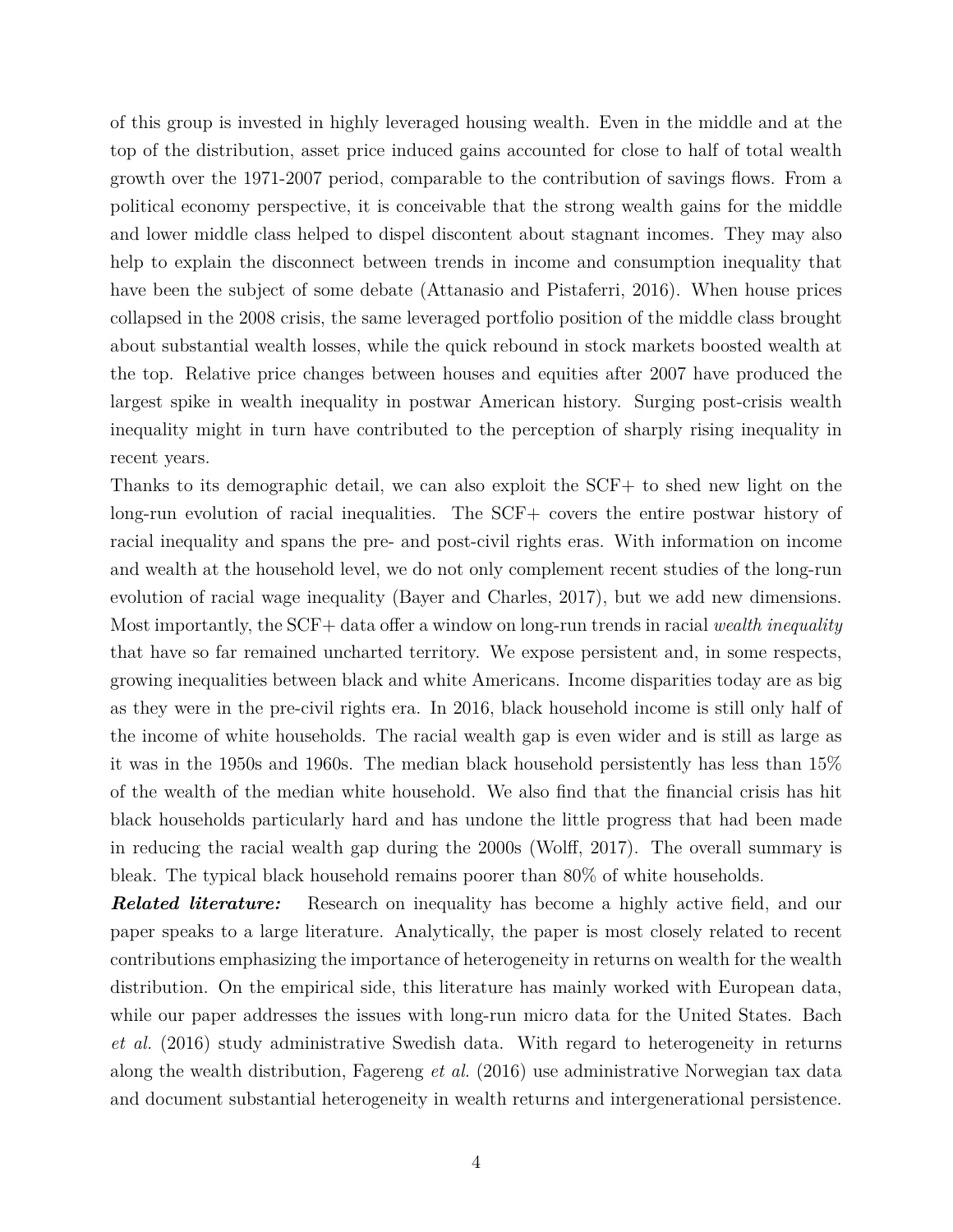For France, Garbinti *et al.* (2017) analyze the long-run distribution of wealth as well as the role of return and savings rate differentials. In the American context, Wolff (2016) demonstrates the sensitivity of middle-class wealth to the house price collapse in the Great Recession, and his earlier research (Wolff, 2002) is closely related as it discusses the sensitivity of the U.S. wealth distribution to asset price changes. In the policy debate, the role of asset prices for the wealth distribution has also been discussed, for example, by Yellen (2014). Moreover, Kuhn and Ríos-Rull (2016) argue that housing wealth plays an important role for the wealth distribution.

With respect to data production and the emphasis on long-run trends, our paper complements the pioneering work of Piketty and Saez (2003), Kopczuk and Saez (2004), and Saez and Zucman (2016), as well as the work of Kopczuk *et al.* (2010). Our paper also speaks to the more recent contribution of Piketty *et al.* (2017), who combined micro data from tax records and household survey data to derive the distribution of income reported in the national accounts. Saez and Zucman (2016) estimate the wealth distribution by capitalizing income flows from administrative data. This approach is advantageous for households at the top of the distribution that hold a significant part of their wealth in assets that generate taxable income flows. Yet many assets in middle-class portfolios do not generate taxable income flows — housing being a prime example. The SCF+ provides long-run data on all sources of income (including capital and non-taxable income) as well as the entire household balance sheet with all assets (including residential real estate) and liabilities (including mortgage debt). Playing to the strength of our data, our paper focuses on the bottom 90% of households, not on changes in inequality at the very top. We also connect our paper to the recent paper by Bricker *et al.* (2016) that demonstrates the potential of the modern SCFs to study distributional trends even at the top, and discuss the differences between the more advanced modern SCF and the historical SCF waves.<sup>2</sup>

Theoretical work modeling the dynamics of wealth inequality has grown quickly. A common thread is that models based on labor income risk alone typically produce too little wealth concentration and cannot account for substantial shifts in wealth inequality that occur over short time horizons. Our paper speaks to recent work by Benhabib and Bisin (2018), Benhabib *et al.* (2017), and Gabaix *et al.* (2016), who discuss the importance of heterogeneous returns for the wealth distribution and its changes over time. In another recent paper, Hubmer *et al.* (2017) use variants of incomplete markets models to quantify the contribution of different

<sup>2</sup>Work in labor economics often relies on data from the CPS. Examples are Gottschalk and Danziger (2005) and Burkhauser *et al.* (2009). Most relevant for our work is Burkhauser *et al.* (2012), who show that trends in income inequality derived from the CPS are similar to the inequality series based on tax data in Piketty and Saez (2003). They also provide a detailed discussion of the conceptual differences in measuring income in the tax and CPS data.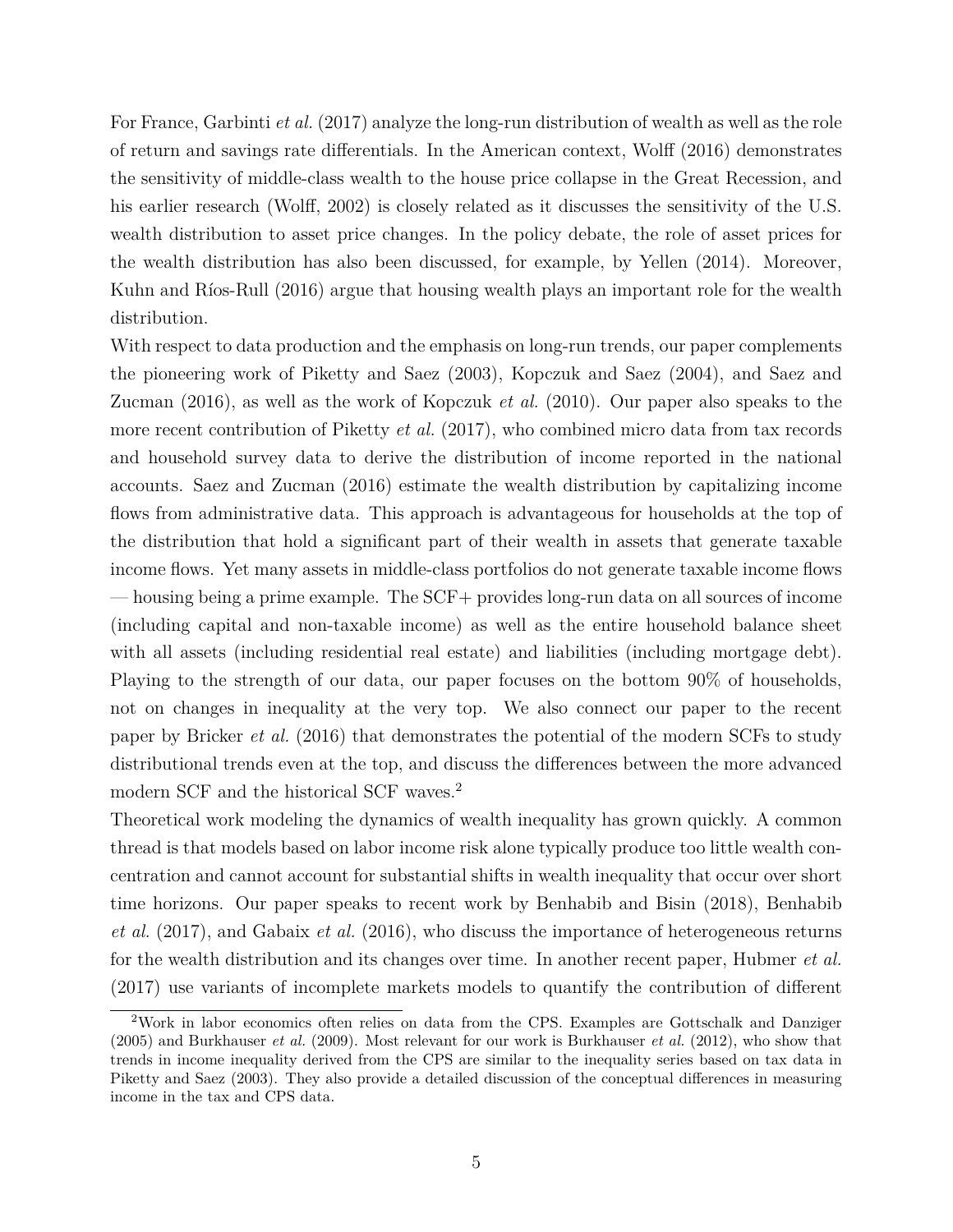drivers for rising wealth inequality and point to return differences and portfolio differences as a neglected line of research. Our findings support the emphasis on asset returns.<sup>3</sup> Glover *et al.* (2017) quantify the welfare effects of wealth changes resulting from portfolio differences and asset price changes during the Great Recession. Fella and De Nardi (2017) survey the existing literature and discuss different models from the canonical incomplete market model to models with intergenerational transmission of financial and human capital, rate of return risk on financial investments, and more sophisticated earnings dynamics.

*Outline:* The paper is divided into three parts. The first part documents the extensive data work that we have undertaken over the past years to construct the SCF+ and what we did to align the historical and modern SCF data. The second part then exploits the new data and presents stylized facts for long-run trends in income and wealth inequality, including racial inequalities, that emerge from the SCF+. The third part studies the joint distributions of income and wealth and exposes the central importance of asset price changes for the dynamics of the wealth distribution in postwar America. The last section concludes.

# **2 Constructing the SCF+**

The SCF is a key resource for research on household finances in the United States. It is a triennial survey, and the post-1983 data are available on the website of the Board of Governors of the Federal Reserve System<sup>4</sup>. Yet the first consumer finance surveys were conducted as far back as 1947. The early SCF waves were directed by the Economic Behavior Program of the Survey Research Center of the Institute for Social Research at the University of Michigan. The surveys were taken annually between 1947 and 1971, and then again in 1977. The raw data are kept at the Inter-University Consortium for Political and Social Research (ICPSR) at the Institute for Social Research in Ann Arbor, Michigan.

For this paper, we linked the archival survey data to the post-1983 SCF. To do this, we harmonized and re-weighted the historical data to make them as compatible as possible with the modern SCF. Note that we do not adjust the post-1983 SCF data. On the contrary, we take the advanced survey design of the modern SCF as the benchmark and adjust the historical surveys so that they come as close as possible to this benchmark. We discuss in detail below and in the Appendix B how we proceeded and how consistent the historical and modern data are, especially when it comes to the top of the distribution. The combined dataset adds four decades of household-level micro data, effectively doubling the time span

<sup>&</sup>lt;sup>3</sup>See also Castaneda *et al.* (2003) for a benchmark model of cross-sectional income and wealth inequality and Kaymak and Poschke (2016) for another recent attempt to explain time trends.

<sup>4</sup>https://www.federalreserve.gov/econres/scfindex.htm. See Bricker *et al.* (2017) for results from the 2017 SCF data and for general information on the SCF data and sampling.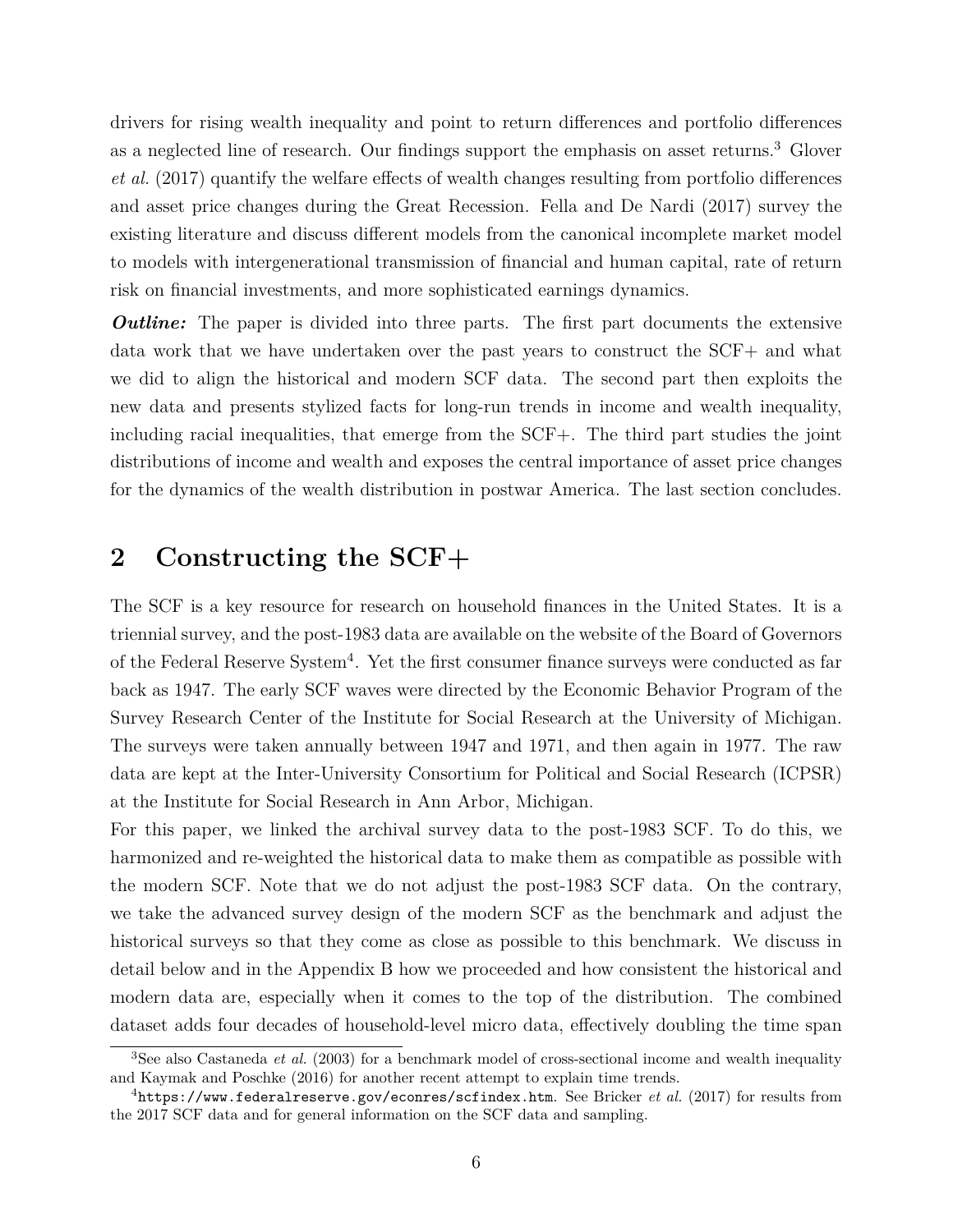covered by the SCF. As a new resource for long-run research on household finances, we refer to this historically extended version of the SCF as the *SCF+*.

The SCF+ complements the data sets for long-run trends in the distribution of income and wealth in the U.S. that Piketty and Saez (2003), Kopczuk and Saez (2004), and Saez and Zucman (2016) have compiled using administrative tax data. Other researchers have used the 1962 Survey of Financial Characteristics of Consumers (SFCC) that provides a snapshot of the financial conditions of U.S. households in 1962 (Wolff, 2017).<sup>5</sup> But so far the tax data constitute the only data covering the entire post-war period on a continuous basis. The SCF+ provides an opportunity to corroborate and improve our understanding of postwar trends in the distribution of income and wealth.

For future researchers, it is important to have a good understanding of the relative strengths and weaknesses of the SCF+ for inequality research. A key advantage of the long-run tax data is their compulsory collection process resulting in near-universal coverage at the top of the distribution, whereas survey data have to cope with non-response of rich households. This being said, the tests carried out in a recent paper by Bricker *et al.* (2016) show that the modern SCF with its combined administrative and survey data methodology also captures households at the very top of the distribution.

The strengths of the administrative data in terms of accuracy and coverage at the top of the distribution also have to be weighed against the attractive properties of survey data in other respects. Most importantly, the survey data contain direct measurements of assets and debt plus the information to stratify households by demographic characteristics. The survey data also cover people who do not file taxes, and the unit of analysis is the household, not the tax unit. This structure is in line with economic models in which the household is the relevant unit for risk and resource sharing.<sup>6</sup>

Moreover, specific challenges arise when income tax data are used to construct wealth estimates. The capitalization method of Saez and Zucman (2016) relies on observable income tax flows that are capitalized to allocate aggregate wealth positions in the cross section. While ingenious as an approach, some gaps remain because a substantial part of wealth does not generate taxable income flows and has to be imputed (often on the basis of survey data). The key asset here is owner-occupied housing as well as its corresponding liability, mortgage debt. Pension assets also do not generate taxable income flows, and unrealized capital gains do not show up on tax returns until they are realized.

<sup>&</sup>lt;sup>5</sup>For the construction of the SCF+, we have set the distributional information from the 1962 SCF against the SFCC data and generally found the differences to be small. More details below.

 ${}^{6}$ In 2012, there were about one-third more tax units (160.7 million) than households (121.1 million) in the United States. Bricker *et al.* (2016) argue that relying on tax units could lead to higher measured income concentration toward the top of the distribution.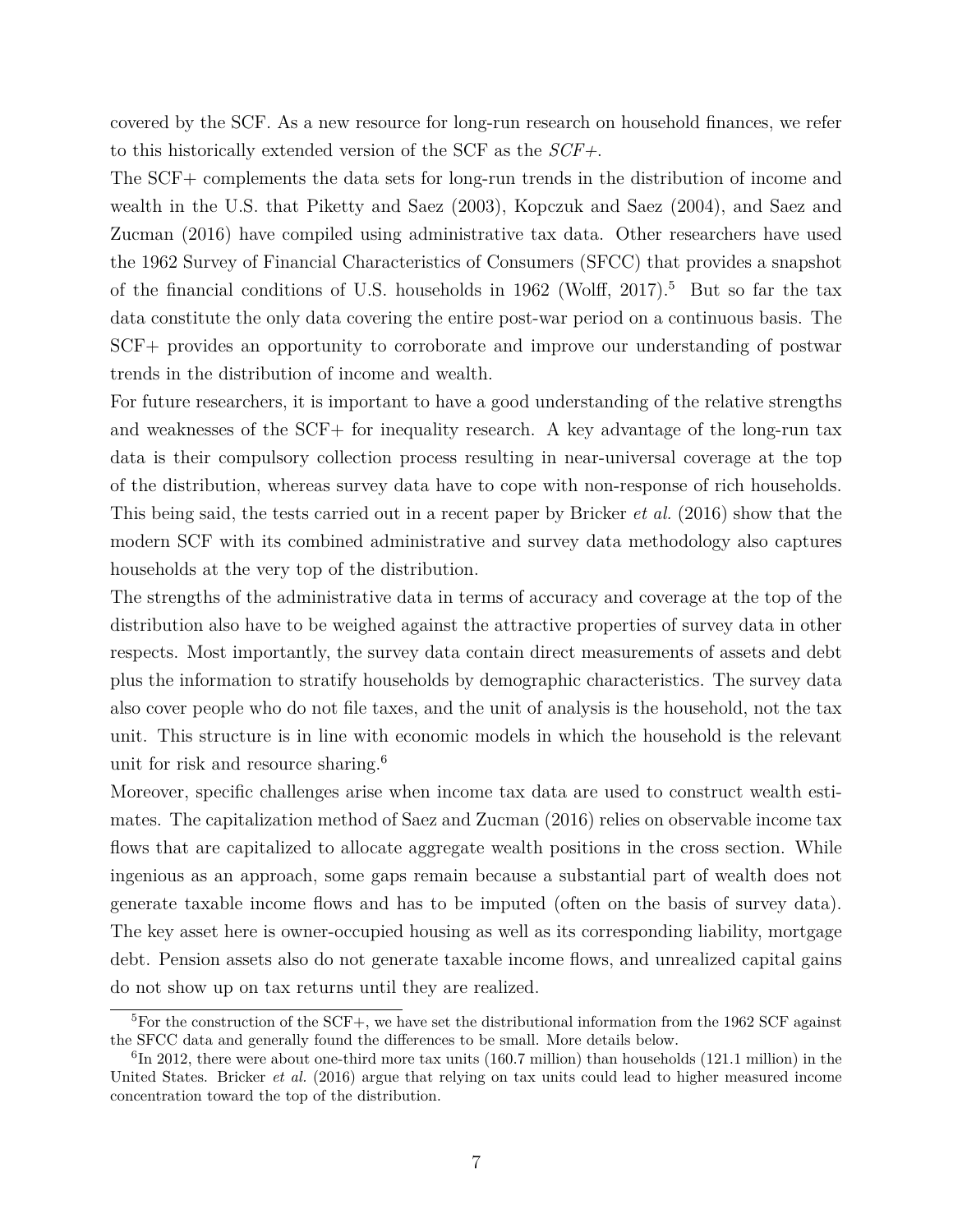In the estimates of Saez and Zucman (2016), about 90% of the total wealth outside the top 10% has to be imputed. And even for the top 10%, the share of imputed wealth stands at 40%. Saez and Zucman (2016) correctly stress that the exact distribution of these assets is of minor importance for the very top of the wealth distribution. Yet for researchers interested in long-run distributional changes outside the very top, these are binding constraints that the SCF+ overcomes. The capitalization method also has to derive returns for individual asset classes from a combination of capital income from tax data and aggregate estimates from the financial accounts. Kopczuk (2015) provides an illustration of how this method can lead to an upward bias of wealth concentration during low interest rate periods, and the recent paper by Bricker *et al.* (2018) quantifies this bias and discusses in detail other conceptual differences between survey estimates and estimates based on tax data.

## **2.1 Variables in the SCF+**

The variables covered in the historical surveys of the SCF+ correspond to those in the contemporary SCF, but the exact wording of the questions can differ from survey to survey. Some variables are not continuously covered, so we have to impute values in some years. We explain the imputation procedure in the following section. Our analysis focuses on the four variables that are of particular importance for household finances: income, assets, debt, and wealth. In the analysis, we use all data and abstain from any sample selection. We adjust all data for inflation using the consumer price index (CPI) and report results in 2016 dollars.<sup>7</sup> Table 2 provides a general overview over variables and years when imputation is used. Online Appendix A.1 contains additional information.

*Income:* We construct total income as the sum of wages and salaries, income from professional practice and self-employment, rental income, interest, dividends, transfer payments, as well as business and farm income. Note that we do not include imputed rental income of homeowners in the baseline, but we provide additional results in Appendix D.2.

*Assets:* The historical SCF waves contain detailed information on household assets. We group assets into the following categories: liquid assets, housing, bonds, stocks and business equity, mutual funds, the cash value of life insurance, defined-contribution retirement plans<sup>8</sup>,

<sup>7</sup> We use CPI data from the Macrohistory Database (Jordà *et al.*, 2017). The series combines the CPI-U-RS series (1978-2016) from the Bureau of Labor Statistics, and the CPI-All Urban Consumers for 1948-1977. The CPI shows higher inflation rates relative to the personal consumption expenditure index (PCE) as discussed by Furth (2017). Comparisons of relative income and wealth trends between groups are unaffected by the choice of the deflator, but caution is warranted for absolute statements about income and wealth growth. We provide a sensitivity analysis using the PCE in Appendix D.4.

<sup>&</sup>lt;sup>8</sup>Data on defined-contribution retirement plans are only available from 1983 onward. However, according to the financial accounts of the United States, this variable makes up a small part of household wealth before the 1980s, so missing information before 1983 is unlikely to change the picture meaningfully. Up to 1970,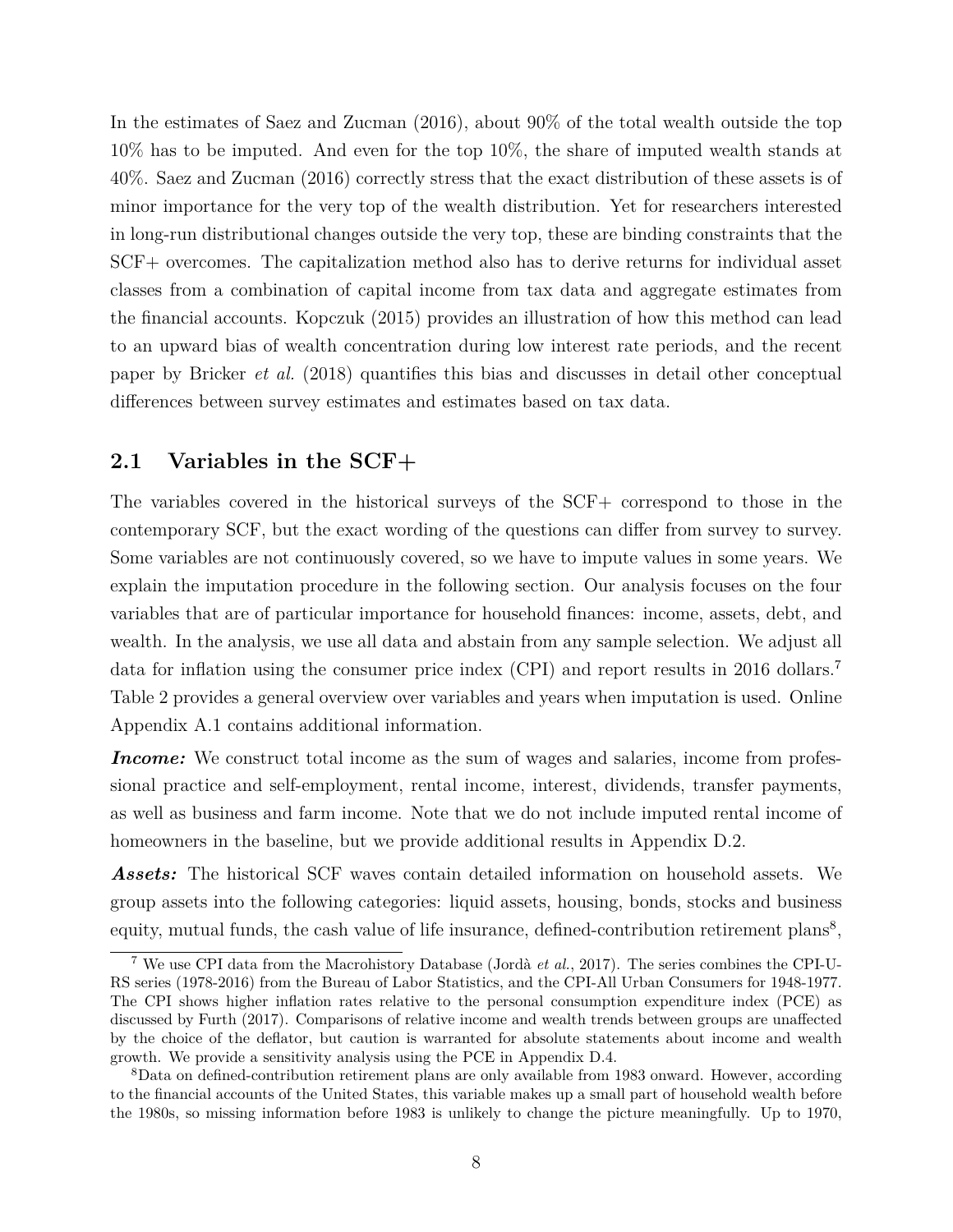other real estate, and cars. Liquid assets comprise the sum of checking, savings, call/money market accounts, and certificates of deposits. By contrast, Social Security as a key asset for most families is not measured as part of household wealth. The wealth concept used here hence follows the literature by focusing on marketable household wealth. A more detailed discussion of the importance of Social Security for household wealth and its distribution can be found in Bricker *et al.* (2016).

**Debt:** Total debt consists of housing and non-housing debt. Housing debt is calculated as the sum of debt on owner-occupied homes, home equity loans, and home equity lines of credit. For 1977, only the origination value (instead of the current value) of mortgages is available. Using information on the year the mortgage was taken out, remaining maturity, and an estimated annual interest rate, we create a proxy for debt on homes for 1977. All debt other than housing debt refers to and includes car loans, education loans, and other consumer loans.

*Wealth:* We construct wealth as the consolidated value of the household balance sheet by subtracting debt from assets. Wealth constitutes households' net worth.

## **2.2 Weights and imputations**

The SCF is designed to be representative of the U.S. population. As Bricker *et al.* (2016) discuss, the modern SCF applies a sophisticated dual-frame sampling scheme to oversample wealthy households, combining administrative and survey data. The historical surveys did not oversample households at the top. In this section and in Appendix B, we outline how we dealt with the issue and discuss the implications for the representativeness of the SCF+. In addition to the adequate coverage of wealthy households, we also need to ensure representative coverage of demographic characteristics such as race, age, and education.

*Oversampling of wealthy households:* Since its redesign in 1983, the SCF consists of two samples. The first sample is drawn using area probability sampling of the entire U.S. population based on Census information. In addition, a second so-called *list sample* is drawn based on tax information.<sup>9</sup> For both samples, survey weights are constructed separately. In the list sample, survey weights have to be disproportionally adjusted for non-response. The weight of each household corresponds to the number of similar households in the population. In a final step, both samples are combined and survey weights are adjusted so that the combined sample is representative of the U.S. population (Kennickell and Woodburn, 1999).

defined-contribution plans correspond to less than 1% of average household wealth.

<sup>9</sup>The methodology has evolved over time and uses a combination of income capitalization with income from several tax years and regression evidence based on existing surveys. See Kennickell (2017) and Bricker *et al.* (2017) for details and further references.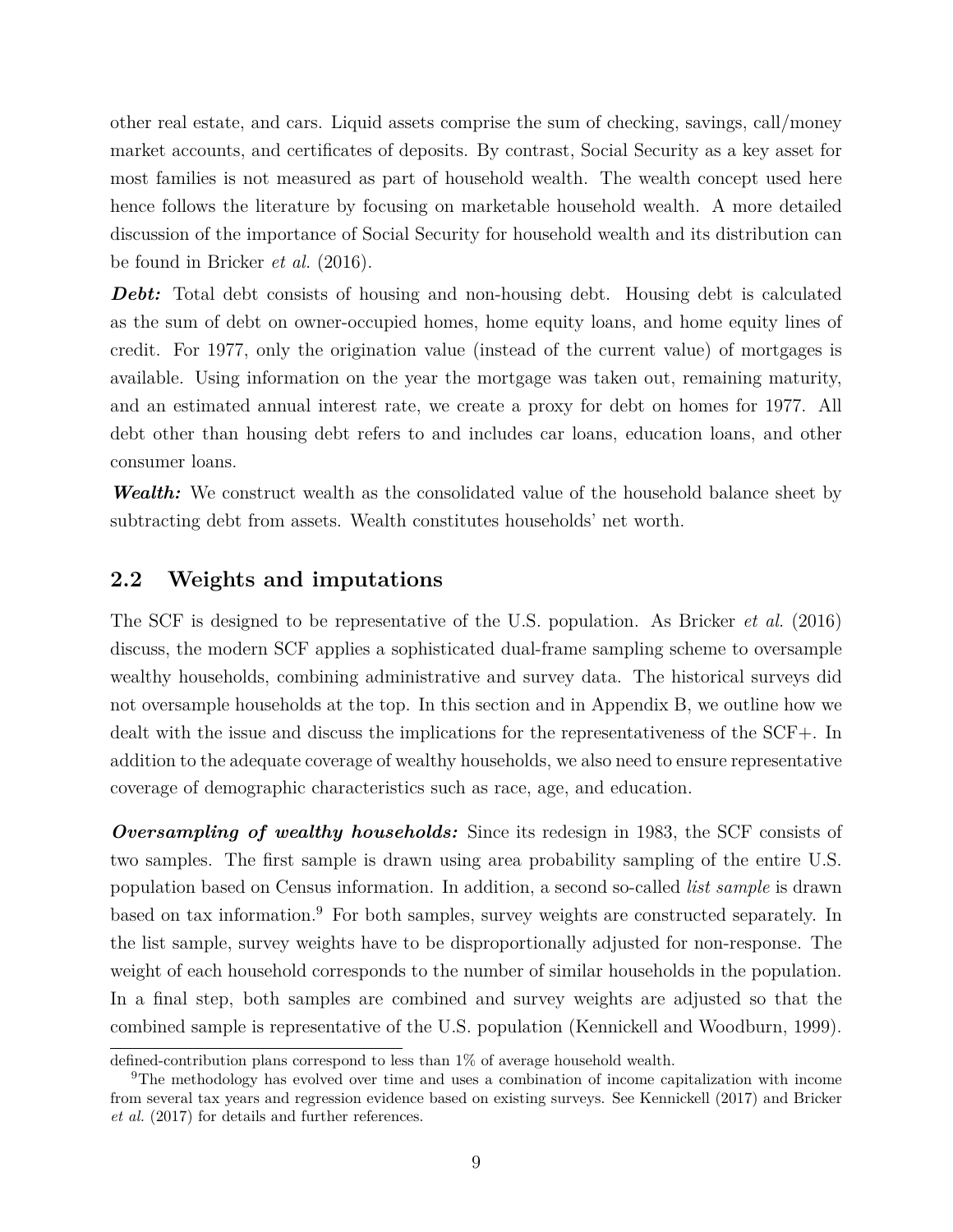Before 1983, the historical SCF data are not supplemented by a list sample. As a consequence, the challenge of adequately representing households at the very top is likely to be more pervasive (Sabelhaus *et al.*, 2015). Missing households at the top could potentially lead to an under-representation and bias historical inequality measures downwards.

For the construction of the SCF+, we use information from the 1983 list sample to adjust the coverage of rich households in the pre-1983 data. In a first step, we determine the proportion of households in the 1983 list sample relative to all households. Their share corresponds to approximately 2%. In a second step, we determine where the households from the list sample are located in the income and wealth distribution in 1983. We find that most observations are among the top 5% of the income and wealth distribution. Using this information, we adjust survey weights in all survey years before 1983 in two steps. First, for each year we extract all observations that are simultaneously in the top 5% of the income and wealth distribution. Secondly, we increase the weighting of these households in such a way that we effectively add 2% of wealthy households to the sample and adjust the remaining weights accordingly. This approach is similar in spirit to Bricker *et al.* (2018), who adjust SCF weights inversely proportional to the overlap of the SCF sample with the Forbes list.

The list sample of the modern SCF is concentrated in the top 1% of the wealth distribution, and great effort goes into identifying these households as Bricker *et al.* (2016) discuss. A potential concern with our adjustment of the historical data is that we can only increase the weight of households that are sampled. This could be problematic if non-response rates have changed over time, or if the older surveys failed to identify and contact wealthy households in sufficient numbers. One way to get a better sense of how pervasive these issues are, is to compare the 1983 data with the 1962 Survey of Financial Characteristics of Consumers (SFCC). The SFCC was the only historical survey that also used a dual-frame sampling scheme similar to the 1983 list sample on the basis of income tax records.

|                  | Income     |           | Wealth     |           |  |  |  |
|------------------|------------|-----------|------------|-----------|--|--|--|
|                  | top $10\%$ | top $5\%$ | top $10\%$ | top $5\%$ |  |  |  |
| <b>SFCC 1962</b> | $21\%$     | $35\%$    | 20 %       | 28 %      |  |  |  |
| <b>SCF 1983</b>  | $17\%$     | 34 %      | $17\%$     | $32\%$    |  |  |  |

Notes: Share of respondents in the 1962 SFCC and 1983 SCF data from list sample in different parts of the income and wealth distribution. The left part of the table shows the shares of households in the top 10% and top 5% of the income distribution in the 1962 SFCC and the 1983 SCF data from the list sample. The right part of the table shows the corresponding shares for the top 10% and top 5% of the wealth distribution.

Table 1 compares the non-response patterns at the top of the income and wealth distribution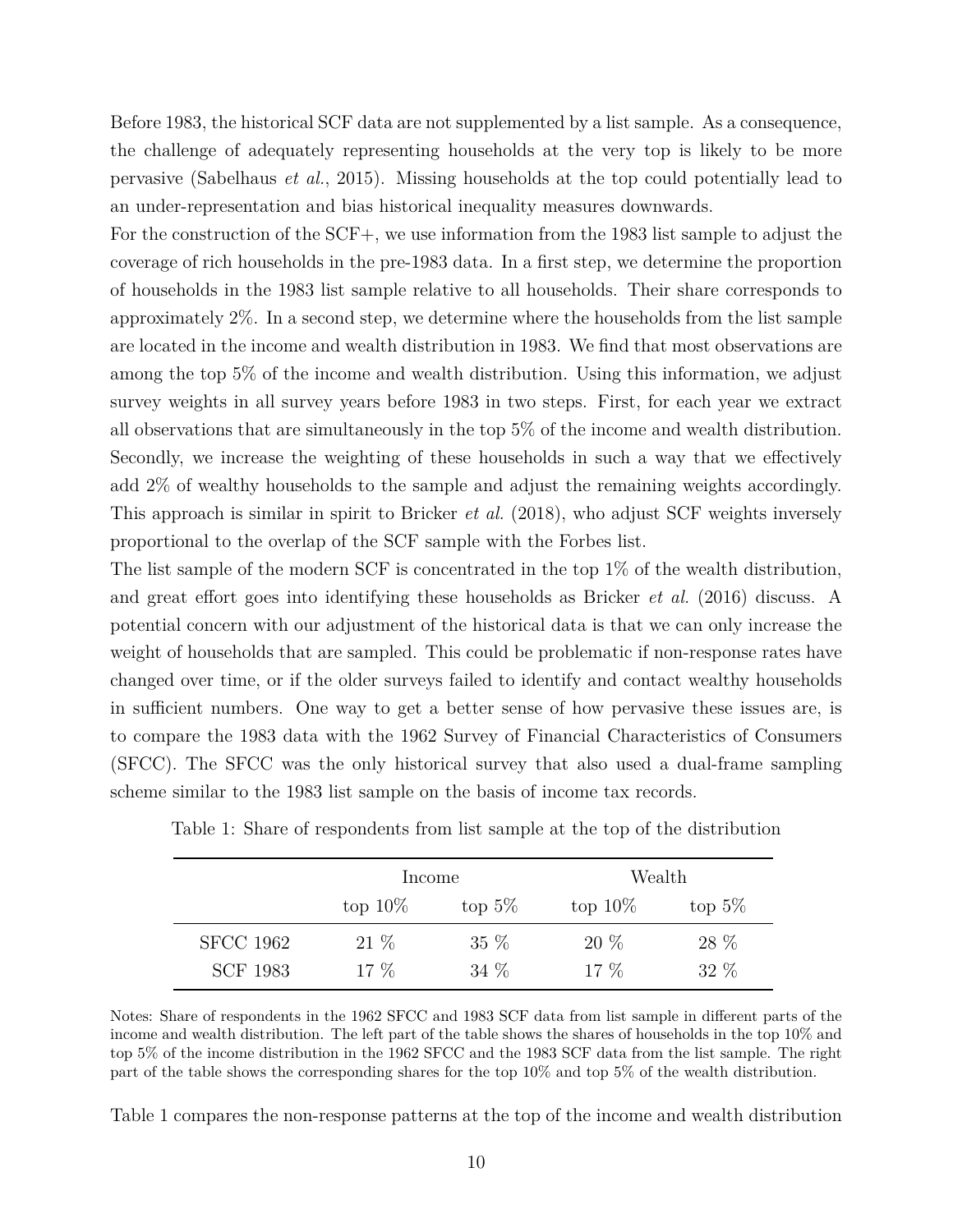from these two surveys. Importantly, we find little evidence for a pronounced time trend in non-response of wealthy households. For the modern SCF surveys, the reported response rates for the list sample also do not point to any trends in non-response rates for the list sample over time (see Bricker *et al.* (2016), Bricker *et al.* (2017)). In Appendix B we apply a battery of tests to the historical data that were proposed in a recent paper by Bricker *et al.* (2016) to examine how well the modern SCFs perform in capturing the top of the distribution relative to the tax data. More precisely, we test how many households in the SCF+ are above the 99th percentile threshold for income and wealth from the tax data, and how mean income and wealth above this threshold compare. Although these tests do not signal systematic deviations, the strength of the SCF+ data clearly lies in their comprehensive coverage of the lower ranks of the distribution. A lot of research has already been devoted to small groups at the very top of the distribution, but less is known about long-run distributional trends among the bottom 99% of households. Consequently, in this paper we will not talk about the top 1% of households, but will focus on income and wealth trends of the remaining 99% of American families.

**Demographic characteristics:** We compare the demographic characteristics in the surveys before 1983 with data from the U.S. Current Population Survey (CPS). To obtain samples that match the CPS data, we subdivide both the CPS and the SCF+ data into demographic subgroups. Subgroups are determined by age of the household head, college education, and race. In addition to these demographic characteristics, we include homeownership as an additional dimension. We adjust SCF+ weights by minimizing the difference between the share of each subgroup in the SCF+ and the respective share in the CPS. As Census data are only available since 1962, we rely on data from the Decennial Census and linear inter- and extrapolation for the earlier years. Figure 1 shows the shares of 10-year age groups, college households, and black households in the CPS/Census (black squares) and in the SCF+ with the adjustment of survey weights (red dots). Using adjusted weights (blue diamonds), the distributions of age, education, and race closely match the CPS/Census data. We match the homeownership rate equally well after the adjustment (see Figure A.1).

*Missing variables:* The imputation of missing variables is done by predictive mean matching as described in Schenker and Taylor (1996). This multiple imputation method assigns variable values by finding observations that are closest to the respective missing observations. In line with the post-1983 data, we impute five values for each missing observation. We account for a potential undercoverage of business equity before 1983 and follow the method proposed by Saez and Zucman (2016) to adjust the observed holdings in the micro data with information from the financial accounts. A detailed description of these steps is provided in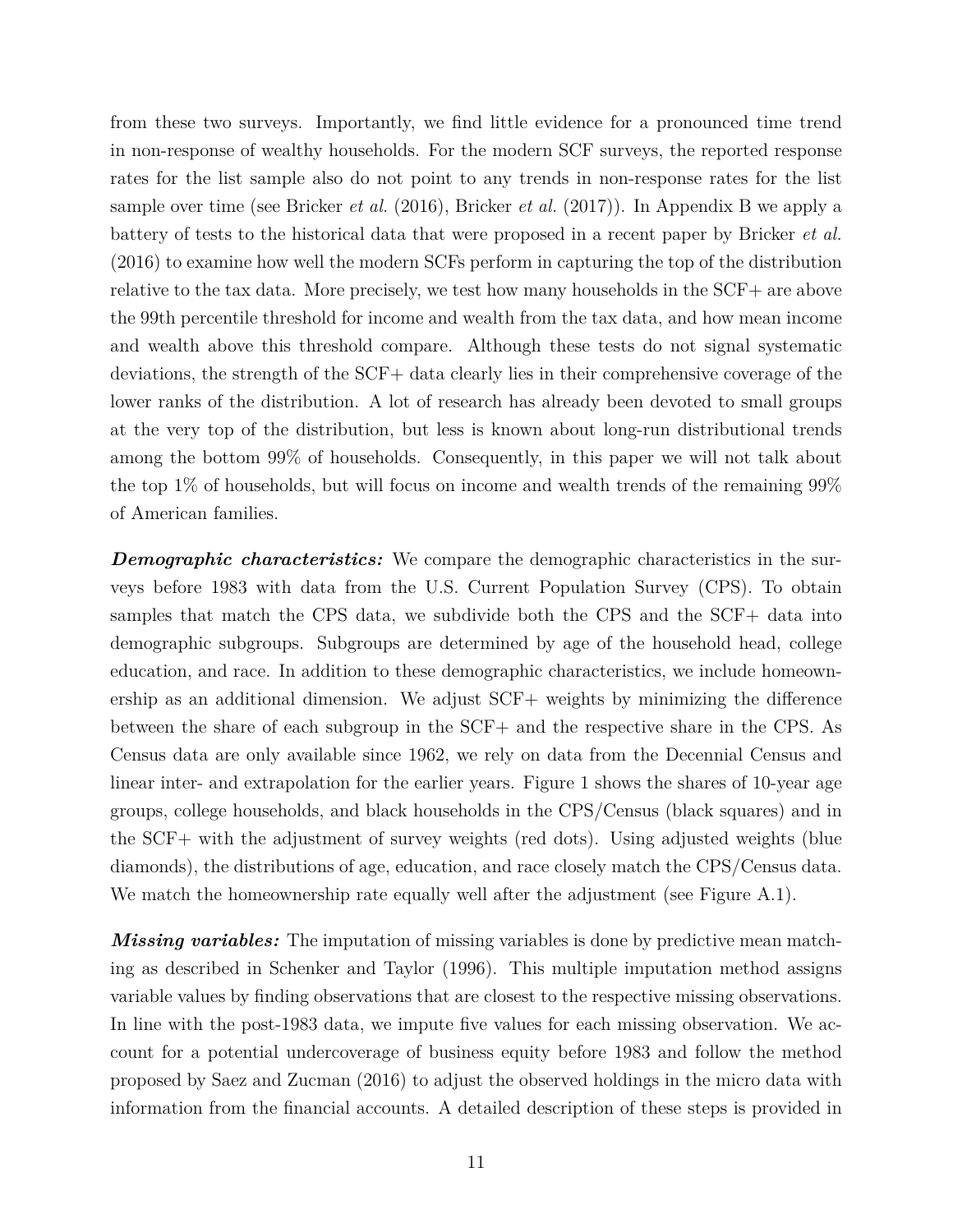

Figure 1: Population shares of age groups, college households, and black households

Notes: Lines with black squares show the population share of the respective demographic group in the CPS/Census data. The red dots show the population shares of the respective group using the original (unadjusted) survey data. The blue diamonds show the population shares using the adjusted survey data.

#### Appendix A.1.

Table 2 shows the variables and their coverage, as well as the years in which we imputed  $data<sup>10</sup>$  In Appendix A.1, we also explain how we impute the value of cars for selected years based on model and purchasing year.

The final SCF+ data set comprises 35 survey years with cross-sectional data, totaling 102*,* 304 household observations. The number of observations varies from a minimum of 1*,* 327 in 1971 to a maximum of 6*,* 482 in 2010. Table A.1 in the appendix reports the number of observations for all survey years.

 $10\,\text{We exclude the survey years } 1947, 1948, 1952, 1961, 1964, and 1966 because we lack information on hours$ ing, mortgages, and liquid assets. These three wealth components are held by a large fraction of households but can only be poorly inferred from information on other variables. For 1977, we impute income using original data for income intervals.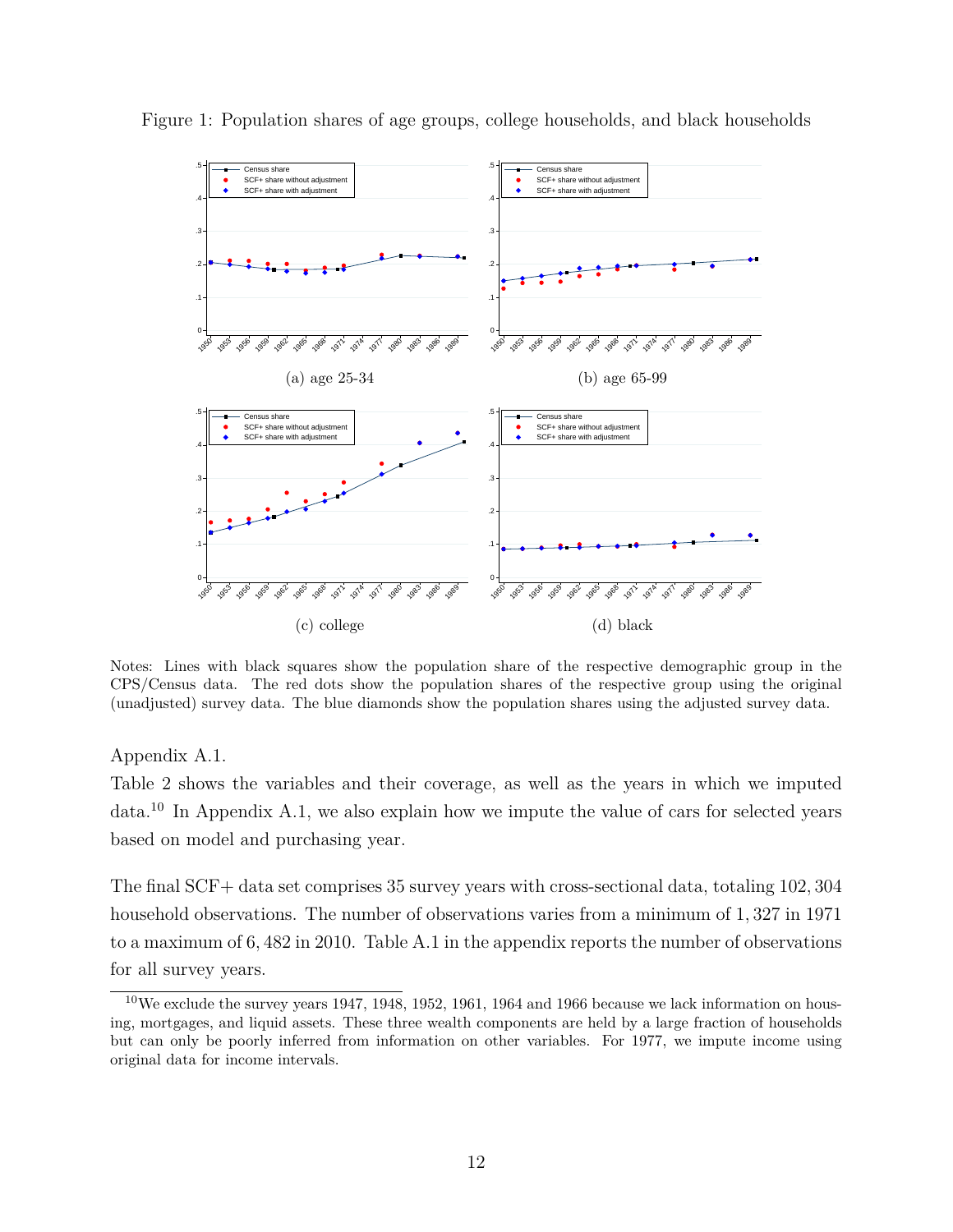|             | income         |                | financial<br>assets |                | nonfinancial<br>assets |                |                | $\mathrm{debt}$   |                |                |                |                   |                |
|-------------|----------------|----------------|---------------------|----------------|------------------------|----------------|----------------|-------------------|----------------|----------------|----------------|-------------------|----------------|
| Survey year | total          | labor          | $labor + business$  | liquid assets  | bonds                  | equity         | housing        | other real estate | business       | total          | housing        | other real estate | nonhousing     |
| 1949        | $\overline{O}$ | $\overline{O}$ | $\overline{O}$      | $\overline{O}$ | $\overline{O}$         | $\overline{O}$ | $\overline{O}$ | I                 | $\rm I$        | $\overline{O}$ | $\overline{O}$ | $\overline{O}$    | $\overline{O}$ |
| 1950        | $\overline{O}$ | $\overline{O}$ | $\overline{O}$      | $\overline{O}$ | $\overline{O}$         | $\overline{O}$ | $\overline{O}$ | $\overline{O}$    | $\overline{O}$ | $\overline{O}$ | $\overline{O}$ | $\overline{O}$    | $\overline{O}$ |
| 1951        | $\overline{O}$ | $\overline{O}$ | $\overline{O}$      | $\overline{O}$ | $\overline{O}$         | $\rm I$        | $\overline{O}$ | $\rm I$           | $\rm I$        | $\overline{O}$ | $\overline{O}$ | $\overline{O}$    | $\overline{O}$ |
| 1953        | $\overline{O}$ | $\overline{O}$ | $\overline{O}$      | $\overline{O}$ | $\overline{O}$         | $\overline{O}$ | $\overline{O}$ | $\overline{O}$    | $\overline{O}$ | $\overline{O}$ | $\overline{O}$ | $\overline{O}$    | $\overline{O}$ |
| 1954        | $\overline{O}$ | $\overline{O}$ | $\overline{O}$      | $\overline{O}$ | $\overline{O}$         | I              | $\overline{O}$ | I                 | I              | $\overline{O}$ | $\overline{O}$ | $\overline{O}$    | $\overline{O}$ |
| 1955        | $\overline{O}$ | $\overline{O}$ | $\overline{O}$      | $\overline{O}$ | $\overline{O}$         | $\overline{O}$ | $\overline{O}$ | $\rm I$           | I              | $\overline{O}$ | $\overline{O}$ | $\overline{O}$    | $\overline{O}$ |
| 1956        | $\overline{O}$ | $\overline{O}$ | $\overline{O}$      | $\overline{O}$ | $\overline{O}$         | $\rm I$        | $\overline{O}$ | $\rm I$           | I              | $\overline{O}$ | $\overline{O}$ | $\rm I$           | $\mathcal{O}$  |
| 1957        | $\overline{O}$ | $\overline{O}$ | $\overline{O}$      | $\Omega$       | $\overline{O}$         | I              | $\overline{O}$ | $\rm I$           | I              | $\overline{O}$ | $\overline{O}$ | $\overline{O}$    | $\overline{O}$ |
| 1958        | $\overline{O}$ | $\overline{O}$ | $\overline{O}$      | $\overline{O}$ | $\overline{O}$         | $\rm I$        | $\overline{O}$ | $\rm I$           | I              | $\overline{O}$ | $\overline{O}$ | $\overline{O}$    | $\overline{O}$ |
| 1959        | $\overline{O}$ | $\overline{O}$ | $\overline{O}$      | $\overline{O}$ | $\overline{O}$         | I              | $\overline{O}$ | $\rm I$           | I              | $\overline{O}$ | $\overline{O}$ | $\overline{O}$    | $\overline{O}$ |
| 1960        | $\overline{O}$ | I              | $\overline{O}$      | $\overline{O}$ | $\overline{O}$         | $\overline{O}$ | $\overline{O}$ | $\overline{O}$    | $\overline{O}$ | $\overline{O}$ | $\overline{O}$ | I                 | $\mathcal{O}$  |
| 1962        | $\overline{O}$ | I              | $\overline{O}$      | $\overline{O}$ | $\overline{O}$         | $\overline{O}$ | $\overline{O}$ | $\overline{O}$    | $\overline{O}$ | $\overline{O}$ | $\overline{O}$ | I                 | $\overline{O}$ |
| 1963        | $\overline{O}$ | I              | $\overline{O}$      | $\overline{O}$ | $\overline{O}$         | $\overline{O}$ | $\overline{O}$ | $\overline{O}$    | $\overline{O}$ | $\overline{O}$ | $\overline{O}$ | $\rm I$           | $\overline{O}$ |
| 1965        | $\overline{O}$ | $\rm I$        | $\overline{O}$      | $\overline{O}$ | $\overline{O}$         | $\rm I$        | $\overline{O}$ | $\rm I$           | $\rm I$        | $\overline{O}$ | $\overline{O}$ | I                 | $\mathcal{O}$  |
| 1967        | $\overline{O}$ | $\overline{O}$ | $\overline{O}$      | $\Omega$       | $\bf I$                | $\overline{O}$ | $\overline{O}$ | $\rm I$           | I              | $\overline{O}$ | $\overline{O}$ | I                 | $\overline{O}$ |
| 1968        | $\overline{O}$ | $\overline{O}$ | $\overline{O}$      | $\overline{O}$ | $\rm I$                | $\overline{O}$ | $\overline{O}$ | $\overline{O}$    | $\rm I$        | $\overline{O}$ | $\overline{O}$ | $\overline{O}$    | $\overline{O}$ |
| 1969        | $\overline{O}$ | $\overline{O}$ | $\overline{O}$      | $\overline{O}$ | $\rm I$                | $\overline{O}$ | $\overline{O}$ | $\overline{O}$    | I              | $\overline{O}$ | $\overline{O}$ | $\overline{O}$    | $\overline{O}$ |
| 1970        | $\overline{O}$ | $\overline{O}$ | $\overline{O}$      | $\overline{O}$ | $\overline{O}$         | $\overline{O}$ | $\overline{O}$ | $\overline{O}$    | $\overline{O}$ | $\overline{O}$ | $\overline{O}$ | $\overline{O}$    | $\mathcal{O}$  |
| 1971        | $\overline{O}$ | $\overline{O}$ | $\rm I$             | $\overline{O}$ | I                      | I              | $\overline{O}$ | I                 | I              | $\overline{O}$ | $\overline{O}$ | I                 | $\overline{O}$ |
| 1977        | $\overline{O}$ | $\overline{O}$ | $\rm I$             | $\overline{O}$ | $\overline{O}$         | $\overline{O}$ | $\overline{O}$ | $\overline{O}$    | I              | $\overline{O}$ | $\overline{O}$ | $\overline{O}$    | $\overline{O}$ |

Table 2: Data availability

Notes: Data availability across survey years. The first column shows the survey year. Other columns show variables. The letter *O* indicates that original observations from that survey year are used, the letter *I* indicates that the variable has been imputed using data from other survey years. In some years totals are available but components are not separately reported and had to be imputed. If the total is constructed as sum of components, then totals are marked as imputed if any component is imputed. Equity includes stocks and mutual funds.

# **2.3 Aggregate trends**

Before looking in detail at the evolution of the income and wealth distributions since World War II, the first step is to benchmark aggregate trends from the SCF+ to the national income and product accounts (NIPA) and the financial accounts of the United States (FA). To do so, we have to take into account that even high-quality micro data do not always correspond one-to-one to aggregate data as measurement concepts differ. We follow Henriques and Hsu (2014) and Dettling *et al.* (2015) to account for the conceptual differences when constructing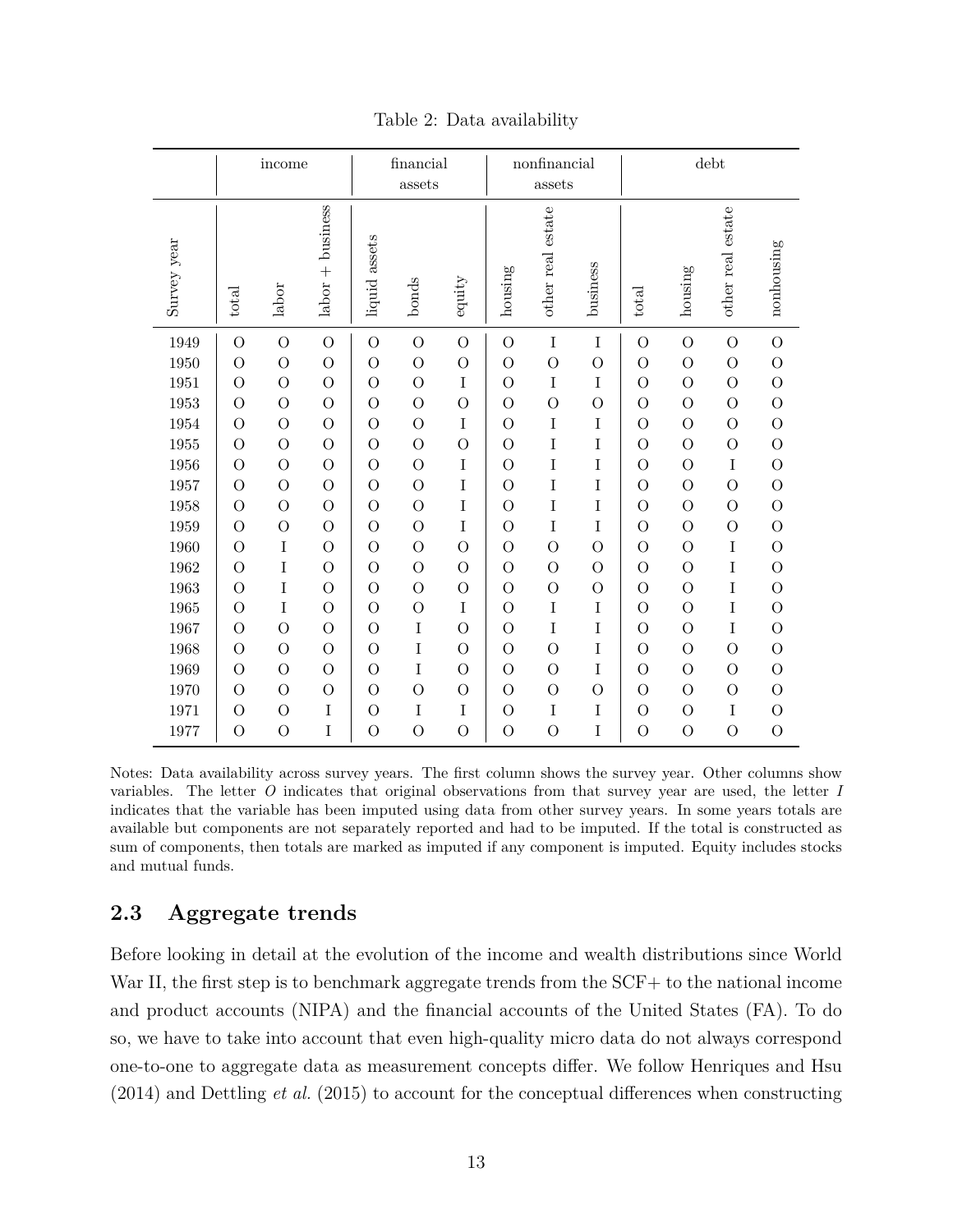income and wealth series. We relegate the details to Appendix A.5. For the modern SCF data, Henriques and Hsu (2014) and Dettling *et al.* (2015) conclude that after accounting for the conceptual differences between micro and macro data, the data align well. They also provide detailed discussions for observed differences. Figure 2 compares indexed time series for average household income and wealth from the SCF+ with the corresponding series constructed from NIPA and FA. Figure 2a shows that the trend in income is very similar

Figure 2: Comparison of income and wealth from SCF+, NIPA, and FA data



Notes: Income and wealth data from SCF+ in comparison to income data from NIPA and wealth data from FA. All data have been indexed to the 1983-1989 period  $(= 100)$ . SCF+ data are shown as black lines with circles, NIPA and FA data as a blue dashed lines. For the indexing period, SCF+ data correspond to 87% of NIPA income and 90% of FA wealth.

for SCF+ and NIPA data throughout the 1949-2016 time period. For the base period of 1983-1989, the SCF+ matches 87% of income from the NIPA. Looking at wealth, the trends differ only slightly. Before 1995, wealth trends from the SCF+ and FA hardly differ. There appears to be a persistent level shift in the late 1990s that Henriques and Hsu (2014) trace back to differences in business wealth and owner-occupied houses. Looking at different wealth components, we find that financial assets in the SCF+ (Figure 3a) increase more strongly in the early 2000s than the corresponding FA values. Henriques and Hsu (2014) attribute most of the difference to the coverage of retirement accounts in the SCF data. Figure 3b shows that housing as the most important non-financial asset is covered well in the survey data. Debt is the household balance sheet component for which the SCF+ matches the aggregate best, as shown in Figure 3c. Summing up, the SCF+ matches aggregate trends of NIPA data and FA asset and debt positions. In particular, the SCF+ data and the FA show similar trends for the important categories of housing wealth and mortgage debt.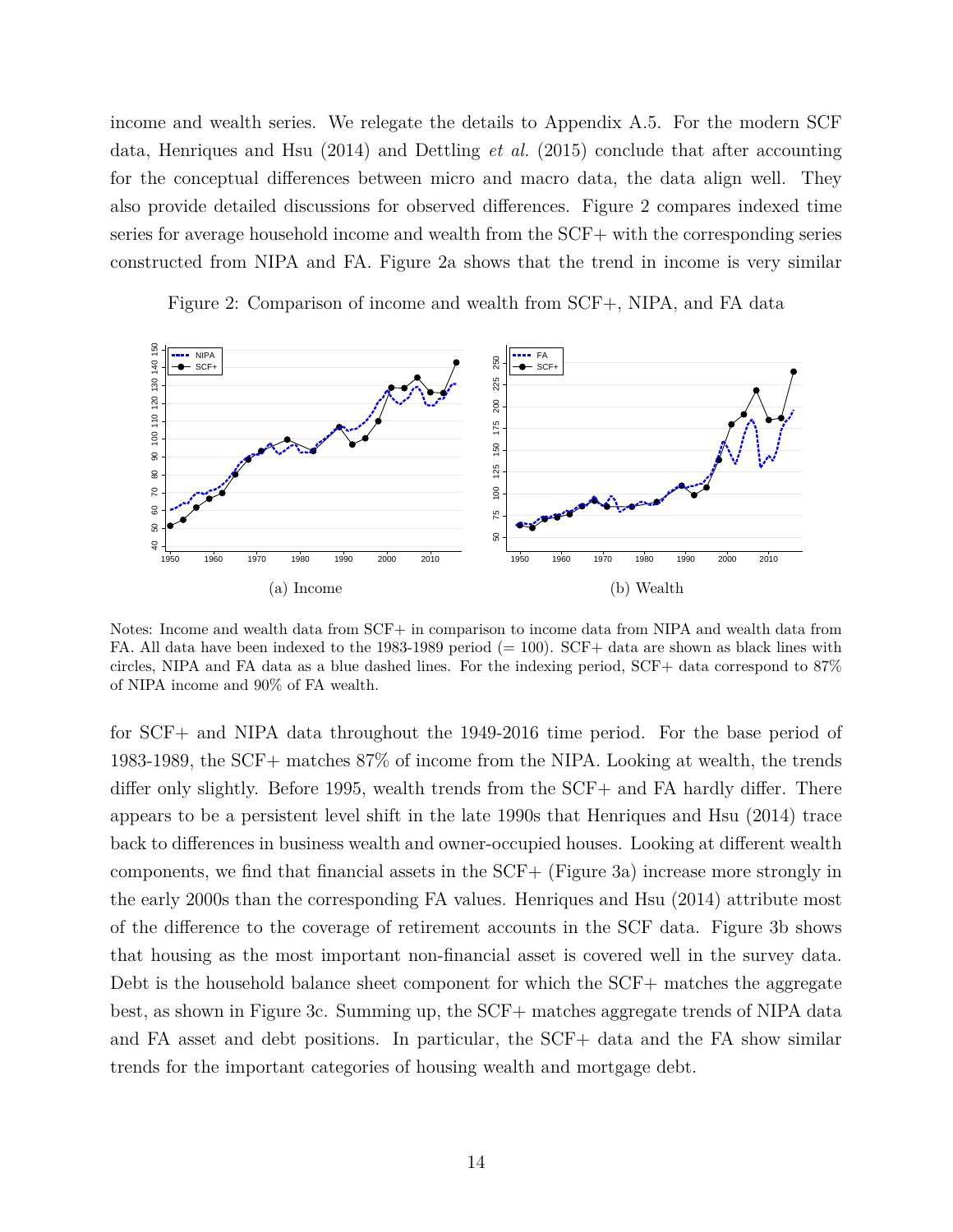

Figure 3: Comparison of asset and debt components from SCF+ and FA data

Notes: Asset and debt components of household balance sheets from SCF+ and FA data. All data have been indexed to the 1983-1989 period (= 100). SCF+ data are shown as black lines with circles, FA data as a blue dashed lines. For the indexed period, SCF+ data correspond to 68% of financial assets, 98% of housing, 73% of total debt, and 75% of housing debt from the FA data.

# **3 Income and wealth inequality in the SCF+**

This section presents stylized facts for long-run trends in income and wealth inequality that the SCF+ data bring to light. We begin by documenting the evolution of Gini coefficients for income and wealth as a comprehensive measure of inequality. We go on and look at the income and wealth inequality trends in different parts of the distribution. For this step, we will rely on the strength of the SCF+ data in covering the bottom 90% of the distribution. We also look at the long-run trends in the share of hand-to-mouth households and use the demographic information in the SCF+ data to analyze the importance of demographic factors in distributional change. Importantly, we present evidence on long-run trends in inequalities in income and wealth between black and white households.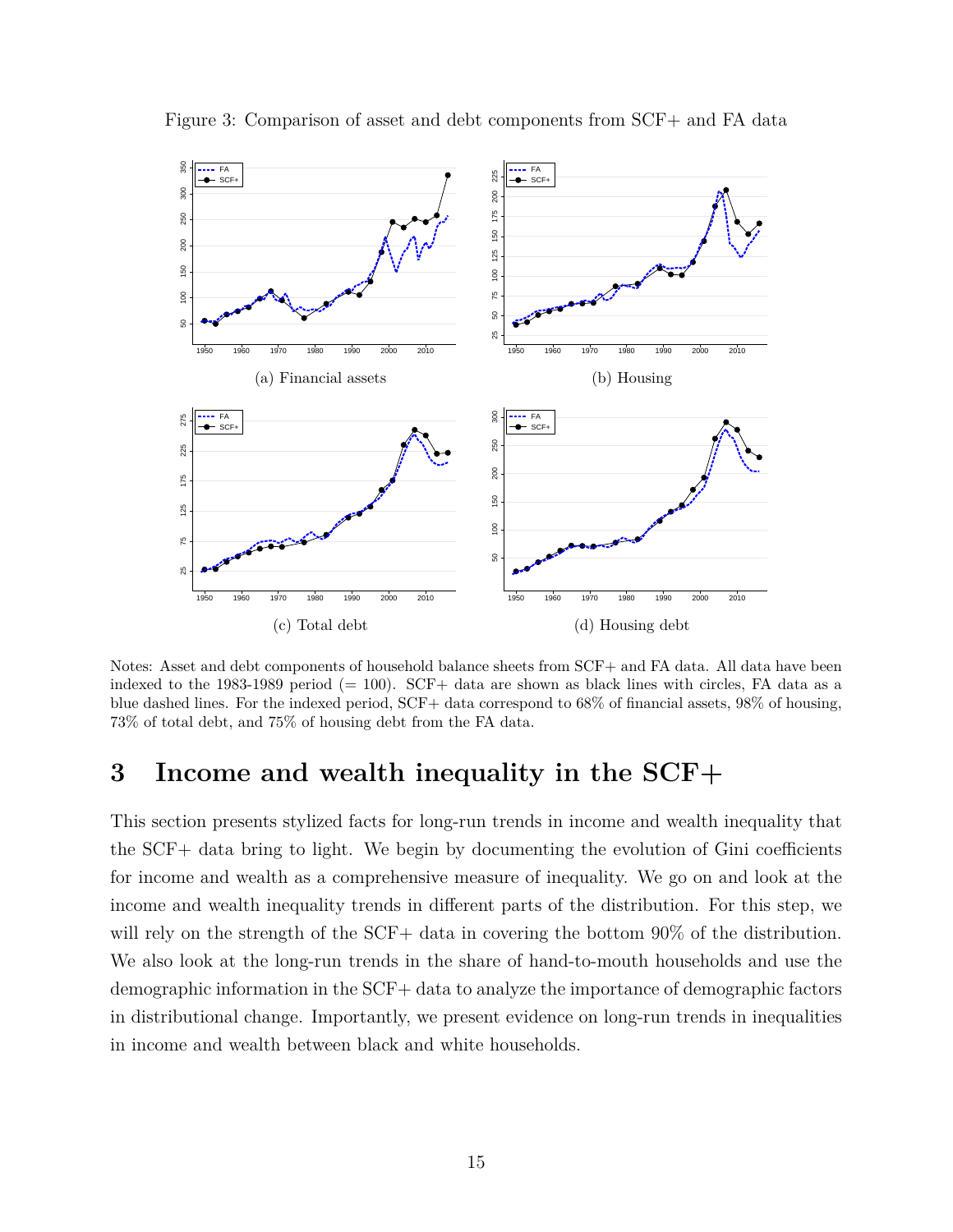## **3.1 Gini coefficients**

The Gini coefficient is a comprehensive summary measure of inequality along the entire distribution. Table 3 reports Gini coefficients for income and wealth at selected points in time. The first row reports the Gini coefficient for all households; the other rows focus on the bottom  $99\%$  and the bottom  $90\%$ , respectively.<sup>11</sup>

|        |               | 1950 | 1971 | 1989 | 2007 | 2016 |
|--------|---------------|------|------|------|------|------|
| income | all           | 44   | 43   | 53   | 55   | 58   |
|        | bottom $99\%$ | 39   | 39   | 46   | 47   | 49   |
|        | bottom $90\%$ | 32   | 33   | 39   | 38   | 39   |
| wealth | all           | 83   | 79   | 79   | 82   | 86   |
|        | bottom $99\%$ | 75   | 74   | 72   | 74   | 79   |
|        | bottom $90\%$ | 64   | 62   | 62   | 63   | 70   |
|        |               |      |      |      |      |      |

Table 3: Gini coefficient (*×*100) for income and wealth

Notes: Gini coefficients for income and wealth for different years. All Gini coefficients are multiplied by 100. Survey years shown in columns. Upper part of the table shows Gini coefficients for income. First row shows Gini coefficients for all households, second row shows Gini coefficients for all households in the bottom 99% of the income distribution, and third row shows Gini coefficients for all households in the bottom 90% of the income distribution. Bottom part of the table shows Gini coefficients for wealth. First row shows Gini coefficients for all households, second row shows Gini coefficients for all households in the bottom 99% of the wealth distribution, and third row shows Gini coefficients for all households in the bottom 90% of the wealth distribution.

The Gini coefficients show that income and wealth inequality has increased not only across the entire population (across all households) but also among the bottom 99% and bottom 90% of households. The overall income Gini has risen from its postwar low of 0.43 in 1971 to 0.58 in 2016 (Figure 4a). Unsurprisingly, there is a substantial drop in inequality once we look at the bottom 99% of the distribution, but the increase in the Gini coefficient is still substantial. Also, within the bottom 90% income inequality has widened, yet this has mainly occurred between 1971 and 1989. In Section 3.3 below, we explore in detail changes within the bottom  $90\%$  over time.<sup>12</sup>

<sup>11</sup>We report the full time series in Table E.5 in the Appendix. We include negative-wealth households in the calculation. Figure D.9 of the Appendix shows that time trends are very similar when we restrict the analysis to positive income and wealth households.

<sup>&</sup>lt;sup>12</sup>Our baseline income does not include rental income of owner-occupiers. As a sensitivity check, we imputed this rental income using historical rental yields from Jordà *et al.* (forthcoming) in Appendix D.2. We find the Gini coefficient for income after imputing rents to be slightly lower.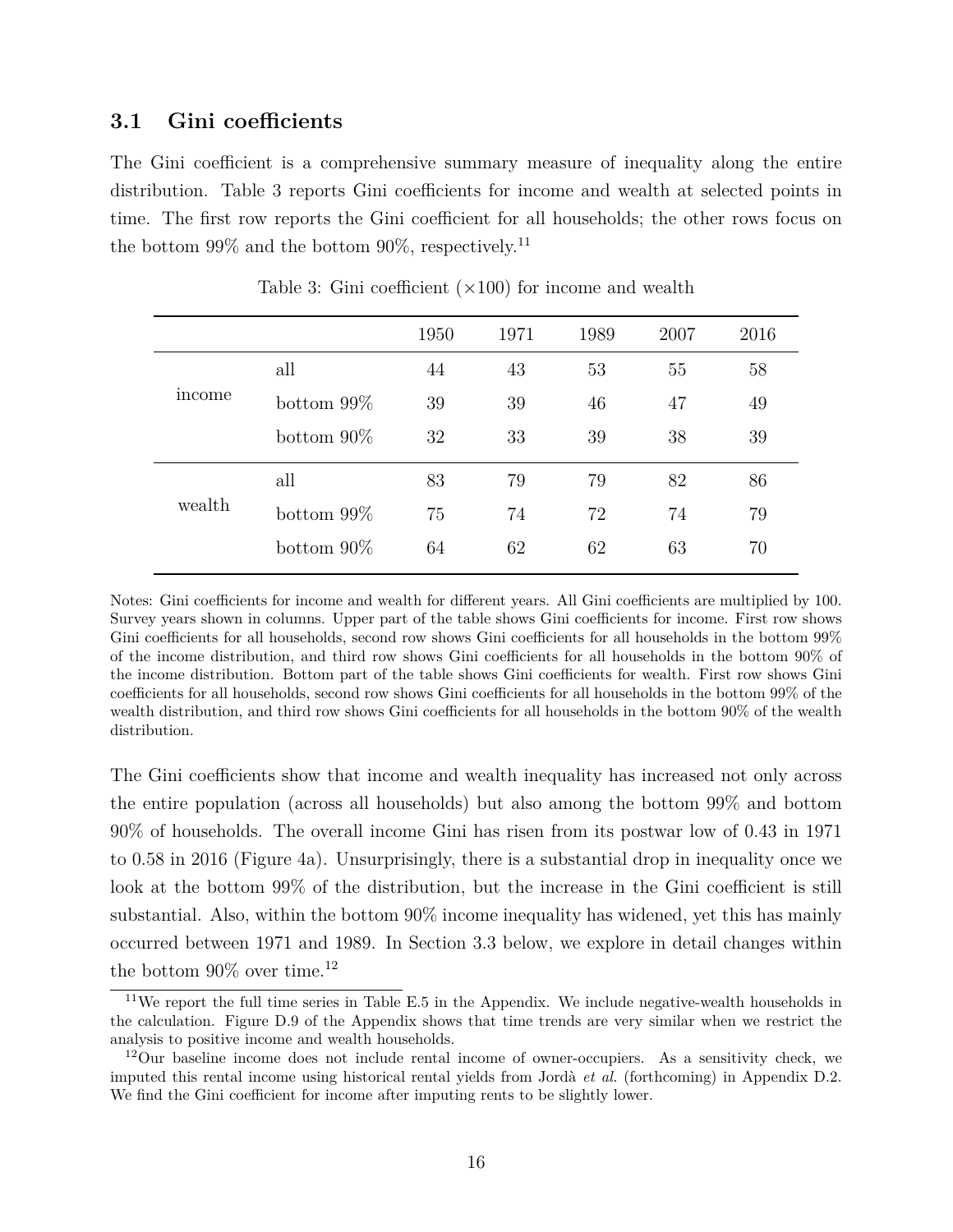Turning to wealth, it is well known that wealth is considerably more unequally distributed than income. The wealth Gini has fluctuated around 0.8 for most of the postwar period and did not change much, if at all, between 1950 and 2007 (Figure 4b). By 2007, it stood at 0.82 and was only marginally higher than in both 1950 and 1971. The marked decline in the wealth Gini between 1971 and 1977 stands out. We will trace this decline back to asset price shifts in Section 4.3 below. A substantial increase in the Gini coefficient occurred between 2007 and 2016, and the wealth Gini reached its postwar peak in 2016.

The confidence bands in Figure 4 also show that Gini coefficients for both income and wealth are tightly estimated, although the confidence bands are somewhat wider in the historical data.<sup>13</sup> The observed long-run trends are clearly statistically significant. America is considerably more unequal today than it was in the 1970s, with respect to both income and wealth.

Figure 4: Gini coefficients for income and wealth with confidence bands



Notes: Gini coefficients of income (panel (a)) and wealth (panel (b)) with 90% confidence bands. Confidence bands are shown as light blue areas. Confidence bands are bootstrapped using 999 different replicate weights constructed from a geographically stratified sample of the final dataset.

#### **3.2 Income and wealth shares**

Decomposing inequality trends, we start with an exploration of changes in income and wealth shares at the top, following the recent literature.<sup>14</sup> Broadly speaking, the SCF+ data cor-

<sup>&</sup>lt;sup>13</sup>All confidence bands are computed using 999 replicate sample weights. Replicate weights are provided for the modern SCF surveys after 1983. For the historical surveys, we construct comparable 999 replicate weights (see Appendix A.2).

<sup>&</sup>lt;sup>14</sup>We follow the recent literature in considering synthetic income and wealth groups. Households from a group need not be the same across surveys due to mobility. Exploring wealth mobility using data from the Panel Study of Income Dynamics (PSID), we find high persistence of households within wealth groups. More than 70% of households typically remain within wealth groups between survey dates. We report detailed results in Online Appendix C.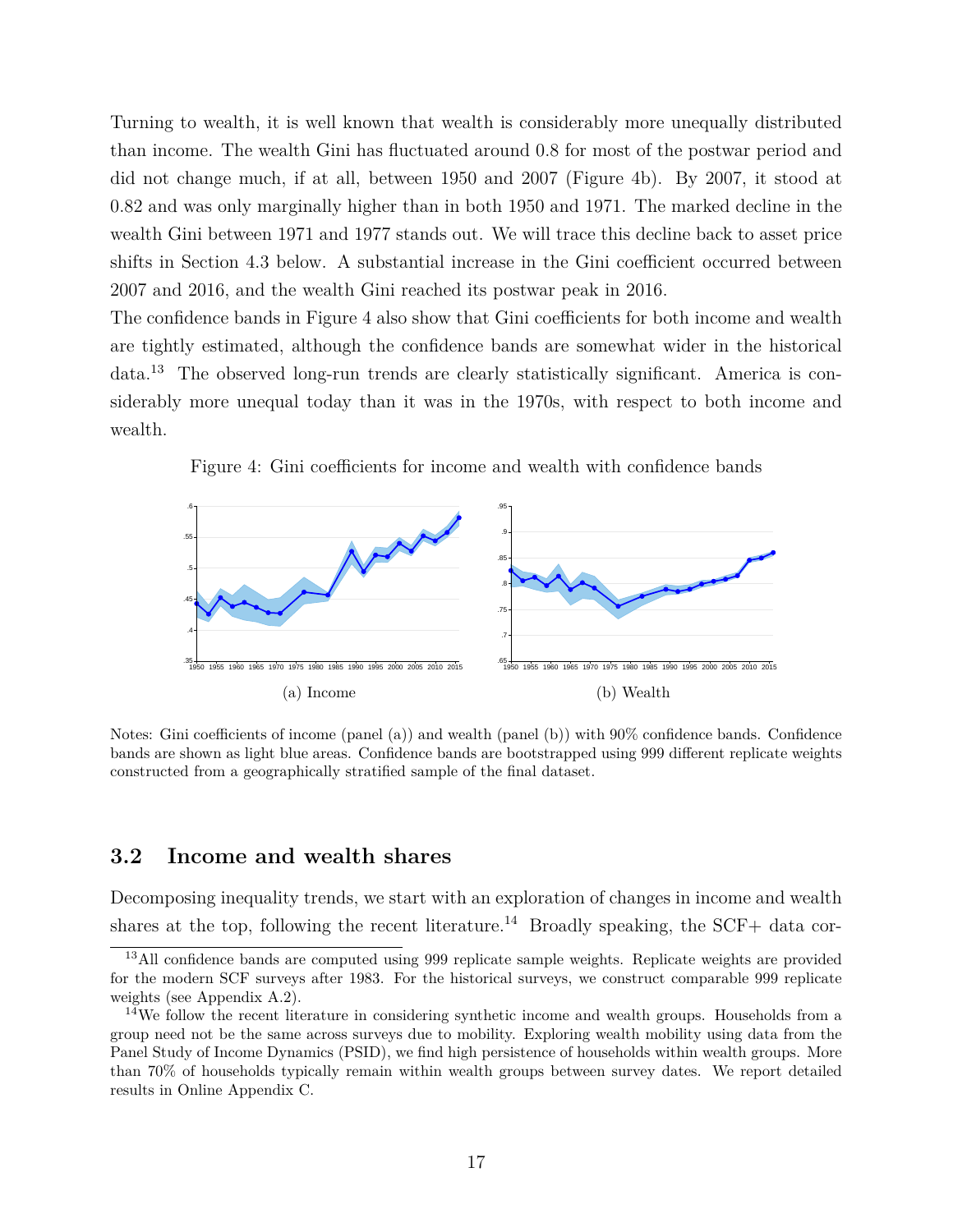roborate the trajectories of the U.S. income and wealth distribution that emerged from the well-known studies by Piketty and Saez (2003) and Saez and Zucman (2016).

Figure 5a compares the income shares of the top 10% and 5% of the income distribution in the SCF+ to those calculated by Piketty and Saez (2003) using IRS data.<sup>15</sup> On the right-hand side, Figure 5b compares top wealth shares from the SCF+ with those from Saez and Zucman (2016). Figure 5 also shows estimated 90% confidence bands resulting from sampling error in the SCF+ data for the top income and wealth shares. The confidence bands underscore that the reported increases in income and wealth inequality are statistically significant. Despite some minor discrepancies, the SCF+ and tax data align in levels and trends of inequality so that they tell a similar story about the long-run trajectory of wealth and income inequality in postwar America.

The 1962 SFCC constitutes an alternative data point to our SCF+ data for that year. The survey shows a nearly identical top 10% wealth share and a somewhat lower top 10% income share. This implies that the increase in income concentration at the top since the 1960s is even stronger when using the 1962 SFCC datapoint. However, the income tax data are actually much closer to the SCF+ data and also show a higher top 10% share than the SFCC. For consistency reasons, we use the SCF+ data throughout.





Notes: Top 5% and top 10% income and wealth shares from SCF+ data, Piketty and Saez (2003), and Saez and Zucman (2016). Left panel shows income shares. Blue dots show top 10% income shares from SCF+ data, blue dashed line top 10% income shares from Piketty and Saez (2003) using IRS tax data. Red diamonds show top 5% income shares from SCF+ data, red dashed line top 5% income shares from Piketty and Saez (2003). Light blue areas show 90% confidence bands for SCF+ estimates. Right panel shows wealth shares. Blue dots show top 10% wealth shares from SCF+ data, blue dashed line top 10% wealth shares from Saez and Zucman (2016) using IRS data and capitalization method. Red diamonds show top 5% wealth shares from SCF+ data, red dashed line top 5% wealth shares from Saez and Zucman (2016). Light blue areas show 90% confidence bands for SCF+ estimates.

In the next step of our decomposition, we move down the distribution and turn to the

<sup>15</sup>Piketty and Saez (2003) include salaries and wages, small business and farm income, partnership and fiduciary income, dividends, interest, rents, royalties, and other small items reported as other income.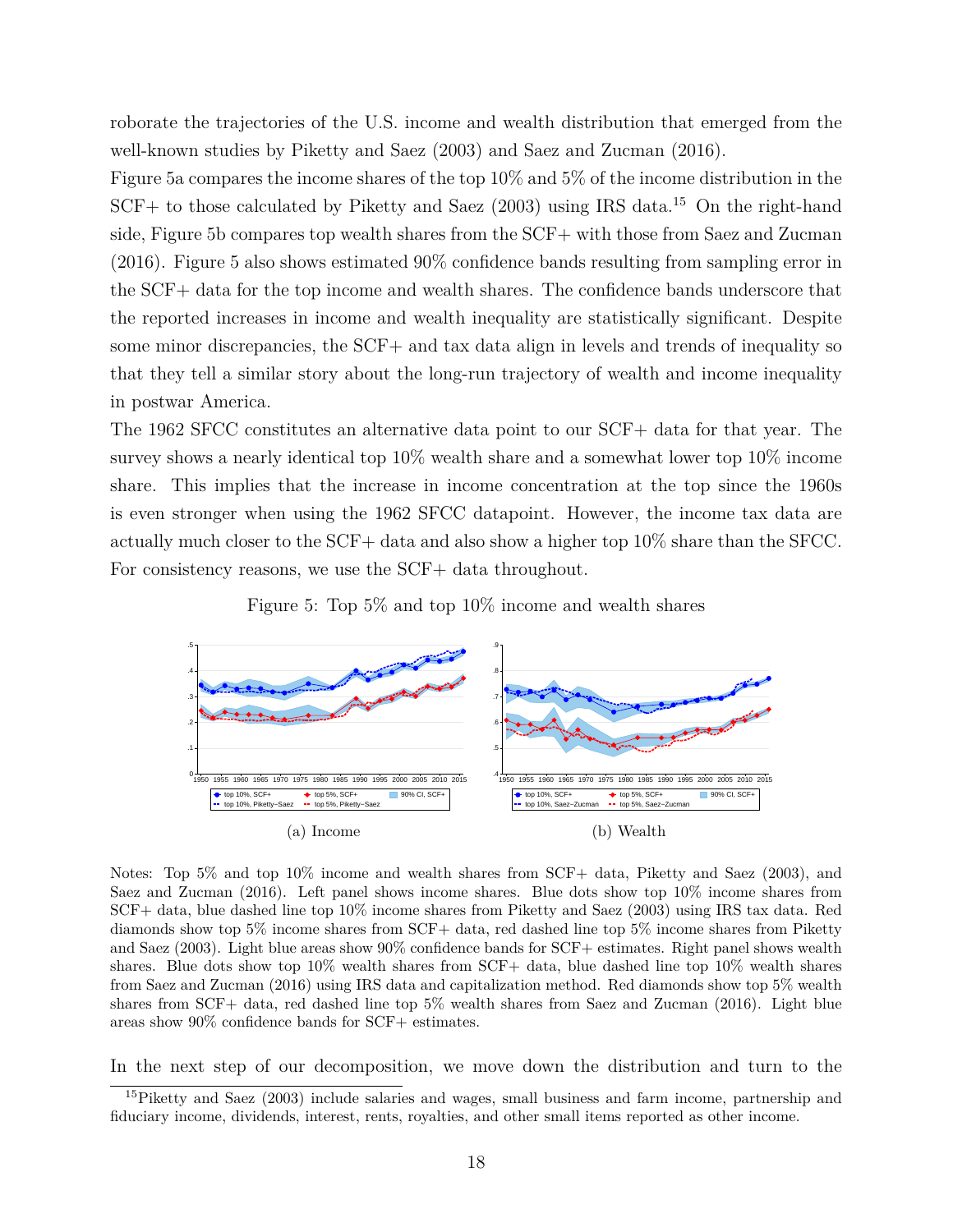evolution of income and wealth among the bottom 90% (Table 4). The mirror image of increasing concentration of income in the hands of the top 10% must, by definition, be (relative) income losses among the bottom 90%. But which strata of the bottom 90% were hit particularly hard by the growing income share of the top 10%?

Table 4 reports the income shares of different groups of the income distribution and wealth shares of different strata of the wealth distribution.<sup>16</sup> Starting with income on the left, the SCF+ shows that the top 10% have grown their income share by close to 15 percentage points from 34.5% to 47.2% between 1950 and 2016. The income share of the bottom 50% of Americans has fallen by roughly a third from 21.6% to 14.6%, and middle-class households (50th to 90th percentiles) have lost about 6 percentage points in income shares. In other words, we do observe a hollowing out of middle-class America, with households around the median having witnessed the largest relative income losses.

|               | Income |      |      |      |      | Wealth |      |        |        |        |  |
|---------------|--------|------|------|------|------|--------|------|--------|--------|--------|--|
|               | 1950   | 1971 | 1989 | 2007 | 2016 | 1950   | 1971 | 1989   | 2007   | 2016   |  |
| bottom $50\%$ | 21.6   | 21.6 | 16.3 | 15.5 | 14.6 | 2.3    | 3.3  | 3.0    | 2.5    | 1.1    |  |
| $0\%$ - 25%   | 6.0    | 6.2  | 5.0  | 4.5  | 4.5  | $-0.4$ | 0.0  | $-0.1$ | $-0.1$ | $-0.5$ |  |
| $25\% - 50\%$ | 15.6   | 15.4 | 11.3 | 11.0 | 10.1 | 2.7    | 3.4  | 3.1    | 2.6    | 1.6    |  |
| 50%-90%       | 43.9   | 47.0 | 43.7 | 40.3 | 37.9 | 24.8   | 27.9 | 30.0   | 26.2   | 21.8   |  |
| $50\% - 75\%$ | 23.5   | 25.0 | 22.4 | 20.3 | 18.4 | 9.8    | 10.7 | 11.9   | 10.3   | 7.4    |  |
| 75\%-90\%     | 20.4   | 22.0 | 21.3 | 20.0 | 19.5 | 15.0   | 17.2 | 18.1   | 15.9   | 14.4   |  |
| top $10\%$    | 34.5   | 31.4 | 40.0 | 44.2 | 47.5 | 72.8   | 68.8 | 67.0   | 71.3   | 77.1   |  |

Table 4: Shares in aggregate income and wealth

Notes: Shares in aggregate income and wealth in different years. First column shows household groups of the income and wealth distribution. Left part of the table shows the share in total income for household group from the first column of the table. Households are sorted by income. Shares of bottom 50%, 50%-90%, and top 10% add to 100%. Shares for bottom 50% and 50%-90% are further split into subgroups. Columns show shares for different years. Right part of the table shows corresponding wealth shares across household groups. Households for this part of the table are sorted by wealth.

The right side of Table 4 studies the change in wealth shares (households are now stratified by wealth). The main insight here is that until the 2008 financial crisis, changes in wealth

<sup>16</sup>Appendix E.3 reports the full time series.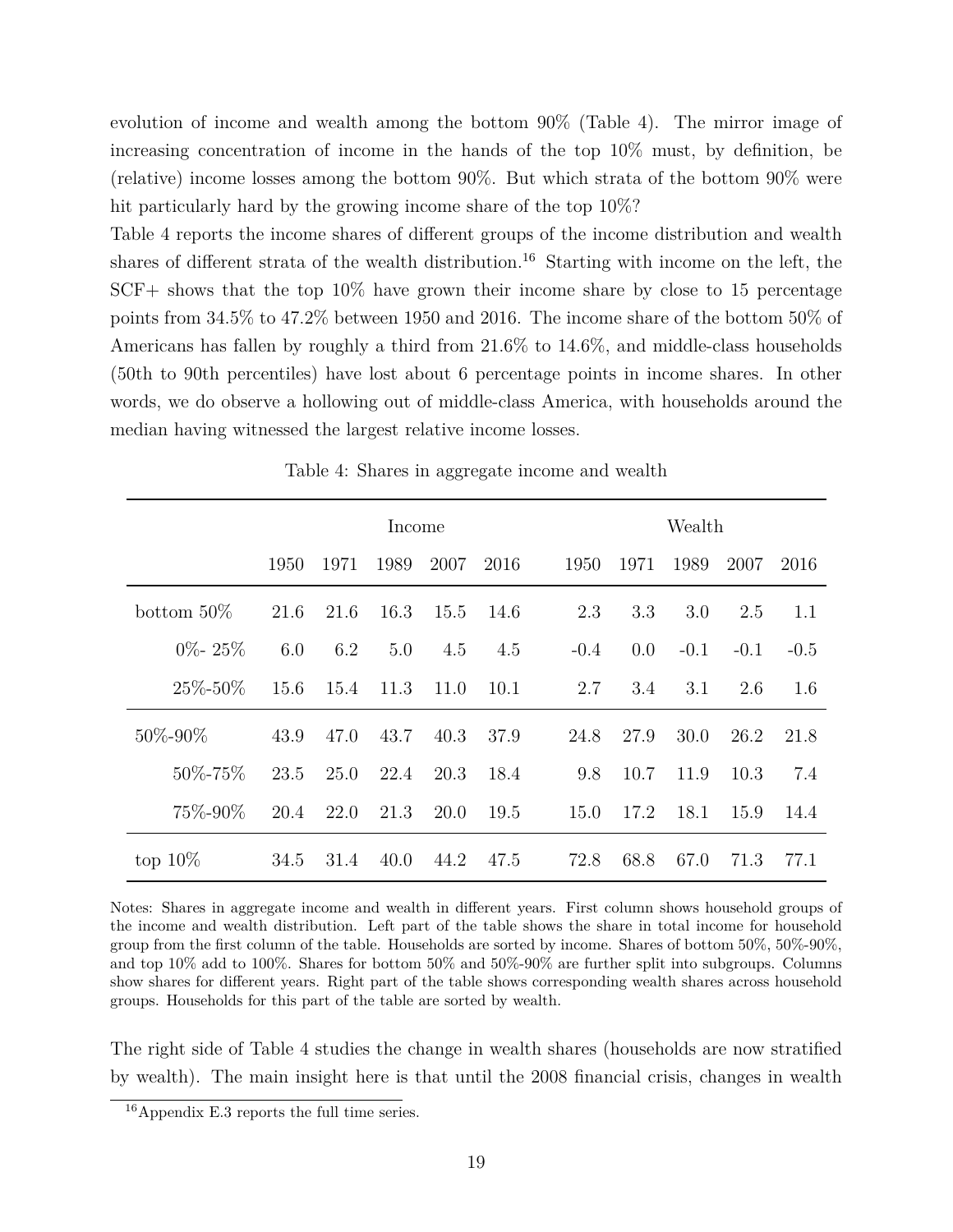shares were modest. If anything, the bottom 90% wealth share was slightly higher in 2007 than it was in 1950, and very close to its 1971 level. In contrast to the observed changes in the income distribution, middle-class households managed to maintain their wealth shares until the mid-2000s. The 50%-90% wealth share was higher in 2007 than in 1950, and only slightly lower than in 1989. It is equally clear that the financial crisis had a substantial effect on the wealth distribution. Middle-class wealth shares collapsed across the board, while the wealth share of the top 10% surged by 6 percentage points within less than a decade. The decade since the financial crises witnessed the largest spike in wealth concentration in postwar America.

The overall outcome was a more pronounced shift in the income distribution than in the wealth distribution since the 1970s. We return to this important fact in Section 4. In the next step, we zoom in on the bottom 90% and study long-run distributional trends in the lower parts of the distribution, as well as low and negative-wealth households.

## **3.3 The bottom 90%**

Much of recent research on seminal trends in inequality has focused on developments at the very top of the distribution. This emphasis on the top  $1\%$  (and beyond) plays to the strength of the tax data that were, at least so far, the only source spanning the postwar decades on a continuous basis. However, the tax data can only provide a relatively coarse picture of developments in the lower parts of the distribution. The SCF+ fills this gap.

We start the analysis with income and wealth trends for percentiles across the bottom 90%. Figure 6a documents that income grew at a similar rate across the 25th, 50th, and 75th percentiles in the first two postwar decades. From the 1970s to the 1990s, the 25th and 50th percentile experienced real income losses while incomes at the 75th percentile stagnated. All groups saw a return to real income growth from the mid-1990s to mid-2000s, but only incomes at the 75th percentile have recovered from the 2008 crisis.

Looking at percentile ratios in Figure 6b, we see that since 1980 income at the median evolved similarly to income at the 25th percentile so that the 50-25 ratio did not change much over the last four decades. By contrast, since the 1970s the 75th and 90th percentile left the median behind leading to a pronounced widening of the 75-50 and 90-50 percentile ratios.

Figure 6c presents the same analysis for wealth. The picture is markedly different. First, wealth between groups started to persistently diverge only in the 2000s, not in 1970s as in the case of income. Second, households at all three percentiles saw major wealth drops after 2007, but there was considerable variation. The outcome is a substantial polarization of wealth and pronounced widening of the 90-50 and 50-25 ratios. The Figure also shows that nearly all wealth gains that households at the 25th percentile had made since 1971 have been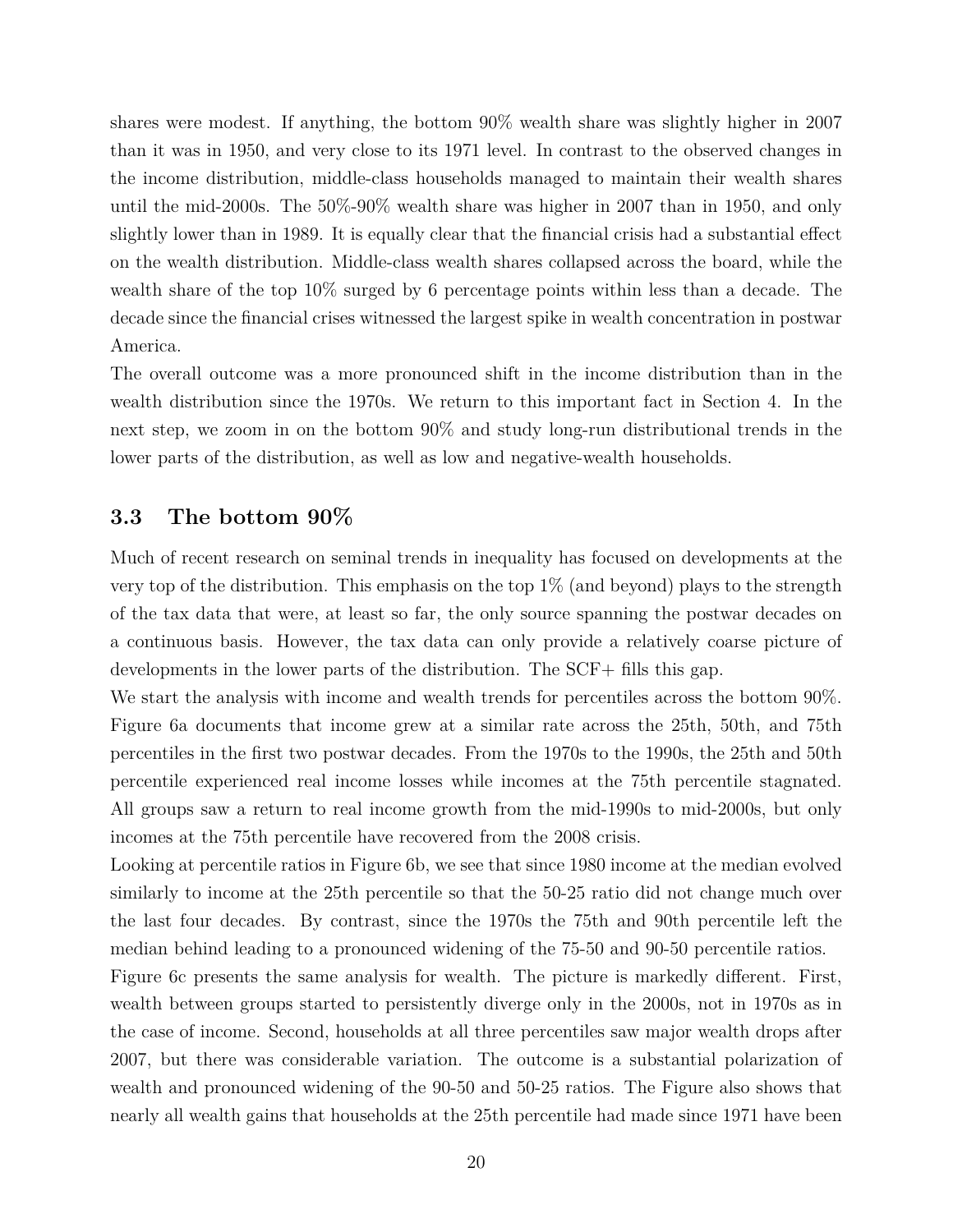wiped out by the crisis.



Figure 6: Percentile growth and percentile ratios for income and wealth

Notes: Top left panel shows growth of the 25th, 50th, and 75th percentile of income relative to 1971  $(= 1)$ . Level of percentiles in 1971 are shown in legend (2016 dollars). Top right panel shows 90-50, 75-50, and 50-25 percentile ratios for income. Bottom left panel shows growth of the 25th, 50th, and 75th percentile of wealth relative to 1971  $(= 1)$ . Level of percentiles in 1971 are shown in legend (2016 dollars). Bottom right panel shows 90-50, 75-50, and 50-25 percentile ratios for wealth.

#### **3.3.1 Low- and negative-wealth households**

Low- and negative-wealth households (net debtors) are key groups when it comes to the consequences of wealth inequality for macroeconomic dynamics (Krusell and Smith, 1998). Using the SCF+ data, we show in Figure 7 how the shares of low- and negative-wealth households evolved over the last seven decades. The share of net debtors has doubled from its low of the 1980s, but remains within its postwar range that fluctuated between 5% and 12% (see Figure 7a). Starting in the 1980s, the average debt of net debtors increased from slightly less than 60% of average annual income in the period from 1950 to 1977 to over 140% in 2010. In 2016, the average debt balance of net debtors corresponds to 113% of their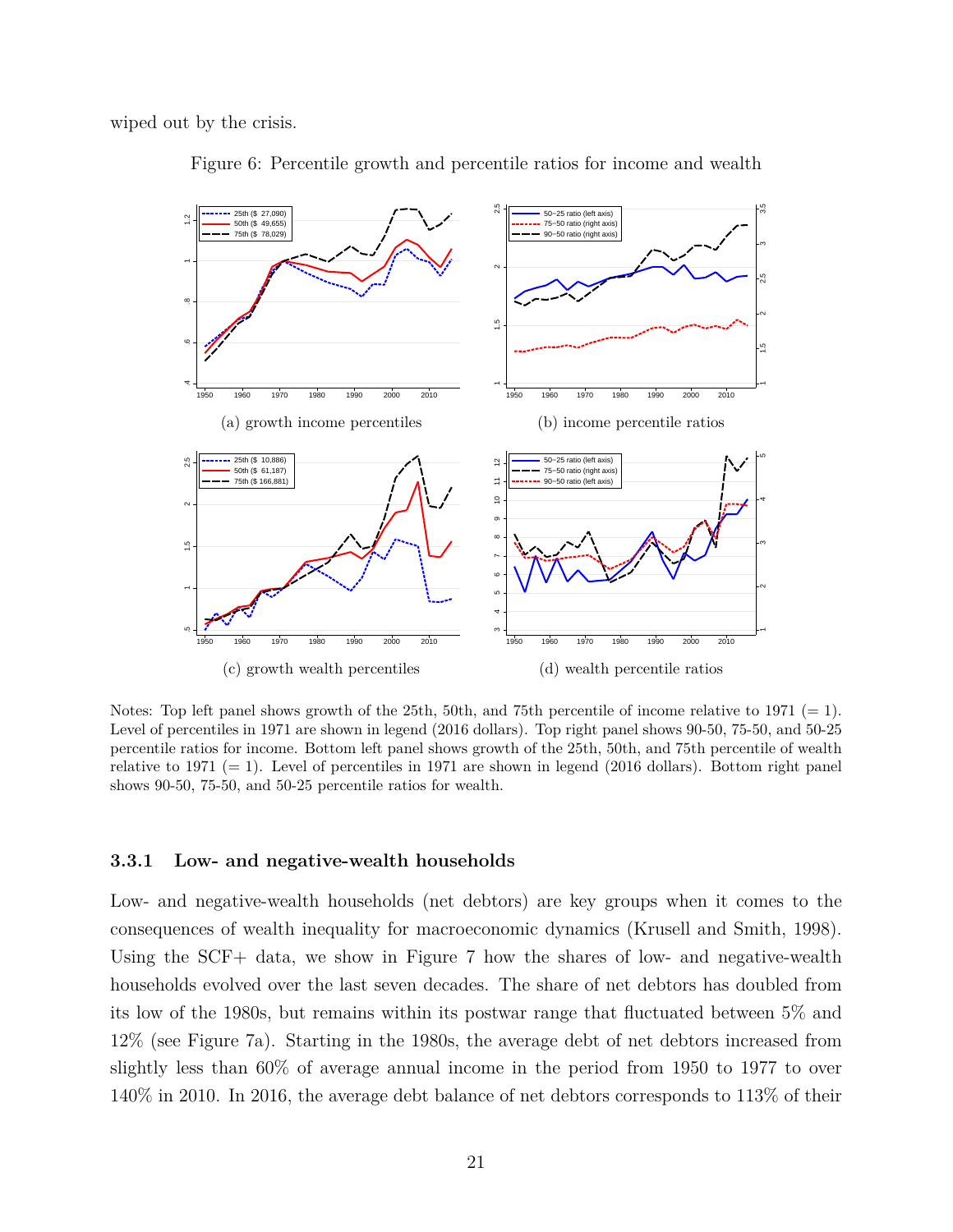average income.<sup>17</sup> A broader measure of low-wealth households includes all households that have positive wealth but whose wealth is low relative to their income. We use a threshold of three months of income, implying a wealth-to-income ratio of 0.25 or below. This group can self-insure only to a limited extent by accessing savings, for instance in the case of a job loss. The share of this group is large: close to one quarter of American households are low-wealth households according to this definition. The share of these households has risen since the crisis, but remains within its postwar range. One reason why households have negative wealth is negative home equity, and Figure 7b reports the share of homeowners among negative-wealth households. The ratio reached its all-time high in 2007 when house prices collapsed and highly leveraged households ended up *under water*.

#### Figure 7: Low-wealth households



Notes: Share of low-wealth households and share of homeowners among negative-wealth households (*net debtors*). Left panel shows shares for two measures of low-wealth households: Black dashed line shows share of households with wealth less than three months of income  $(\frac{3}{12})$  of annual income). Blue solid line shows share of negative-wealth households. Right panel shows the share of homeowners among households with negative wealth.

#### **3.3.2 Wealthy hand-to-mouth households**

Kaplan and Violante (2014) argue that the group of households that behave like hand-tomouth consumers, i.e., as if they had no wealth for consumption smoothing, is much larger as many households hold wealth in illiquid assets that cannot be easily accessed. Kaplan and Violante (2014) coined the term *wealthy hand-to-mouth households* and documented that from 1989 to 2010 about one in three American households can be classified as "hand-to-mouth" and that about two-thirds of these households are wealthy hand-to-mouth consumers.

<sup>&</sup>lt;sup>17</sup>Results on average debt of net debtors are available from the authors upon request.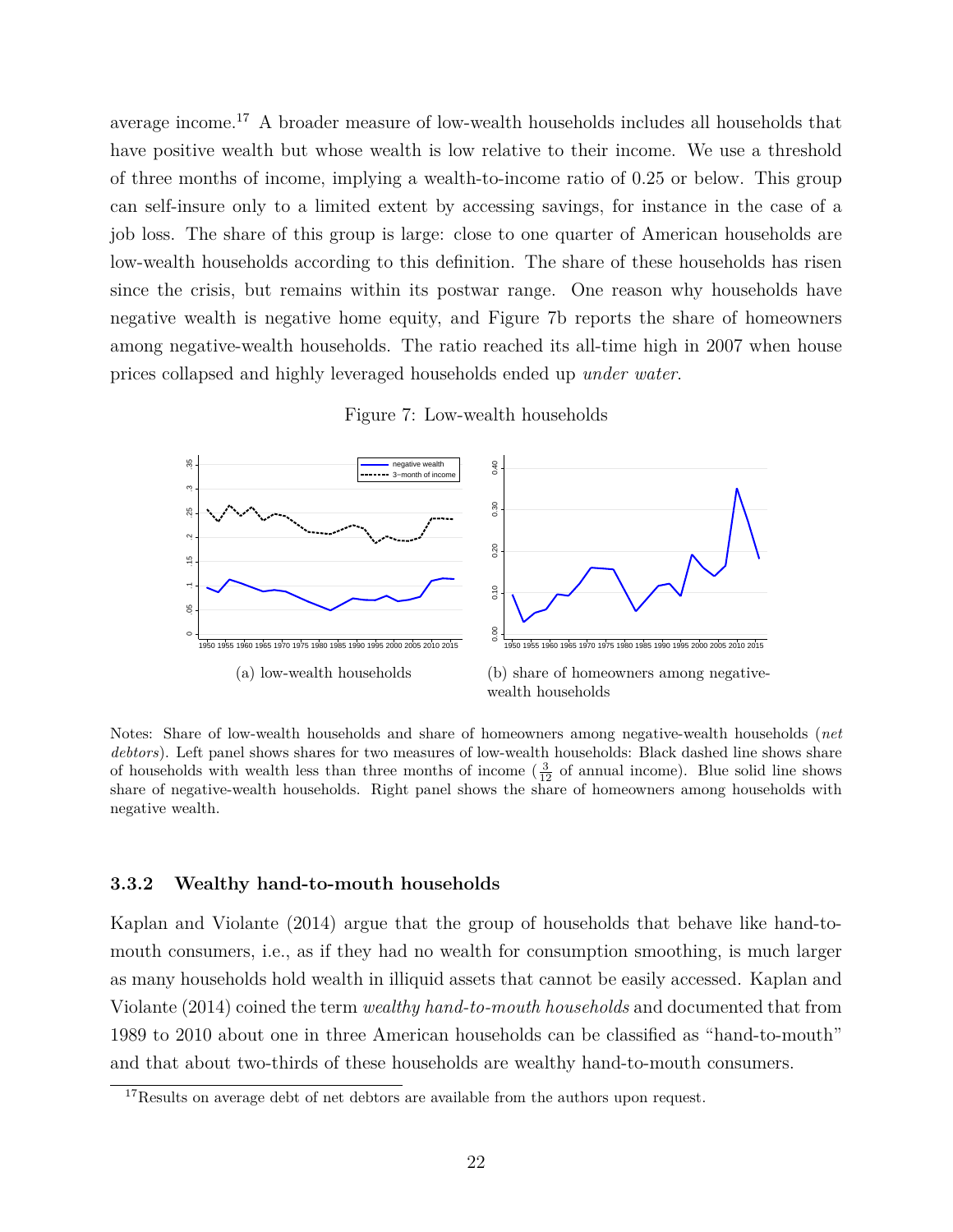Using the SCF+, we can provide estimates for the share of wealthy hand-to-mouth consumers for the entire postwar period. We follow Kaplan *et al.* (2014) in identifying hand-to-mouth households in the data and relegate details to Appendix A.7. We also provide estimates for cash holdings of households going back until 1973 using data from the National Crime Victimization Survey (NCVS).<sup>18</sup>



Figure 8: Shares of poor and wealthy hand-to-mouth households

Notes: Shares of poor and wealthy hand-to-mouth households (HtM) for two alternative cash estimates. Bars show total share of hand-to-mouth households in the population. Red bars indicate share of wealthy handto-mouth households, blue bars the share of poor hand-to-mouth households. Panel (a) shows estimated shares using the cash estimates following Kaplan *et al.* (2014). Panel (b) shows estimated shares using cash estimates based on NCVS data. See text for details. Estimates for 1977 are omitted due to data limitations (see footnote 19).

Figure 8 provides two different estimates of the share of hand-to-mouth and wealthy handto-mouth households in the United States over the post-WW2 period.<sup>19</sup> Figure 8a shows the baseline estimate following the approach for cash holdings in Kaplan *et al.* (2014). It shows a slight downward trend for hand-to-mouth households over the time period of the historical data and a rising proportion of wealthy-hand-to-mouth households. Figure 8b provides estimates for hand-to-mouth households using our estimates for cash holdings from the NCVS data. Both Figures show a relatively stable ratio of wealthy hand-to-mouth households since 1950, albeit with some variation over shorter horizons.

<sup>&</sup>lt;sup>18</sup>Although the survey is designed to collect data on victims of crime, it also records details of the incidence, including theft. Online Appendix A.7 provides details on the construction of estimates and Figure A.2 shows cash estimates as fraction of median SCF+ income.

<sup>&</sup>lt;sup>19</sup>We do not provide estimates for 1977 because income in 1977 is reported in intervals so that the share of hand-to-mouth is estimated imprecisely.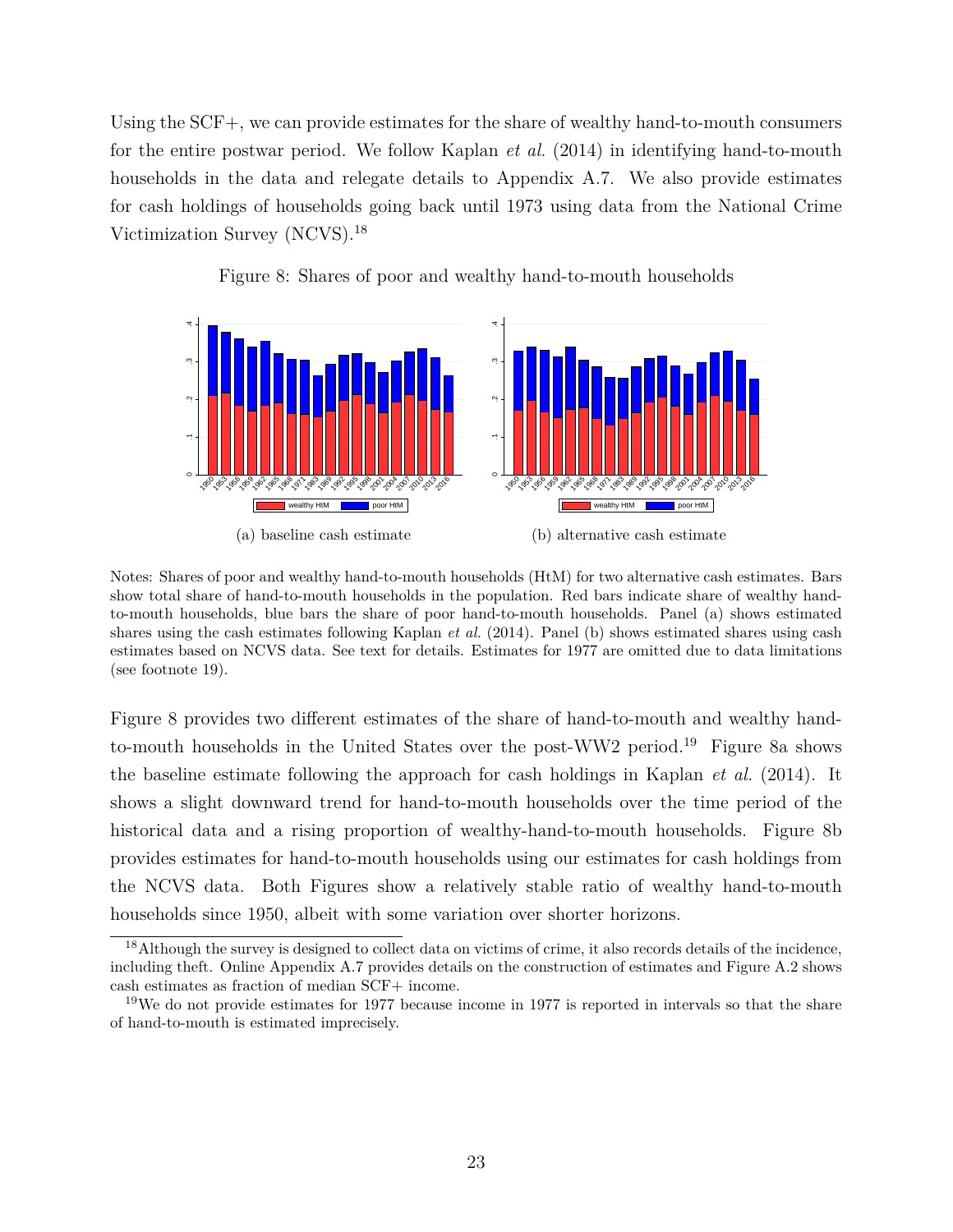#### **3.4 Demographic change**

What were the effects of secular changes in terms of educational attainment, age structure, and household size of the U.S. population on income and wealth inequality? Using the demographic information in the SCF+, we provide answers to these questions. In a first step, we implement an approach proposed by Fortin *et al.* (2011) to remove changes in the age structure and educational attainment over time.<sup>20</sup> In a second step, we account for changes in household size by adjusting income and wealth at the household level to per-adult equivalents using the OECD equivalent scale.<sup>21</sup>

Figure 9a shows Gini coefficients for the original data and the two counterfactual cases where we add the marginal effects from fixing educational attainment and the age structure at the 1971 distributions. The effect from shifts towards more highly educated household heads on income appear rather small, but the effects coming from an older population are more sizable. Note that this finding is in line with a rising college wage premium as we only consider the effect from changes in quantities (number of households) not prices (wages). In the case of wealth (Figure 9b), the effect of changing educational attainment and aging are small.<sup>22</sup> All in all, demographic changes have some effects, but do not change the overall pattern of income and wealth inequality in the United States since World War II.

A second secular trend in the United States has been the decrease in average household size from an average of 3.4 household members in 1949 to an average of 2.5 in 2013 according to Census data. Given that the SCF+ is a household survey, changes in household size can potentially affect measures of household-level inequality. We adjust income and wealth to per-adult-equivalent member of the household with the OECD equivalence scale. Figure 9c reports that income concentration at the top falls somewhat when we look at adult-equivalent income. This trend is consistent with stronger assortative mating and increasing female labor force participation. For wealth (Figure 9d), we do not observe big effects.

 $^{20}$ We use 1971 as our base year for which we fix the distribution of demographic characteristics. We then estimate a probit model including age, educational attainment, the number of adults and children in a household, and the race of the household head as controls to derive adjustment weights. We relegate a detailed description to Appendix A.6.

<sup>21</sup>The OECD equivalence scale assigns a value of 1 to the first household member, 0.7 to each additional adult, and 0.5 to each child (see OECD http://www.oecd.org/eco/growth/ OECD-Note-EquivalenceScales.pdf).

<sup>&</sup>lt;sup>22</sup>Bartscher *et al.* (2018) provide a detailed analysis on the trends in the financial situation of college and non-college households in the United States based on the SCF+ data.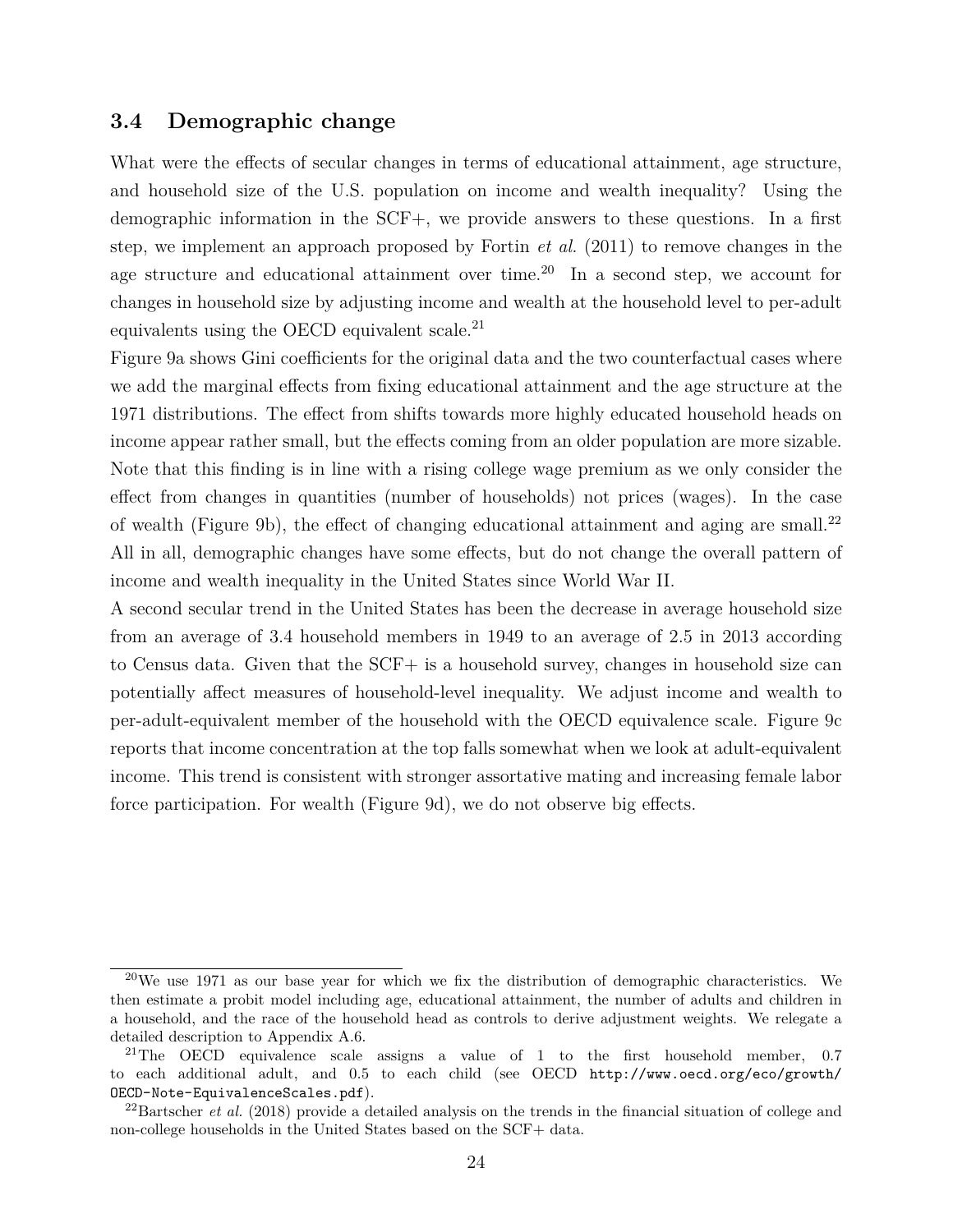

Figure 9: Gini coefficients accounting for change in demographic composition

Notes: Gini coefficients for income and wealth accounting for changes in the age, education, and household size composition over time. Top left panel shows three time series for Gini coefficients of income. Black dots show the observed time series of Gini coefficients. Blue squares show counterfactual Gini coefficients for a constant 1971 age composition of households. Red diamonds show counterfactual Gini coefficients for a constant 1971 education composition of households. Age and education refer to the head of household. Top right panel shows the corresponding three time series for Gini coefficients of wealth. Bottom left panel shows two time series for Gini coefficient of income. Black dots show the observed time series of Gini coefficients. Blue squares show Gini coefficients after dividing income by household size using the OECD equivalence scale (see footnote 21). Bottom right panel shows the corresponding two time series for Gini coefficients of wealth.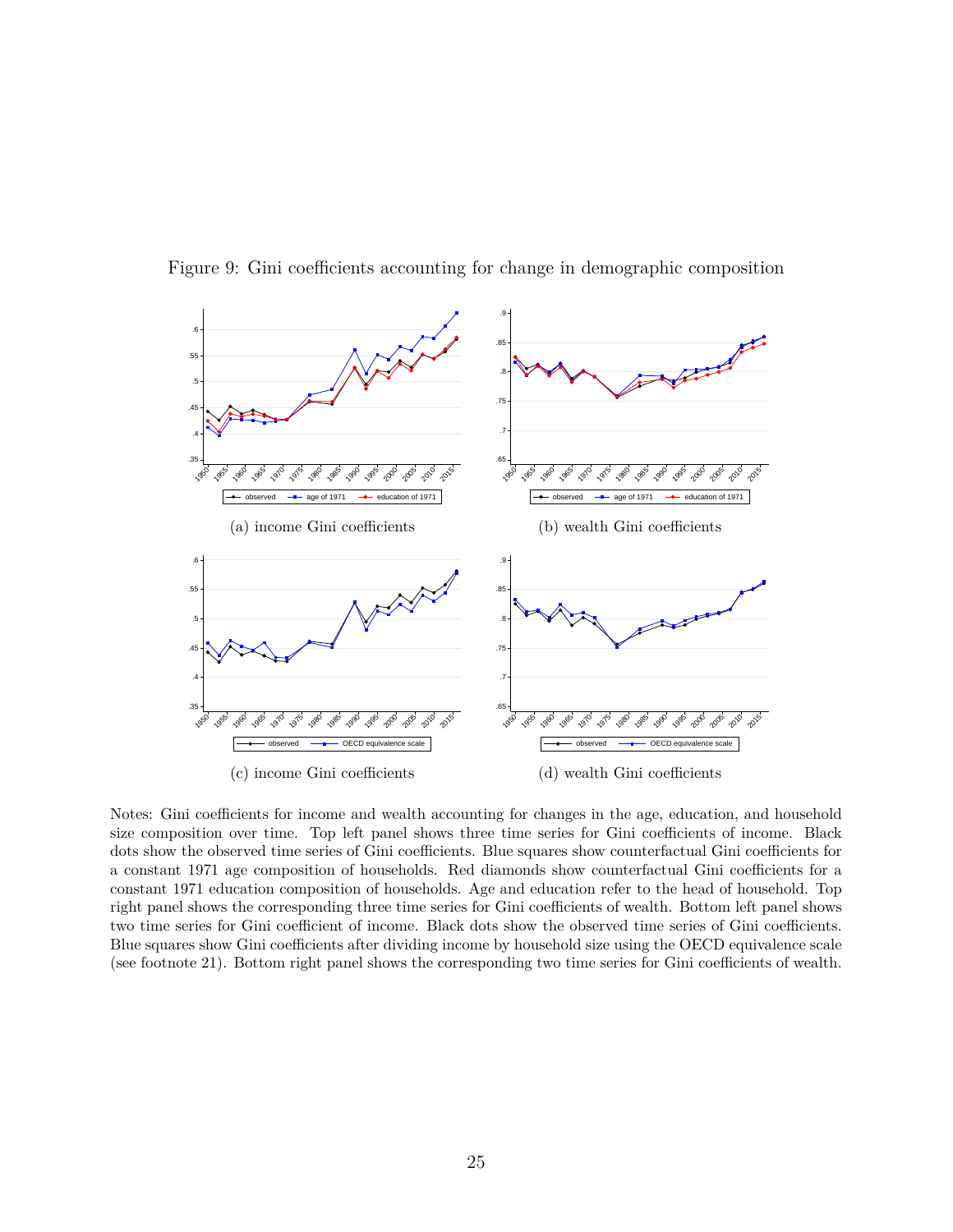## **3.5 The persistence of racial disparities in income and wealth**

Race is an important stratifying dimension of the U.S. population. In a recent paper, Bayer and Charles (2017) provide long-run evidence on the black-white earnings gap using data from the U.S. Census Bureau and the American Community Survey. They document persistent earnings differences for working-age men. The SCF+ data complement recent work on the long-run evolution of racial inequality along three dimensions.<sup>23</sup>

First, in addition to earnings, we study household income from all sources. Second, our unit of observation is the household, not working-age male individuals. We thus capture the effects of changing marriage patterns, higher labor force participation of women, as well as changes in transfers, education, and retirement decisions of households. Third, the SCF+ data also allow us to analyze the long-run evolution of *wealth* differentials between black and white households. So far, the racial wealth gap has remained uncharted territory as long-run data were simply not available. With data reaching back to the pre-civil rights era, our analysis extends recent work by Wolff (2017), who studied wealth differences between black, white, and Hispanic households in the modern SCF data starting in 1983. For the analysis, we group households into black and white households according to the race of the household head.<sup>24</sup>

Figure 10 shows the trends in income and wealth of the median household and of the household at the 90th percentile for both white and black households. The racial divide will fall if black households' income or wealth increases more strongly over time. A lockstep evolution of the series for black and white households (equal growth rates) signals persistence of existing racial disparities.

Three facts stand out. First, income has grown at a comparable rate for black and white households. This means that pre-civil rights era disparities have largely persisted as black income growth did not accelerate relative to white households. Second, as the numbers indicate, the size of the racial income divide remains substantial. The median black household has about half of the income of the median white household. Third, the wealth gap is much larger than the income gap and equally persistent. The median black household disposes of 12% of the wealth of a median white household. In the 1980s, the wealth of the median black household stood at about \$13,000 in 2016 prices — equivalent to the value of a car. The median white household had about \$115,000 — corresponding to the value of a small house. Looking at the time trends in more detail, we note two periods when the racial disparities

<sup>23</sup>Thompson and Suarez (2017) and Dettling *et al.* (2017) analyze racial inequality using SCF data.

 $^{24}$ The number of interracial marriages is growing but remains small. Fryer (2007) reports that for whites about 1% of marriages were interracial and about 5% for black Americans. We drop all other racial categories. The survey questions for race in the SCF changed little over time. An important change happened in 1989, when the information was obtained as part of the interview rather than coded directly by the interviewer.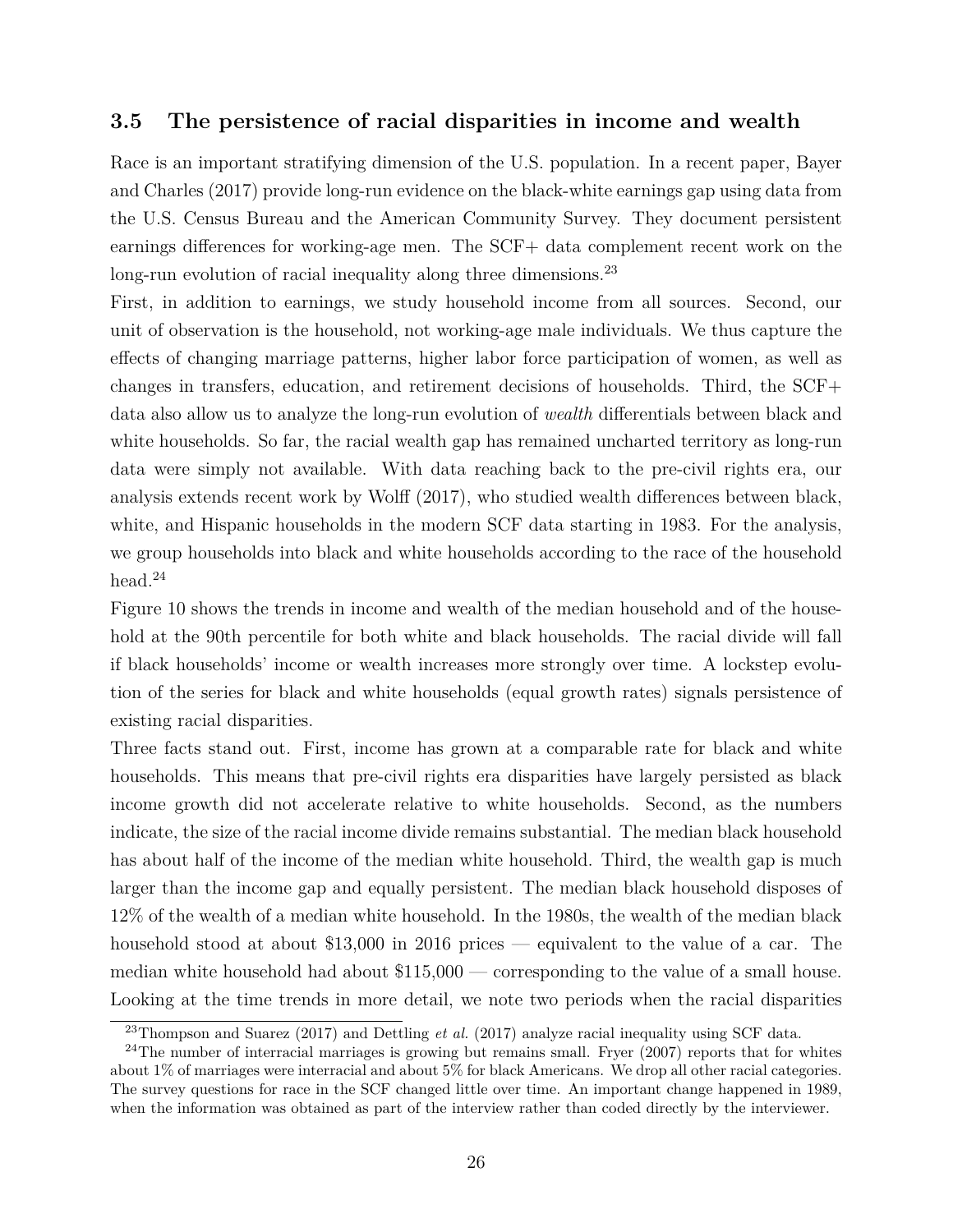

Figure 10: Income and wealth trends for black and white households

Notes: Trends of medians and 90th percentiles of income and wealth for black and white households. Top left panel shows trends of median income for black and white households indexed to the period 1983-1989  $(=100)$ . Average income levels at the median over the indexing period are shown in the legend (2016 dollars). Top right panel shows the corresponding time series for median wealth. Bottom left panel shows trends at the 90th percentile of income for black and white households. Time series are indexed to the period 1983- 1989 (=100). Average income levels at the 90th percentile over the indexing period are shown in the legend (2016 dollars). All time series show moving averages over three neighboring observations. Medians and 90th percentile always refer to the respective income and wealth distribution of black and white households.

narrowed temporarily. In the 1970s, the income of the median black household grew about 20% faster than the income of the median white household. However, the trend reversed in the 1980s when the share of black households headed by women increased strongly.<sup>25</sup> The 2000s are the second period in which the racial income gap narrowed somewhat for the median household.

Figure 10b exposes an equally persistent racial wealth gap. The difference in wealth narrowed temporarily in the housing boom of the 1990s and early 2000s, but widened again after the financial crisis. After 2007, the wealth levels of households at the 90th percentile of the

<sup>&</sup>lt;sup>25</sup>When adjusting incomes for household size, the decline in relative incomes for black households during the 1980s becomes less pronounced.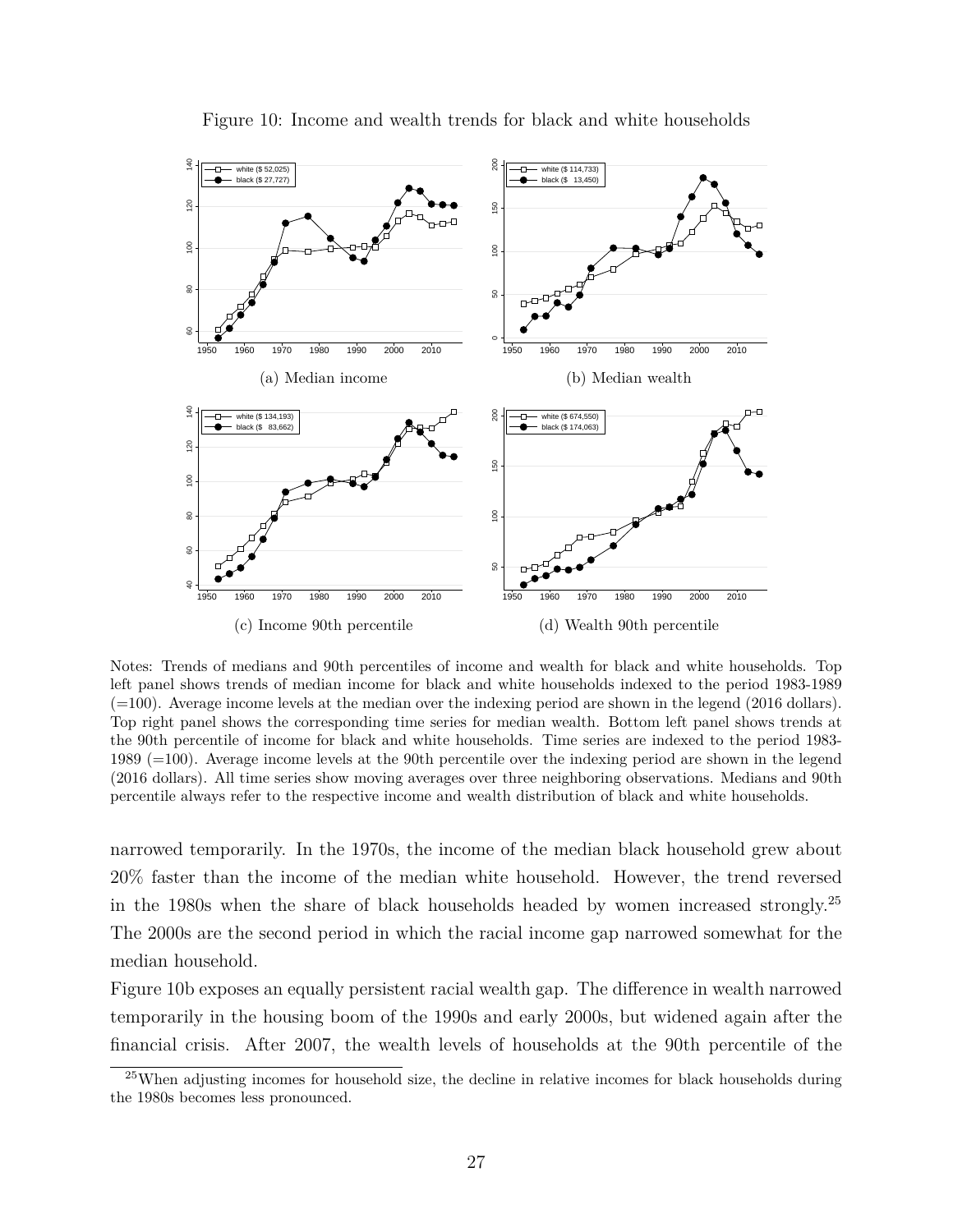black wealth distribution collapsed, while the 90th percentile of the white wealth distribution remained largely unaffected.

As an alternative to study the evolution of earnings differences over time, Bayer and Charles (2017) apply the concept of a racial "rank gap". Adapted for wealth, the rank gap is the percentage point difference between the rank of a given percentile in the black and white wealth distribution. For instance, a number of *−*30 for the median of the black wealth distribution means that the place of that household would be 30 percentage points lower in the wealth distribution of white households, that is, only at the 20th percentile.

Figure 11: Racial rank gaps for wealth



Notes: Racial rank gaps for wealth at the median and 90th percentile. Left panel shows the racial rank gap at the median. The racial rank gap is the difference in percentage points between the rank that the wealth level of the median black household takes in the wealth distribution of white households and the rank of the median white household. Dashed line shows the long-run average of the racial wealth rank gap. Right panel shows the corresponding racial rank gap at the 90th percentile. Dashed line shows again the long-run average of the racial wealth rank gap.

Figure 11a shows the wealth rank gap at the median and the 90th percentile. For the median, the long-run average is close to *−*30, implying that the median black household is at the 20th percentile of the wealth distribution of white households. Put differently, the typical black household is poorer than 80% of white households. The rank gap fluctuates, tracking what we have seen for levels in Figure 10b, but is highly persistent over time. We find an equally large and persistent rank gap at the 90th percentile of the wealth distribution. Our main conclusion is that virtually no progress has been made over the past 70 years in reducing wealth inequality between black and white households.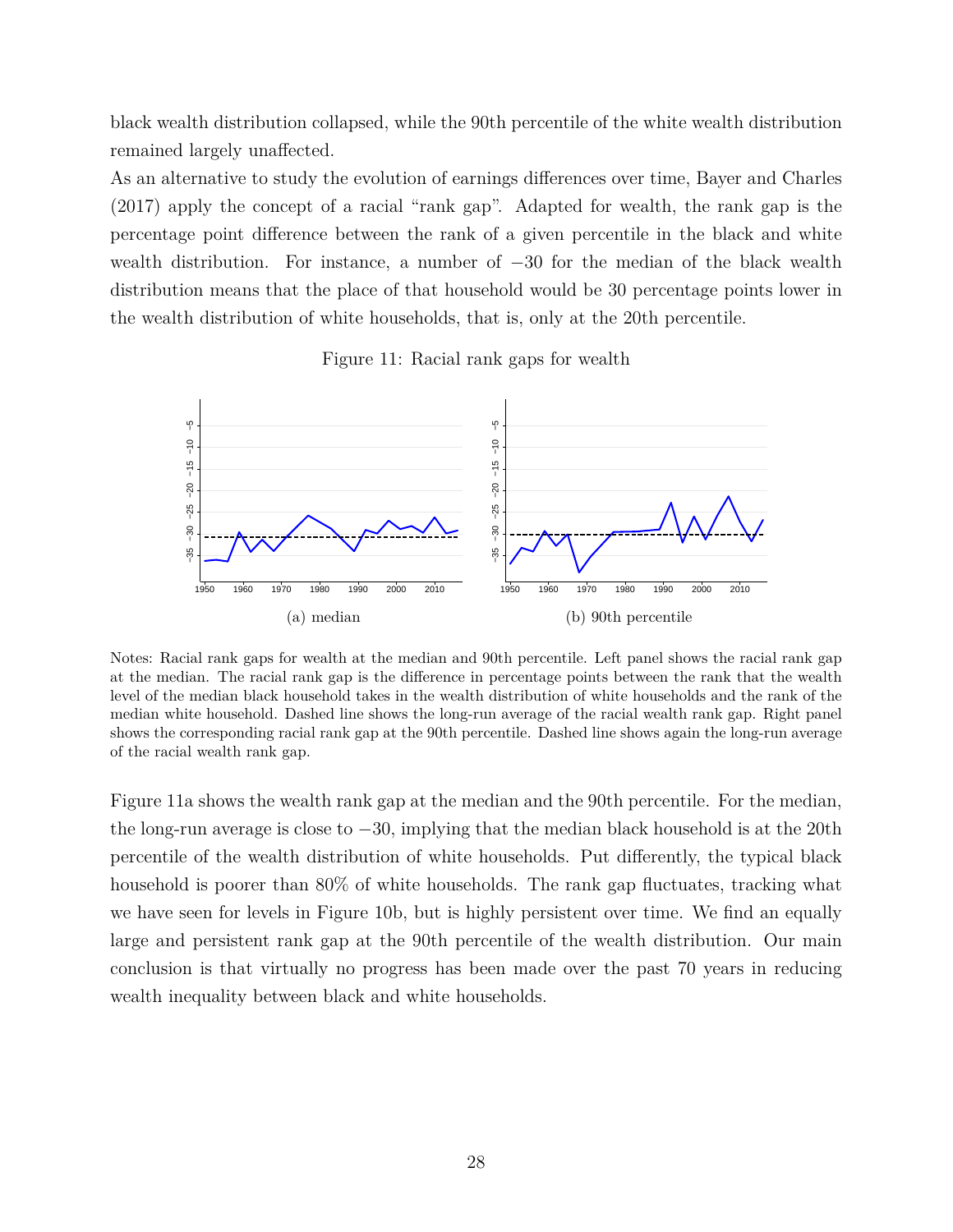# **4 Asset prices and the wealth distribution**

In the previous section, we discussed changes in the income and wealth distributions separately, as in the existing literature. Yet it is precisely the link between the income and wealth distributions that plays a central role in theoretical models of wealth inequality. A central advantage of the SCF+ is that it allows us to study the long-run evolution of the *joint* distribution of income and wealth. This topic is what we turn to now.

In the simplest model of the dynamics of the wealth distribution, changes in the income and wealth distributions are closely linked. With saving rates that are constant over time and uniform across wealth classes, and uniform returns on wealth along the wealth distribution, changes in the wealth distribution would be solely driven by changes in the income distribution. Or, put differently, the differential growth rates of wealth would be a function of the differential growth rates of income. Recent studies have questioned this assumption, as models based on labor income risk typically produce too little wealth concentration at the top and cannot account for substantial shifts in wealth inequality that occur over short time horizons (Benhabib and Bisin (2018), Gabaix *et al.* (2016), Hubmer *et al.* (2017)).

As a first check, in Figure 12 we compare the time path of income and wealth growth in the United States since 1971. Note that we stratify all households by wealth and index income and wealth levels to 1 in 1971. Figure 12a highlights a substantial divergence in income growth for different groups of the wealth distribution. Income growth was low for the bottom 90% and particularly meager for households in the lower half. For the bottom 50%, real incomes have stagnated since the 1970s. For households between the 50th and 90th percentiles of the wealth distribution, real incomes rose modestly by about a third over nearly 40 years, implying annual growth rates of much less than 1% per year. By contrast, income growth at the top was strong. The incomes of households within the top 10% of the wealth distribution have doubled between 1971 and 2007.<sup>26</sup>

Yet when we turn to wealth growth for the same groups in Figure 12b, the contrast is stark. From 1971 to 2007 (the last pre-crisis survey), wealth growth has been, by and large, identical for the top 10% and the bottom 90% of the wealth distribution. More precisely, middle-class (50%-90%) wealth increased by 140% the same rate as top 10% wealth. And even the bottom 50% did not do too badly when it comes to wealth growth, as their wealth still doubled between 1971 and 2007. Wealth and income growth rates have decoupled over an extended period, in marked contrast to the simple model sketched above. We will return to this point below.

Figure 12b also shows how devastating the 2007-2008 financial crash was to lower middle-

<sup>&</sup>lt;sup>26</sup>Online Appendix E.3 reports income shares for households along the wealth distribution comparable to the income shares along the income distribution in Table 4.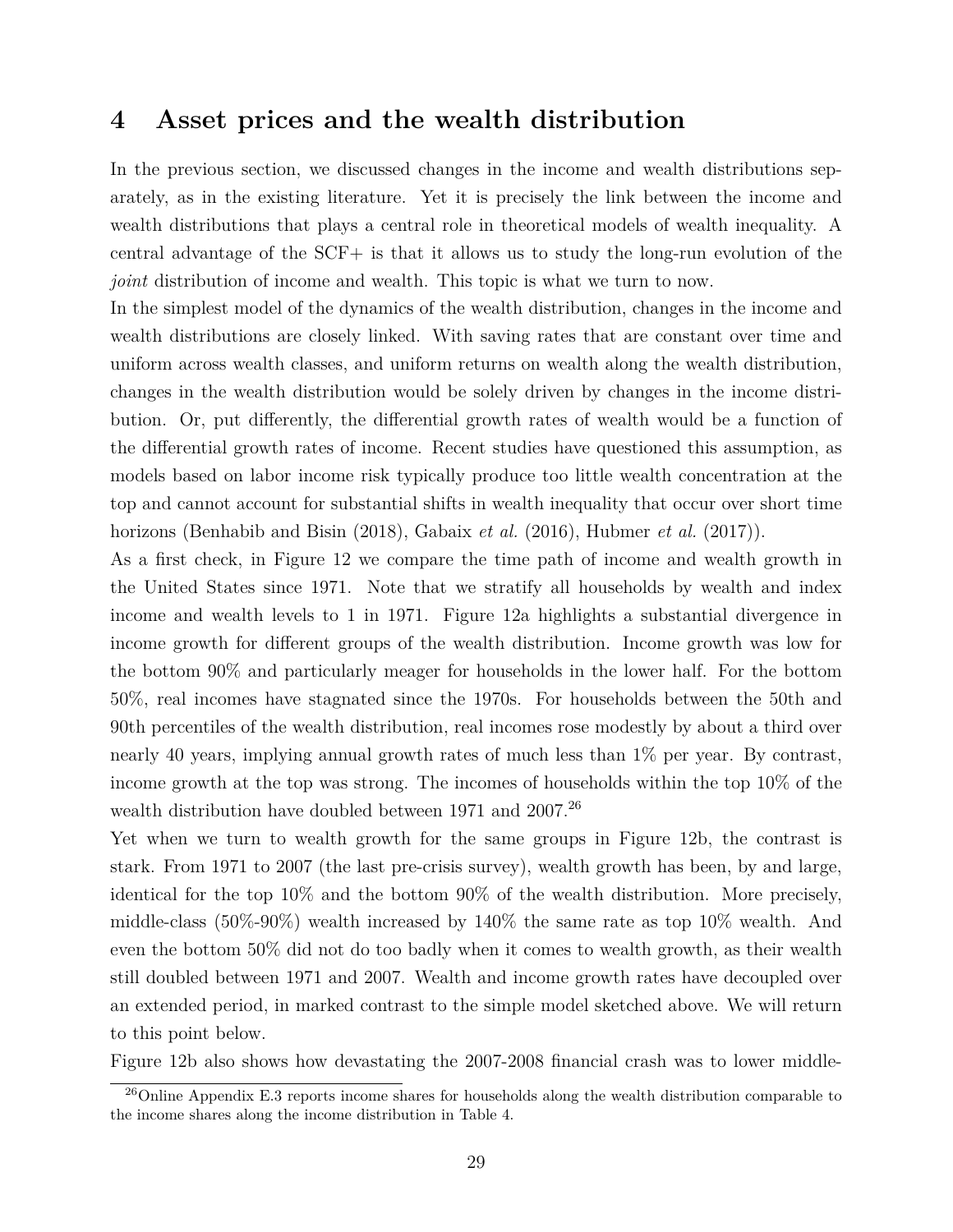

Figure 12: Income and wealth growth along the wealth distribution

Notes: Income and wealth growth for different groups along the wealth distribution. Left panel shows income growth for three groups in the wealth distribution: the bottom 50% (black solid line), the middle class 50%- 90% (blue dotted line), and the top 10% (red dashed line). All income time series are indexed to 1 in 1971. Right panel shows wealth growth for the same three groups along the wealth distribution. The vertical lines in both panels indicate the 2007 survey.

class wealth, while the impact of the crisis on wealth at the top was rather minor. By 2013, the absolute level of real wealth below the median household was 20% below its 1971 level. Within a few years, the crisis wiped out all gains in household wealth that the bottom 50% of the distribution had made over the preceding four decades. As of 2016, still close to half of the American population dispose of less wealth in real dollar amounts than in 1971.<sup>27</sup> One upshot is that before the financial crisis, wealth-to-income ratios increased most strongly in the middle and at the bottom of the wealth distribution and then also fell most strongly for those groups during the crash. Figure 13 illustrates this phenomenon. Figure 13a shows the strong increase in wealth-to-income ratios for the bottom 50% (left axis) and the middle class (right axis) until 2007, followed by a substantial decline. Figure 13b shows wealth-to-income ratios for the top 10% that are much higher on average. Wealth-to-income ratios increased only slightly between 1971 and 2007 at the top and hardly changed after 2007.

# **4.1 The dynamics of the wealth distribution**

If we are to understand the dynamics of the wealth distribution in America over the past seven decades, we must look beyond income growth. In the following, we demonstrate that asset price changes played an important role in the observed dynamics of wealth inequality

<sup>&</sup>lt;sup>27</sup>We provide a sensitivity analysis to these growth trends when using the PCE instead of the CPI for inflation adjustment in Appendix D.4. See footnote 7 for further discussion.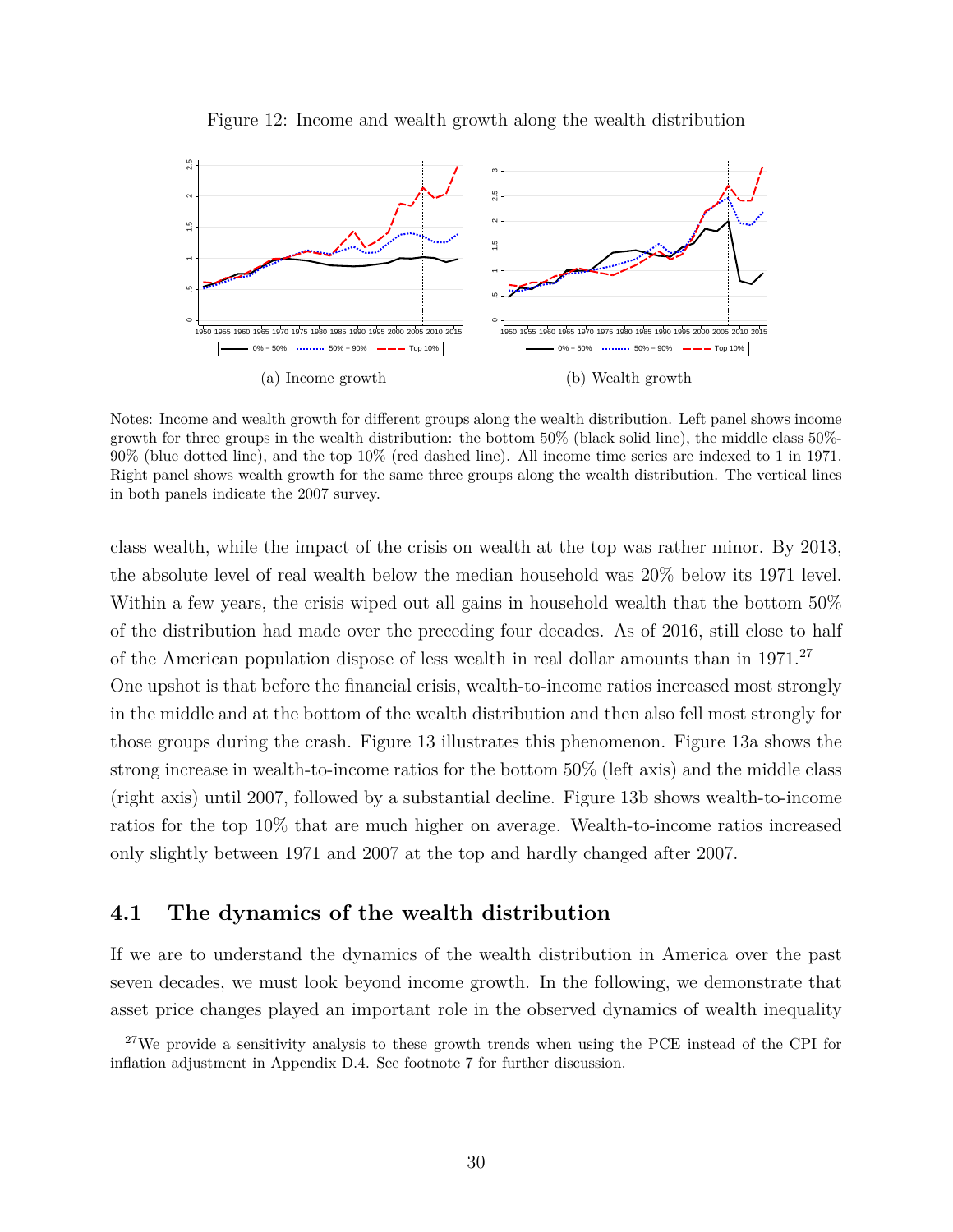

Figure 13: Wealth-to-income ratios by wealth group, 1950-2016

Notes: Wealth-to-income ratios by wealth groups. Left panel shows wealth-to-income ratios for the bottom 50% of the wealth distribution (black solid line) and for the 50%-90% of the wealth distribution (blue dotted line). Right panel shows wealth-to-income ratio for the top 10% of the wealth distribution. Wealth-to-income ratios are constructed as ratio of averages within wealth groups.

in postwar America.<sup>28</sup>

Asset prices affect the dynamics of the wealth distribution through two channels. First, asset prices lead to differential capital gains if portfolios differ across the distribution. We document this important stylized fact for the U.S. economy below. As changes in asset prices revalue existing wealth, they can induce shifts in wealth shares that are unrelated to income changes. Moreover, they can do so over short horizons as they immediately affect the value of accumulated assets. We will document that in America, persistent differences in portfolio composition between middle-class households and rich households essentially give rise to a race between the stock market and the housing market in shaping the dynamics of the wealth distribution.

The second channel through which asset prices matter for the dynamics of wealth inequality is through their effect on wealth-to-income ratios. The level of the wealth-to-income ratio determines the relative importance of savings flows for wealth dynamics. When wealth-toincome ratios are high, income growth and savings flows become relatively less important for the wealth distribution, simply because the stock of wealth is high relative to income flows. This second channel is particularly relevant for the time period from 1970 to 2007, when the aggregate wealth-to-income ratio increased from 4 to more than 7, driven by rising house prices and a booming stock market.

<sup>28</sup>For the French case, Garbinti *et al.* (2017) show that price effects played an important role in shaping the French wealth distribution over the past 200 years. In the American context, Saez and Zucman (2016) discuss that price effects can change inequality trends relative to those implied by income and saving rate differences but focus on saving rate differences in their discussion.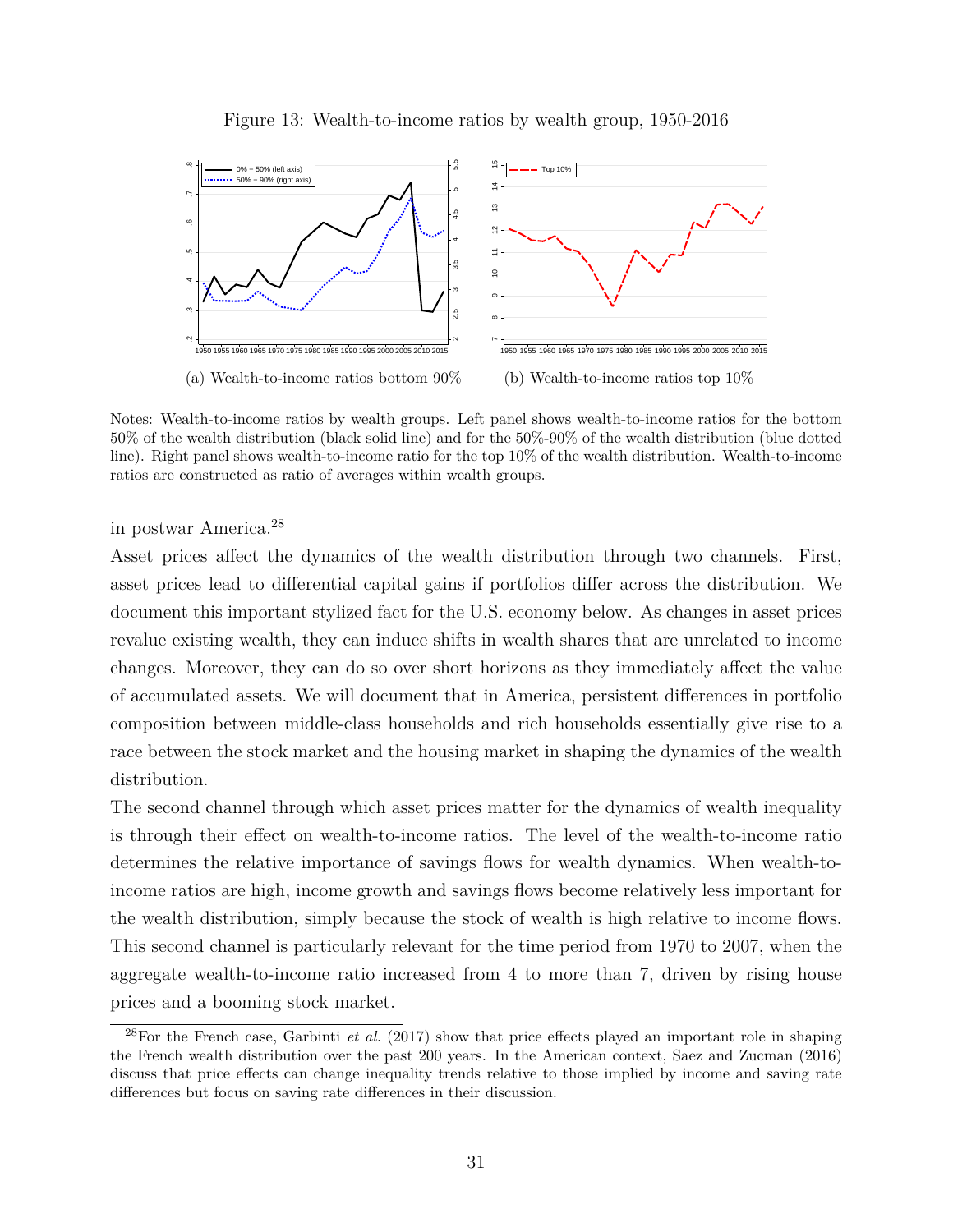To see how asset prices affect wealth inequality when portfolios are heterogeneous, consider a household *i* in period *t* with a portfolio of assets  $\{A_{j,t}^i\}_{j=1}^J$ , for instance, houses, stocks, and saving accounts. For household *i*, the capital gain  $\Pi_t^i$  from asset price changes between period  $t$  and  $t + 1$  is the asset-weighted average of price changes

$$
\Pi_t^i = \sum_{j=1}^J \left( \frac{p_{j,t+1}}{p_{j,t}} - 1 \right) A_{j,t}^i,
$$

where  $p_{j,t}$  denotes a (real) price index for asset *j* in period *t*. Denote the household's wealth in  $t$  by  $W_t^i$  and divide both sides of the equation by wealth to get

$$
\frac{\Pi_t^i}{W_t^i} = \sum_{j=1}^J \left(\frac{p_{j,t+1}}{p_{j,t}} - 1\right) \frac{A_{j,t}^i}{W_t^i}
$$
\n
$$
q_t^i = \sum_{j=1}^J \left(\frac{p_{j,t+1}}{p_{j,t}} - 1\right) \alpha_{j,t}^i,
$$
\n(1)

where  $\alpha_{j,t}^i$  denotes the portfolio share  $\frac{A_{j,t}^i}{W_t^i}$  of asset *j* for household *i* in period *t* and  $q_t^i$  is the growth rate of household wealth from capital gains. Equation (1) shows that portfolio differences (i.e., differences in  $\alpha_{j,t}^i$  across households) lead to differences in capital gains  $q_t^i$ . To fix ideas and structure the discussion about how this affects the wealth distribution, we rely on an illuminating accounting framework adapted from Saez and Zucman  $(2016).^{29}$ Consider a simplified law of motion for wealth of household *i*:

$$
W^i_{t+1} = W^i_t (1 + r^i_t + q^i_t) + Y^i_t - C^i_t
$$

where  $r_t^i$  are returns on wealth other than capital gains (e.g., dividends),  $Y_t^i$  denotes income from all other sources, and  $C_t^i$  denotes consumption.<sup>30</sup> The savings flow  $S_t^i$  of household *i* in period *t* corresponds to total income net of consumption  $S_t^i = r_t^i W_t^i + Y_t^i - C_t^i$ . Define further

<sup>&</sup>lt;sup>29</sup>A micro-founded analysis of household saving behavior and portfolio choice requires a more complex approach. Hubmer *et al.* (2017) discuss why such a framework remains beyond reach for the time being but must become a topic for future research.

<sup>&</sup>lt;sup>30</sup>Income denotes income from all sources excluding capital. This approach simplifies wealth dynamics by abstracting from bequests and death, divorce, marriage or other life-cycle events that affect households' wealth accumulation. We adjust the framework by Saez and Zucman (2016) slightly with respect to the timing convention by assuming that capital gains accrue together with savings flows, but the underlying mechanism remains the same. Saez and Zucman (2016) focus on the heterogeneity in savings behavior and assume homogeneity of capital gains. Our discussion focuses on the comparison of the relative importance of savings and capital gains as drivers of wealth accumulation.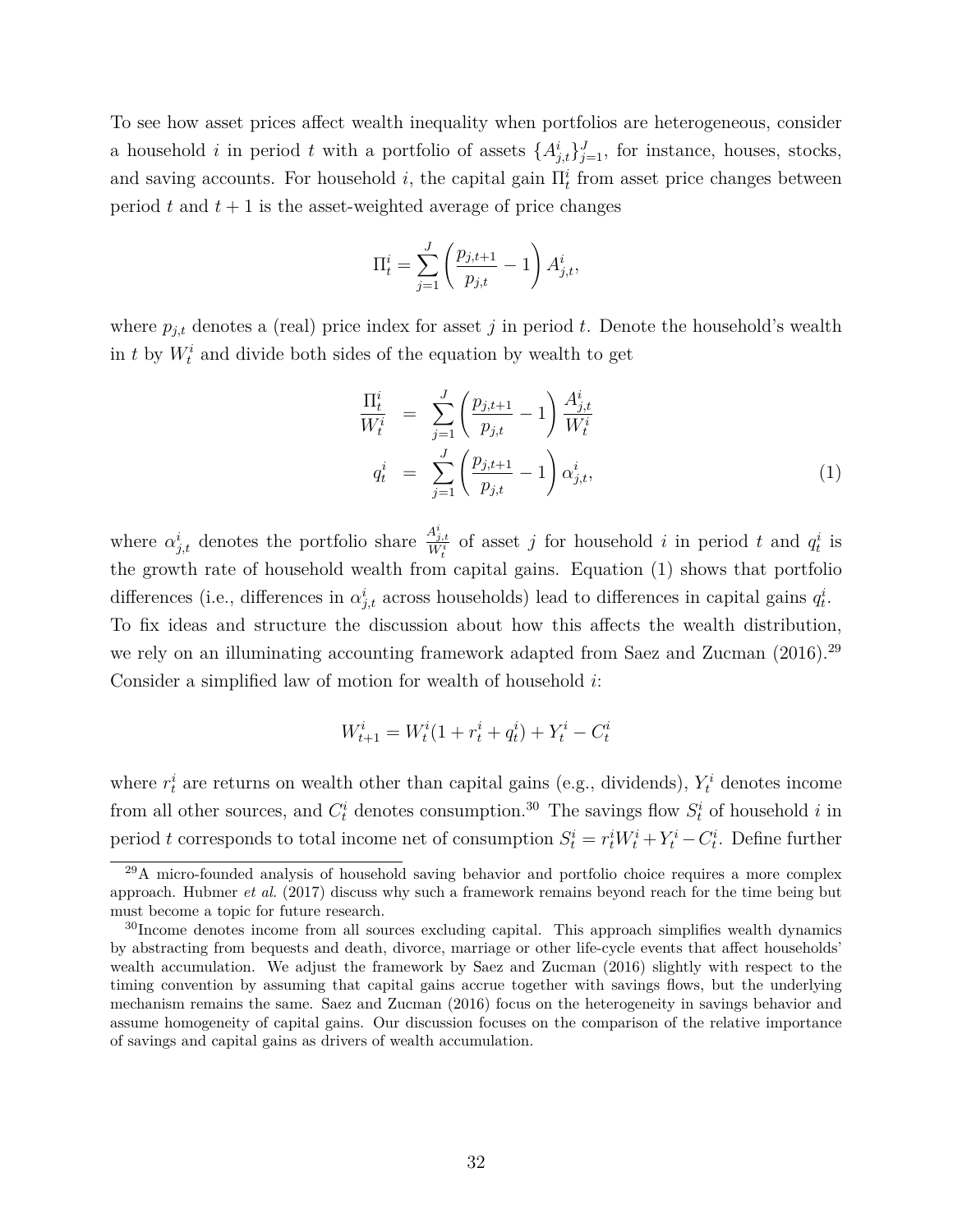the saving rate  $s_t^i$  as  $s_t^i = \frac{S_t^i}{Y_t^i}$ , so that the law of motion for wealth becomes

$$
W_{t+1}^i = W_t^i (1 + q_t^i) + S_t^i = W_t^i (1 + q_t^i) + s_t^i Y_t^i = (1 + q_t^i + \sigma_t^i) W_t^i
$$
\n<sup>(2)</sup>

with  $\sigma_t^i = \frac{s_t^i Y_t^i}{W_t^i}$  capturing the contribution of savings to wealth growth and the term  $q_t^i$ captures the effect of capital gains to wealth growth.

In the next step, we move from the law of motion for wealth *levels* to a law of motion for wealth *shares* of different wealth strata. We construct "synthetic" saving flows and capital gains for specific wealth groups, again taking the lead from Saez and Zucman (2016). Savings flows and capital gains for wealth groups are "synthetic" in the sense that they assume that households stay in their wealth group from one period to the next. Using PSID data, we show in Online Appendix C that while there is some mobility in practice, the synthetic method yields a good approximation of wealth dynamics.

Note that we will now use *i* to refer to the group of households in a specific wealth stratum. The wealth share of group *i* in period *t* is  $\omega_t^i = \frac{W_t^i}{W_t}$  where  $W_t$  is aggregate wealth in period *t*. All aggregate variables are defined according to group-level variables; for example, the aggregate savings rate is  $s_t = \frac{S_t}{Y_t}$  $\frac{S_t}{Y_t}$ . Applying some straightforward transformations to equation (2) yields the law of motion for the wealth share  $\omega_t^i$ :

$$
\omega_{t+1}^i = \frac{1 + q_t^i + \sigma_t^i}{1 + q_t + \sigma_t} \omega_t^i \qquad \Longleftrightarrow \qquad \frac{\omega_{t+1}^i}{\omega_t^i} = \frac{1 + q_t^i + \sigma_t^i}{1 + q_t + \sigma_t}.\tag{3}
$$

The law of motion has an intuitive interpretation: the wealth share of any group *i* increases if the group's wealth growth rate exceeds the average wealth growth rate in the economy. Differences in growth rates result from the two components of wealth growth in equation (2). First, group *i*'s capital gains  $q_t^i$  can be higher (or lower) than the average capital gain  $q_t$  in the economy. Second, different rates of wealth growth can result from the difference between group *i*'s savings component  $\sigma_t^i$  relative to the average savings  $\sigma_t$ . This is the channel through which differences in income growth translate into wealth inequality: higher incomes of group *i* will, all else equal, increase the group's saving flows and its wealth level relative to other groups in the economy.

The savings term  $\sigma_t^i$  comprises the inverse of the wealth-to-income ratio. With higher wealthto-income ratios, the importance of savings flows declines and tends to zero. This implies that the relative importance of differences in savings flows diminishes with higher wealthto-income ratios. This effect is independent of portfolio composition and is operative even when households have identical wealth portfolios (so that capital gains are identical). Also note that the two components  $q_t^i$  and  $\sigma_t^i$  are independent, so that a low savings component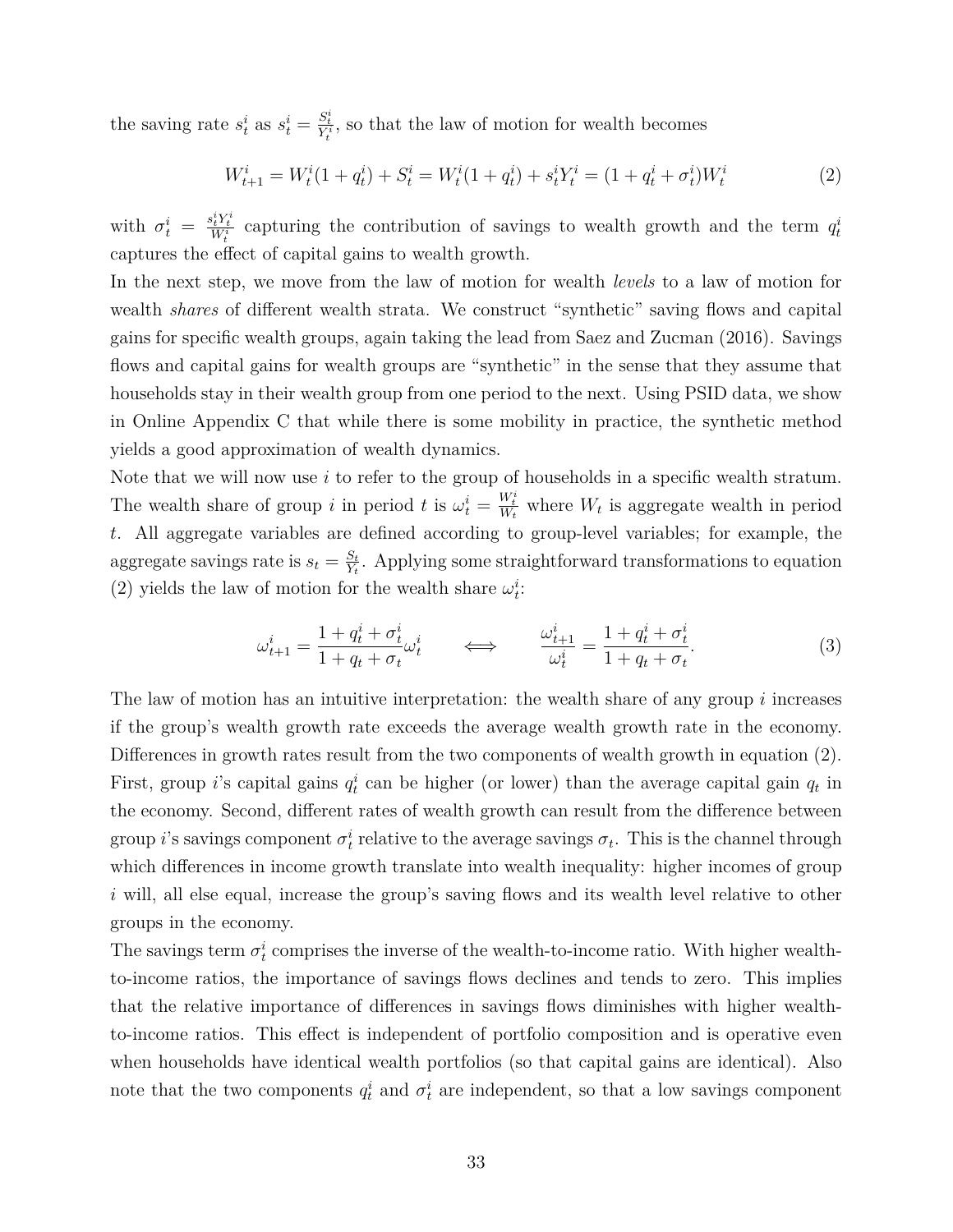relative to the average can go hand-in-hand with a large capital gains component relative to the average for group *i*, and vice versa. This can decouple the evolution of the income and wealth distributions.

# **4.2 Portfolio heterogeneity and asset price exposures**

If portfolios differ systematically along the wealth distribution, asset price changes will lead to differential capital gains along the wealth distribution. These in turn can induce changes in the wealth distribution that are unrelated to changes in the income distribution. The necessary condition for such effects is that portfolios are heterogeneous. For the first time, the SCF+ provides us with long-run balance sheet information to study the composition of household portfolios over a long time horizon. The evidence points to systematic and highly persistent differences in wealth portfolios across groups and hence a potentially important role for asset prices in shifting the wealth distribution, as we will now demonstrate.

Figure 14 displays the heterogeneity of household portfolios. It tracks the portfolio composition of the bottom 50%, the 50%-90%, and the top 10% of the wealth distribution since 1949. As a benchmark, we also track the average portfolio of the macroeconomy. In the figures, assets enter with positive values and debt as negative values. Household wealth corresponds to the consolidated value of all portfolio positions and is indicated by a dashed line in each of the figures. The degree of leverage in household portfolios can be inferred by looking at the sum of assets in excess of wealth. We provide time series in the Appendix E.5.

*Bottom 50%:* The bottom 50% have little wealth, yet their small wealth position masks substantial gross positions. Houses and other nonfinancial assets, mainly cars, make up more than 80% of the asset side of the balance sheet. Financial assets play a minor role in bottom 50% portfolios. On the liability side, housing debt is the dominant form of debt, but compared to other wealth groups, the bottom 50% also have a high share of non-housing debt. In recent years, education loans make up a growing share of this debt (Bartscher *et al.* (2019)). Assets exceed wealth by a large margin, indicating a high degree of leverage.

*Middle class (50%-90%):* The middle-class portfolio is dominated by nonfinancial assets. About two-thirds of the middle-class portfolio consists of houses and other nonfinancial assets. Direct stock holdings are typically below 5%. The large growth of other financial assets in the portfolio comes mainly from defined-contribution pension plans. The middle class is also leveraged, with housing debt being the dominant debt component and assets exceeding wealth by 10% to 30%.

*Top 10%:* The top 10% are different when it comes to portfolio composition. The bulk of wealth is held in stocks and business equity. Houses as an asset class gained in importance for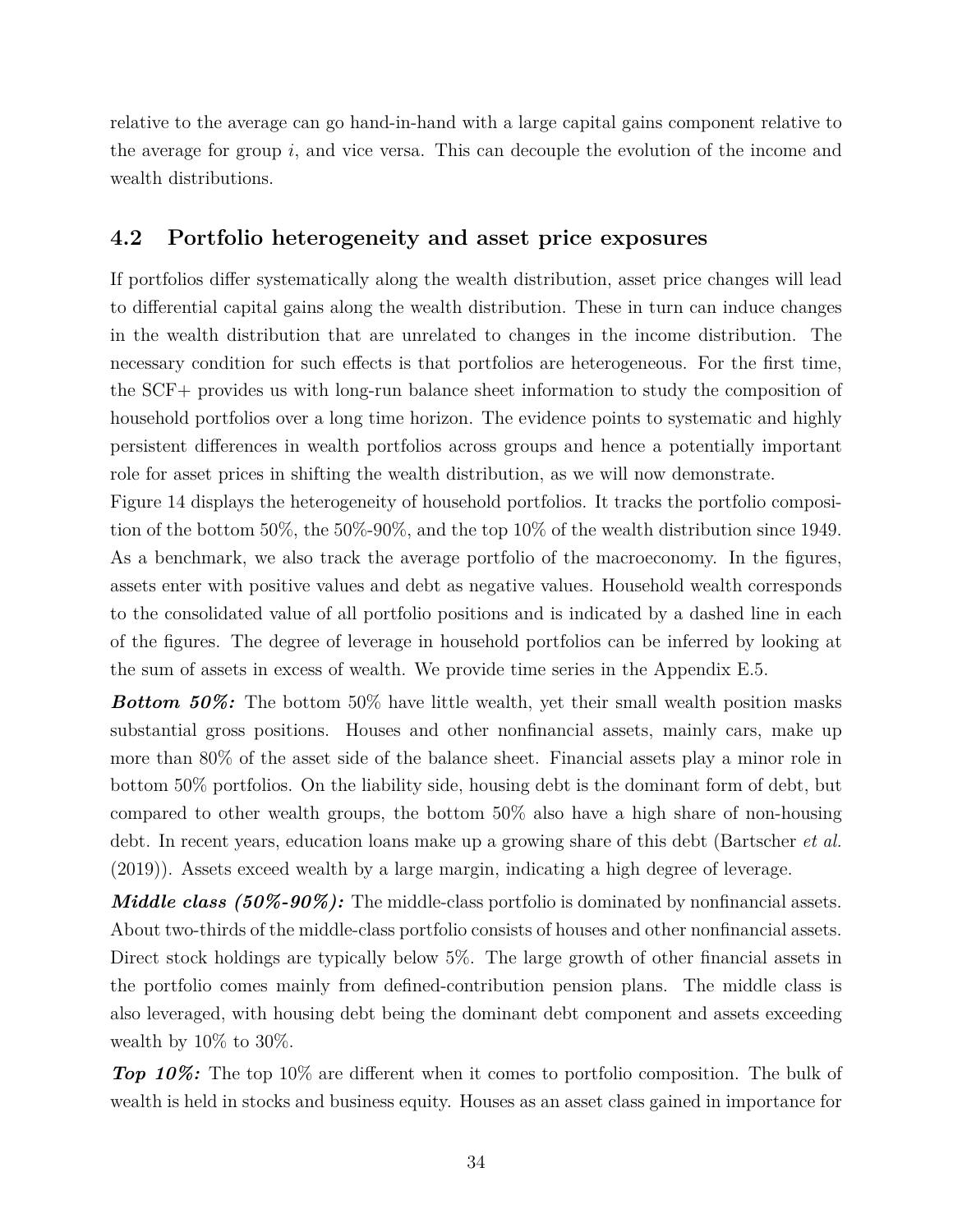

Figure 14: Heterogeneity in household portfolios for different wealth groups

Notes: Heterogeneity in household portfolios for different groups along the wealth distribution. Top left panel shows portfolio composition of the bottom 50% of the wealth distribution. Assets are shown as positive portfolio components, debt as negative portfolio components. The red dashed line indicates mean wealth of this group. All portfolio components and wealth levels are shown in 10,000 dollars (2016 dollars). Top right panel shows the equivalent portfolio of the middle class (50%-90%) together with mean wealth of this group (red dashed line). Bottom left panel shows the equivalent portfolio of the top 10% of the wealth distribution and average wealth for this group (red dashed line). Bottom right panel shows the equivalent portfolio for all households and mean wealth as red dashed line. Wealth groups are separately defined for each survey year.

the top 10% but constitute a comparatively small fraction of assets. Other financial assets have grown strongly, mainly because of the proliferation of defined-contribution pension plans. Leverage is low, so that for the top 10%, the sum of assets corresponds approximately to wealth.

Portfolio composition thus varies substantially along the wealth distribution. These differences are also highly persistent. The portfolios of the bottom 90% are non-diversified and highly leveraged. Houses are *the* asset of the bottom  $90\%$ , making residential real estate the most egalitarian asset. Figure 15 highlights this point by showing the ownership structure of housing and stocks at different points in time.<sup>31</sup> The bottom 90% hold about half of all

<sup>&</sup>lt;sup>31</sup>We include mutual funds in the stock holdings. Results change little if we only consider direct stock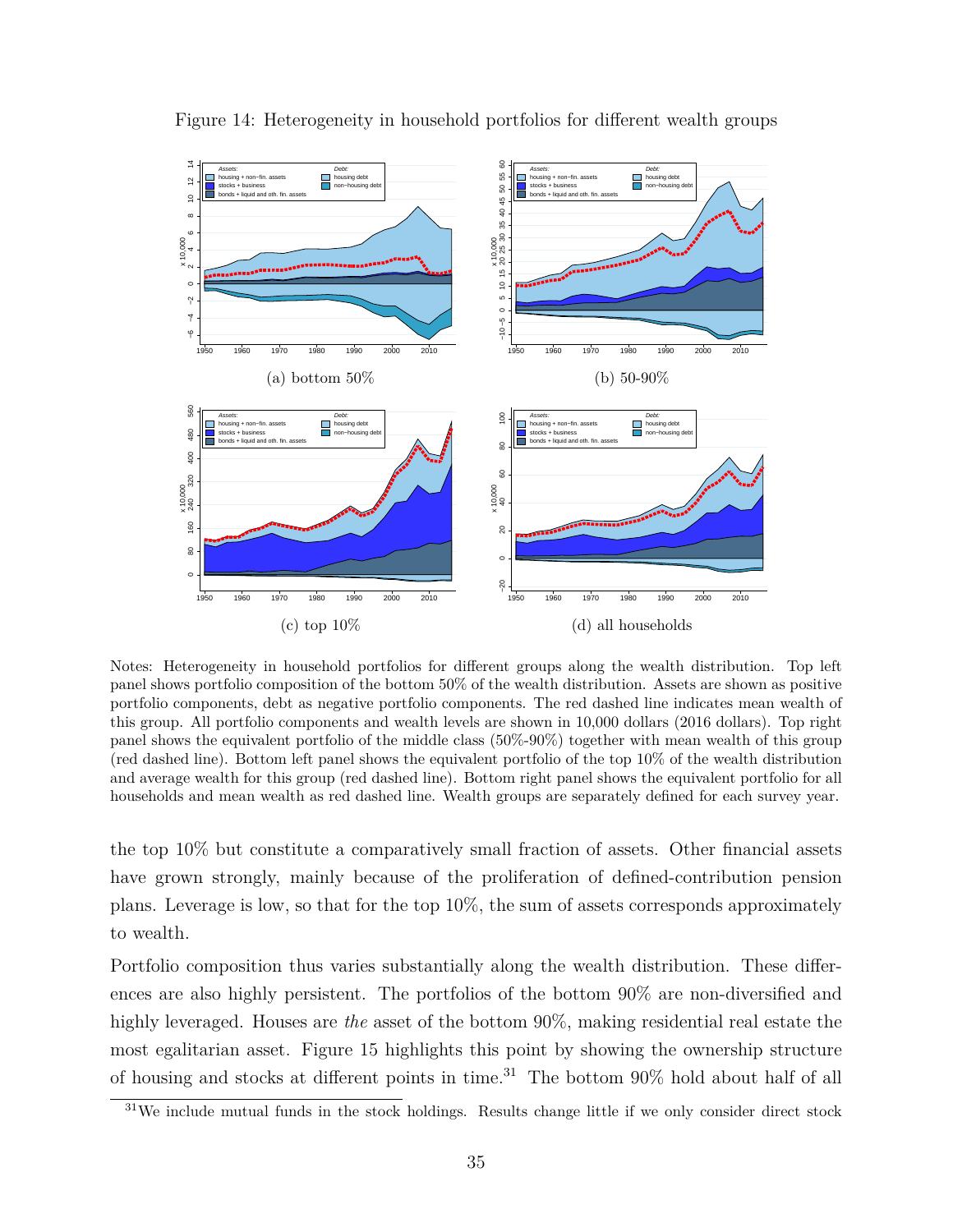

Figure 15: Shares in total asset holdings by wealth group for selected years

Notes: Shares in total asset holdings by wealth group for 1950, 1971, and 2007. Each bar shows the share of total assets held by different wealth groups. Wealth groups are the bottom 50%, the 50%-90%, and the top 10% of households. Top bars show housing assets, bottom bars show stocks including mutual funds. The left panel shows shares for 1950, the middle panel for 1971, and the right panel for 2007. The white part of each bar shows the share of the asset in that year held by the bottom 50%, the blue part the share held by the 50%-90%, and the red part the share held by the top 10%. Shares across wealth groups for each asset and year add up to 100%.

housing wealth, but only a tiny fraction of stocks. Stocks are *the* asset of the wealthy in the sense that the top 10% consistently hold more than 90% of stocks. Looking at the Gini coefficient for individual asset classes confirms that housing is the most equally distributed asset and that the distribution of housing wealth has not changed substantially over time. We report Gini coefficients for all asset classes in the Appendix E.1.

An important consequence of non-diversified and leveraged portfolio positions is that the wealth of middle-class households is highly exposed to changes in house prices. We quantify this exposure as the elasticity of wealth with respect to house prices, which is equal to  $\frac{\text{Housing}}{\text{Weather}}$ , the ratio of the asset value of housing to wealth. Figure 16 shows the resulting exposure to house prices for middle-class households and households in the top 10% over time. The figure confirms that the elasticity of middle-class wealth to house prices is three to four times higher than at the top. A 10% increase in house prices increases middle-class wealth by  $6\%$ -7%.<sup>32</sup> For changes in stock prices, the exposures are reversed. The top 10% are highly exposed, the rest very little.

holdings.

 $32\text{We do not show the bottom }50\%$  in this graph because of their large exposure. Appendix E.2 provides further results on house price exposure along the wealth distribution and changes over time and decomposes the house price elasticity of wealth further into a *diversification component* and a *leverage component*.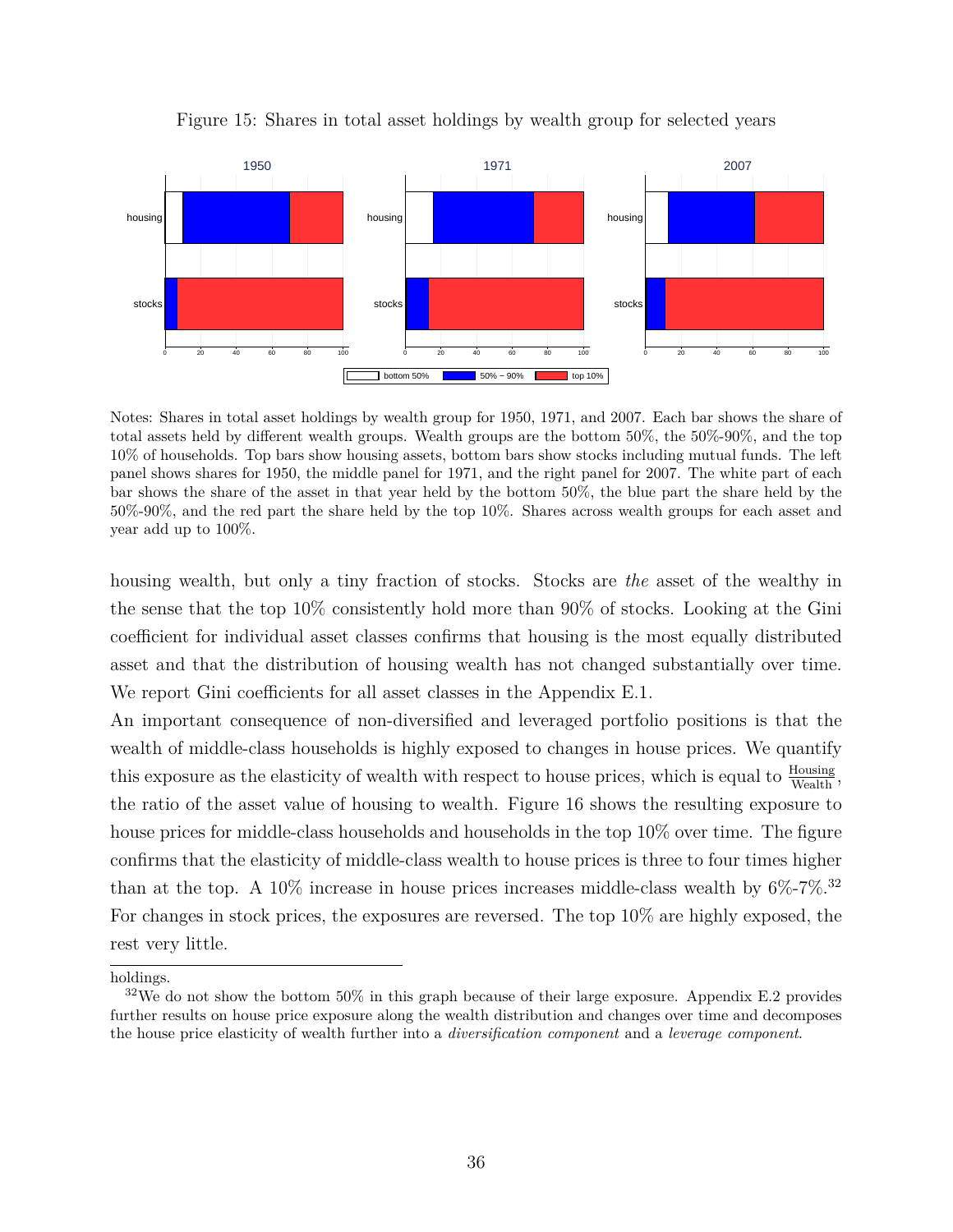

Figure 16: House price exposure  $\left(\frac{\text{housing}}{\text{wealth}} \times 100\right)$  by wealth group

Notes: House price exposure for different wealth groups. House price exposure is measured by the elasticity of household wealth with respect to house price changes  $\left(\frac{\text{housing}}{\text{wealth}} \times 100\right)$ . Blue dots show house price exposure for the 50%-90% of households in the wealth distribution, red squares show house price exposure for the top 10% of households in the wealth distribution.

### **4.3 The race between the stock market and the housing market**

Such pronounced portfolio differences between households along the wealth distribution give rise to what we call the race between the stock market and the housing market: owing to their larger exposure, the middle class gains relatively more than top-wealth households when house prices rise. All else equal, rising house prices make the wealth distribution more equal, while stock market booms have the opposite effect: they primarily boost wealth at the top and lead to a more unequal distribution of wealth.

To explore how important this race between the stock market and the housing market has been for the wealth distribution in postwar America, we estimate the following regression relating changes in the top 10% wealth share over the three-year survey intervals to asset price movements:

$$
\Delta \log(\omega_{t+1}^{top10}) = \beta_0 + \beta_h \Delta \log(p_{t+1}^h) + \beta_s \Delta \log(p_{t+1}^s) + \varepsilon_t,
$$

where  $\Delta$  is the first-difference operator,  $\Delta x_{t+1} = x_{t+1} - x_t$ , the superscript *h* denotes house prices and the superscript *s* stock prices. We use the S&P 500 stock market index and the Case-Shiller House Price Index obtained from the latest version of the Macrohistory Database (Jordà *et al.*, 2017).

Table 5 reports the estimated coefficients for the baseline regression in the first column. The signs of the estimated coefficients demonstrate how the race between the housing market and the stock market shaped wealth dynamics: rising house prices are associated with a falling top 10% wealth share. Rising stock prices boost the top 10% wealth share. Note that in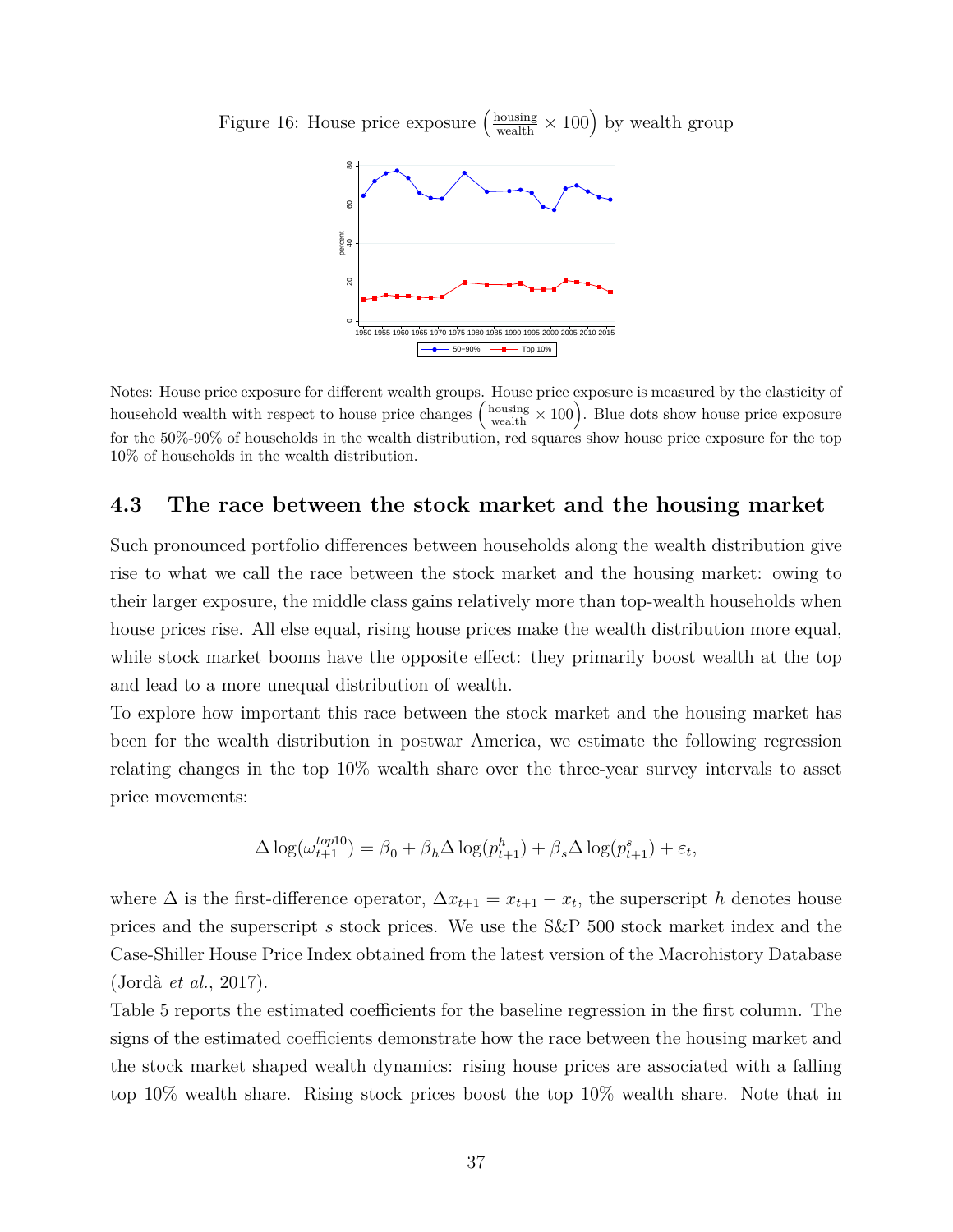|                  | (1)      | $\left( 2\right)$ | (3)      | $\left( 4\right)$ |
|------------------|----------|-------------------|----------|-------------------|
| $\beta_h$        | $-0.062$ | $-0.071$          | $-0.084$ | $-0.073$          |
| $\beta_s$        | 0.024    | 0.026             | 0.024    | 0.026             |
| $\theta^{top10}$ | no       | yes               | no       | yes               |
| $\frac{Y}{W}$    | no       | no                | yes      | yes               |
| Ν                | 19       | 19                | 19       | 19                |
| $R^2$            | 0.06     | 0.23              | 0.21     | 0.23              |

Table 5: The race between the stock and the housing market

Notes: Regression of changes in the top 10% wealth share on asset price growth and controls. Growth rates computed using log differences.  $\theta^{top10}$  denotes the income share of the top 10% of households in the wealth distribution.  $\frac{Y}{W}$  denotes controls for the inverse of the wealth-to-income ratio of the top 10% of households in the wealth distribution and for the aggregate economy. All observations from the surveys from 1950 to 2016 are used for the regressions.

the baseline specification, the error term comprises all other effects related to differences in savings or wealth-to-income ratios. Wolff (2002) estimated similar regressions relating the top 1% and top 5% wealth share to fluctuations in stock and house prices.

We control for these factors in additional regressions in columns  $(2)-(4)$  by adding the income share of the top 10% and changes in the ratio of income to wealth as regressors. The coefficients  $\beta_h$  and  $\beta_s$  become larger and are economically significant, but the sample is so small that they are not statistical significant.

The estimated regression coefficients have an intuitive interpretation as they correspond to the average elasticity of the top  $10\%$  wealth share with respect to asset prices.<sup>33</sup> From the law of motion for the wealth share, we can derive the elasticity of the wealth share of group *i* with respect to the price of asset *j*:

$$
\frac{\partial \left(\frac{\omega_{t+1}^i}{\omega_t^i}\right)}{\partial \left(\frac{p_{t+1}^i}{p_t^j}\right)} = (1 + q_t + \sigma_t)^{-1} \left(\alpha_{t,j}^i - \alpha_{t,j} \frac{\omega_{t+1}^i}{\omega_t^i}\right).
$$

Figure 17 shows the time series for the elasticity constructed from the portfolio shares in the SCF+ data. The house price elasticity of the top 10% fluctuates around a mean of *−*0*.*17, reasonably close and within the confidence bounds of the point estimates in the wealth share regressions above. All else equal, an elasticity of *−*0*.*17 implies that a 10% increase in house prices will lower the top 10% wealth share by 1.7%. Assuming a top 10% wealth share of

<sup>&</sup>lt;sup>33</sup>The portfolio share  $\alpha_h = \frac{H}{W}$  in Figure 16 corresponds to the elasticity of the wealth level.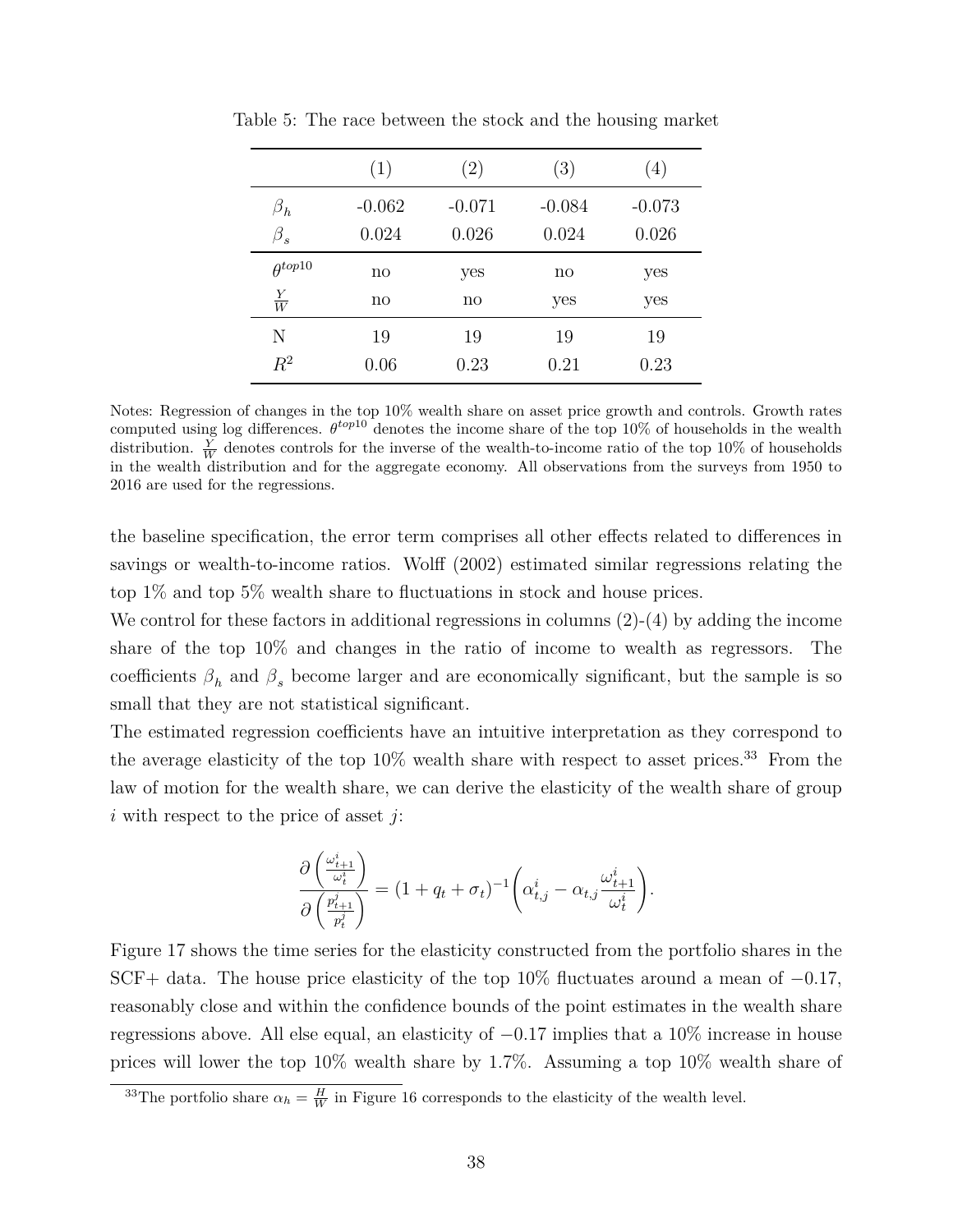75%, this corresponds to a decrease in the top 10% wealth share of 1.3 percentage points. The magnitudes are large. A hypothetical 40% increase in real house prices would reduce the wealth share of the top 10% from 75% to 70%, bringing it back to its 1971 level. For stock prices, the long-run average elasticity stands at 0*.*036 and is slightly larger than the point estimates from the regression above. A  $130\%$  real increase in the stock market — comparable to the period between 1998 to 2007 — increases the wealth share of the top 10% by about 6 percentage points. By the same token, the fall in the stock market in the 1970s contributed to the decline in wealth inequality in the 1970s that we discussed above. Because of the substantial portfolio heterogeneity along the wealth distribution, asset prices have first-order effects on the evolution of wealth inequality.

Figure 17: Asset price elasticity of top 10% wealth share



Notes: Elasticity of the top 10% wealth share with respect to asset prices. Red dashed line shows elasticity of the top 10% wealth share with respect to the stock price. Blue solid line shows elasticity of top 10% wealth share with respect to the house price.

### **4.4 Wealth gains from asset prices**

The results of the previous section demonstrate that over short horizons, asset price fluctuations are closely associated with changes in wealth shares. We now quantify the contribution of asset price changes to wealth accumulation of different groups over the past four decades. We concentrate on wealth growth over two distinct periods. The first period comprises the nearly four decades from 1971 to the 2007-2008 financial crisis (the last pre-crisis survey was carried out in 2007). This was a period in which the income distribution widened substantially, but measures of wealth inequality changed very little. We will see that houseprice-induced wealth gains for the bottom 90% of the population played a central role in the observed stability of the wealth distribution.

The second period that we study covers the decade after the financial crisis. As discussed above, this decade has witnessed the largest increase in wealth inequality in postwar history.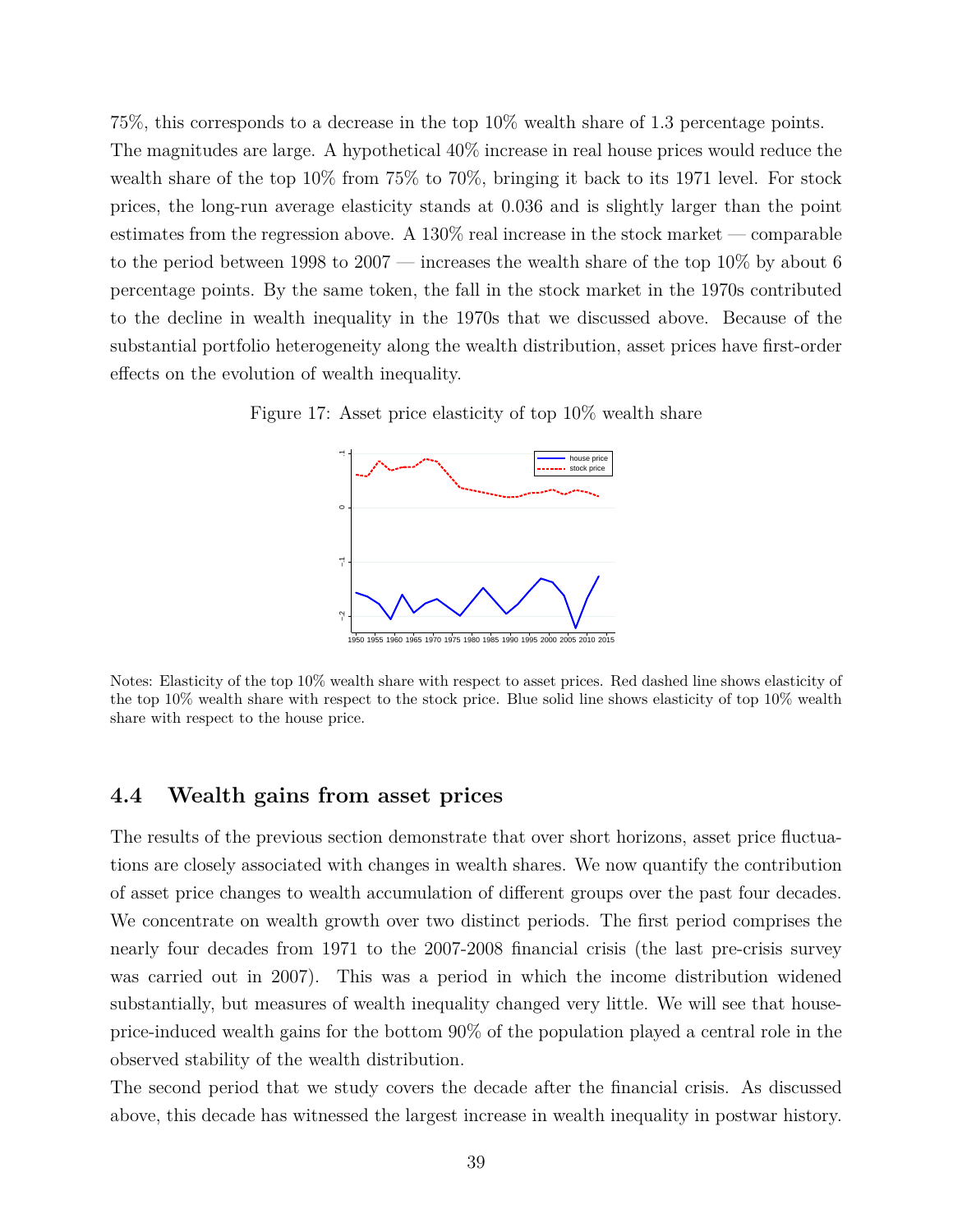The income distribution, by contrast, changed only modestly over this period. We will see that asset prices are again central in accounting for the large shift in the distribution of wealth over a relatively short period.



Figure 18: Wealth growth from asset price changes, 1971-2007

Notes: Wealth growth from changes in house prices and stock prices in levels and as share of total wealth growth for different wealth groups. Left panel shows wealth growth from asset price changes between 1971 and 2007 for the bottom 50%, 50%-90%, and top 10% of the wealth distribution. Wealth growth from asset prices is computed as asset price change multiplied with 1971 stock of asset holdings of wealth group divided by the 1971 wealth level. Wealth groups are the bottom 50%, 50%-90%, and top 10% of the wealth distribution. Left panel shows wealth growth relative to 1971 wealth levels. Right panel shows share of wealth growth from asset prices from left panel as share in wealth growth of the respective group. Only asset price changes in housing and stock prices are considered. Red parts of bars show contribution from house price changes, blue part of bar show contribution from stock price changes.

Figure 18a shows how much wealth grew between 1971 and 2007 because of price changes in the stock market and the housing market. As before, we track wealth growth across three different wealth groups: the bottom 50%, the 50%-90%, and the top 10%. While Figure 18a displays the wealth growth from asset price changes, Figure 18b highlights the share of such asset-price-induced wealth growth in total wealth growth, including changes in wealth coming from savings flows.

Two observations stand out. First, over the entire period, wealth gains from rising asset prices were substantial across the distribution. As Figure 18a shows, the wealth of the bottom 50% grew by  $90\%$  only because of price effects. Also for the  $50\%$ - $90\%$  group and the top  $10\%$ , asset price changes induced sizable wealth growth of about 60%. It is easy to spot the race between the stock market and the housing market in the data: wealth growth from house price effects dominate for the bottom 90% of the wealth distribution, and stock price gains account for the bulk of the wealth gains at the top.

How much of the total wealth increase in the different groups is explained by price effects? Figure 18b shows that for the bottom 50% virtually all wealth growth over the 1971-2007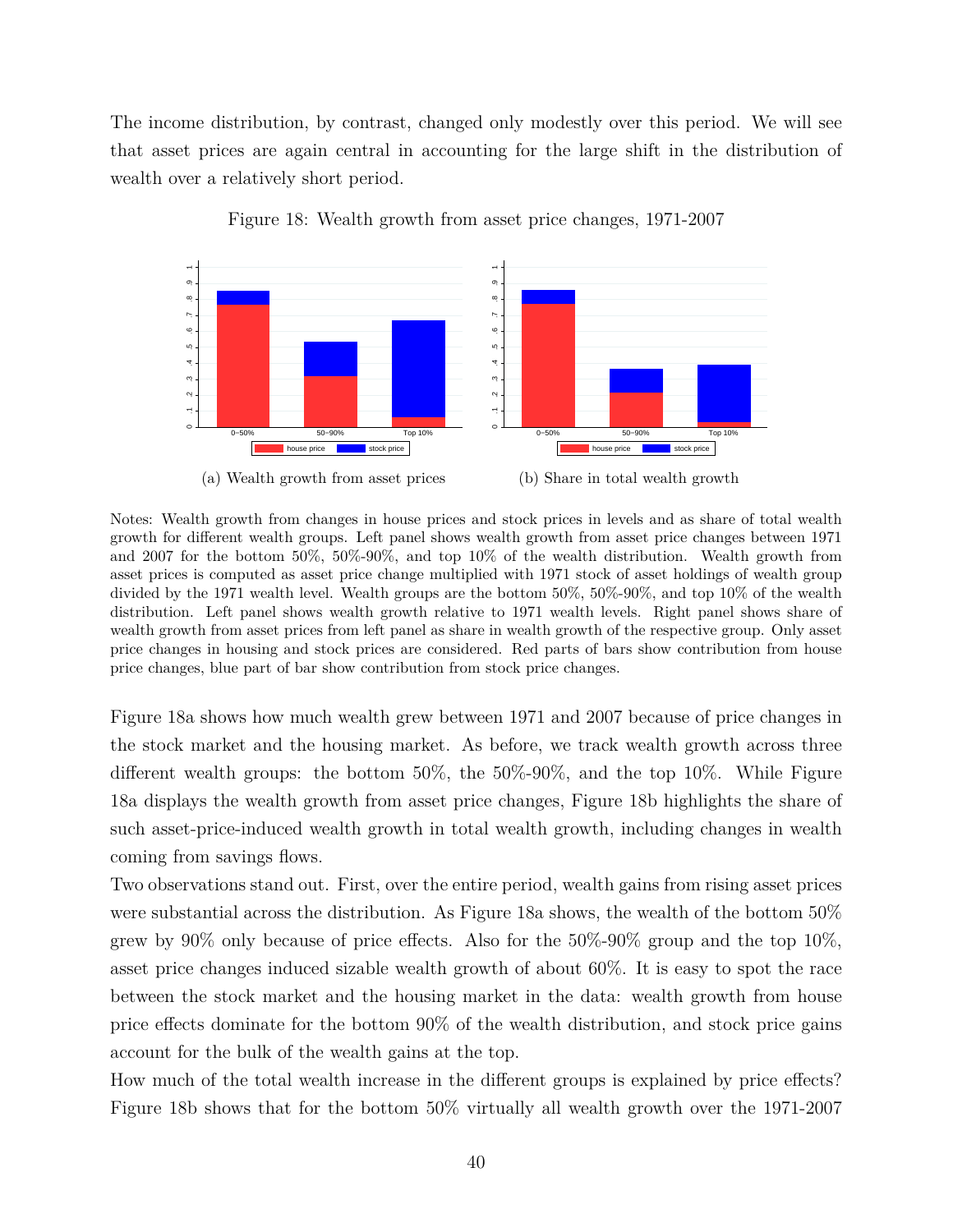period came from higher asset prices. But even in the middle and at the top, asset prices still account for 40% of total wealth growth, with the rest accounted for by savings. Note that these estimates for the role of asset prices for wealth growth are likely conservative as households increased their exposure to the housing market over this period. The variation in the contribution to wealth growth along the distribution helps us to understand why wealth and income growth decoupled in the decades before the crisis: relative to income, wealth grew most strongly for the bottom 90%.



Figure 19: Wealth growth from asset price changes, 2007-2016

Notes: Wealth growth from changes in house prices and stock prices for different wealth groups between 2007 and 2016. Wealth groups are the bottom 50%, 50%-90%, and top 10% of the wealth distribution. Wealth growth from asset prices is computed as asset price change multiplied with 2007 stock of asset holdings of wealth group divided by the 2007 wealth level. Wealth groups are the bottom 50%, 50%-90%, and top 10% of the wealth distribution. Only asset price changes in housing and stock prices are considered. Red parts of bars show contribution from house price changes, blue part of bar show contribution from stock price changes.

Asset price movements also explain why wealth concentration spiked after the financial crisis. House prices plummeted after 2007 and recovered only slowly in recent years. By 2016, they were still 10% below their 2007 peak level. By contrast, the stock market recovered more quickly and the main stock market indices were about 30% above their 2007 levels in real terms in 2016. Figure 19 shows the race between the housing market and the stock market between 2007 and 2016. The bottom 50% lost 15% of wealth relative to 2007 levels, mainly because of lower house prices. By contrast, the top 10% were the main beneficiary from the stock market boom and were relatively less affected by the drop in residential real estate prices. The consequence of substantial wealth losses at the bottom and in the middle of the distribution, coupled with wealth gains at the top, produced a large spike in wealth inequality.

What would the distribution of wealth in America look like today without asset price effects? To construct a counterfactual, we use the law of motion for wealth levels from equation (2), keeping all parameters constant but adjusting the asset return term,  $q_t^i$ , so that nominal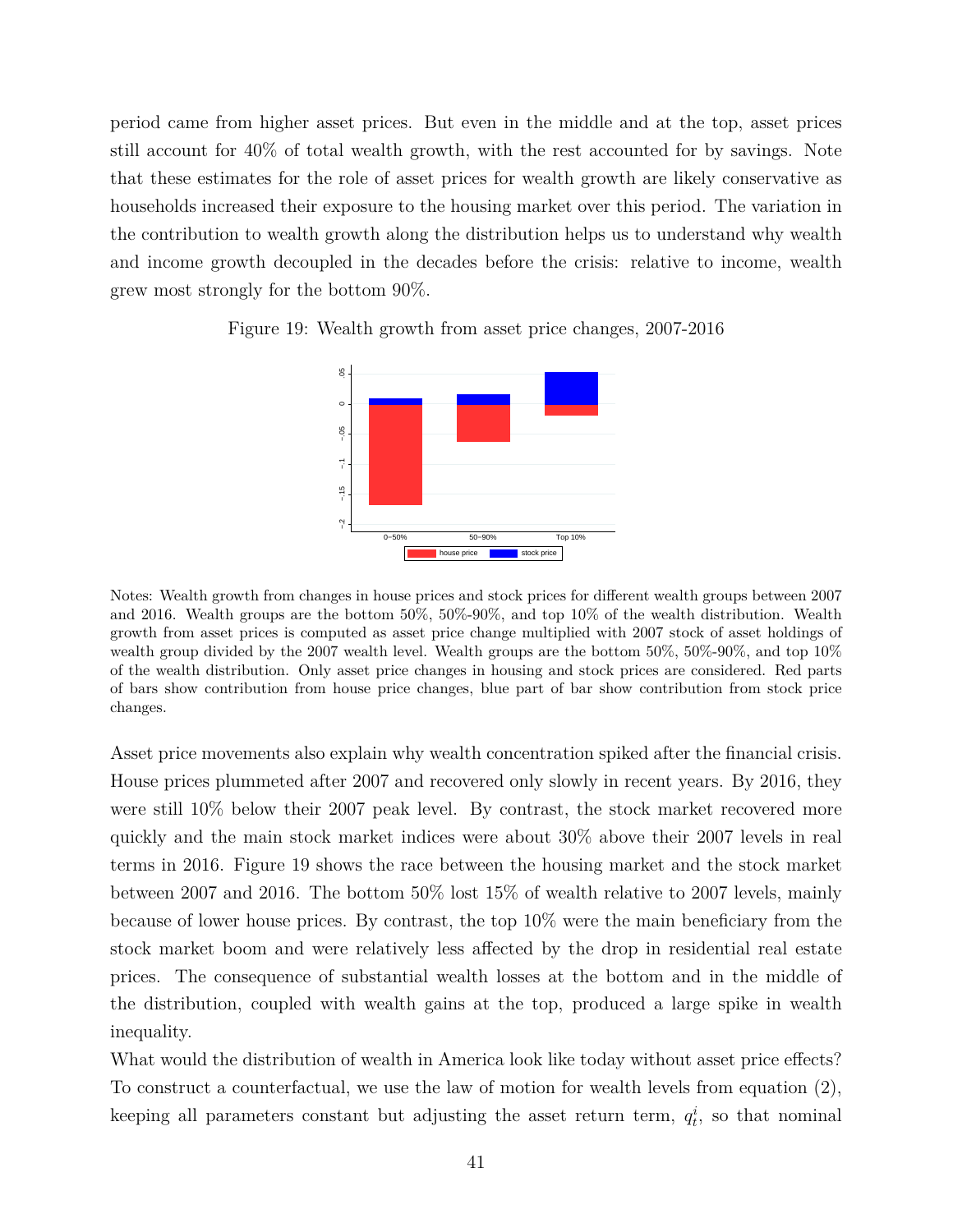house prices (or stock prices) only increased with the rate of CPI inflation since 1971 (i.e., we keep prices constant in real terms). Note that this is an accounting exercise, not a general equilibrium analysis. Our aim here is to illustrate the potential of asset prices to shift the wealth distribution.

Table 6 shows the measured change in the wealth shares of the three groups relative to 1971, as well as the counterfactual change under two scenarios. In the first scenario, we keep real house prices constant. In the second scenario, we fix real stock prices at their 1971 level. The table shows counterfactual changes in wealth shares under these two corner assumptions.

|                |                       | 1989   | 2007   | 2016   |
|----------------|-----------------------|--------|--------|--------|
|                | observed change       | $-0.3$ | $-0.8$ | $-2.2$ |
| bottom 50 $\%$ | constant house prices | $-0.5$ | $-1.7$ | $-2.8$ |
|                | constant stock prices | $-0.2$ | $-0.4$ | $-2.0$ |
|                | observed change       | 2.1    | $-1.7$ | $-6.1$ |
| $50\% - 90\%$  | constant house prices | 1.7    | $-3.6$ | $-7.6$ |
|                | constant stock prices | 2.6    | 1.4    | $-2.9$ |
|                | observed change       | $-1.8$ | 2.4    | 8.2    |
| Top $10\%$     | constant house prices | $-1.2$ | 5.3    | 10.4   |
|                | constant stock prices | $-2.4$ | $-1.1$ | 4.9    |

Table 6: Changes in wealth shares relative to 1971

Notes: Changes in wealth shares for different wealth groups relative to 1971. First part of the table shows the bottom 50% of the wealth distribution, middle part shows the 50%-90% of the wealth distribution, and bottom part shows the top 10% of the wealth distribution. For each wealth group, the first row shows the observed change in wealth shares between 1971 and the indicated year at the top of the column. The second row ("constant house prices") shows the counterfactual change in wealth shares for constant real house prices at the 1971 level. The third row ("constant stock prices") shows the counterfactual change in wealth shares with constant real stock prices at the 1971 level. Changes in wealth shares are shown in percentage points relative to the 1971 level of the wealth share for each group.

The key message from Table 6 is that the asset price effects were potentially large. From 1971 to 2007, rising house prices slowed down wealth concentration in the hands of the top 10% by 2.9 percentage points. Without higher house prices, the increase in wealth concentration at the top would have been four times higher than what we observe in the data. The house price crash after 2007 largely reversed these effects, but even in 2016, the observed increase in the top 10% wealth share of 8.1 percentage points was still about one-quarter lower than the counterfactual increase of 10.4 percentage points. Again, it is important to realize the magnitude of these shifts in wealth shares. A difference of 2 percentage points corresponds to over 14% of total annual household income. The last row for each wealth group in Table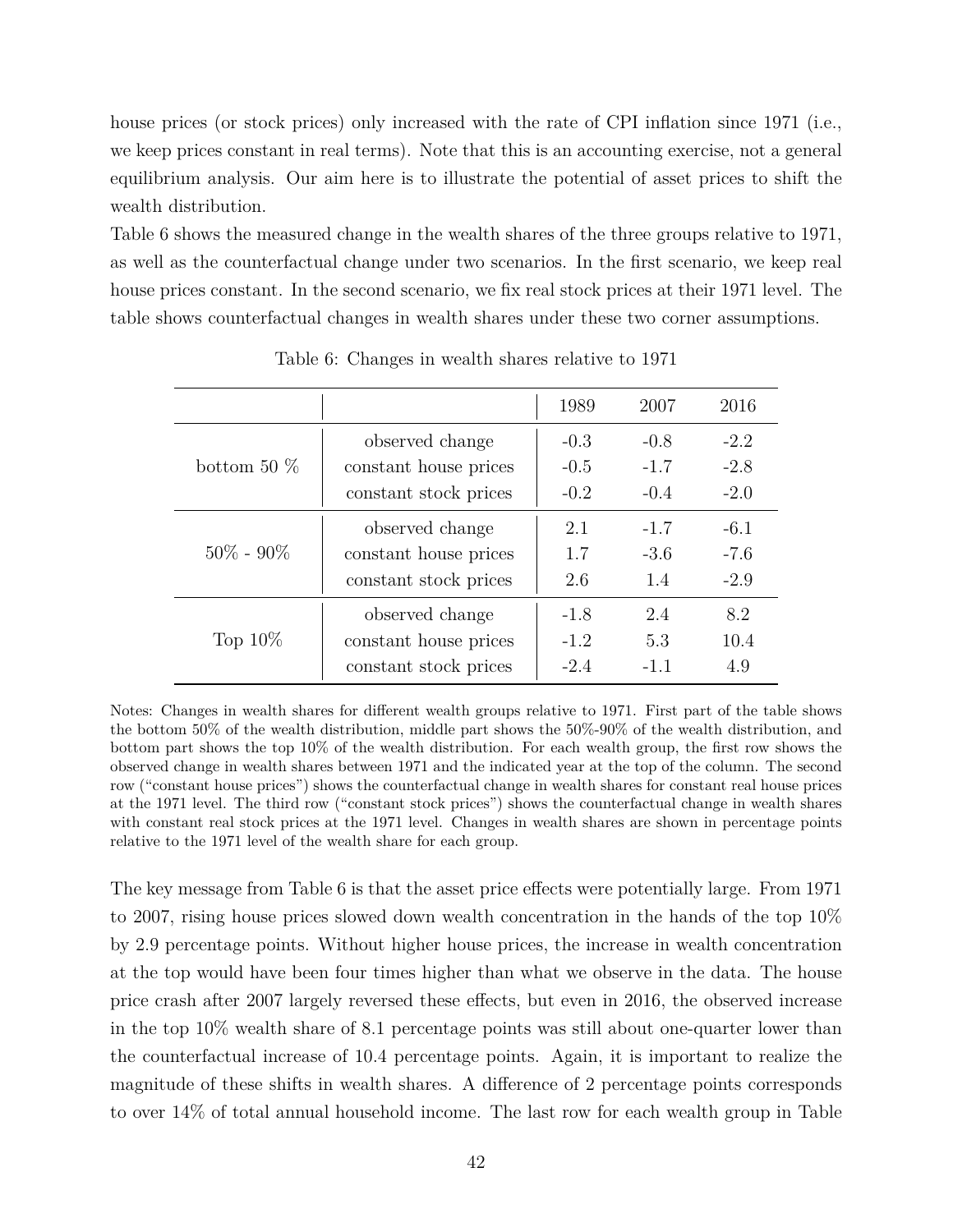6 also reports the corresponding counterfactual for constant stock prices. Without the stock market boom, the top 10% wealth share would have been 1.1 percentage points lower in 2007 than in 1971, and even over the whole period, the middle class (50%-90%) would not have lost substantially less ground relative to the top. These counterfactual simulations are suggestive only, but they highlight to what extent the wealth distribution is sensitive to asset price dynamics.

# **5 Conclusions**

This paper makes three contributions to the literature on income and wealth inequality. First, we introduced the SCF+, an extended version of the Survey of Consumer Finances. The SCF+ covers as household-level dataset the financial situation of U.S. households since World War II. The SCF+ complements existing datasets for long-run inequality research that are based on tax and social security records. The SCF+ makes it possible to study the joint distribution of income and wealth over time as it contains both income and balance sheet information, coupled with extensive demographic information. We expect that the SCF+ data will become a valuable resource for future empirical and theoretical research on inequality, household finance, political economy, and beyond.

Second, we exploited the new data to study the trends in income and wealth inequality. Previous research documented a trend toward increasing polarization of income and wealth since the 1970s. The data confirm this finding and underscore that the American middle class was the main loser of increasing income concentration at the top. We also track the racial wealth gap between black and white households over the long run. The picture that the SCF+ paints is one of a persistent income and wealth divide between white and black households. Importantly, we expose divergent trends in the income and wealth distribution for extended periods. Before the crisis in 2008, income growth of households in the lower half of the distribution fell substantially short of wealth growth for these households. However, a large part of these wealth gains have been undone in the crisis. We link these findings to the importance of asset price changes for wealth dynamics.

The third main contribution of the paper is to expose systematic and highly persistent differences in portfolio composition and leverage of households along the wealth distribution. An important consequence of these differences is that asset price changes have first-order effects on the wealth distribution. They lead to capital gains and losses that induce shifts in the wealth distribution that are unrelated to changes in the income distribution. The magnitude of changes in the wealth distribution induced by this asset price channel can be large. By highlighting the crucial role that portfolio composition, leverage, and asset prices play for the wealth distribution, our paper opens up new avenues for future empirical and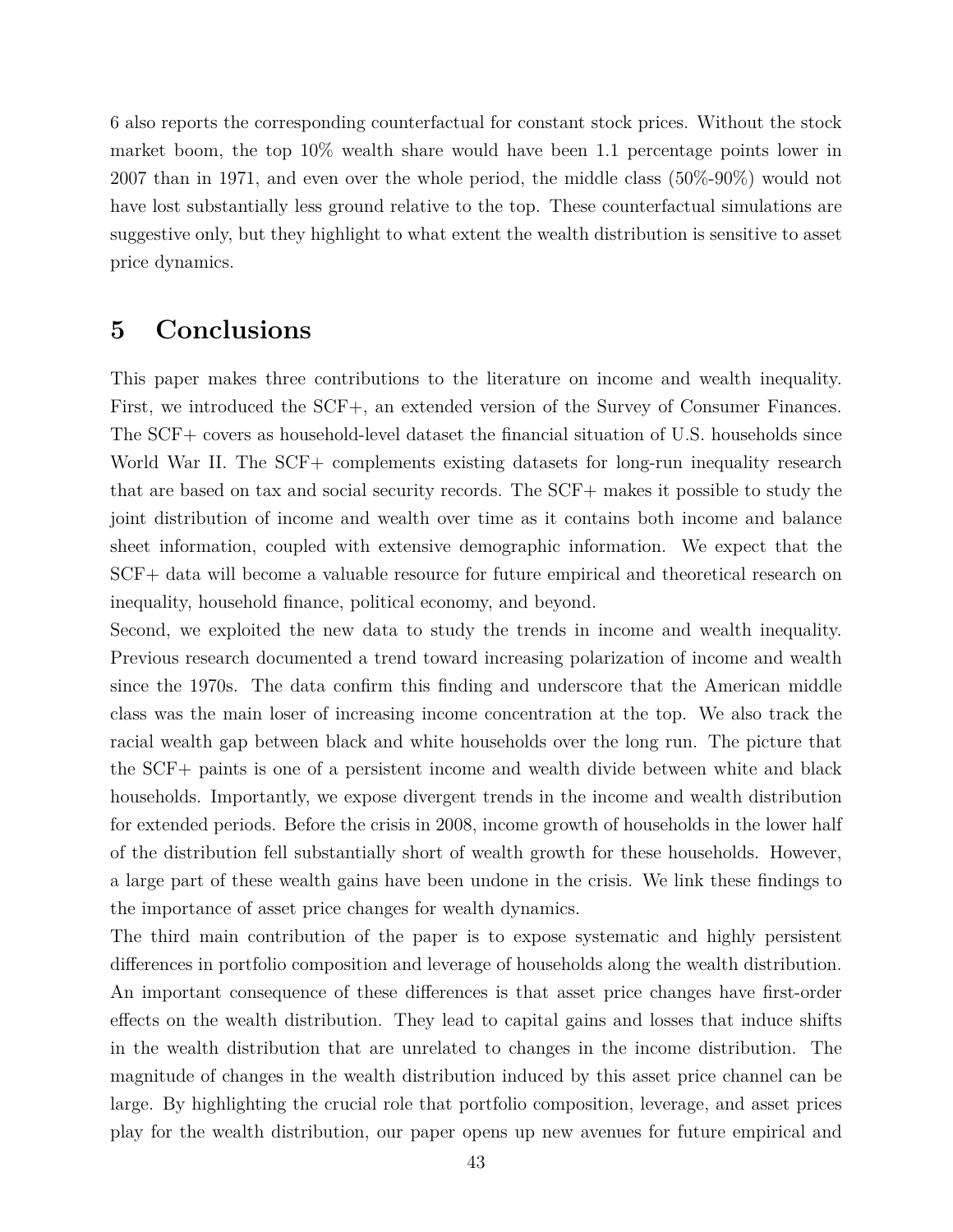theoretical research on the determinants of wealth inequality.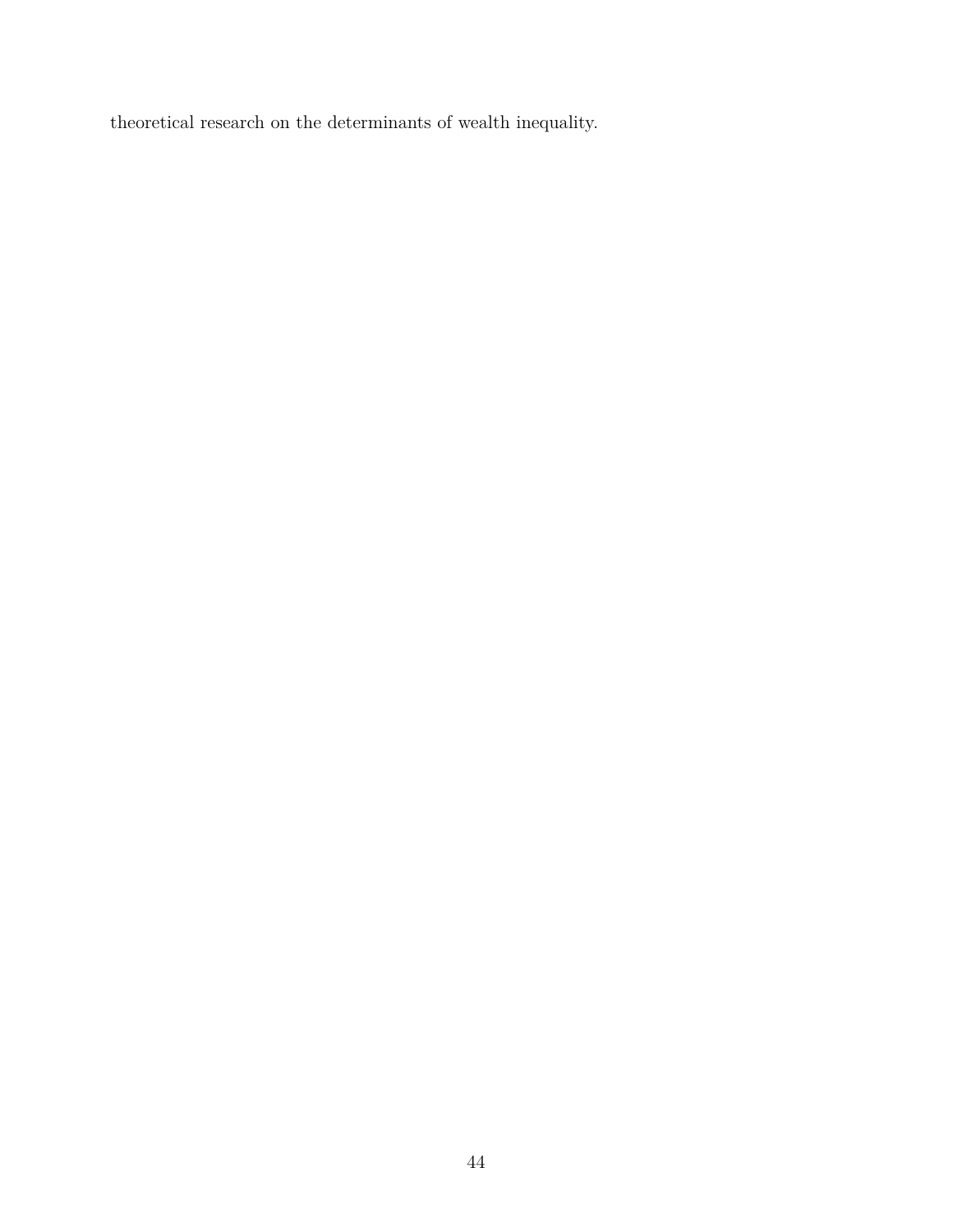# **References**

- ATTANASIO, O. P. and PISTAFERRI, L. (2016). Consumption inequality. *Journal of Economic Perspectives*, **30** (2), 3–28.
- BACH, L., CALVET, L. E. and SODINI, P. (2016). *Rich Pickings? Risk, Return, and Skill in the Portfolios of the Wealthy*. Tech. Rep. 11734, Centre for Economic Policy Research.
- Bartscher, A., Kuhn, M., Schularick, M. and Steins, U. I. (2019). *The Great American Debt Boom, 1949-2016*. Tech. rep., University of Bonn.
- Bartscher, A. K., Kuhn, M. and Schularick, M. (2018). *The College Wealth Divide: Education and Inequality in America, 1956-2016*. Tech. rep., University of Bonn.
- BAYER, P. and CHARLES, K. K. (2017). Divergent paths: A new perspective on earnings differences between black and white men since 1940. *The Quarterly Journal of Economics*.
- Benhabib, J. and Bisin, A. (2018). Skewed wealth distributions: Theory and empirics. *Journal of Economic Literature*, **56** (4), 1261–91.
- —, and Luo, M. (2017). Earnings inequality and other determinants of wealth inequality. *American Economic Review*, **107** (5), 593–97.
- BRICKER, J., DETTLING, L. J., HENRIQUES, A., HSU, J. W., JACOBS, L., MOORE, K. B., Pack, S., Sabelhaus, J., Thompson, J. and Windle, R. A. (2017). Changes in us family finances from 2013 to 2016: Evidence from the survey of consumer finances. *Fed. Res. Bull.*, **103**, 1.
- —, Henriques, A. and Hansen, P. (2018). *How much has wealth concentration grown in the United States? A re-examination of data from 2001-2013*. Tech. rep., Discussion Paper.
- $\rightarrow$ ,  $\rightarrow$ , KRIMMEL, J. and SABELHAUS, J. (2016). Measuring income and wealth at the top using administrative and survey data. *Brookings Papers on Economic Activity*, **2016** (1), 261–331.
- Burkhauser, R. V., Feng, S. and Jenkins, S. P. (2009). Using the p90/p10 index to measure us inequality trends with current population survey data: A view from inside the census bureau vaults. *Review of Income and Wealth*, **55** (1), 166–185.
- $-,-$ ,  $-$ ,  $-$  and LARRIMORE, J. (2012). Recent trends in top income shares in the united states: reconciling estimates from march cps and irs tax return data. *Review of Economics and Statistics*, **94** (2), 371–388.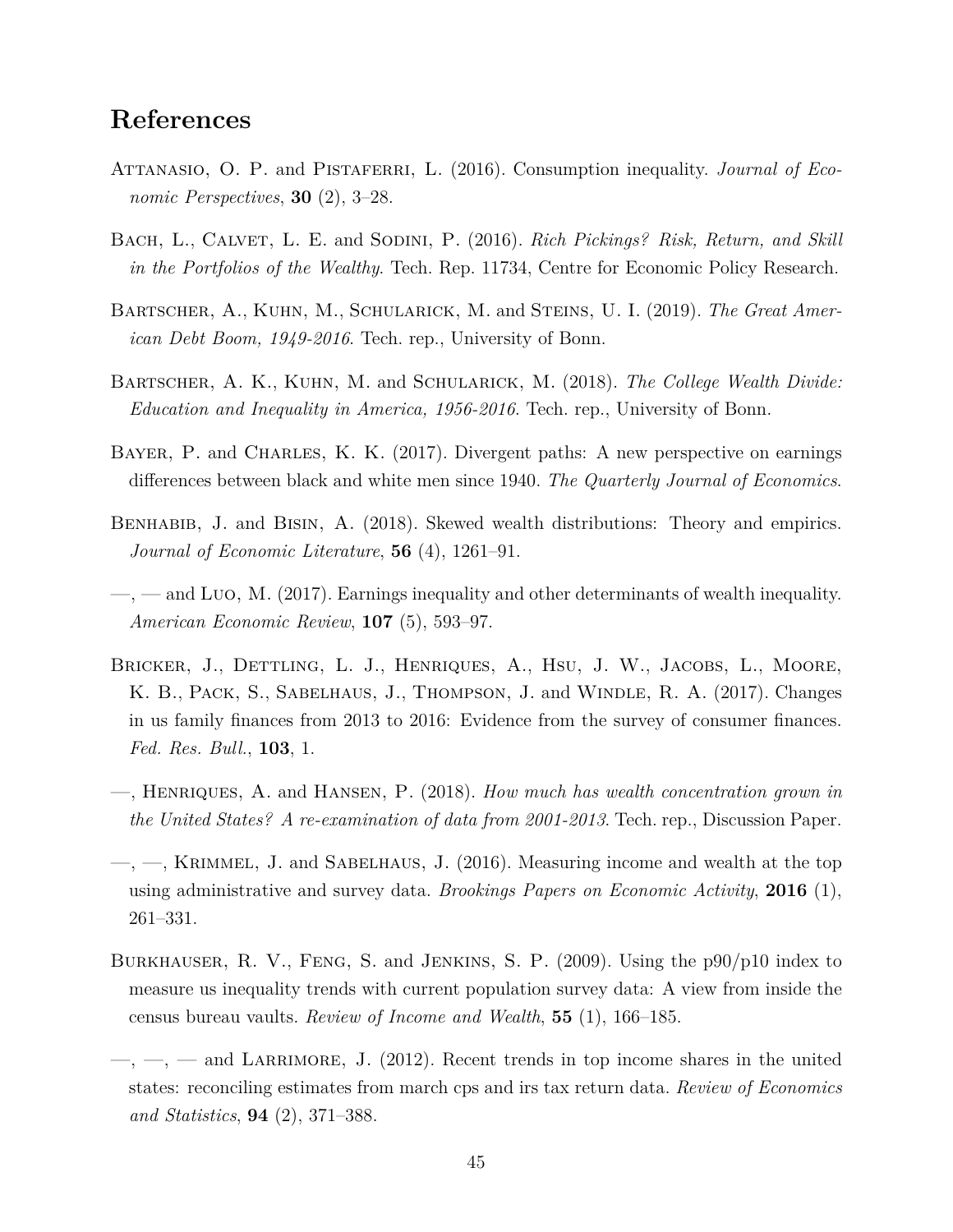- CASTANEDA, A., DÍAZ-GIMÉNEZ, J. and RÍOS-RULL, J.-V. (2003). Accounting for the u.s. earnings and wealth inequality. *Journal of Political Economy*, **111** (4), 818–857.
- DETTLING, L. J., DEVLIN-FOLTZ, S., KRIMMEL, J., PACK, S. and THOMPSON, J. P. (2015). *Comparing micro and macro sources for household accounts in the United States: evidence from the Survey of Consumer Finances*. Tech. rep., Federal Reserve Board.
- —, Hsu, J. W., Jacobs, L., Moore, K. B. and Thompson, J. P. (2017). *Recent trends in wealth-holding by race and ethnicity: evidence from the survey of consumer finances*. Tech. rep., Board of Governors of the Federal Reserve System (US).
- DÍAZ-GIMÉNEZ, J., GLOVER, A. and RÍOS-RULL, J.-V.  $(2011)$ . Facts on the distributions of earnings, income, and wealth in the united states: 2007 update. *Federal Reserve Bank of Minneapolis Quarterly Review*, **34** (1), 2–32.
- Fagereng, A., Guiso, L., Malacrino, D. and Pistaferri, L. (2016). *Heterogeneity and Persistence in Returns to Wealth*. Tech. rep., Discussion Paper.
- FELLA, G. and DE NARDI, M. (2017). Saving and wealth inequality. *Review of Economic Dynamics*.
- FORTIN, N., LEMIEUX, T. and FIRPO, S. (2011). Chapter 1 decomposition methods in economics. In O. Ashenfelter and D. Card (eds.), *Handbook of Labor Economics*, vol. 4a, Elsevier, pp.  $1 - 102$ .
- FRYER, J., ROLAND G. (2007). Guess who's been coming to dinner? trends in interracial marriage over the 20th century. *Journal of Economic Perspectives*, **21** (2), 71–90.
- Furth, S. (2017). Measuring inflation accurately. *Backgrounder*, **June** (3213).
- GABAIX, X., LASRY, J.-M., LIONS, P.-L. and MOLL, B. (2016). The dynamics of inequality. *Econometrica*, **84** (6), 2071–2111.
- Garbinti, B., Goupille-Lebret, J. and Piketty, T. (2017). *Accounting for wealth inequality dynamics: Methods, estimates and simulations for France (1800-2014)*. Tech. rep., Discussion Paper.
- GLOVER, A., HEATHCOTE, J., KRUEGER, D. and RIOS-RULL, J.-V. (2017). Intergenerational redistribution in the great recession. *Working Paper*.
- GOTTSCHALK, P. and DANZIGER, S. (2005). Inequality of wage rates, earnings and family income in the united states, 1975–2002. *Review of Income and Wealth*, **51** (2), 231–254.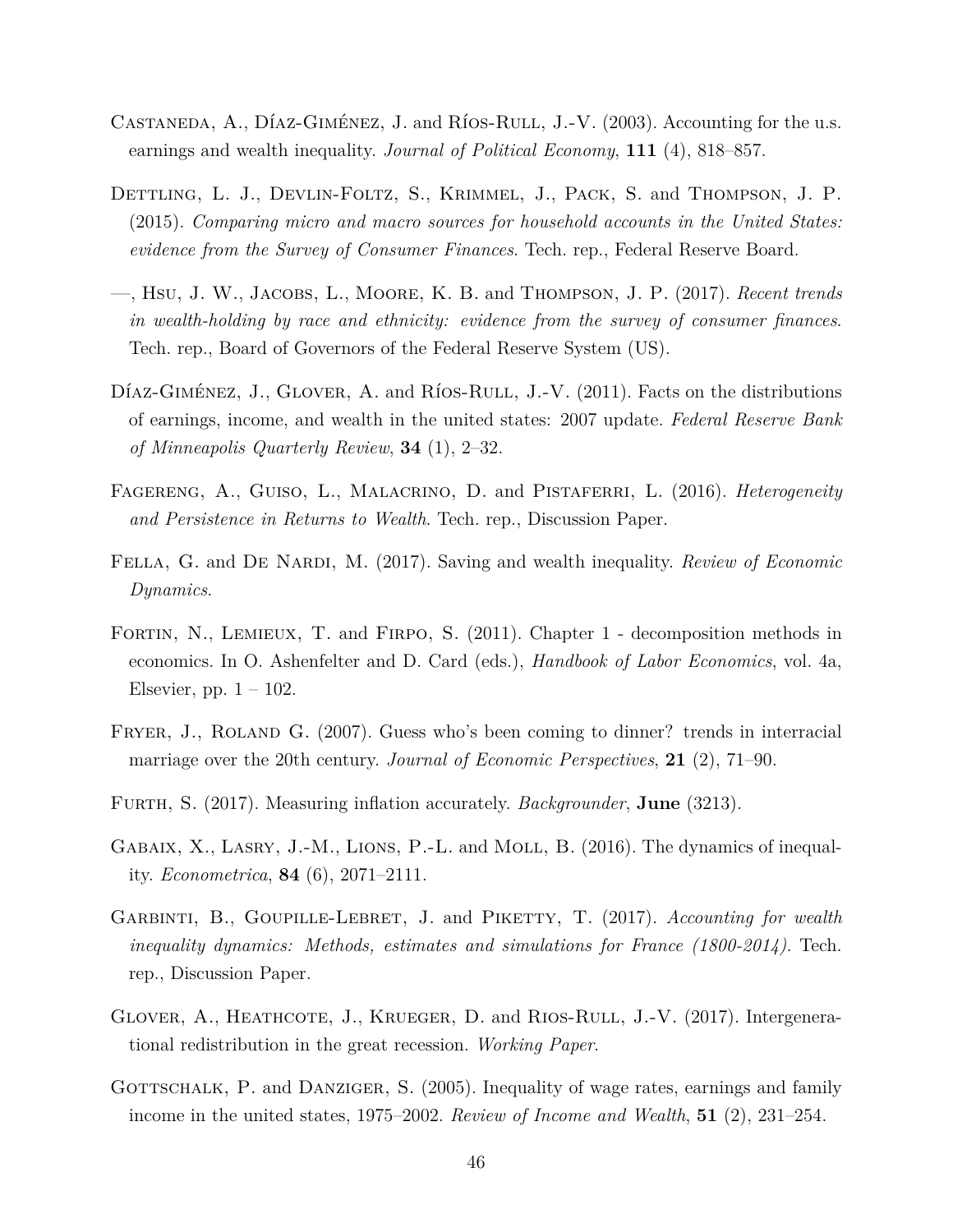- HEATHCOTE, J., PERRI, F. and VIOLANTE, G. L. (2010). Unequal we stand: An empirical analysis of economic inequality in the United States, 1967-2006. *Review of Economic Dynamics*, **13** (1), 15–51.
- HENRIQUES, A. M. and HSU, J. W. (2014). Analysis of wealth using micro-and macrodata: A comparison of the survey of consumer finances and flow of funds accounts. In *Measuring Economic Sustainability and Progress*, University of Chicago Press, pp. 245–274.
- Herkenhoff, K. F. (2013). The impact of consumer credit access on unemployment. *University of Califomia Los Angeles mimeo*.
- HUBMER, J., KRUSELL, P. and SMITH, A. A. (2017). The historical evolution of the wealth distribution: A quantitative-theoretic investigation. *Working Paper*.
- Jordà, Ò., Knoll, K., Kuvshinov, D., Schularick, M. and Taylor, A. M. (forthcoming). The rate of return on everything, 1870–2015. *Quarterly Journal of Economics*.
- —, Schularick, M. and Taylor, A. M. (2017). Macrofinancial history and the new business cycle facts. *NBER macroeconomics annual*, **31** (1), 213–263.
- Kaplan, G. and Violante, G. L. (2014). A model of the consumption response to fiscal stimulus payments. *Econometrica*, **82** (4), 1199–1239.
- —, Violante, G. l. and Weidner, J. (2014). The wealthy hand-to-mouth. *Brookings Papers on Economic Activity*.
- Kaymak, B. and Poschke, M. (2016). The evolution of wealth inequality over half a century: The role of taxes, transfers and technology. *Journal of Monetary Economics*, **77**, 1–25.
- KENNICKELL, A. B. (2017). Modeling wealth with multiple observations of income: Redesign of the sample for the 2001 survey of consumer finances. *Statistical Journal of the IAOS*, **33** (1), 51–58.
- and WOODBURN, R. L.  $(1999)$ . Consistent weight design for the 1989, 1992 and 1995 scfs, and the distribution of wealth. *Review of Income and Wealth*, **45** (2), 193–215.
- KNOLL, K., SCHULARICK, M. and STEGER, T. (2017). No price like home: global house prices, 1870–2012. *The American Economic Review*, **107** (2), 331–353.
- Kopczuk, W. (2015). What do we know about the evolution of top wealth shares in the united states? *Journal of Economic Perspectives*, **29** (1), 47–66.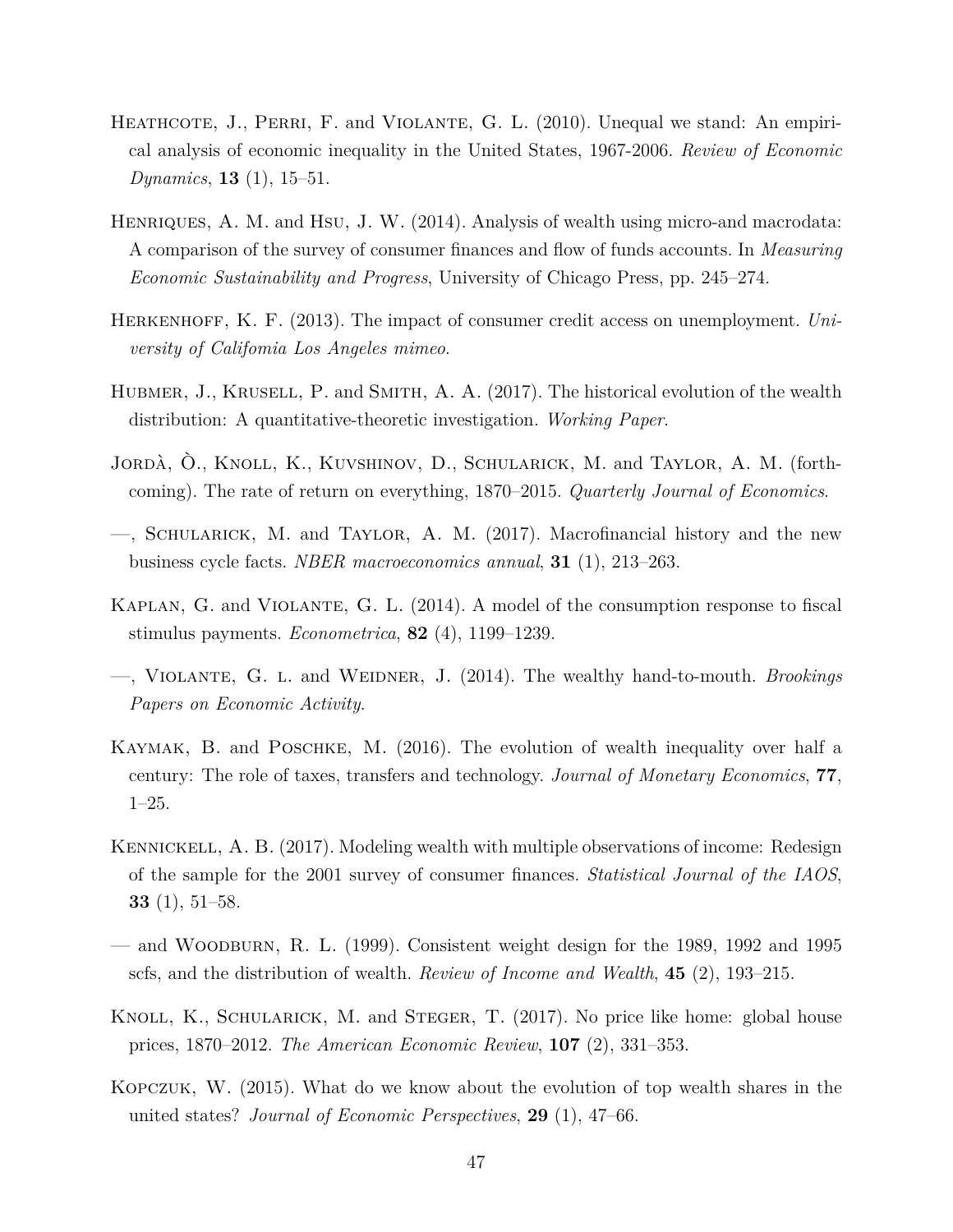- and Saez, E. (2004). Top wealth shares in the united states, 1916-2000: Evidence from estate tax returns. *National Tax Journal*, **57** (2), 445–487.
- $\longrightarrow$ ,  $\longrightarrow$  and SONG, J. (2010). Earnings inequality and mobility in the united states: evidence from social security data since 1937. *The Quarterly Journal of Economics*, **125** (1), 91–128.
- Krusell, P. and Smith, A. A., Jr. (1998). Income and wealth heterogeneity in the macroeconomy. *Journal of Political Economy*, **106** (5), 867–896.
- KUHN, M. and Ríos-RULL, J.-V. (2016). 2013 update on the us earnings, income, and wealth distributional facts: A view from macroeconomics. *Federal Reserve Bank of Minneapolis Quarterly Review*, **37** (1).
- Malmendier, U. and Nagel, S. (2011). Depression babies: Do macroeconomic experiences affect risk taking? *The Quarterly Journal of Economics*, **126**, 373–416.
- PIKETTY, T. and SAEZ, E. (2003). Income inequality in the united states, 1913–1998. The *Quarterly Journal of Economics*, **118** (1), 1–41.
- $\sim$ ,  $\sim$  and ZUCMAN, G. (2017). Distributional national accounts: methods and estimates for the united states. *The Quarterly Journal of Economics*, **133** (2), 553–609.
- Sabelhaus, J., Johnson, D., Ash, S., Swanson, D., Garner, T. I., Greenlees, J., Henderson, S., Sabelhaus, J., Ash, S. and Garner, G. (2015). Is the consumer expenditure survey representative by income? *Improving the Measurement of Consumer Expenditures*, **74**, 241.
- Saez, E. and Zucman, G. (2016). Wealth inequality in the united states since 1913: Evidence from capitalized income tax data. *The Quarterly Journal of Economics*, **131** (2), 519–578.
- Schenker, N. and Taylor, J. M. (1996). Partially parametric techniques for multiple imputation. *Computational Statistics & Data Analysis*, **22** (4), 425–446.
- Thompson, J. P. and Suarez, G. (2017). *Updating the Racial Wealth Gap*. Tech. rep., Federal Reserve Board.
- WOLFF, E. N. (2002). Top heavy: The increasing inequality of wealth in america and what can be done about it.
- (2016). Household wealth trends in the united states, 1962 to 2013: What happened over the great recession? *RSF: The Russell Sage Foundation Journal of the Social Sciences*, **2** (6), 24–43.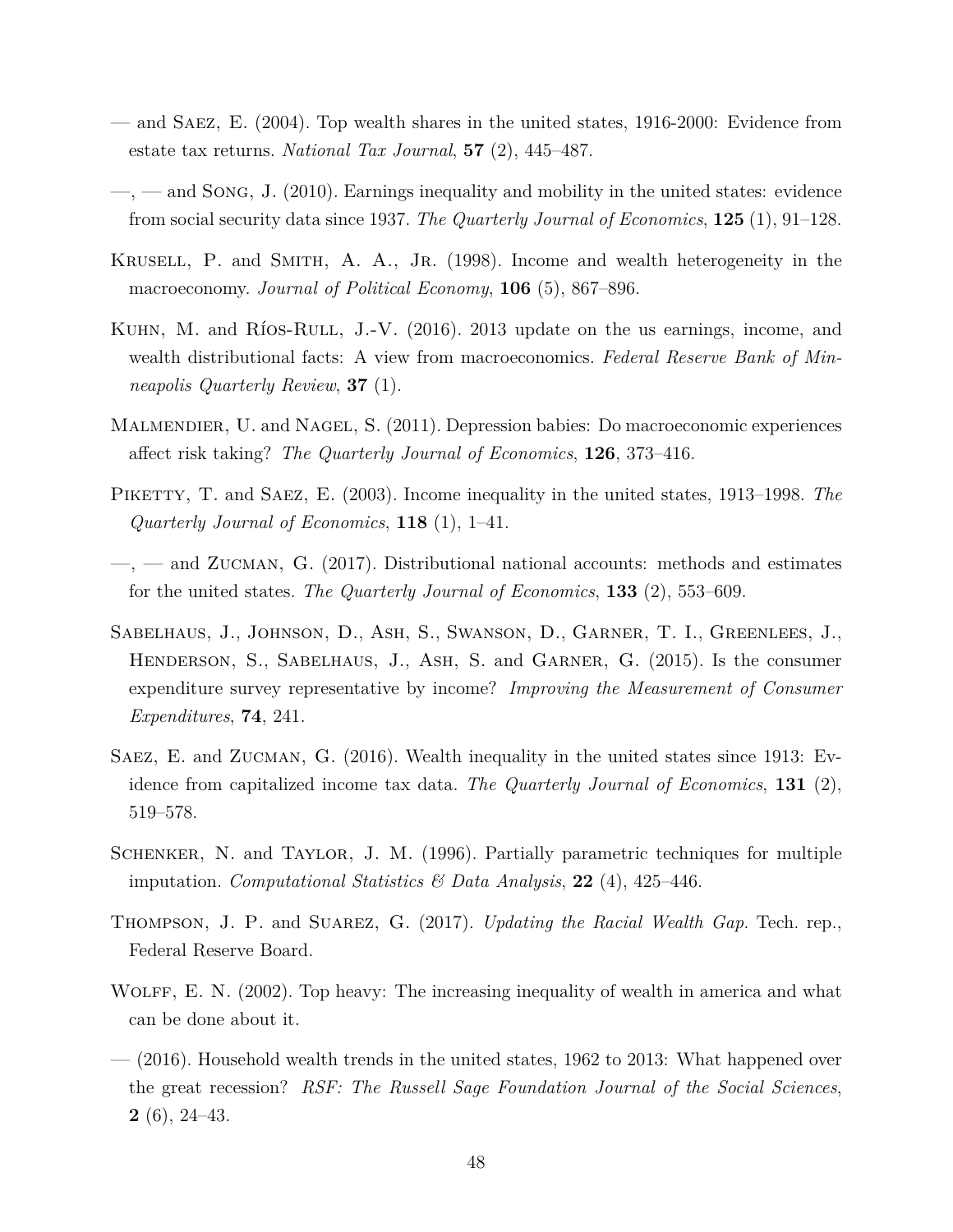- (2017). *Household Wealth Trends in the United States, 1962 to 2016: Has Middle Class Wealth Recovered?* Working Paper 24085, National Bureau of Economic Research.
- YELLEN, J. (2014). Perspectives on inequality and opportunity from the survey of consumer finances. Remarks by Janet L. Yellen, Chair Board of Governors of the Federal Reserve System at the Conference on Economic Opportunity and Inequality, Federal Reserve Bank of Boston, Boston, Massachusetts, October 17, 2014 [Accessed : March 22, 2019].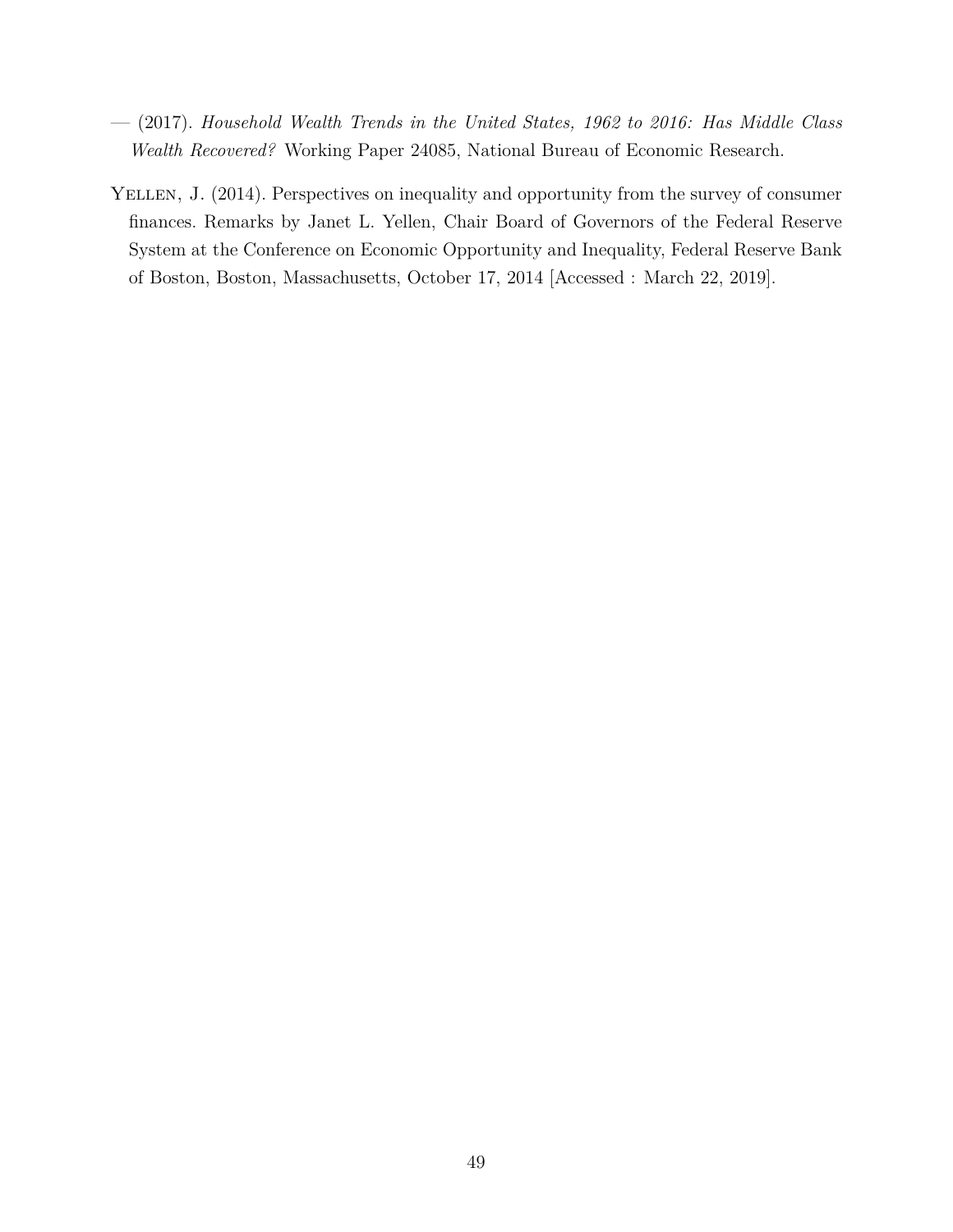# Appendix for Online Publication

## Income and Wealth Inequality in America, 1949-2016

#### Dezember 2019

This appendix accompanies the paper *Income and Wealth Inequality in America, 1949-2016*. Section A provides further details on the SCF+ data and its construction. We also explain how we implement the approaches for demographic adjustment and how we identify handto-mouth households in the data. Section B discusses the coverage of the SCF+ at the top of the income and wealth distribution. Section C discusses evidence on mobility between wealth groups based on Panel Study of Income Dynamics (PSID) data. Section D provides sensitivity tests for Gini coefficients excluding negative wealth or income observations and for imputing rental income from owner-occupied housing. Section E provides additional results on Gini coefficients for different asset classes, a decomposition of house price exposure for different wealth groups over time, and presents time series for income and wealth shares, Gini coefficients for income and wealth, and for the portfolio composition along the wealth distribution.

# **A Data**

This section provides details on the imputation of missing variables, construction of replicate weights, number of household observations across years, home ownership rates after weight adjustment, and construction of consistent income and wealth concepts for comparison with NIPA and FA data.

## **A.1 Imputation of missing variables**

This section provides further details on the imputation of missing variables by predictive mean matching as described in Schenker and Taylor (1996) and the imputation of car values for selected years. Following the modern SCF, we use multiple imputation and produce five imputed values for each missing variable. The imputation involves several steps. First, a linear regression model of the variable of interest is estimated on a sample with non-missing observations. For each of the multiple imputations, a random realization of the regression coefficients is drawn using the estimated variance-covariance matrix. Using this coefficient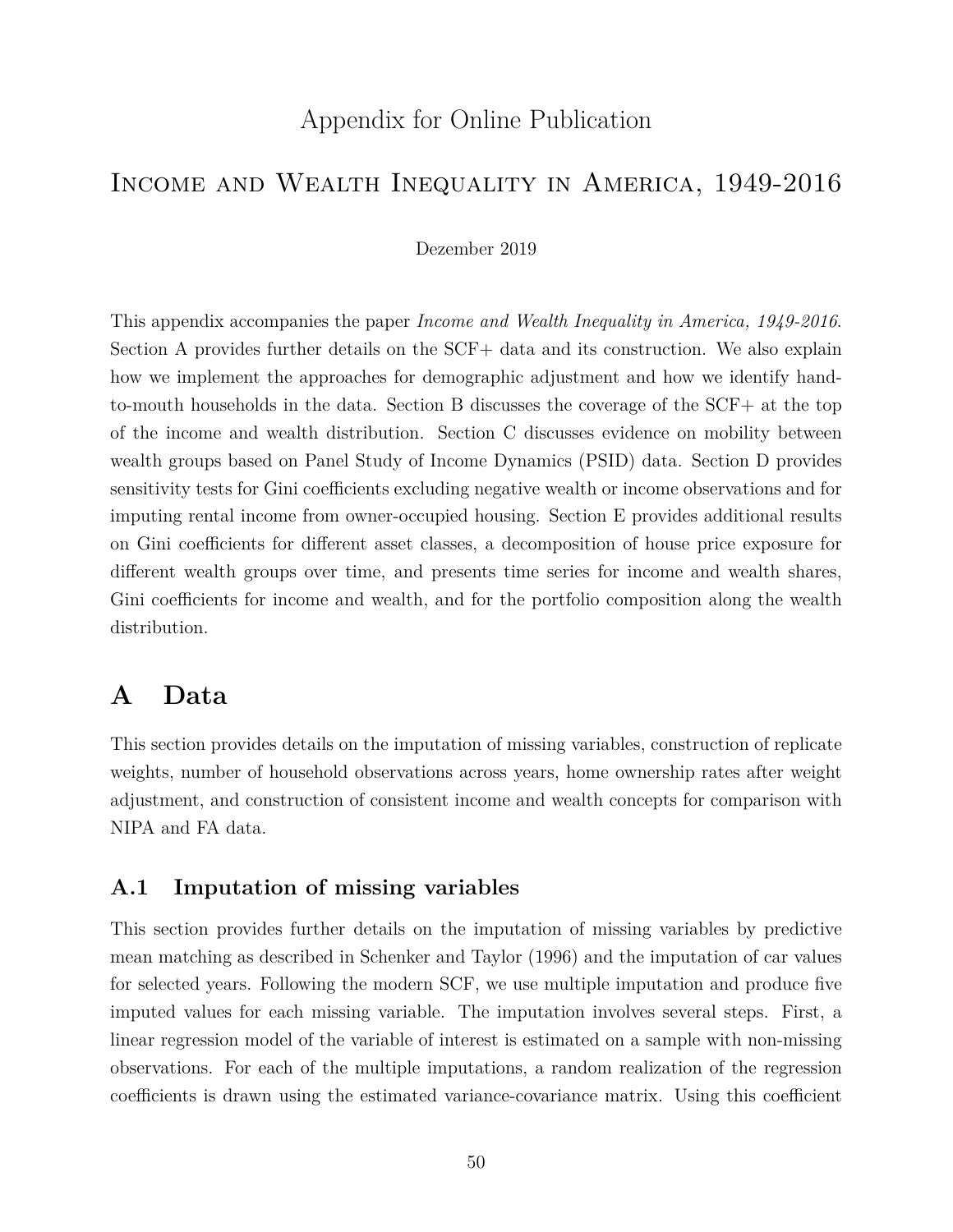vector and the linear regression model, a prediction for the variable of interest is generated. The predicted values on missing and non-missing observations are compared to find nonmissing observations that produce the closest prediction. For each missing observation, we choose the three observations among the non-missing observations that have predicted values most similar to the respective missing observation. Out of these three, we choose one observation randomly and assign the value of the variable of interest to the corresponding missing observation. Hence, the linear regression model is only used to define the distance between missing and non-missing observations. The imputed values for the variables are all observed values. We refer to Schenker and Taylor (1996) for an in-depth discussion of the topic.

For each missing variable, several adjacent surveys could in principle be used as nonmissing samples for the imputation. In order to determine which adjacent survey years are most suitable for imputing missing values, we implement the following optimization before imputation. First, we determine all income, asset, debt, and demographic variables that are available in the year for which the variable is missing. For each combination of adjacent years, we then construct a subset of variables that are available both in the year with missing values and in the adjacent years. As the predictive accuracy decreased with the number of explanatory variables, we select those variables with the highest predictive power by using the lasso method. This method sets regression coefficients to zero for variables with small predictive power. For each combination of survey years, we then regress the variable of interest on those variables selected by the lasso method. Finally, we calculate the  $R<sup>2</sup>$  for each regression. We use the  $R^2$  as a measure of how well the combination of adjacent years is able to predict the missing variable. The combination with the highest  $R^2$  is chosen for the imputation.

We account for a potential undercoverage of business equity before 1983 and follow the method proposed by Saez and Zucman (2016) to adjust the observed holdings in the micro data with information from the FA. We rely on data from the 1983 and 1989 surveys and adjust business wealth and stock holdings including other managed assets in the earlier surveys so that the ratio of business wealth and stocks matches the 1983 and 1989 values. Let  $X_{it}$  be business wealth or stocks of observation *i* in period *t*. The variable  $\bar{X}_t$  is the respective mean in period *t*, and  $X_t^{FA}$  is the corresponding FA position per household in *t*. The adjusted values of business wealth and stocks are then calculated as follows

$$
\mathbf{X}_{it}^{adj} = \mathbf{X}_{it} \frac{\mathbf{X}_{t}^{FA}}{\bar{\mathbf{X}}_{t}} \frac{\bar{\mathbf{X}}_{1983,1989}}{\mathbf{X}_{1983,1989}^{FA}}
$$

For cars, the current value is available in the historical files for 1955, 1956, 1960, and 1967. We impute the value in other years using information on age, model, and size of the car.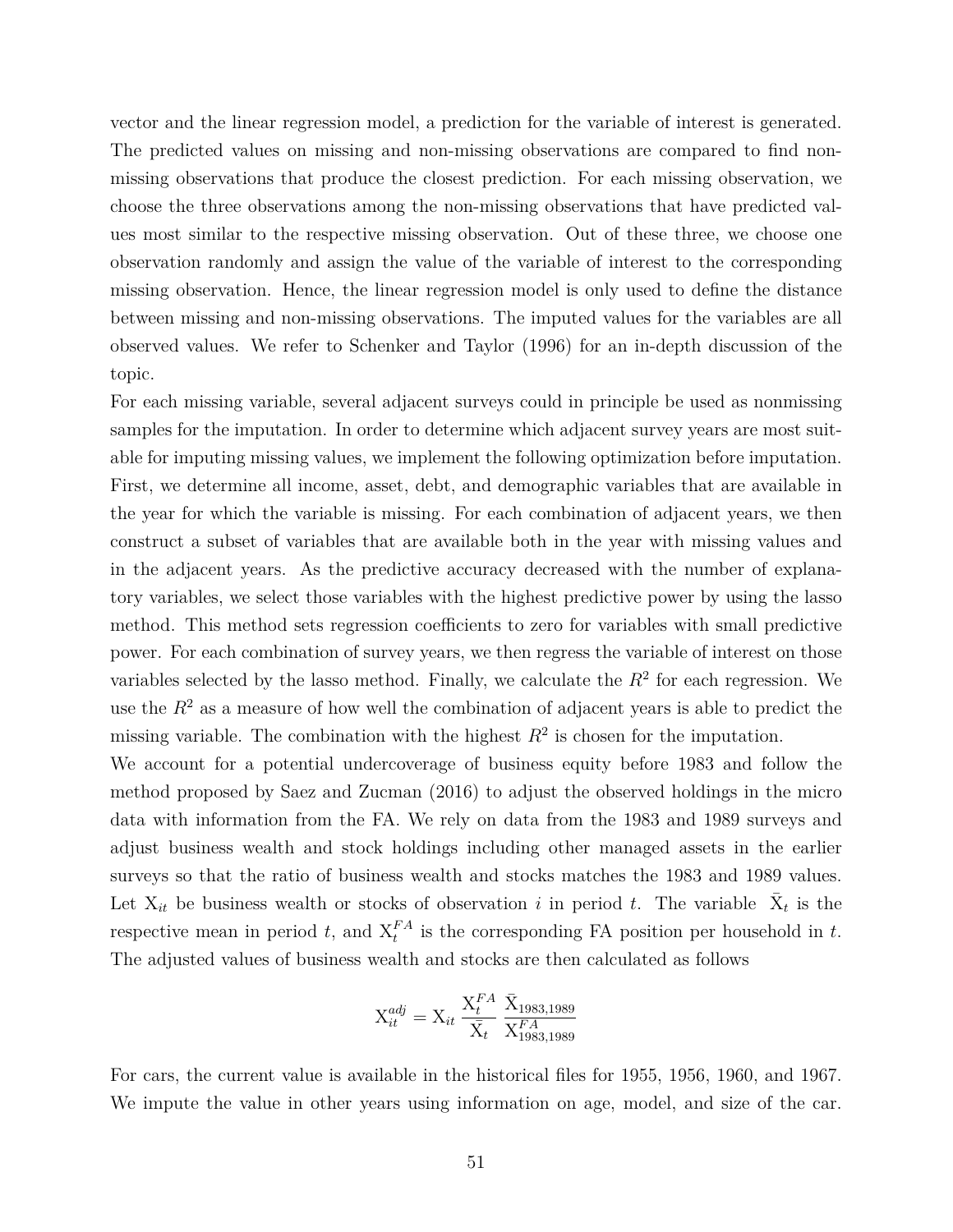Surveys up to 1971 include information on age, model, and size of the car a households owns. If a household bought a car during the previous year, the purchasing price of this car is also available. We impute the car value using the average purchasing price of cars bought in the previous year that are of the same age, size, and model. In 1977, only information on the original purchasing price and the age of the car is given. For this year, we construct the car value assuming a 10% annual depreciation rate.

## **A.2 Confidence intervals for income and wealth shares**

Bricker *et al.* (2018) provide a discussion of *modeling error* in the capitalization approach to the wealth distribution. Survey data are immune to modeling error as income and wealth are directly observed from the answers of survey participants. The survey data, however, contain measurement and sampling error. To provide estimates of the variability that results from these errors, replicate weights for the modern SCF data have been constructed and provided to researchers. We construct replicated weights for the historical surveys following as closely as possible the practice for the modern samples. We draw 999 samples from the data stratified by geographical units and adjust weights to get a nationally representative sample. We use these replicate weights to construct all confidence bounds of our estimates shown in the main paper.

## **A.3 Sample size**

Table A.1 reports the number of household observations for the different sample years. As described in Section A.1, there are five implicates for each household observation in the final data. For the historical data, we pool sample years when surveys were conducted annually to increase the accuracy of our estimates. We show the number of observations for single survey years and after pooling sample years in Table A.1. The years highlighted in bold are used for all results in the main part of the paper using the pooled samples.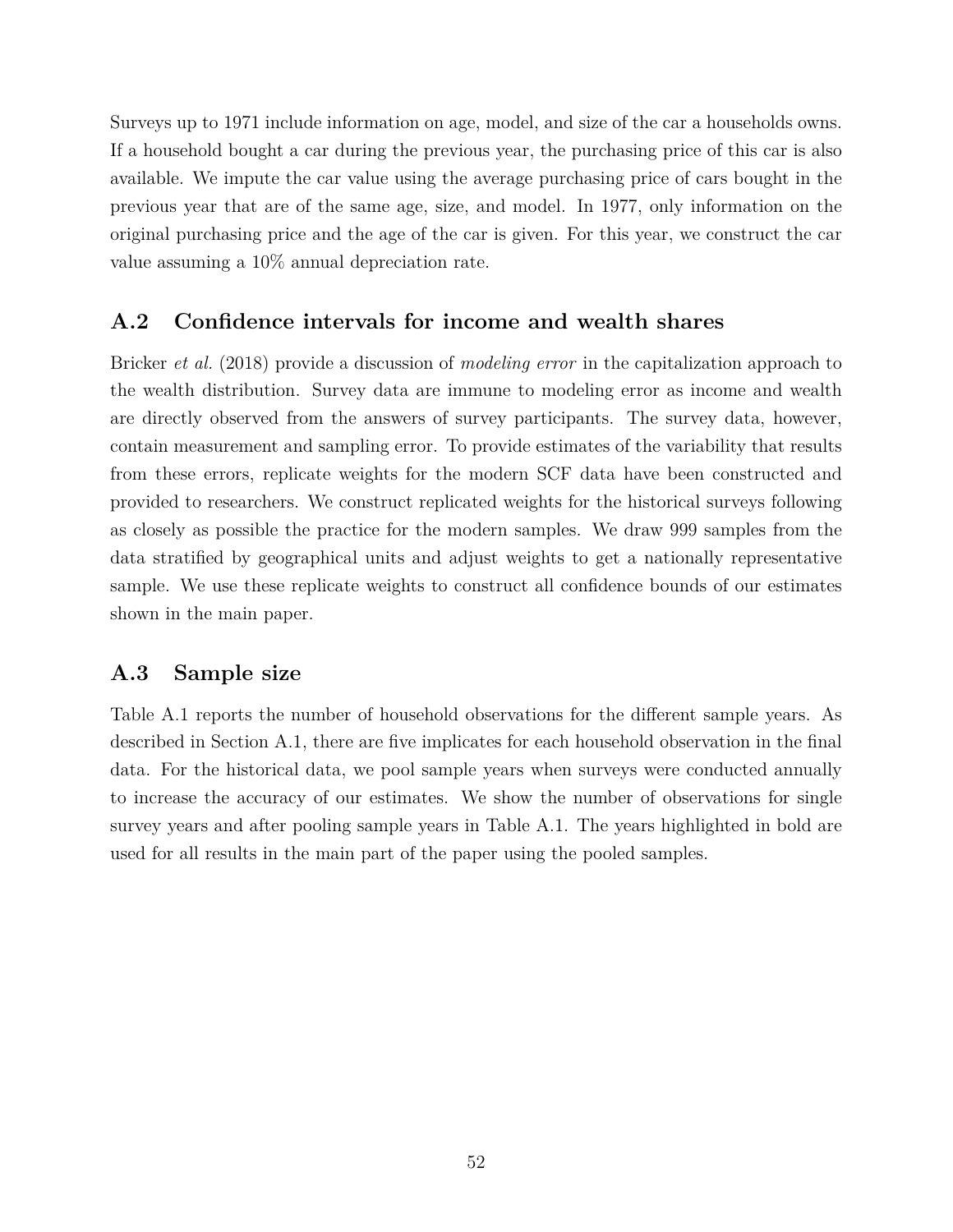| year                                      | observations | pooled | year | observations | pooled | year | observations |
|-------------------------------------------|--------------|--------|------|--------------|--------|------|--------------|
| 1949                                      | 2,988        |        | 1960 | 2,708        |        | 1983 | 4,103        |
| 1950                                      | 2,940        | 5,928  | 1962 | 1,922        | 4,630  | 1989 | 3,143        |
| 1951                                      | 2,938        |        | 1963 | 1,819        |        | 1992 | 3,906        |
| 1953                                      | 2,663        | 5,601  | 1965 | 1,349        | 3,168  | 1995 | 4,299        |
| 1954                                      | 2,599        |        | 1967 | 3,165        |        | 1998 | 4,305        |
| 1955                                      | 2,766        |        | 1968 | 2,677        | 5,842  | 2001 | 4,442        |
| 1956                                      | 2,660        | 8,025  | 1969 | 2,485        |        | 2004 | 4,519        |
| 1957                                      | 2,726        |        | 1970 | 2,576        |        | 2007 | 4,417        |
| 1958                                      | 2,764        |        | 1971 | 1,327        | 6,388  | 2010 | 6,482        |
| 1959                                      | 2,790        | 8,280  | 1977 | 2,563        |        | 2013 | 6,015        |
| <b>Total number observations:</b> 102,304 |              |        |      | 2016         | 6,248  |      |              |

Table A.1: Number of household observations

Notes: Number of household observations in SCF+ data. The first column shows the survey year. Survey years in bold are used for time series in the main paper. The second column shows the number of household observations for different survey years. The third column shows the number of observations after pooling survey years. For results in the main paper, pooled survey years are always used. Horizontal lines indicate the pooled annual survey years.

## **A.4 Homeownership rates**

In Section 2.2, we discuss the adjustment of survey weights to match population shares for age of the household head, college education, and race to be consistent with Census data. In the same step, we also target homeownership rates. Figure A.1 shows the homeownership rate in the CPS/Census (black squares) and in the SCF+ with the adjustment of survey weights (red dots) and without adjustment (blue diamonds).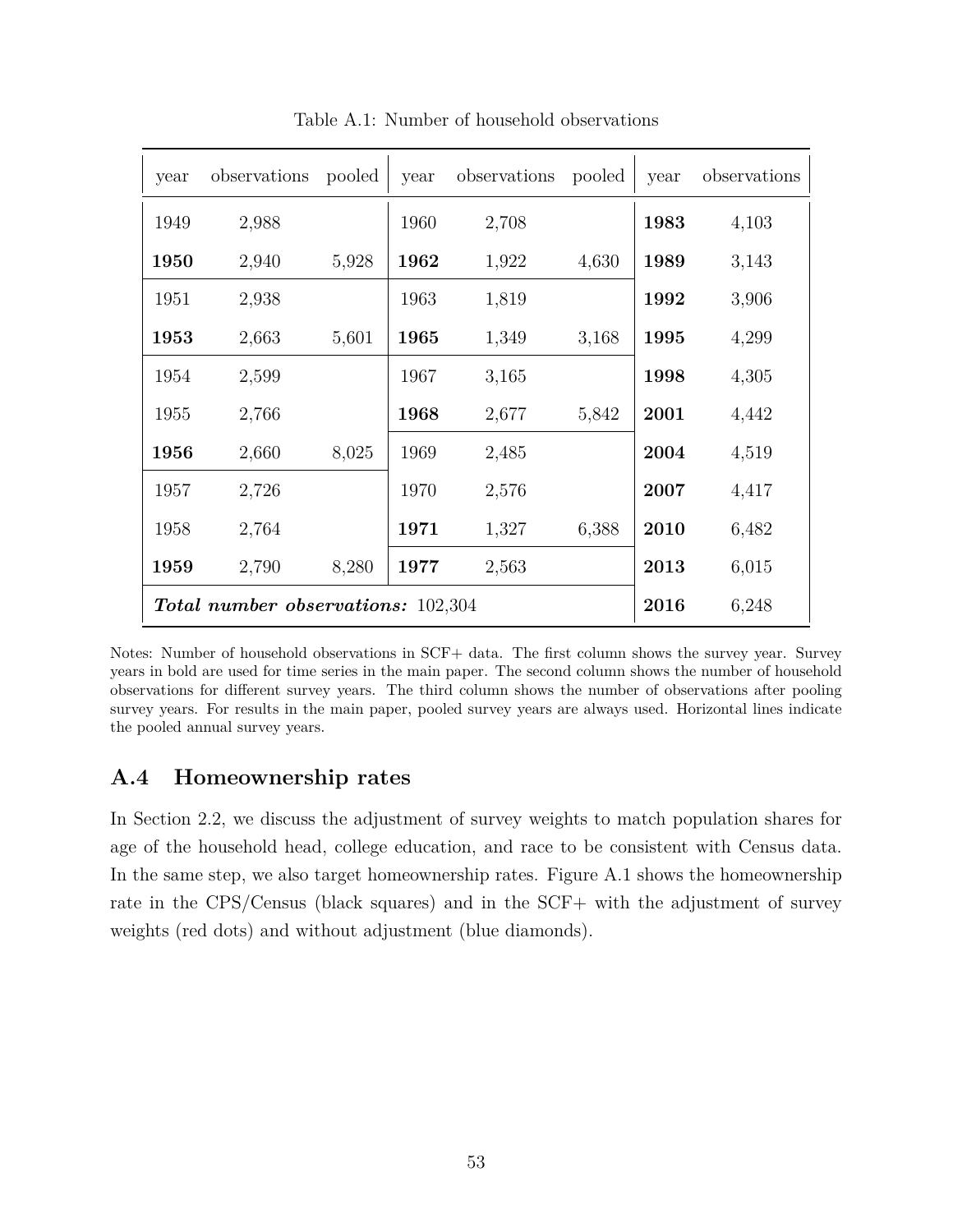



Notes: The black squares show homeownership rates in the CPS/Census data. The red dots show the homeownership rate using the original (unadjusted) survey data. The blue diamonds show the homeownership rate using the adjusted survey data.

## **A.5 Comparison to NIPA and FA**

It is well known that even high-quality micro data do not correspond one-to-one to aggregate data due to differences in measurement. For instance, Heathcote *et al.* (2010) discuss that data from the NIPA and CPS differ substantially. Indirect capital income from pension plans, nonprofit organizations, and fiduciaries, as well as employer contributions for employee and health insurance funds, are measured in the NIPA but not in household surveys such as the CPS or the SCF. Henriques and Hsu (2014) and Dettling *et al.* (2015) provide detailed discussions of the differences between SCF micro data and FA and NIPA data and explain how to construct equivalent income and wealth measures.

For the construction of incomes for the comparison in Section 2.3, we follow Dettling *et al.* (2015). We start with personal income from NIPA table 2.1 and subtract/add components as described in Table A1 of Dettling *et al.* (2015). Our SCF+ income measure does not include capital gains. We also abstain from subtracting any components from *other income* as we do not have the detailed breakdown by source that is used in the adjustment by Dettling *et al.* (2015) for this position. We adjust NIPA income by CPI and divide totals by the number of households from the Census.

To construct wealth from the FA data, we add the following FA positions using annual data: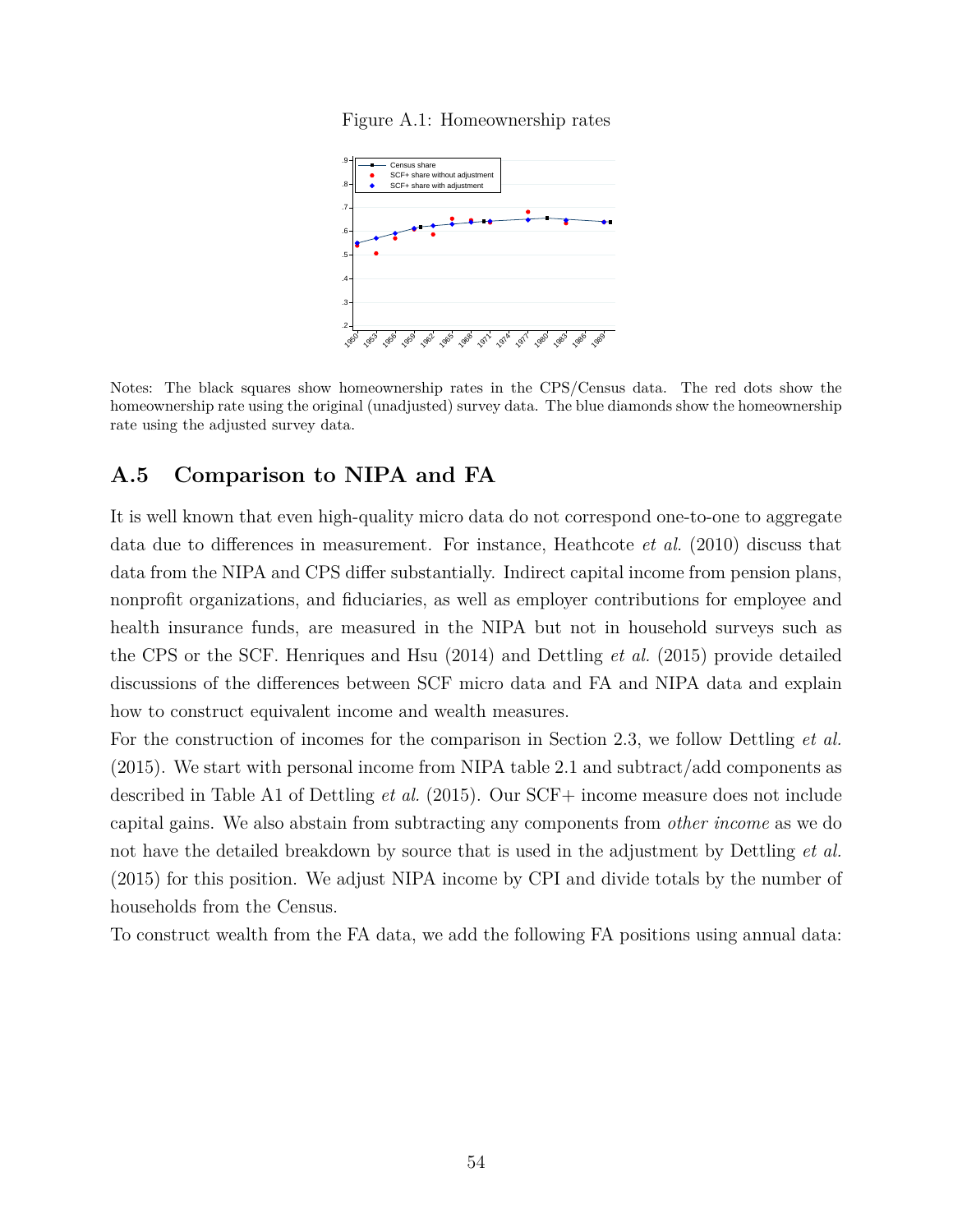| NW (wealth)       | $=$                             | $FIN$ (financial assets) + NFIN (nonfinancial assets) TDEBT (debt)  |  |  |
|-------------------|---------------------------------|---------------------------------------------------------------------|--|--|
| <b>FIN</b>        | $=$                             | DEPOS $(deposits) + BONDS (bonds)$                                  |  |  |
|                   |                                 | $+$ CORPEQUITY (corporate equity) $+$ MFUND (mutual funds)          |  |  |
|                   |                                 | + DCPEN (defined contribution pension wealth)                       |  |  |
| NFIN              | $=$                             | BUS (noncorporate businesses) $+$ HOUSE (houses)                    |  |  |
| TDEBT             | $=$                             | $HDEBT$ (housing debt) + PDEBT (personal debt)                      |  |  |
| <b>DEPOS</b>      | $=$                             | $LM153091003(A) + FL153020005(A) + FL153030005(A) + FL153034005(A)$ |  |  |
| <b>BONDS</b>      | $=$                             | $FL153061105(A) + FL153061705(A) + FL153062005(A) + FL153063005(A)$ |  |  |
| <b>CORPEQUITY</b> | $=$                             | LM153064105(A)                                                      |  |  |
| <b>MFUND</b>      | $=$                             | LM153064205(A)                                                      |  |  |
| <b>DCPEN</b>      | $=$                             | $FL574090055(A) + FL224090055(A) + FL344090025(A)$                  |  |  |
| <b>BUS</b>        | $=$                             | LM152090205(A)                                                      |  |  |
| <b>HOUSE</b>      | $\displaystyle \qquad \qquad =$ | LM155035015(A)                                                      |  |  |
| HDEBT             | $=$                             | FL153165105(A)                                                      |  |  |
| PDEBT             | $=$                             | FL153166000(A)                                                      |  |  |

This construction of wealth excludes the identifiable components of wealth of nonprofit organizations that comprise real estate, equipment, intellectual property products, open market paper, other loans and advances, municipal securities, commercial mortgages, and trade payables. We exclude consumer durables and assets related to life insurance, security credit, and miscellaneous assets and loans. These positions are excluded either because they belong to nonprofit organizations that are not part of the SCF household survey, or because of non-comparability. Dettling *et al.* (2015) explain the reasons for this selection in detail in Appendix B of their paper. We do not subtract the wealth of the Forbes 400 from the FA total, because these estimates only exist since 1982. We adjust FA values by CPI and divide totals by the number of households from Census data.

## **A.6 Accounting for demographic change**

We implement the approach proposed by Fortin *et al.* (2011) to construct counterfactual wealth and income distributions when holding individual demographic characteristics constant over time. We choose 1971 as the base year. The counterfactual relies on changing the conditional distribution of a certain demographic variable  $X_d$ . This is achieved by a re-weighting approach. We follow the steps in Fortin *et al.* (2011) for the case of general covariates. In the first step, we pool the data from the base year and the year for which we want to compute the counterfactual. In the second step, we estimate a re-weighting factor

$$
\hat{\Psi}_X(X) = \frac{\hat{P}(D_Y = 1|X)/\hat{P}(D_Y = 1)}{\hat{P}(D_Y = 0|X)/\hat{P}(D_Y = 0)}.
$$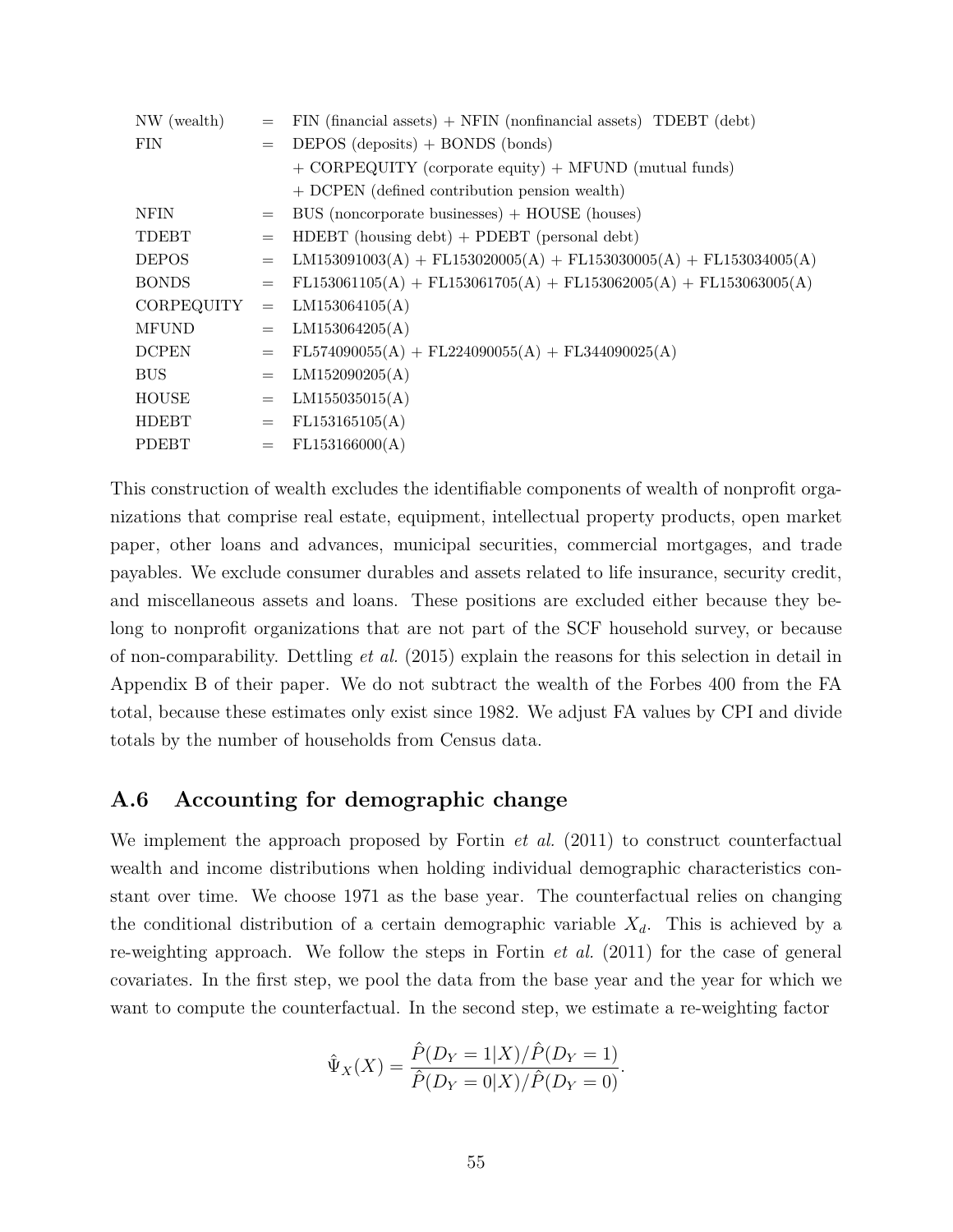$D<sub>Y</sub>$  is a dummy which is equal to 1 in the base year and else zero. The estimate is obtained by combining the predicted probabilities from a probit or logit regression of *D<sup>Y</sup>* on the covariates *X*, and the pooled sample proportions of the two groups,  $\hat{P}(D_Y = j)$ ,  $j = 0, 1$ . In the third step, we estimate a similar re-weighting factor using all covariates except  $X_d$ ,  $\hat{\Psi}_{X_{-d}}(X_{-d})$ . Finally, we adjust survey weights by the factor  $\frac{\hat{\Psi}_X(X)}{\hat{\Psi}_Y(X)}$  $\frac{\Psi_X(\lambda)}{\Psi_{X-d}(X-d)}$ . In order to obtain the marginal effect of covariate  $X_d$ , we subtract from the statistic of interest derived using the adjusted weights the statistic derived using survey weights adjusted by  $\hat{\Psi}_X(X)$ . We add the marginal effect to the baseline estimate without adjustment. We used a probit model, including age, educational attainment, the number of adults and children, as well as race as explanatory variables in *X*. We first fix the age distribution to its 1971 level, and then fix the share of households whose head has at least attained some college to the base year.

### **A.7 Identifying hand-to-mouth households**

We follow Kaplan *et al.* (2014) and restrict the sample to households with a household head between 22 and 79 years of age. We also exclude households without other income than self-employment income and households with negative income. We refer to this sample as the restricted sample in the empirical results. Following Kaplan *et al.* (2014), we classify a household as *hand-to-mouth* if one of the following two conditions applies:

$$
0 \le a \le \frac{1}{2} \frac{y}{\theta}
$$
  

$$
a < 0 \qquad \text{and} \qquad a \le \frac{1}{2} \frac{y}{\theta} - \underline{a}
$$

where *a* denotes liquid assets of the household, *y* denotes monthly household income net of capital income,  $\theta$  is the payment frequency for income, and  $\alpha$  denotes the borrowing limit. The factor  $\frac{1}{2}$  is due to the assumption that resources are consumed at a constant rate over the month.

We follow the baseline parametrization in Kaplan *et al.* (2014) and set  $\theta = 2$  and the borrowing limit to one times monthly income  $(a = y)$ . According to the first definition, a household is *hand-to-mouth* if liquid assets are positive but less than 25% of monthly labor income. Alternatively, a household is *hand-to-mouth* according to the second definition if it has negative liquid assets and the remaining credit line  $a + a$  is less than 25% of monthly labor income.

Following Kaplan *et al.* (2014), we distinguish between *wealthy* and *poor* hand-to-mouth households. We classify a household as a *wealthy* hand-to-mouth household if the household is hand-to-mouth according to one of the definitions from above and if the household has positive illiquid assets. Illiquid assets are the sum of housing, other real estate, certificates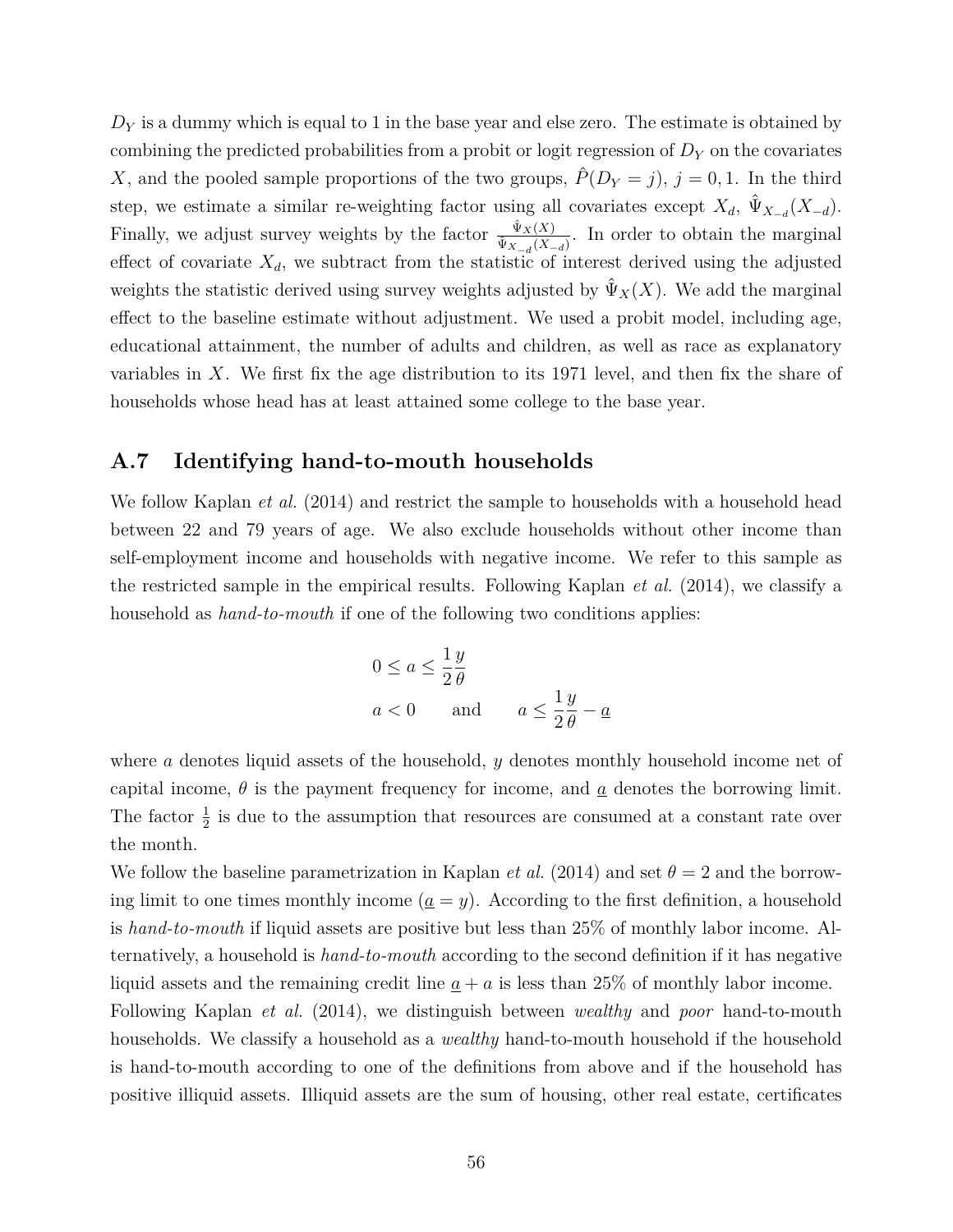of deposits, retirement accounts, the cash value of life insurances, and savings bonds. From this asset position, we subtract housing debt associated with the primary residence and other real estate. The net position is the estimate for illiquid assets. Liquid assets comprise all assets held in checking, savings and call accounts, money market deposit accounts, money market mutual funds and (since 2016) prepaid debit cards.

Cash holdings are not recorded in the SCF data and have to be estimated using other data sources. We rely on different estimates for cash holdings for the historical data. The first estimate relies on Kaplan *et al.* (2014) who use evidence from the 2010 Survey of Consumer Payment Choice (SCPC). Based on this evidence, they adjust the assets in transaction accounts by a factor  $1 + \frac{138}{2,500}$  to account for cash holdings, i.e. they increase the money held in transaction accounts by roughly 5.5%. This estimate is the ratio of average individual cash holdings from the SCPC (excluding large-value holdings), divided by the median of assets in transaction accounts from the restricted 2010 SCF sample. It seems plausible that households historically relied more on cash during the era when credit or debit cards and ATMs were not yet widely available.

Figure A.2: Cash holdings estimated from NCVS relative to median income



Notes: Estimated cash holdings relative using National Crime Victimization Survey (NCVS) data. The figure shows the ratio of the average amount of cash stolen in theft incidences from NCVS data relative to median total household income in SCF+ data. The series was extended backwards before 1973 by linear extrapolation. The NCVS data are at the individual level.

Providing alternative estimates on cash holdings is difficult, as data on cash holdings are notoriously hard to find. We provide new estimates on U.S. individual cash holdings by relying on data from the National Crime Victimization Survey (NCVS). The survey explores if individuals have been victims of crime and asks about details of the incidence, including theft. An advantage of using data on the theft of cash is that victims are likely to accurately remember the amount. Like Kaplan *et al.* (2014), we exclude particularly large cash amounts stolen as they might be more systematically selected and less exogenous. In particular, we exclude values above the 99th percentile of the stolen cash distribution. The data from the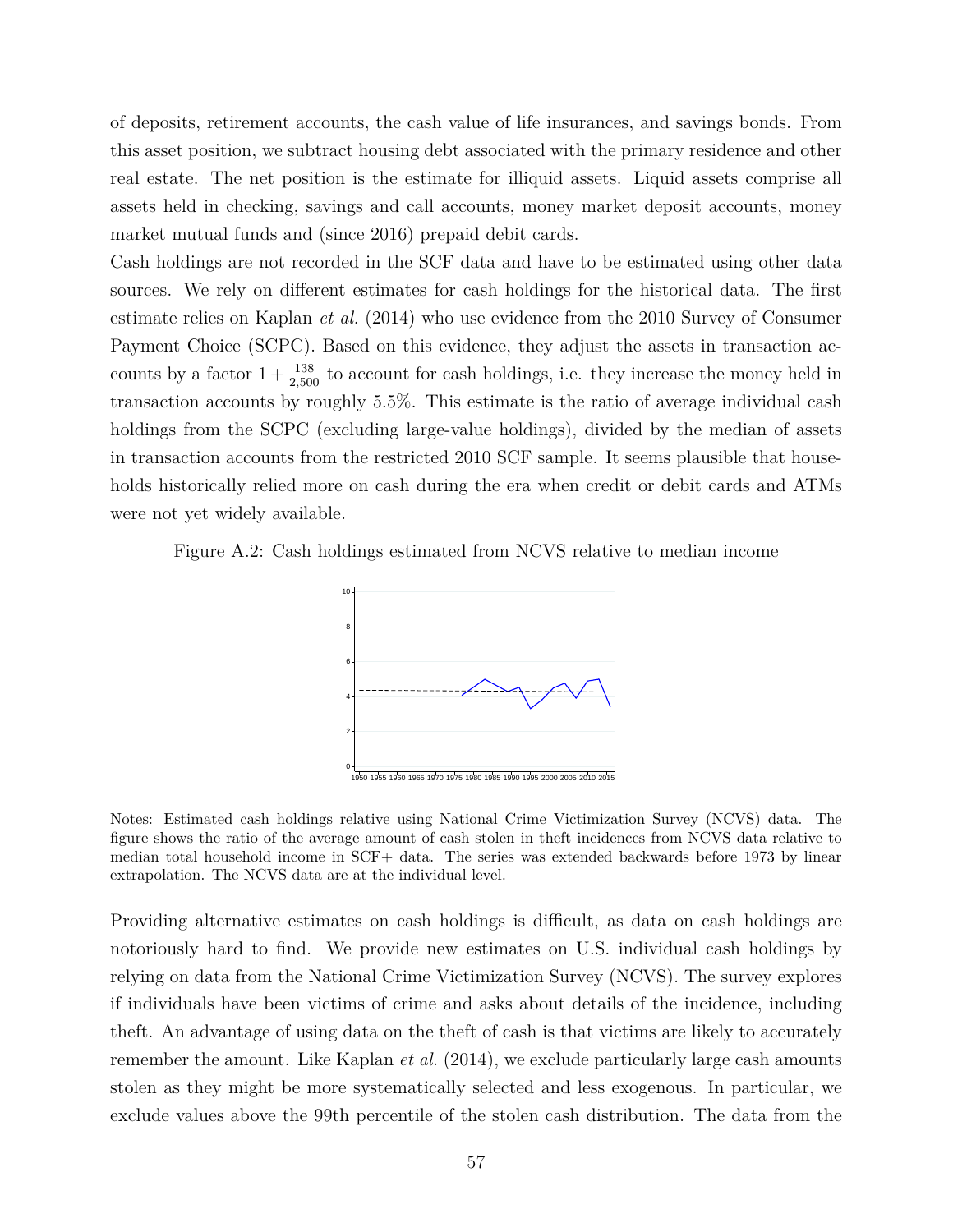NCVS exist since 1973. Figure A.2 shows the cash estimates as a share of median income from the SCF. For the period prior to 1973, we extrapolate this series using a linear fit, which is plotted as a dashed line in the figure.

# **B Coverage at the top of the distribution**

The main part of the paper analyzes inequality trends using three wealth groups: the bottom 50%, 50%-90%, and the top 10% of households of the wealth distribution. A large part of the literature on trends in wealth and income concentration focuses on smaller groups in the right tail of the income and wealth distribution such as the top 1% (Piketty and Saez (2003), Saez and Zucman (2016), Bricker *et al.* (2016)). Capturing the far right tail is challenging for survey data, because non-response becomes prevalent at the top of the distribution (Sabelhaus *et al.*, 2015). Starting in 1983 the modern SCF introduced a dual-frame sampling scheme that heavily oversamples households based on information from tax data. The historical SCF data do not feature a similarly sophisticated sampling scheme. As explained in the paper, we use a re-weighting approach to account for more prevalent non-response at the top of the distribution. This re-weighting approach is calibrated to the 1983 data and described in detail in the paper. A core assumption is that non-response patterns do not change systematically over time.

Bricker *et al.* (2016) provide a comprehensive discussion of the modern SCF data and the oversampling approach. They also propose a series of tests to examine the coverage of the (modern) SCF data at the top of the distribution in comparison to the tax data. In this section, we apply the tests suggested by Bricker *et al.* (2016) to the historical data. The aim is to better understand how the historical SCFs perform in capturing the right tail of the distribution relative to the tax data.

## **B.1 The top of the distribution: SCF+ vs. tax data**

#### **B.1.1 Income**

For the modern SCFs, Bricker *et al.* (2016) use the income thresholds from tax data and compute the share of households in the survey data that is above this threshold. The data collected by Piketty and Saez (2003) allow us to implement the same test for the historical survey data. If the share of households is lower in the historical data, it could be an indication that top-income households are under-represented in the historical surveys.

We use the 90th, 95th, and 99th income percentiles reported by Piketty and Saez (2003). We adjust all data so that incomes are expressed in 2016 dollars, and calculate income thresholds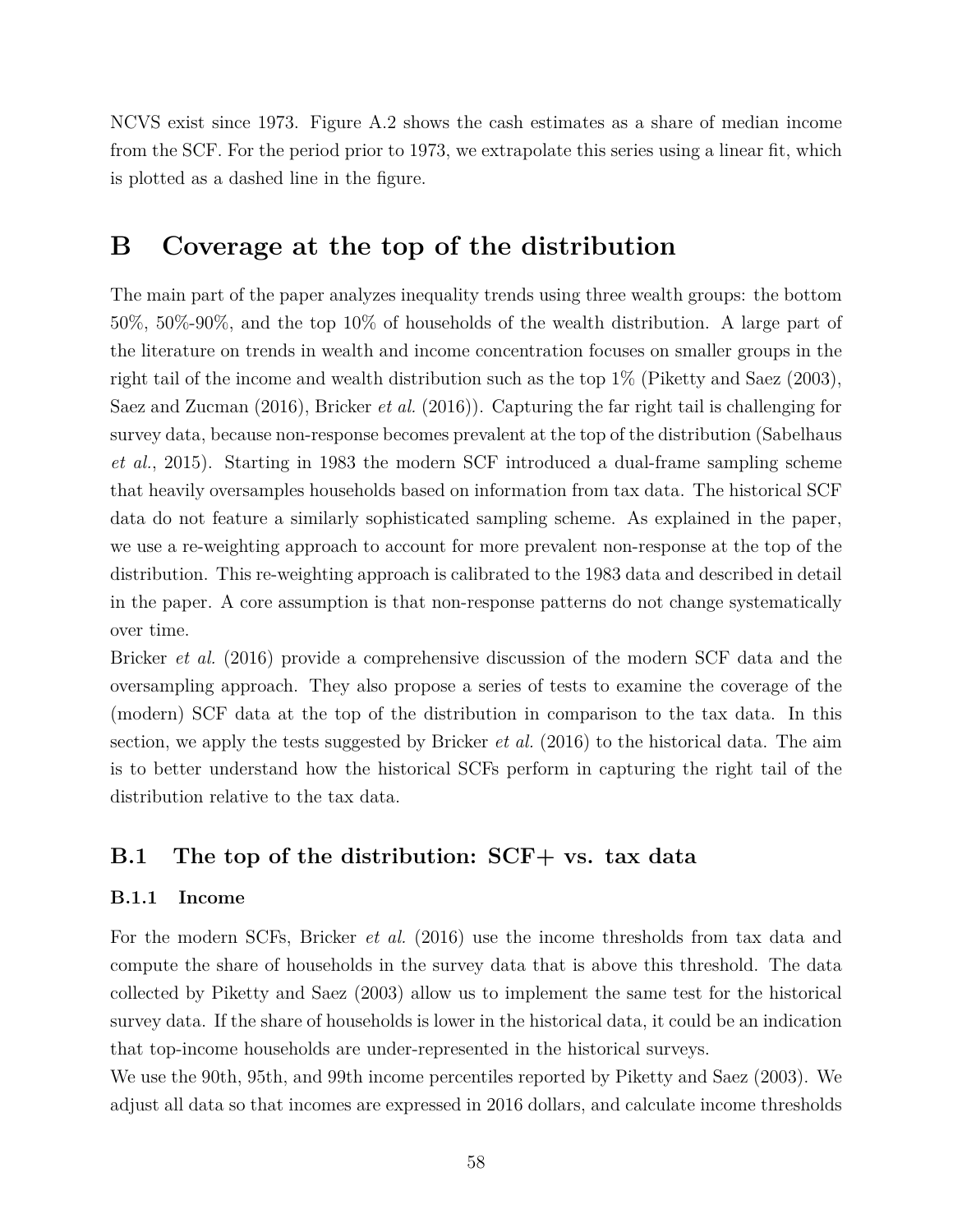excluding capital gains (Table A4 from Piketty and Saez (2003)) to align the tax data with income from the SCF+ data.

Figure B.3 shows the share of households in the SCF+ data who are above the 99th percentile (Figure B.3a), the 90th, and the 95th percentile (Figure B.3b). Looking first at the share of households above the 99th percentile in Figure B.3a, we observe that the share of households is in all years larger than 1%. Bricker *et al.* (2016) discuss this finding and the reasons behind it for the post-1989 data. If the historical data systematically miss households above the 99th percentile, we either expect a positive time trend in the share of households in case the coverage of the top improves over time, or a pronounced level shift from the 1970s to the 1980s, when we transition from the historical data to the modern SCF data. This is not the case. The data show neither a time trend nor any indication that there has been a pronounced level shift between the 1970s and 1980s in the share of households above the 99th percentile. The share fluctuates around its long-run mean (dashed line). We repeat the exercise for households above the 90th and 95th percentiles of the income tax distribution in Figure B.3b. We confirm the same pattern: the shares fluctuate around their long-run means with no indication of a secular trend or level shift from the 1970s to the 1980s.

Figure B.3: Shares of SCF+ households above income thresholds from tax data



Notes: Share of households in the SCF+ data above 90th, 95th, and 99th percentile of the income distribution from the tax data. Left panel: Share of households in the SCF+ data above the 99th percentile from the tax data. Dashed line shows sample average. Right panel: Share of households in the SCF+ data above the 90th and 95th percentile of the income distribution from the tax data. Dashed line shows sample average for both time series. All income levels for tax data are taken from Piketty and Saez (2003).

As a second test, Bricker *et al.* (2016) propose to compare the incomes of households above the 99th percentile threshold. Even if there is no trend in the share of households above the 99th percentile, the historical surveys might have too few households in the very right tail of the income distribution. If this is the case, average income for households above the 99th percentile will be too low and we should see mean incomes jump (compared to the tax data)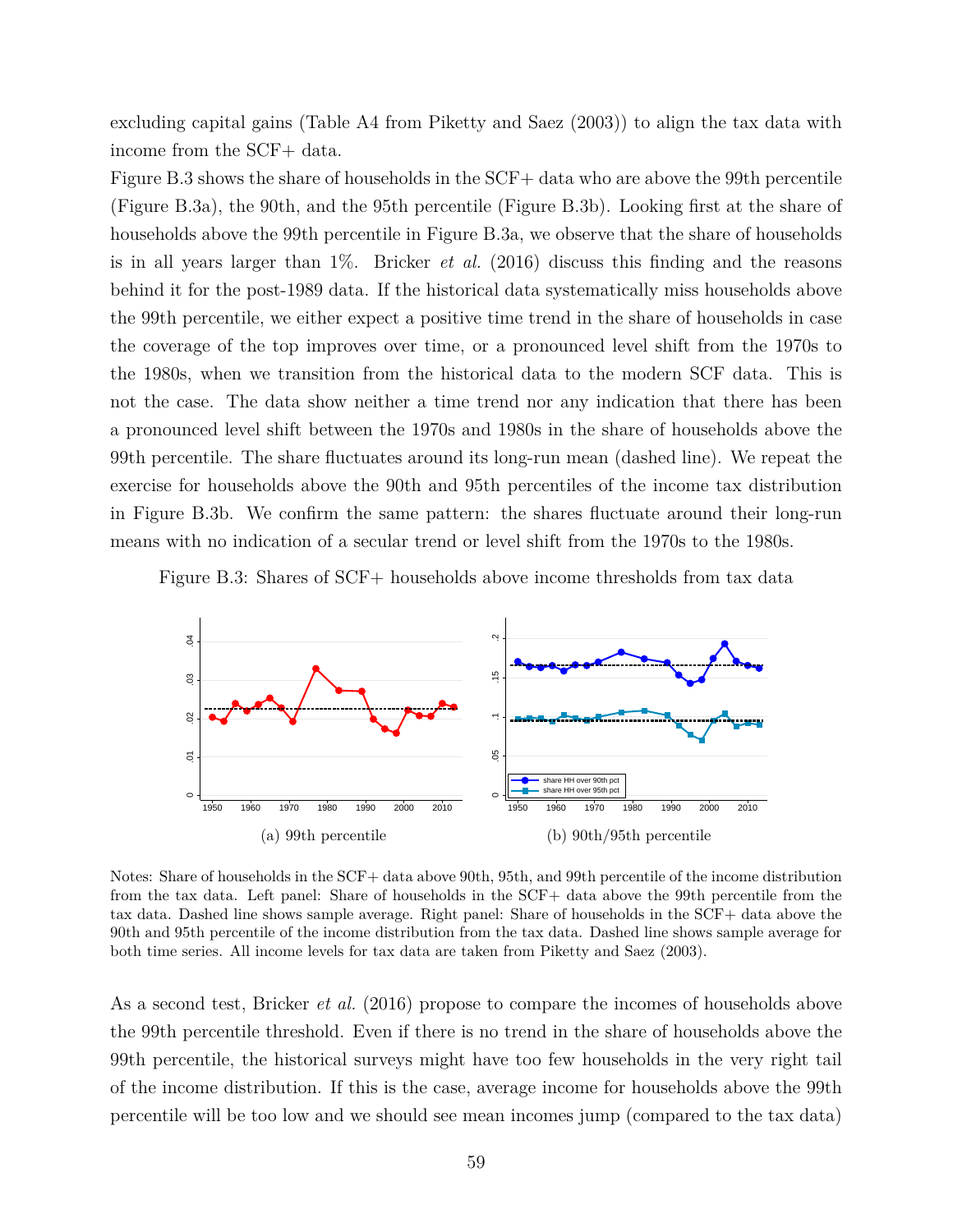when we move from the historical to the modern SCFs.

Figure B.4 compares mean income of households who are above the 99th percentile of the tax-data income distribution. The two series co-move closely over time. Importantly, there is no indication of a level shift in the average income series from the 1970s to the 1980s, when the historical and modern SCF data are combined.

Figure B.4: Income level of households above the 99th percentile of tax data



Notes: Mean income of households in the SCF+ and tax data above the 99th percentile of the income distribution from the tax data. All data have been transformed to 2016 dollars using the CPI and levels are shown in 100,000 dollars. All income levels for tax data are taken from Piketty and Saez (2003).

#### **B.1.2 Wealth**

For wealth the comparison is less comprehensive because we have to rely on indirect estimates for wealth thresholds from Saez and Zucman (2016) that are based on the capitalization method. These estimates start in 1962 only. As in the case of income, we report in the first step households above the 90th, 95th, and 99th percentiles from the estimated wealth distribution in Saez and Zucman (2016). In the second step, we again compare the conditional mean wealth level above the 99th percentile using the tax-data estimated and the estimate from the SCF+ data.

Looking at the share of households above the 99th percentile of the wealth distribution in Figure B.5a, we see a similar picture as for the income distribution. The share is greater than 1% and fluctuates around its long-run mean over the entire sample period. Again, there is no evidence of a structural break between the 1970s to the 1980s. Figure B.5b shows results for the 95th and 90th percentile of the wealth distribution.

How does the conditional mean wealth level for these households above the 99th percentile compare between the two sources? To get comparable estimates in terms of covered asset classes, we remove retirement accounts from wealth in the SCF+ and tax data. $34$  As in the

<sup>&</sup>lt;sup>34</sup>The tax-based estimates by Saez and Zucman (2016) include defined-benefit retirement accounts while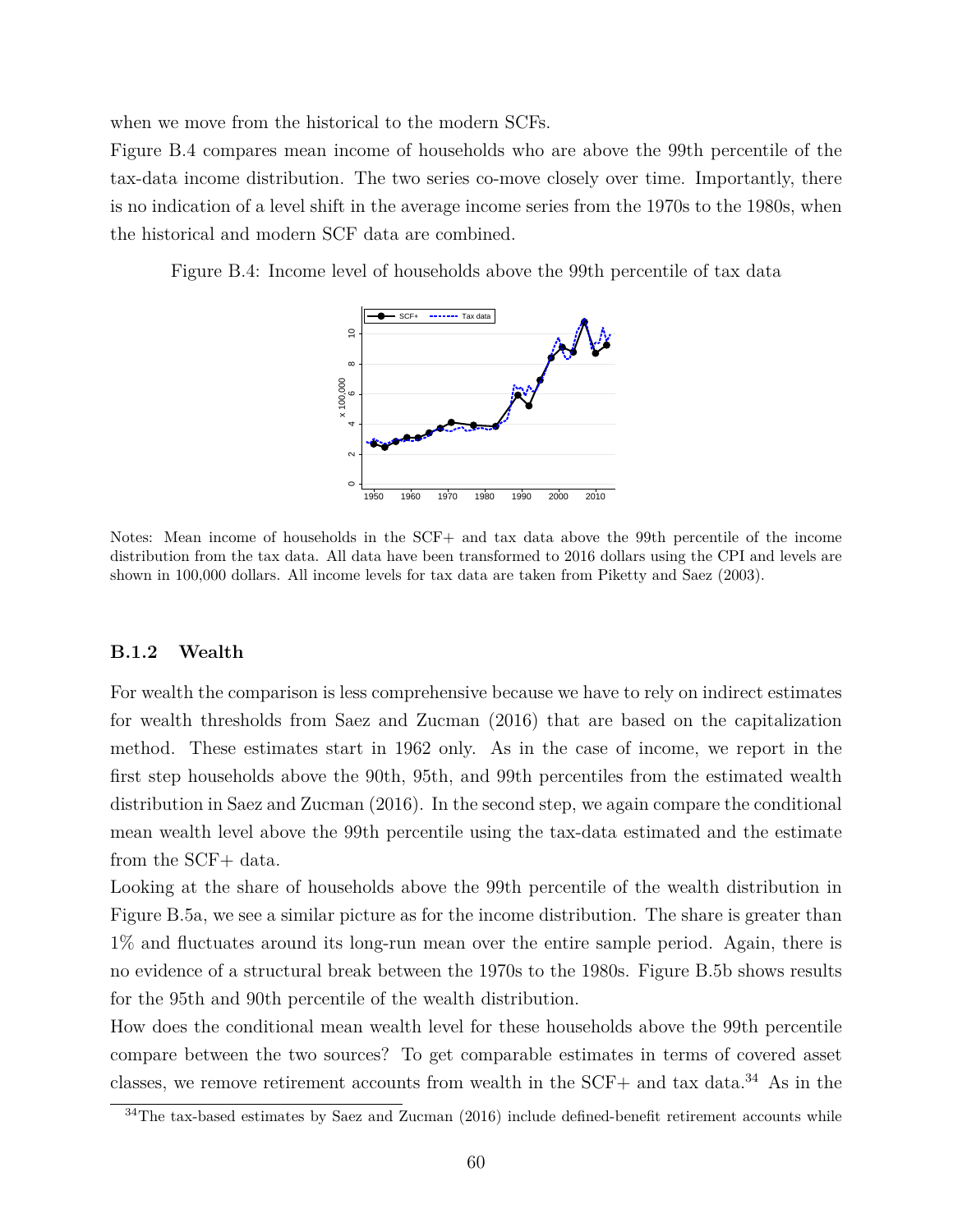

Figure B.5: Shares of SCF+ households above estimated wealth thresholds from tax data

Notes: Share of households in the SCF+ data above 90th, 95th, and 99th percentile of the estimated wealth distribution based on tax data and the capitalization method. Left panel: Share of households in the SCF+ data above the 99th percentile of the estimated wealth distribution from tax data. Dashed line shows sample average. Right panel: Share of households in the SCF+ data above the 90th and 95th percentile of the estimated wealth distribution from tax data. Dashed line shows sample average. All estimated wealth levels from tax data are taken from Saez and Zucman (2016).

case of income, we find a close alignment for wealth levels. Comparing the pre-1983 to the post-1983 period, we find no evidence of a break in the time series when the historical and modern SCF data are merged.

Figure B.6: Wealth level of households above the 99th percentile of capitalized tax data



Notes: Mean wealth of households in the SCF+ data and tax data above the 99th percentile of the estimated wealth distribution from tax data. All data have been transformed to 2016 dollars using the CPI and levels are shown in million dollars. All estimated wealth levels from tax data are taken from Saez and Zucman (2016).

It is important to add a cautionary note. The evidence presented here does not support the conclusion that the SCF+ data match the distribution *within* the top 1% over time. The evidence presented only offers support for the notion that the re-weighted historical

retirement accounts in the SCF+ data only comprise defined-contribution retirement accounts.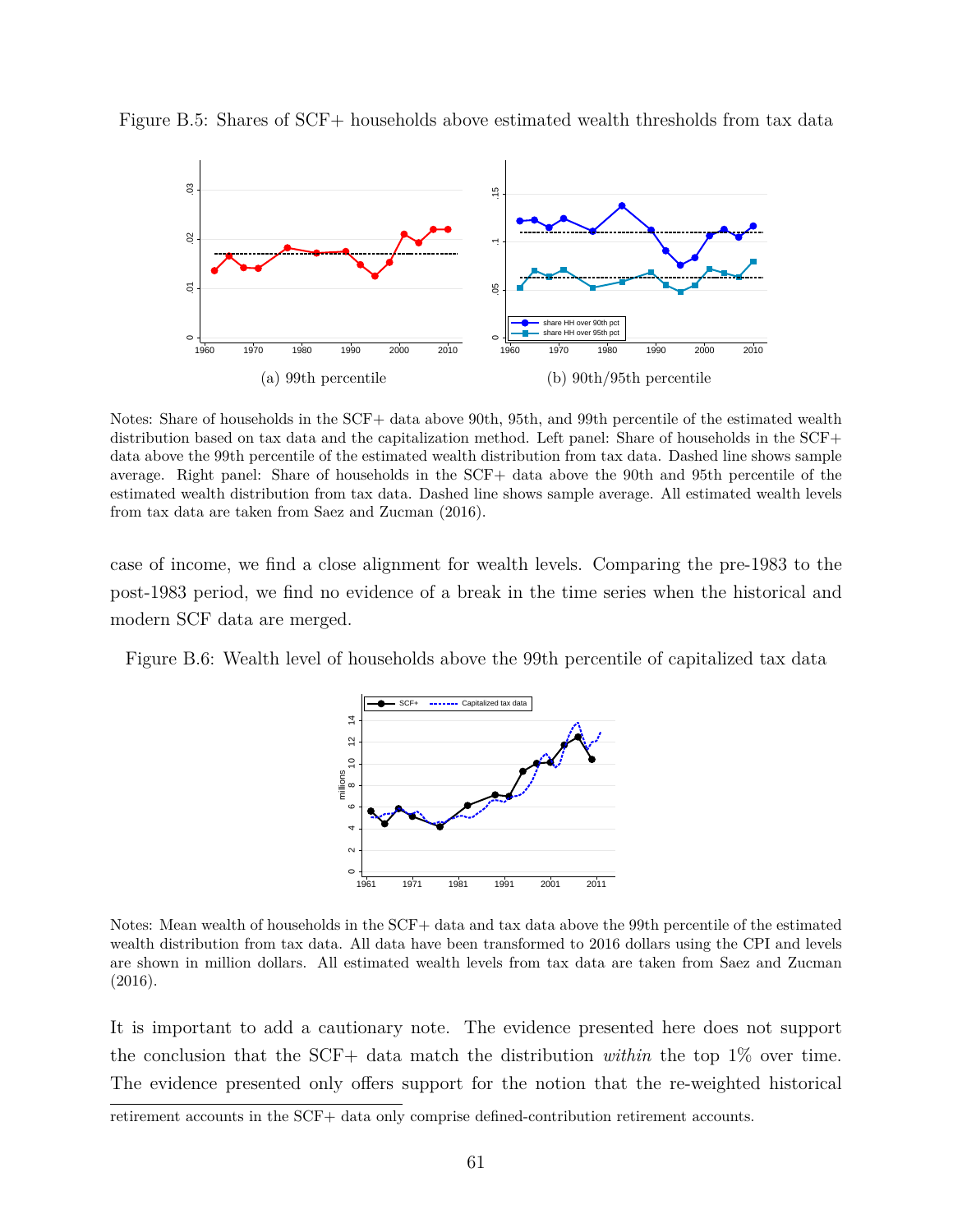data capture the representative top 1% household reasonably well (measured against the benchmark of the tax data). The distribution within the top 1% is beyond reach without the heavy oversampling of the modern SCFs.

## **B.2 Percentiles**

Another way to gauge the coverage at the top is to follow the levels of income and wealth of the top percentiles over time. Figure B.7 shows the 90th, 95th, and 99th percentiles of the income and wealth distribution over time, as well as the growth of these percentiles relative to 1971.



Figure B.7: Top percentiles for income and wealth over time

Notes: Percentile levels for income and wealth and growth of these percentiles relative to 1971. Top left panel: Levels of the 90th, 95th, and 99th percentile of the income distribution (2016 dollars). Top right panel: Levels of the 90th, 95th, and 99th percentile of the wealth distribution (2016 dollars). Bottom left panel: Growth of 90th, 95th, and 99th percentile of the income distribution relative to 1971 ( $= 1$ ). Bottom right panel: Growth of 90th, 95th, and 99th percentile of the wealth distribution relative to 1971 (= 1).

Starting with income levels, all three percentiles evolve smoothly over time, and there is no indication of a shift in the early 1980s when we move from the historical to the modern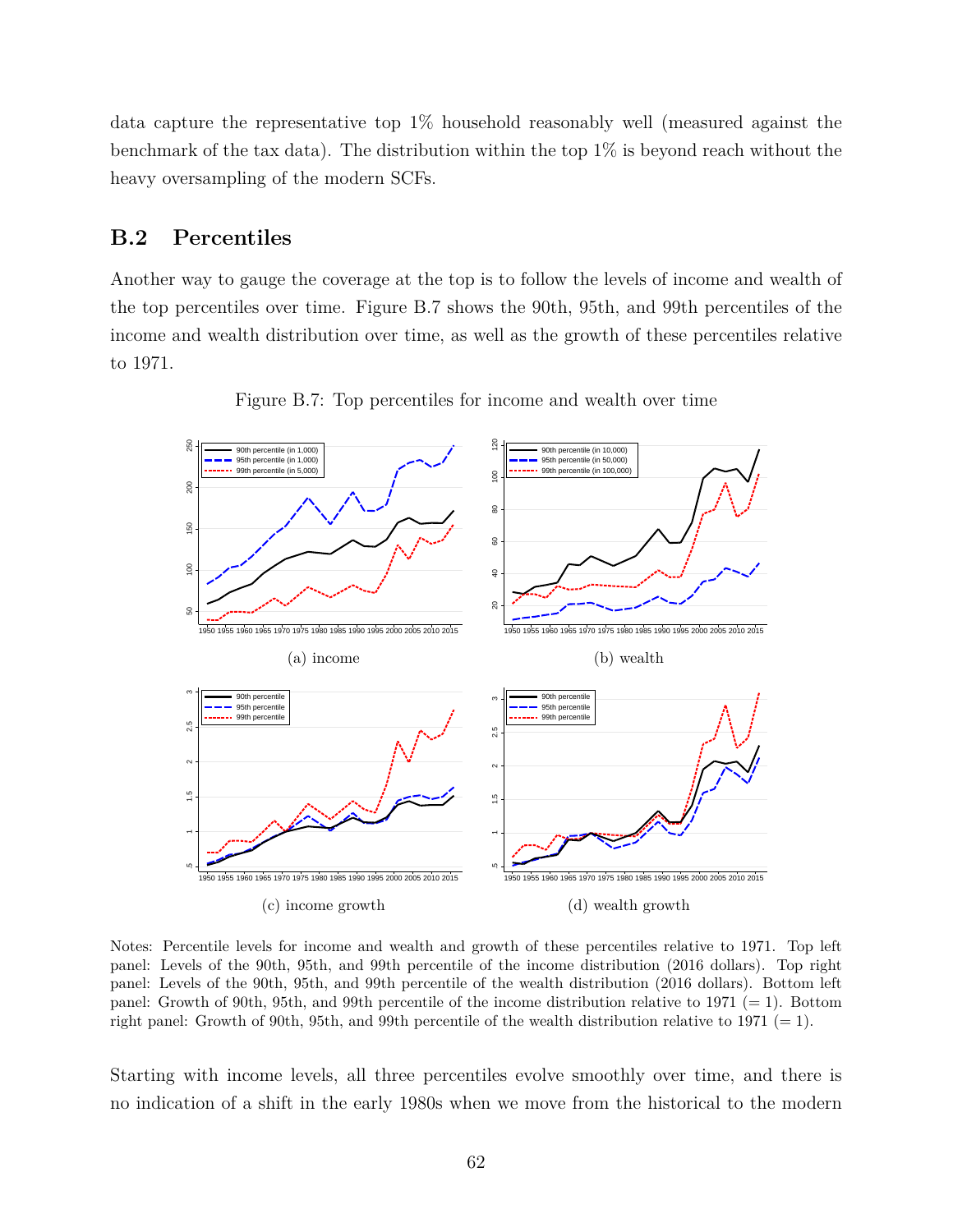surveys. The levels of the wealth percentiles in Figure B.7b also do not display level shifts. Figures B.7c and B.7d show the growth relative to the base 1971. Once more the transition from the adjusted historical surveys to the modern SCF does not lead to breaks in the time series.

### **B.3 Top income and wealth shares**

Figure B.8 shows top 1% income and wealth shares from the SCF+ and compares them to the estimates by Piketty and Saez (2003) and Saez and Zucman (2016). Looking at the income share of the top 1% in Figure B.8a, the SCF+ and the tax data align closely in levels and trends for the historical period. The tax data and the combined SCF and SCF+ data both show a large increase of the top 1% income share between 1971 and 2016. Importantly, the increase in the top 1% income share is concentrated in the period after 1980 where we rely on modern SCF data that capture the very right tail of the income distribution. For wealth in Figure B.8b there is some divergence in trends over the last two decades. Bricker *et al.* (2016) and Kopczuk (2015) argue that trends from the capitalized tax data overstate the increase in wealth concentration over this time period.

Figure B.8: Top 1% income and wealth shares



Notes: Top 1% income and wealth shares from SCF+ data and Piketty and Saez (2003) and Saez and Zucman (2016). The triangles show income and wealth shares from SCF+ data, the dashed lines income shares from Piketty and Saez (2003) using IRS tax data or wealth shares from Saez and Zucman (2016) using IRS data and the capitalization method. Light blue areas around the SCF+ estimates show 90% confidence bands. Confidence bands are bootstrapped using 999 different replicate weights constructed from geographically-stratified sample of the final data set.

# **C Wealth mobility**

The SCF+ data provide detailed information on the financial situation of U.S. households over the last seven decades. The survey is a repeated cross section and does not track households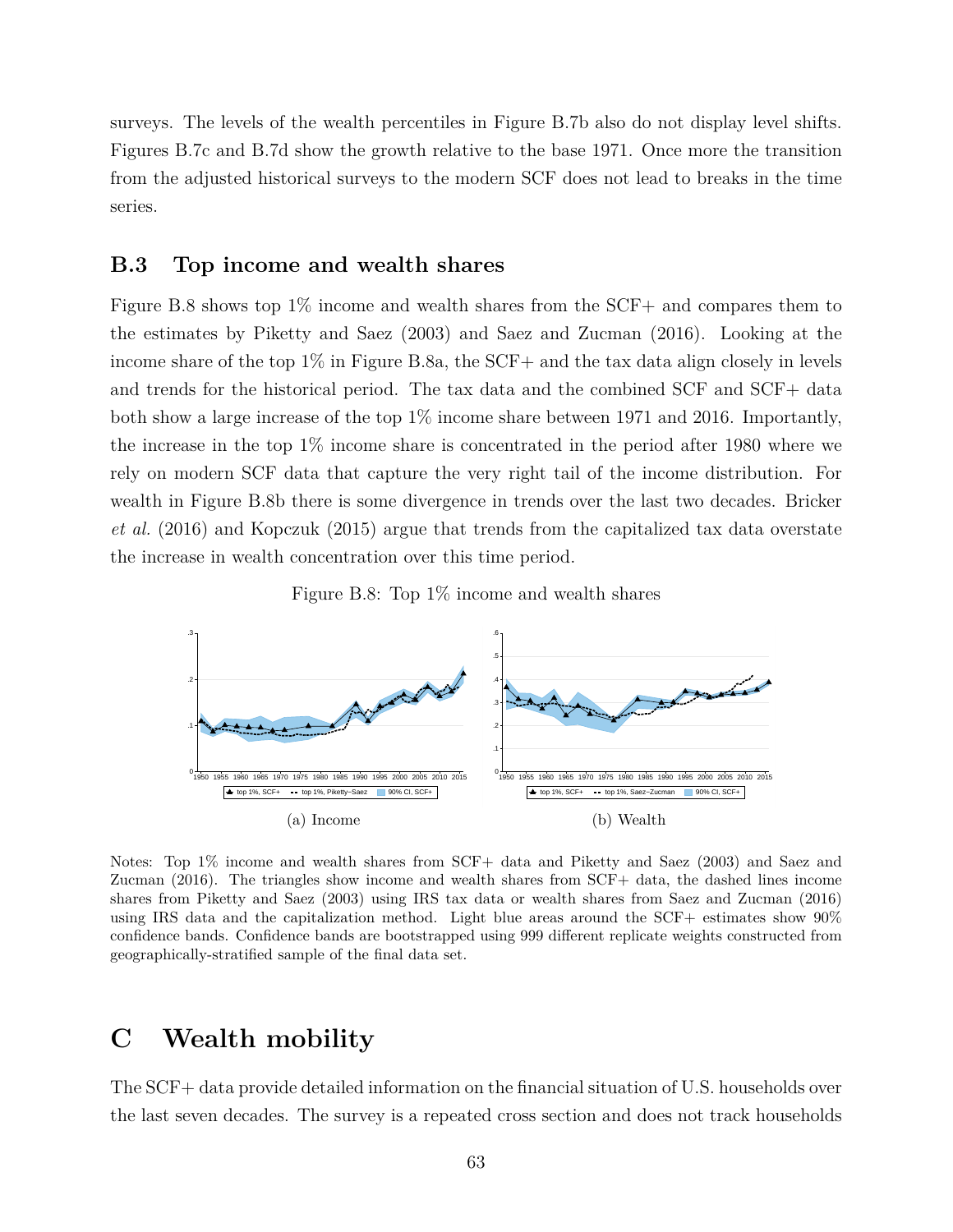over time.<sup>35</sup> For our analysis in the main part of the paper, we follow the synthetic panel approach of Piketty and Saez (2003) and Saez and Zucman (2016). Households are grouped by wealth or income and then group-level income and wealth are traced over time.

In this section, we use additional data from the Panel Study of Income Dynamics (PSID) to quantify the degree of income and wealth mobility between survey dates. Díaz-Giménez *et al.* (2011) provide a similar analysis for the period from 2001 to 2007. We extend their analysis for the time period from 1983 to 2010. The main advantage of the PSID data is that it tracks the same households over time in a panel, but there are also limitations because the PSID is not designed as a wealth survey. When the PSID started in 1968, there was no systematic coverage of households' balance sheets. This changed in 1983, but the collected financial data are generally seen as lower quality compared to the SCF data as the PSID relies heavily on imputations. While this is less of a concern for cross-sectional analysis, imputation in the panel dimension tends to increase mobility due to imputation errors. Furthermore, it is important to note that for the period from 1983 to 1993, the time intervals between wealth surveys are five years and therefore longer than after 1998, when the time intervals reduce to two years. Hence, the persistence of households in wealth groups should be expected to be lower during the 1983-1993 period compared to the post-1998 period with shorter intervals between survey dates.

With these caveats in mind, we use the PSID data to explore mobility across the three wealth groups from the analysis in the main part of the paper: the bottom 50%, 50%-90%, and top 10%. For this analysis, we follow Kaplan *et al.* (2014) by restricting the sample to household heads from the SRC sample but abstain from any further sample selection.

Table C.2 shows the share of households that remain within their respective wealth group between survey dates. The share is generally high. $36$  For two-year periods, the data show that more than 83% of households from the bottom 50% of the wealth distribution stay within their wealth group across surveys. We find equally high stability for the  $50\%$ -90% where around 80% of households remain in this wealth group between survey dates, and also the persistence at the top of the wealth distribution recently increased to close to 80%. Moreover, most households that move out of the top 10% between survey dates, remain close to the top. For instance, the share of households from the top 10% that is still within the top 20% at the next survey date is around 90% for the two-year periods and 86% for the five-year period.

<sup>&</sup>lt;sup>35</sup>The 1983 and the 2007 SCF provide information on a subset of households from the initial survey at a second interview three years later.

<sup>&</sup>lt;sup>36</sup>We always require households to be present at both survey dates when computing flows.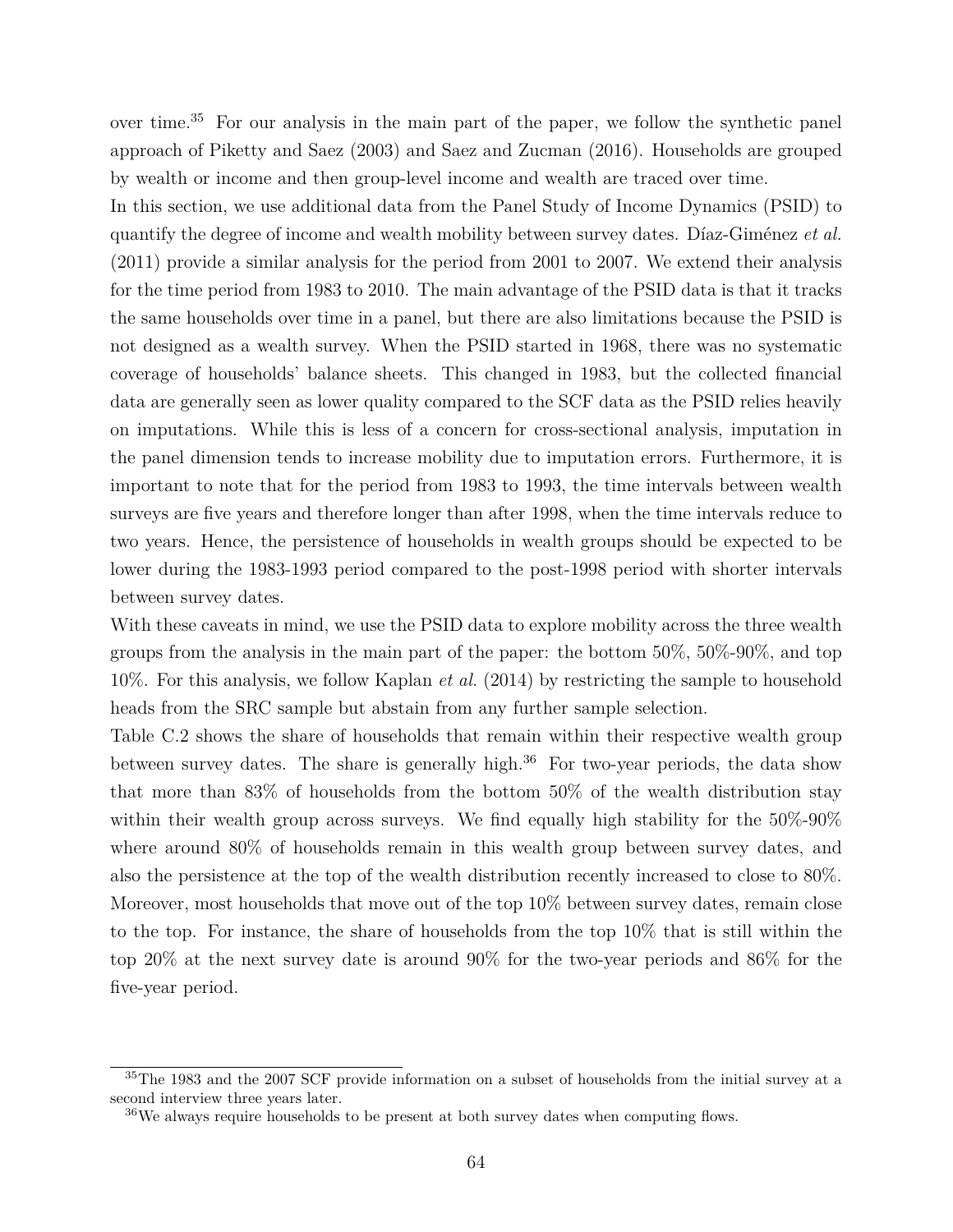|      | bottom $50\%$ | 50%-90% | top $10\%$ |
|------|---------------|---------|------------|
| 1983 | 0.774         | 0.748   | 0.647      |
| 1988 | 0.750         | 0.740   | 0.672      |
| 1993 | 0.748         | 0.758   | 0.679      |
| 1998 | 0.833         | 0.793   | 0.681      |
| 2000 | 0.830         | 0.781   | 0.687      |
| 2002 | 0.838         | 0.796   | 0.729      |
| 2004 | 0.840         | 0.803   | 0.742      |
| 2006 | 0.846         | 0.802   | 0.735      |
| 2008 | 0.829         | 0.790   | 0.739      |
| 2010 | 0.848         | 0.811   | 0.774      |

Table C.2: Wealth mobility

Notes: Wealth mobility between survey dates based on PSID data. Columns show the wealth group and rows the initial survey year. Mobility is shown as the share of households who remain in the wealth group between survey dates. Difference between survey dates is five years for the first three surveys and two years starting in 1998.

# **D Sensitivity analysis**

This section provides a sensitivity analysis of Gini coefficients for income and wealth and explores the diverging income and wealth inequality trends using quantile ratios instead of group averages. For Gini coefficients, we explore the effect of excluding negative-wealth and income observations and the effect of imputing rents from owner-occupied housing to income. The sensitivity analysis complements the discussion from Section 3. For quantile ratios, we explore changes of the 95-50 and 90-50 ratios for income and wealth relative to 1971 to demonstrate that the pattern of diverging income and wealth inequality trends from Section 4 do not depend on trends in the very right tail of the distribution.

## **D.1 Excluding negative income and wealth observations**

Figure D.9 shows the effect of excluding negative wealth (income) observations when computing Gini coefficients. We find that the Gini coefficients are lower when excluding negative wealth observations, but the time trends remain unaffected. For income, the effect from excluding negative income observations is negligible. Negative income observations can result, for example, from business losses.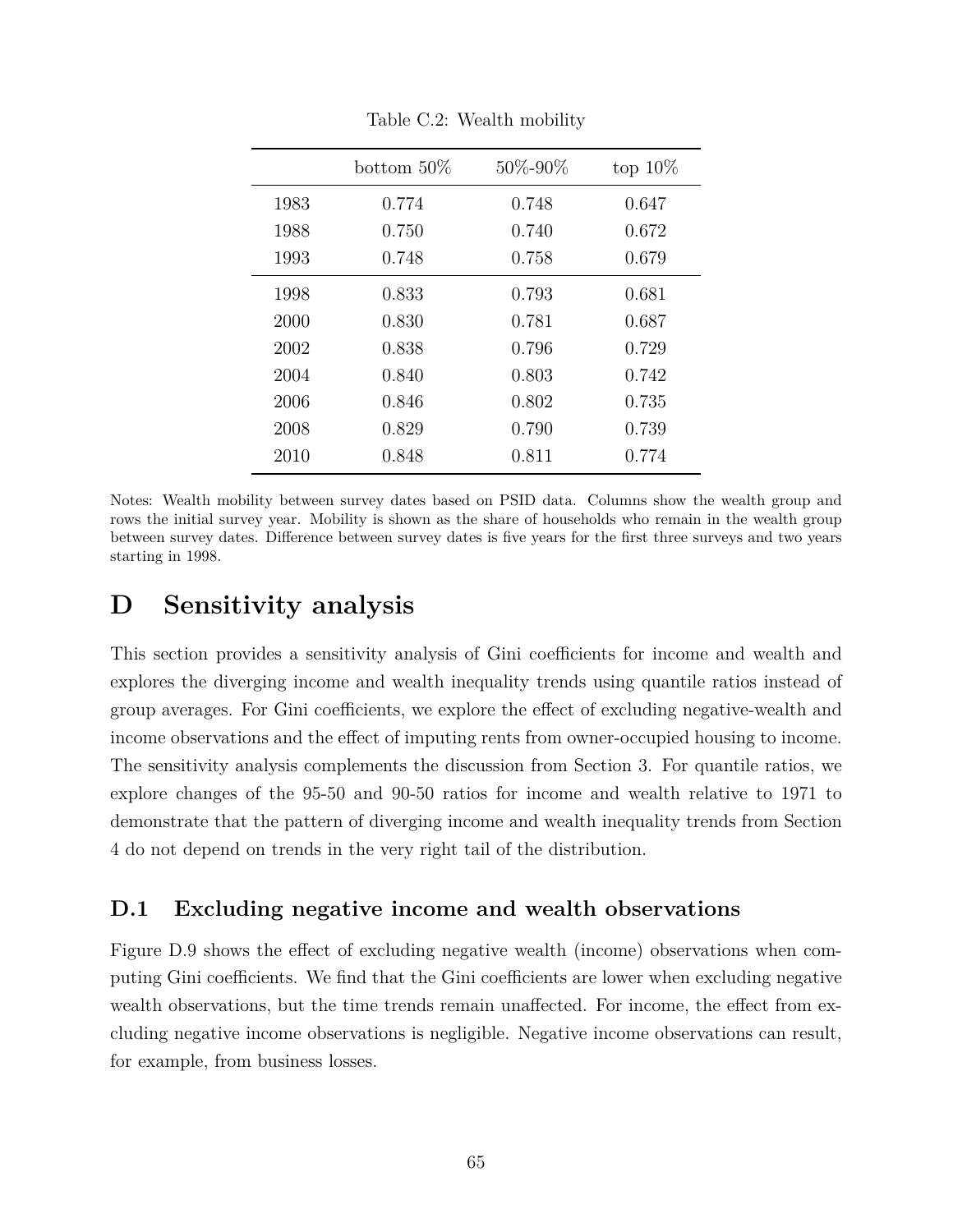

Figure D.9: Gini coefficients for income and wealth

Notes: Gini coefficients for income and wealth over time. Black lines with circles show Gini coeffients if all observations are included, blue lines with squares show Gini coefficients if only positive values for income or wealth are included.

## **D.2 Imputed rental income of owner occupiers**

The main part of the paper does not include rental income of owner-occupied housing in total income. This section uses rental yields from Jordà *et al.* (forthcoming) to impute rental income for homeowners. Rental yields are average rental yields for the U.S. On average, imputed rental income accounts for 8% to 12% for households in the 50% - 90% of the wealth distribution and 6% to 10% for the top 10%. For the bottom 50%, the share accounts for only 2% to 6% due to lower homeownership rates in this part of the distribution. The share of imputed income is rising over time for all wealth groups. Including imputed rental income slightly decreases measured income inequality, but the overall effects are small (Figure D.10).

Figure D.10: Gini coefficient for income with imputed rents



Notes: Gini coefficient for income over time. Black line with dots shows income Gini for baseline definition of income. Blue line with squares shows income Gini with imputed rents for owner-occupied housing using rental yields from Jordà *et al.* (forthcoming).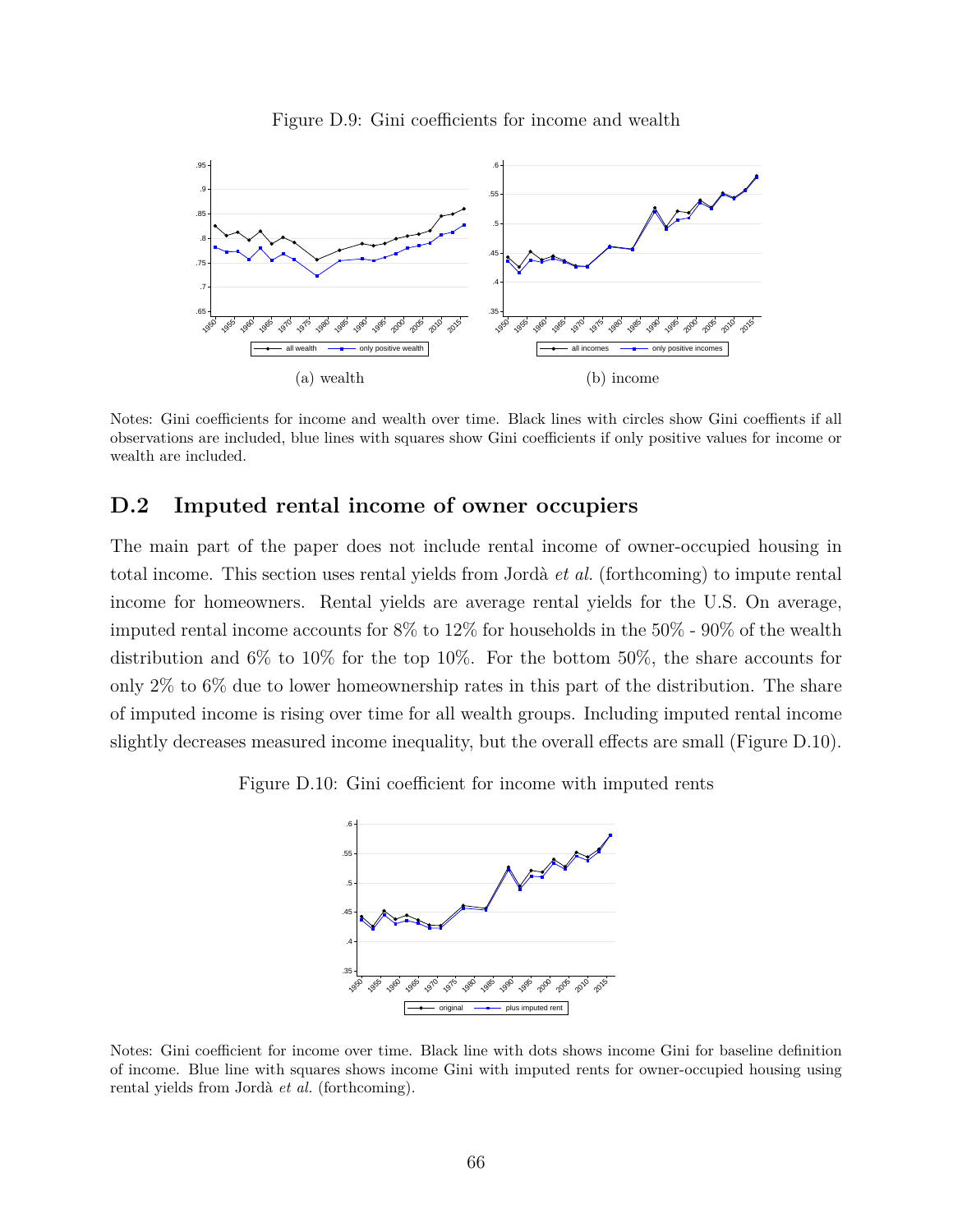#### **D.3 Trends in quantile ratios for income and wealth**

In Section 4, we document diverging income and wealth inequality trends for the period between 1971 and 2007 based on group averages. We also document a strong rise in wealth inequality after 2007. For the top 10%, the trends in average income or wealth could be driven by changes in the very right tail of the distribution. Figure D.11 shows changes in the 95-50 and 90-50 ratios for income and wealth relative to 1971. These quantile ratios are robust to particularly high income or wealth growth in the very right tail of the distribution. We find that the stylized fact of hardly changing wealth inequality between 1971 and 2007 is a robust finding also when considering quantile ratios.<sup>37</sup> For income inequality, we also find the documented trends of rising income inequality since 1971 to be robust. The increase in wealth inequality after 2007 shows up even more strongly for the quantile ratios. Both the 95-50 and the 90-50 ratio jump up after 2007 and remain higher compared to historical levels.





Notes: Change in quantile ratios for income and wealth relative to 1971 ( $= 1$ ). The left panel shows the growth of the 90-50 quantile ratios of income and wealth relative to 1971. The right panel shows the growth of the 95-50 quantile ratios of income and wealth relative to 1971.

### **D.4 Effect of price deflator on growth trends**

In the main part of the paper, we adjust all income and wealth levels for inflation using the consumer price index (CPI). We discuss concerns that the CPI may overstate inflation and bias income and wealth growth downward over time in Section 2.1. In Figure D.12, we replicate the results on income and wealth growth from Figure 12 using PCE inflation rates instead of CPI inflation rates. Importantly, different price indices will affect the level

<sup>37</sup>We also explored trends in the 99-50 ratios and found very similar results.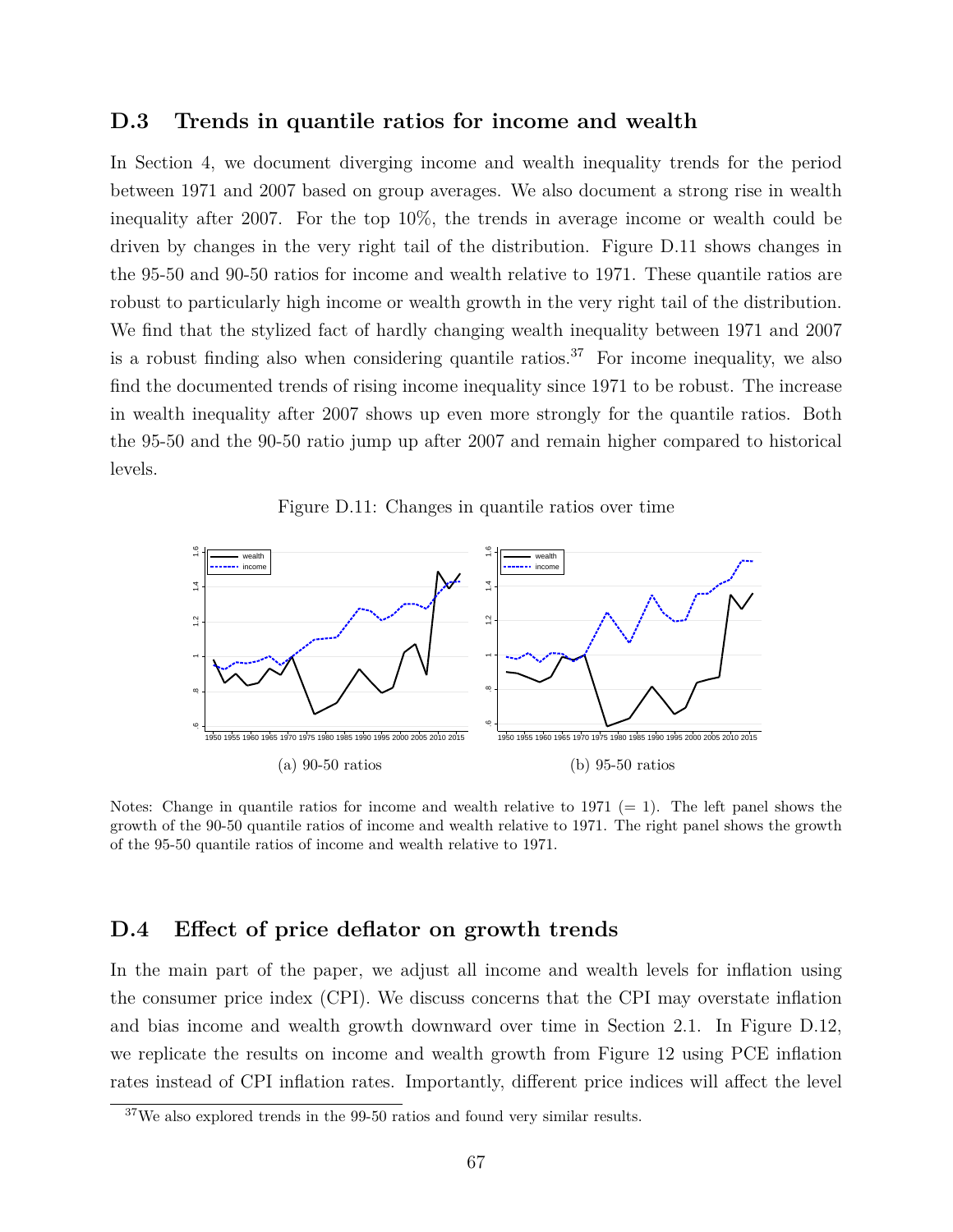of growth rates but will not change the relative growth trends between groups that are important for changes in inequality. Comparing Figure D.12 to Figure 12 from the main text, we find that income growth between 1971 and 2007 is higher. While the differences in growth rates between 1971 and 2007 are of minor importance for the 50%-90% and the top 10% of the wealth distribution, there is an important qualitative change in growth rates for the bottom 50% of the wealth distribution. For this group, we now obtain positive income growth between 1971 and 2007. Wealth growth has been very high across all wealth groups between 1971 and 2007 so that changes in growth rates from using PCE instead of CPI are of minor importance.

Figure D.12: Income and wealth growth along the wealth distribution (PCE adjusted)



Notes: Income and wealth growth for different groups along the wealth distribution using PCE inflation adjustment. Left panel shows income growth for three groups in the wealth distribution: the bottom 50% (black solid line), the middle class 50%-90% (blue dotted line), and the top 10% (red dashed line). All income time series are indexed to 1 in 1971. Right panel shows wealth growth for the same three groups along the wealth distribution. The vertical lines in both panels indicate the 2007 survey.

# **E Additional results**

This section provides additional results that complement the analysis on portfolio composition from Section 4. First, we show Gini coefficients for different asset classes. Second, we provide a decomposition of house price exposure for different wealth groups. Finally, we report the estimated time series for Gini coefficients, wealth and income shares, and portfolio shares.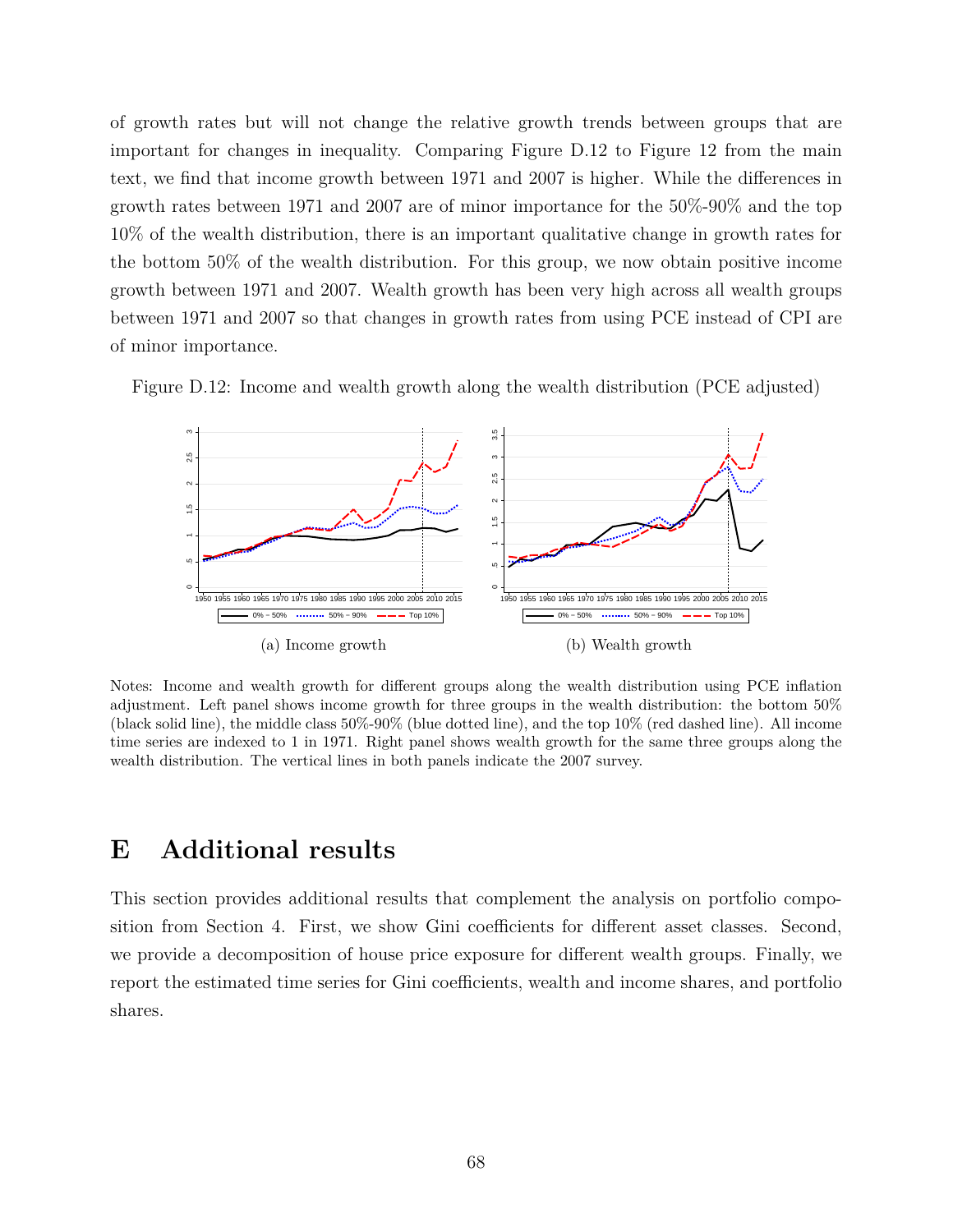#### **E.1 Gini coefficients for different asset classes**

Section 4.2 in the main paper documents systematic differences in the household portfolios along the wealth distribution. We document that the distribution of stock holdings is highly skewed, while houses are in comparison relatively equally distributed. Here we offer an alternative view on the distribution of assets in the population by looking at Gini coefficients within asset classes. Kuhn and Ríos-Rull (2016) report large differences in inequality of asset holdings within asset classes. The SCF+ data allow us to extend such an analysis over the long run and document that such inequalities in the asset distributions have been a long-run phenomenon. Figure E.13 presents Gini coefficients for different asset classes. The time series are reported in Table E.3.

Figure E.13: Gini coefficients for different asset classes over time



Notes: Gini coefficients for different asset classes over time. Black circles show Gini coefficients for sum of stocks and business equity. Blue squares show Gini coefficients for the sum of bonds, liquid assets, and other financial assets, and red diamonds show Gini coefficients for the sum of housing and non-financial assets. See text for details on definitions of asset components.

Corroborating the pattern from Figure 15, we find that housing is the most equally distributed asset, with a Gini coefficient fluctuating around 0.6 and only recently exceeding 0.7. We observe a slight upward trend since 1960. By contrast, business equity and stocks show a very high degree of inequality, with high and stable Gini coefficients in excess of 0.95.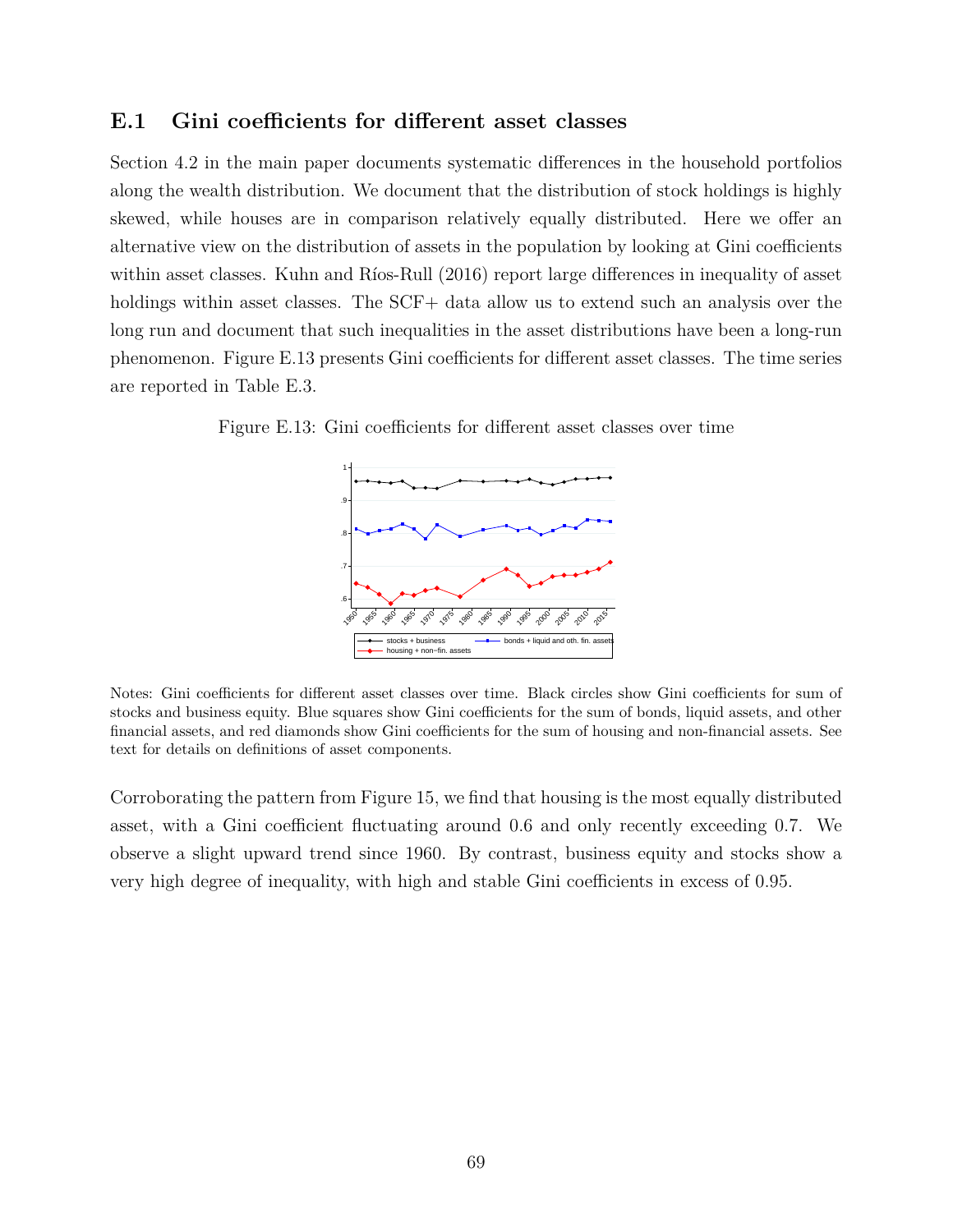| year | $\text{housing}$ + | $stocks +$ | $bonds + liq.$ |
|------|--------------------|------------|----------------|
|      | nonfin.            | business   | and oth.       |
|      | assets             |            | fin. assets    |
| 1950 | 0.65               | 0.96       | 0.81           |
| 1953 | 0.63               | 0.96       | 0.80           |
| 1956 | 0.61               | 0.95       | 0.81           |
| 1959 | 0.59               | 0.95       | 0.81           |
| 1962 | 0.62               | 0.96       | 0.83           |
| 1965 | 0.61               | 0.94       | 0.81           |
| 1968 | 0.63               | 0.94       | 0.78           |
| 1971 | 0.63               | 0.94       | 0.83           |
| 1977 | 0.61               | 0.96       | 0.79           |
| 1983 | 0.66               | 0.96       | 0.81           |
| 1989 | 0.69               | 0.96       | 0.82           |
| 1992 | 0.67               | 0.96       | 0.81           |
| 1995 | 0.64               | 0.96       | 0.82           |
| 1998 | 0.65               | 0.95       | 0.79           |
| 2001 | 0.67               | 0.95       | 0.81           |
| 2004 | 0.67               | 0.96       | 0.82           |
| 2007 | 0.67               | 0.96       | 0.82           |
| 2010 | 0.68               | 0.96       | 0.84           |
| 2013 | 0.69               | 0.97       | 0.84           |
| 2016 | 0.71               | 0.97       | 0.84           |

Table E.3: Gini coefficients for different asset classes over time

Notes: Gini coefficients for different asset classes over time. Survey year reported in first column. Second column reports Gini coefficients for the sum of housing and non-financial assets, Gini coefficients for sum of stocks and business equity reported in third column, fourth column reports Gini coefficients for the sum of bonds, liquid assets, and other financial assets. See text for details on definitions of asset components.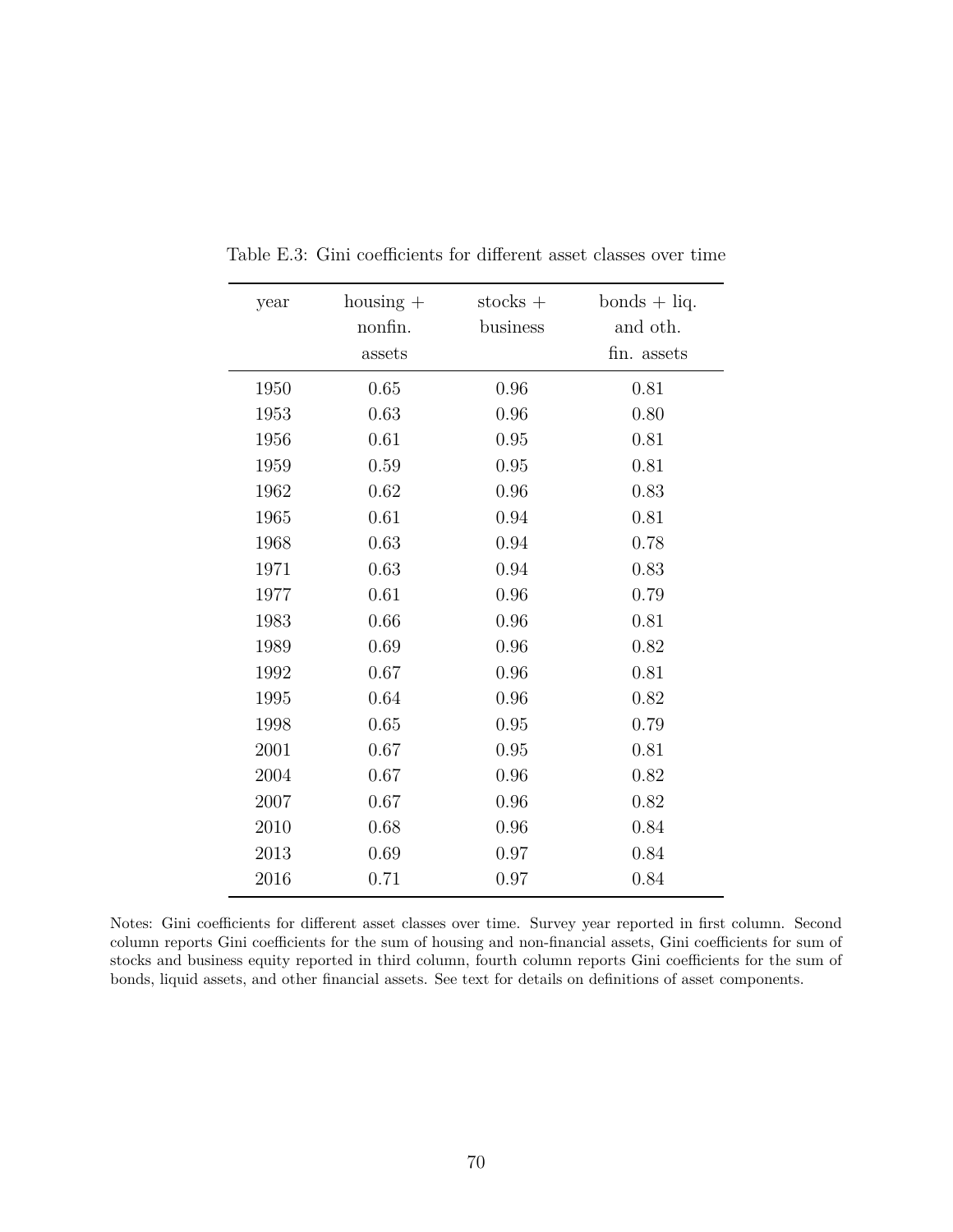### **E.2 Decomposition of house price exposure**

The house price elasticity of wealth from Figure 16 in the main part of the paper can be further broken down into a *diversification component* that is determined by the share of housing in assets and a *leverage component* measured by the debt-to-wealth ratio

$$
\frac{\text{Housing}}{\text{Weakh}} = \underbrace{\frac{\text{Housing}}{\text{Assets}}}_{\text{diversification}} \times \left( 1 + \underbrace{\frac{\text{Debt}}{\text{Weakh}}}_{\text{leverage}} \right).
$$

Figure E.14 shows these two components of house price exposure for the middle class and the top  $10\%$  over time. Panels (a) and (c) show the diversification component, panels (b) and (d) the leverage component.

We find that the bottom 90% are always less diversified in their asset holdings and that the share of housing in total assets remained more or less constant at 60% over the past seven decades. The top 10% are substantially more diversified with housing accounting for at most 20% of their assets (Figures E.14a and E.14c). The middle class (50%-90%) is substantially much more leveraged than the top 10% and their leverage increased over time. In 1950, debt was equivalent to only about 10% of wealth. By 2016, this number has almost tripled (Figure E.14b). For the top 10%, as share of wealth also increased over time but accounts for only 5% of their total wealth by 2016. Leverage for the bottom 50% is substantially higher (Figure E.14d). Until 2007, debt was on average roughly as much as their total debt. This changed dramatically during the financial crisis and its aftermath. In 2016, the ratio of debt to wealth for the bottom 50% is roughly 3. Strong exposure from low diversification and high leverage is not itself the result of rising house prices. Even in the 30 years between 1950 and 1980 — when real house prices were relatively stable (Knoll *et al.*, 2017) — the bottom 90% were highly exposed to the housing market.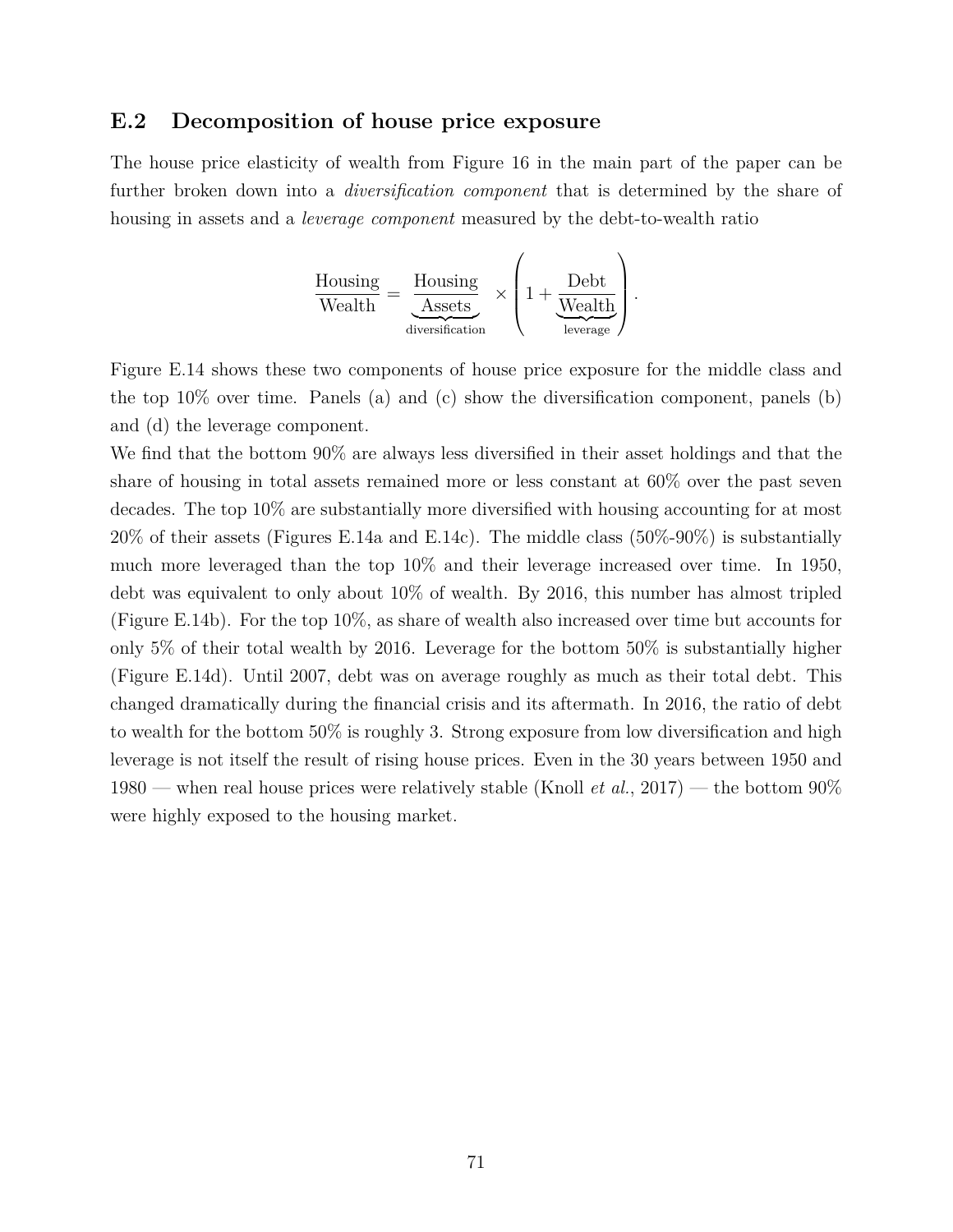

Figure E.14: Components of house price exposure by wealth group

Notes: Decomposition of house price exposure for households in the bottom 50%, the 50%-90%, and the top 10% of the wealth distribution. Panels (a) and (c) show the *diversification* component, panels (b) and (d) the *leverage* component. See text for further details on decomposition.

## **E.3 Time series of income and wealth shares**

Table E.4 shows income shares for three income and wealth groups over time. The groups are the bottom 50%, the 50%-90%, and the top 10%. Table 4 in the main paper shows the data for selected years. The last three columns show the income shares by wealth groups corresponding to the discussion in Section 4 in the paper.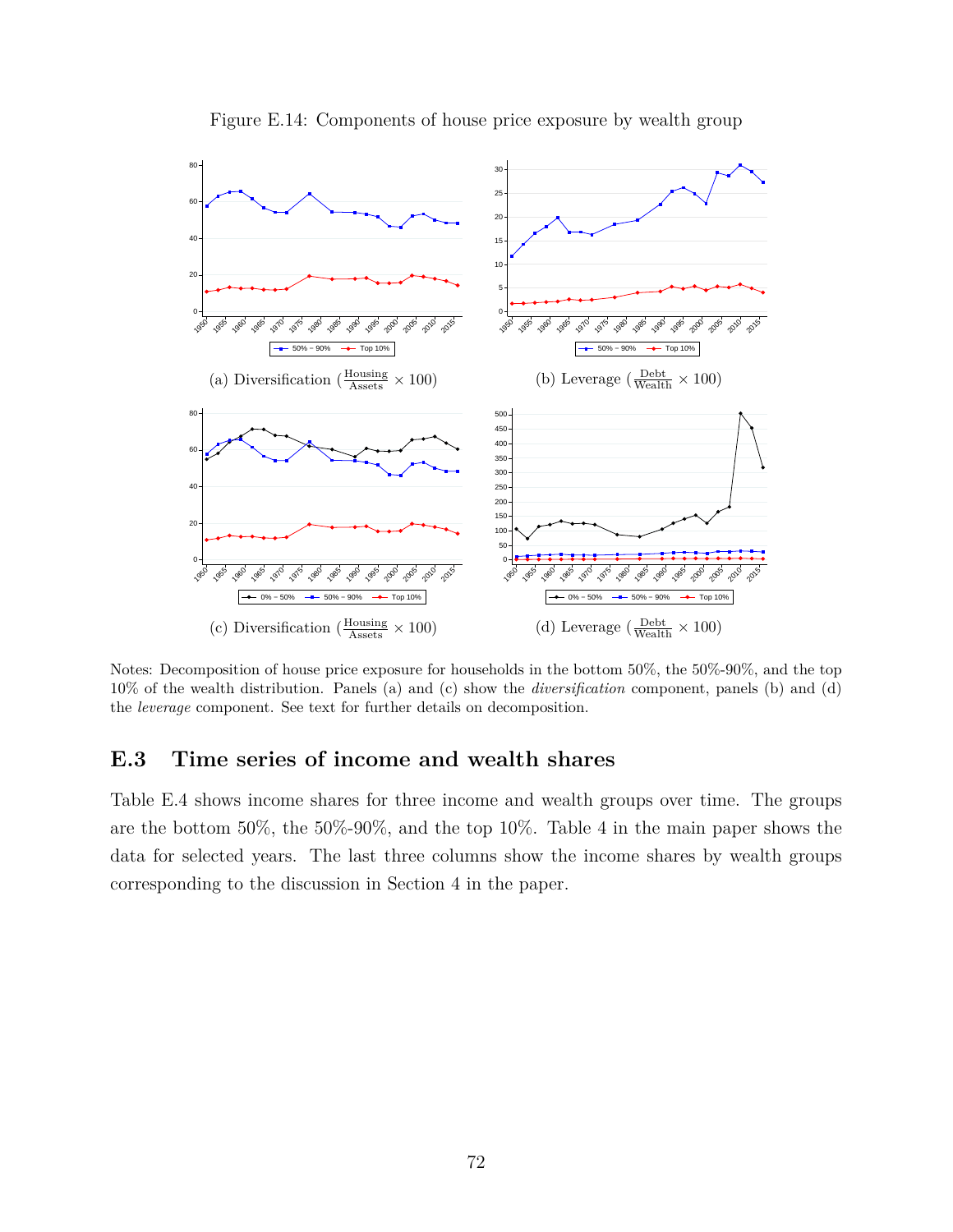|      |              | income shares<br>by income groups |            |                | wealth shares<br>by wealth groups |            | income shares<br>by wealth groups |                 |            |
|------|--------------|-----------------------------------|------------|----------------|-----------------------------------|------------|-----------------------------------|-----------------|------------|
| year | $0\% - 50\%$ | 50%-90%                           | top $10\%$ | $0\%$ - $50\%$ | $50\%$ - $90\%$                   | top $10\%$ | $0\% - 50\%$                      | $50\%$ - $90\%$ | top $10\%$ |
| 1950 | $21.6\,$     | 43.9                              | 34.5       | $2.3\,$        | 24.8                              | 72.8       | 33.5                              | $37.7\,$        | $28.7\,$   |
| 1953 | 22.2         | 45.9                              | 31.8       | 3.3            | 25.0                              | 71.7       | 34.6                              | $39.1\,$        | $26.3\,$   |
| 1956 | 21.2         | 44.6                              | 34.3       | $2.9\,$        | 25.1                              | 72.1       | 34.6                              | 38.7            | 26.7       |
| 1959 | $21.3\,$     | 45.8                              | $32.9\,$   | 3.4            | 26.7                              | 69.9       | $35.7\,$                          | $39.4\,$        | $24.9\,$   |
| 1962 | 20.9         | 45.7                              | 33.4       | 3.0            | 24.6                              | 72.4       | 34.1                              | 38.8            | 27.0       |
| 1965 | 21.5         | 45.4                              | 33.1       | $3.5\,$        | 27.6                              | 68.8       | 34.1                              | 39.7            | 26.2       |
| 1968 | 21.6         | 46.6                              | $31.9\,$   | 3.2            | 26.1                              | 70.7       | 34.4                              | 38.8            | 26.8       |
| 1971 | 21.6         | 47.0                              | 31.4       | 3.3            | 27.9                              | 68.8       | 33.9                              | 40.5            | 25.6       |
| 1977 | 19.9         | 45.1                              | $35.0\,$   | 4.6            | 31.3                              | 64.1       | 30.6                              | 42.8            | 26.6       |
| 1983 | 19.6         | 46.9                              | 33.5       | 4.1            | 29.7                              | 66.2       | 30.1                              | 43.2            | 26.7       |
| 1989 | 16.3         | 43.7                              | 40.0       | 3.0            | 30.0                              | 67.0       | 25.9                              | 42.0            | 32.1       |
| 1992 | 17.7         | 45.7                              | 36.5       | 3.4            | 29.8                              | 66.8       | 28.7                              | 42.4            | $28.9\,$   |
| 1995 | 16.4         | 45.3                              | 38.3       | 3.6            | 28.6                              | 67.8       | 28.5                              | 41.2            | $30.3\,$   |
| 1998 | 16.6         | 43.9                              | $39.5\,$   | 3.0            | 28.5                              | 68.5       | 26.7                              | 42.5            | $30.7\,$   |
| 2001 | 15.9         | 41.7                              | 42.3       | 2.8            | $27.8\,$                          | 69.4       | $24.7\,$                          | $40.4\,$        | $34.9\,$   |
| 2004 | 16.6         | 42.4                              | 41.0       | $2.6\,$        | 28.1                              | 69.3       | 24.6                              | 41.3            | 34.2       |
| 2007 | 15.5         | 40.3                              | 44.2       | $2.5\,$        | 26.2                              | $71.3\,$   | 24.0                              | 38.0            | $37.9\,$   |
| 2010 | 16.0         | 40.2                              | 43.7       | $1.2\,$        | 24.4                              | 74.4       | $25.3\,$                          | $37.6\,$        | $37.1\,$   |
| 2013 | 15.3         | 40.1                              | 44.6       | 1.1            | 24.1                              | 74.8       | 23.7                              | 37.7            | 38.7       |
| 2016 | 14.6         | $37.9\,$                          | 47.5       | $1.1\,$        | 21.8                              | 77.1       | 21.9                              | 36.7            | 41.4       |

Table E.4: Shares in aggregate income and wealth

Notes: Income and wealth shares in total income and wealth. First column reports survey year. Columns 2-4 report shares in total income for bottom 50%, 50%-90%, and top 10% of the income distribution. Columns 5-7 report shares in total wealth for bottom 50%, 50%-90%, and top 10% of the wealth distribution. Columns 8-10 report shares in total income for bottom 50%, 50%-90%, and top 10% of the wealth distribution.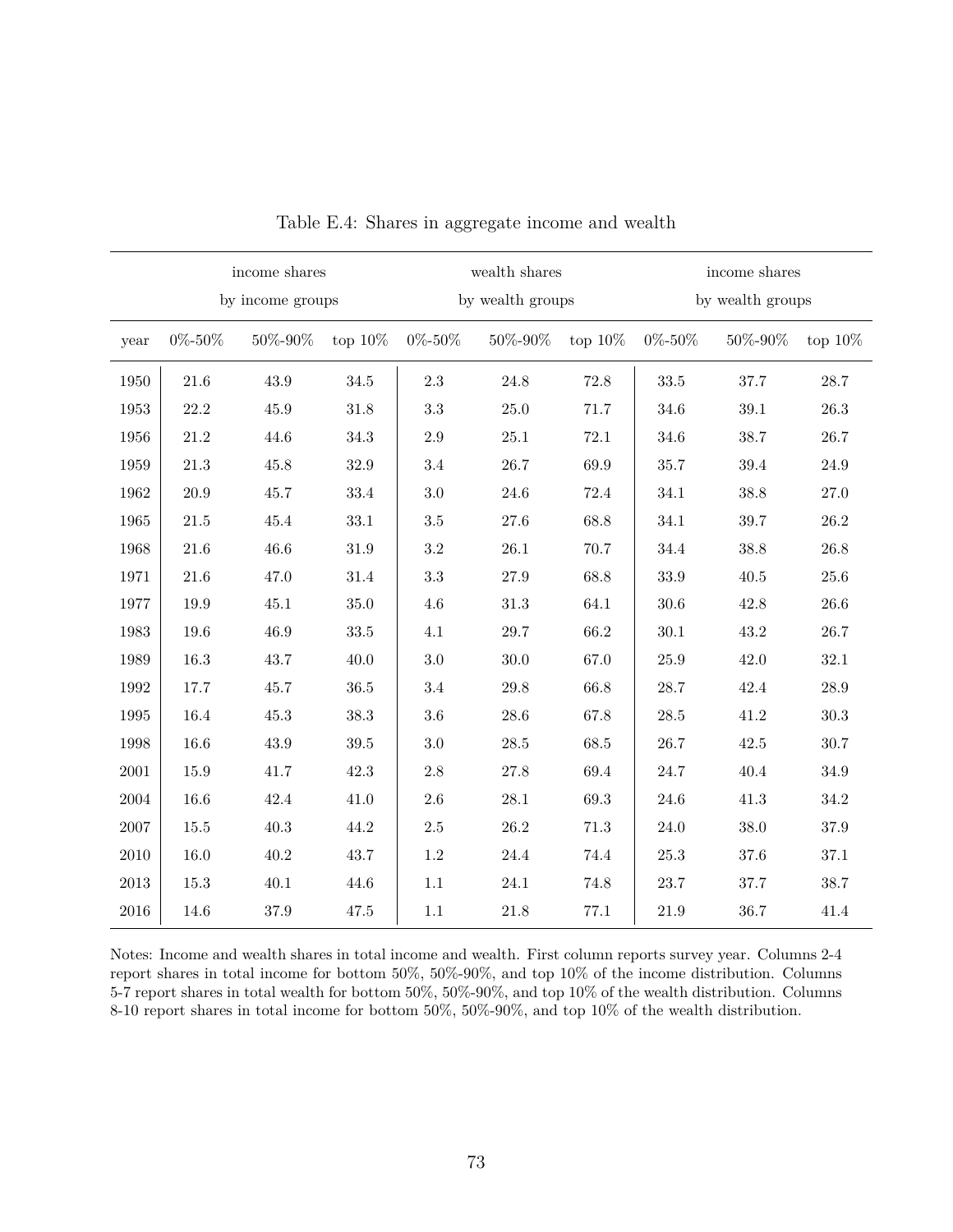## **E.4 Time series of Gini coefficients**

Table E.5 shows the time series of Gini coefficients over time. We discuss the observed time trends in Section 3.1 of the main paper.

|      |     | Income |        | Wealth |        |        |  |
|------|-----|--------|--------|--------|--------|--------|--|
|      |     | bottom | bottom |        | bottom | bottom |  |
| year | all | $99\%$ | $90\%$ | all    | $99\%$ | $90\%$ |  |
| 1950 | 44  | 39     | 32     | 83     | 75     | 64     |  |
| 1953 | 43  | 39     | 32     | 81     | 74     | 59     |  |
| 1956 | 45  | 41     | 34     | 81     | 75     | 62     |  |
| 1959 | 44  | 39     | 33     | 80     | 74     | 60     |  |
| 1962 | 44  | 40     | 33     | 81     | 75     | 61     |  |
| 1965 | 44  | 39     | 32     | 79     | 74     | 61     |  |
| 1968 | 43  | 39     | $33\,$ | 80     | 74     | 61     |  |
| 1971 | 43  | 39     | 33     | 79     | 74     | 62     |  |
| 1977 | 46  | 42     | 34     | 76     | 71     | 58     |  |
| 1983 | 46  | 41     | 35     | 78     | 69     | 59     |  |
| 1989 | 53  | 46     | 39     | 79     | 72     | 62     |  |
| 1992 | 49  | 45     | 38     | 78     | 71     | 61     |  |
| 1995 | 52  | 46     | 39     | 79     | 70     | 60     |  |
| 1998 | 52  | $45\,$ | 38     | 80     | 72     | 62     |  |
| 2001 | 54  | 46     | 38     | 80     | 73     | 63     |  |
| 2004 | 53  | 46     | 38     | 81     | 73     | 64     |  |
| 2007 | 55  | 47     | 38     | 82     | 74     | 63     |  |
| 2010 | 54  | 47     | 37     | 85     | 79     | 71     |  |
| 2013 | 56  | 48     | 38     | 85     | 79     | 71     |  |
| 2016 | 58  | 49     | 39     | 86     | 79     | 70     |  |

Table E.5: Gini coefficients for income and wealth

Notes: Gini coefficients for income and wealth for all households, bottom 99%, and 90% of the income and wealth distribution. Gini coefficients for income shown in the left part of the table (columns 2-4). Bottom 99% and bottom 90% refer to the income distribution. Gini coefficients for wealth shown in the right part of the table (columns 5-7). Bottom 99% and bottom 90% refer to the wealth distribution.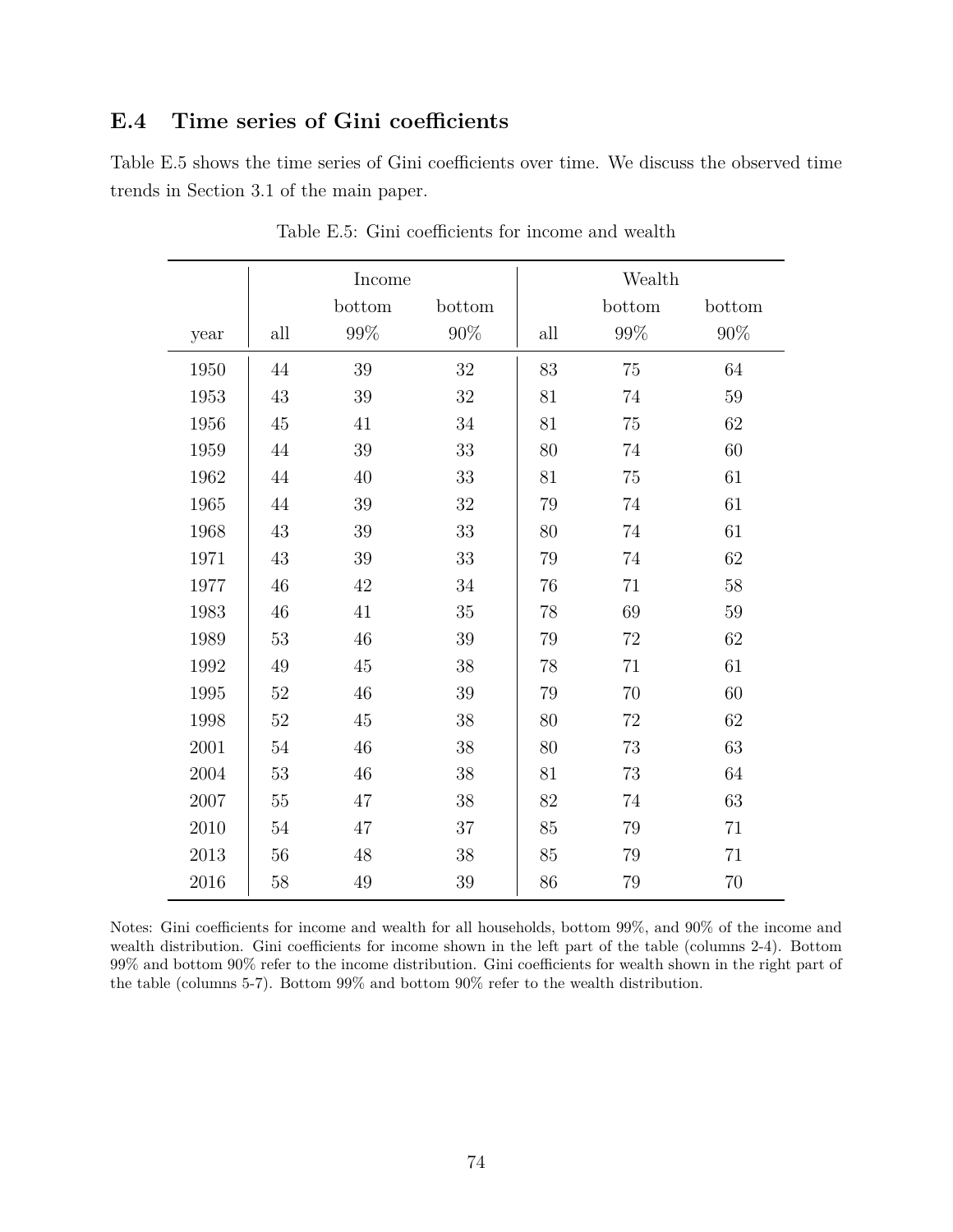## **E.5 Time series of portfolio composition**

Tables E.6, E.7, and E.8 show the portfolio composition of households for the three wealth groups considered in the main paper. These groups are the bottom 50%, the 50%-90%, and the top 10%. The first six columns show shares in assets, the next two columns show shares in debt, and the last column shows the debt-to-asset ratio.

|      | other   |          |                             |         | liquid   | other  | $\operatorname{non}$ |          | debt-to-               |
|------|---------|----------|-----------------------------|---------|----------|--------|----------------------|----------|------------------------|
|      | nonfin. | real     | bus.                        |         | assets,  |        | fin. housing housing |          | $\operatorname{asset}$ |
| year |         |          | assets estate wealth equity |         | bonds    | assets | debt                 | debt     | ratio                  |
| 1950 | 22.1    | 54.9     | 1.0                         | 2.2     | 19.8     | 0.0    | 41.5                 | 58.5     | 51.6                   |
| 1953 | 21.9    | 58.1     | 0.8                         | 0.6     | 18.6     | 0.0    | 32.2                 | 67.8     | 42.3                   |
| 1956 | 18.4    | 64.3     | 0.5                         | 0.7     | 16.1     | 0.0    | 30.8                 | 69.2     | $53.5\,$               |
| 1959 | 17.2    | 67.5     | 0.6                         | 1.4     | 13.4     | 0.0    | 29.3                 | 70.7     | 54.8                   |
| 1962 | 14.8    | 71.3     | 0.6                         | 0.7     | 12.5     | 0.0    | 22.2                 | 77.8     | 57.2                   |
| 1965 | 16.4    | 71.2     | 0.5                         | 1.9     | 9.9      | 0.0    | 23.6                 | 76.4     | 55.4                   |
| 1968 | 16.7    | 67.9     | 0.7                         | 2.1     | 12.6     | 0.0    | 27.9                 | 72.1     | $55.7\,$               |
| 1971 | 19.6    | 67.5     | $0.5\,$                     | 2.0     | 10.4     | 0.0    | 29.9                 | 70.1     | 54.9                   |
| 1977 | 17.8    | 62.0     | 0.5                         | 1.4     | 18.3     | 0.0    | 30.0                 | 70.0     | 46.5                   |
| 1983 | 19.1    | 61.7     | $1.0\,$                     | 1.4     | $10.2\,$ | 6.6    | 32.5                 | $67.5\,$ | 44.6                   |
| 1989 | 22.4    | 56.9     | 1.1                         | 1.4     | 9.5      | 8.7    | 37.9                 | 62.1     | $51.5\,$               |
| 1992 | 19.4    | 62.0     | $2.0\,$                     | 1.1     | 7.6      | 7.9    | 32.6                 | 67.4     | $55.7\,$               |
| 1995 | 20.9    | 60.2     | 1.3                         | 1.1     | 6.1      | 10.4   | 30.5                 | 69.5     | 58.8                   |
| 1998 | 19.0    | $60.6\,$ | 1.4                         | 1.8     | 6.4      | 10.8   | $33.2\,$             | 66.8     | 60.8                   |
| 2001 | 19.6    | 60.2     | 1.1                         | 1.8     | 6.4      | 10.8   | 31.4                 | 68.6     | $56.0\,$               |
| 2004 | 17.6    | 66.2     | 1.0                         | 1.3     | 5.2      | 8.6    | 28.3                 | 71.7     | 62.6                   |
| 2007 | 16.5    | 67.1     | 1.2                         | 1.0     | 4.8      | 9.4    | 27.5                 | 72.5     | 64.8                   |
| 2010 | 16.5    | 68.8     | 1.3                         | 0.4     | 4.3      | 8.7    | 27.2                 | 72.8     | 83.3                   |
| 2013 | 18.9    | 65.0     | 1.2                         | 0.7     | $5.4\,$  | 8.8    | 32.6                 | 67.4     | 81.9                   |
| 2016 | 20.3    | 61.5     | 1.2                         | $0.8\,$ | 6.1      | 10.0   | 42.3                 | 57.7     | 76.2                   |

Table E.6: Shares of wealth components in wealth portfolios of bottom 50% (in%)

Notes: Portfolio composition for the bottom 50% of households in the wealth distribution. Asset components in columns 2-7 reported as share in total assets. Debt components in columns 8-9 reported as share in total debt. Column 10 reports debt-to-asset ratio for total debt to total assets. See text for definitions of asset and debt components.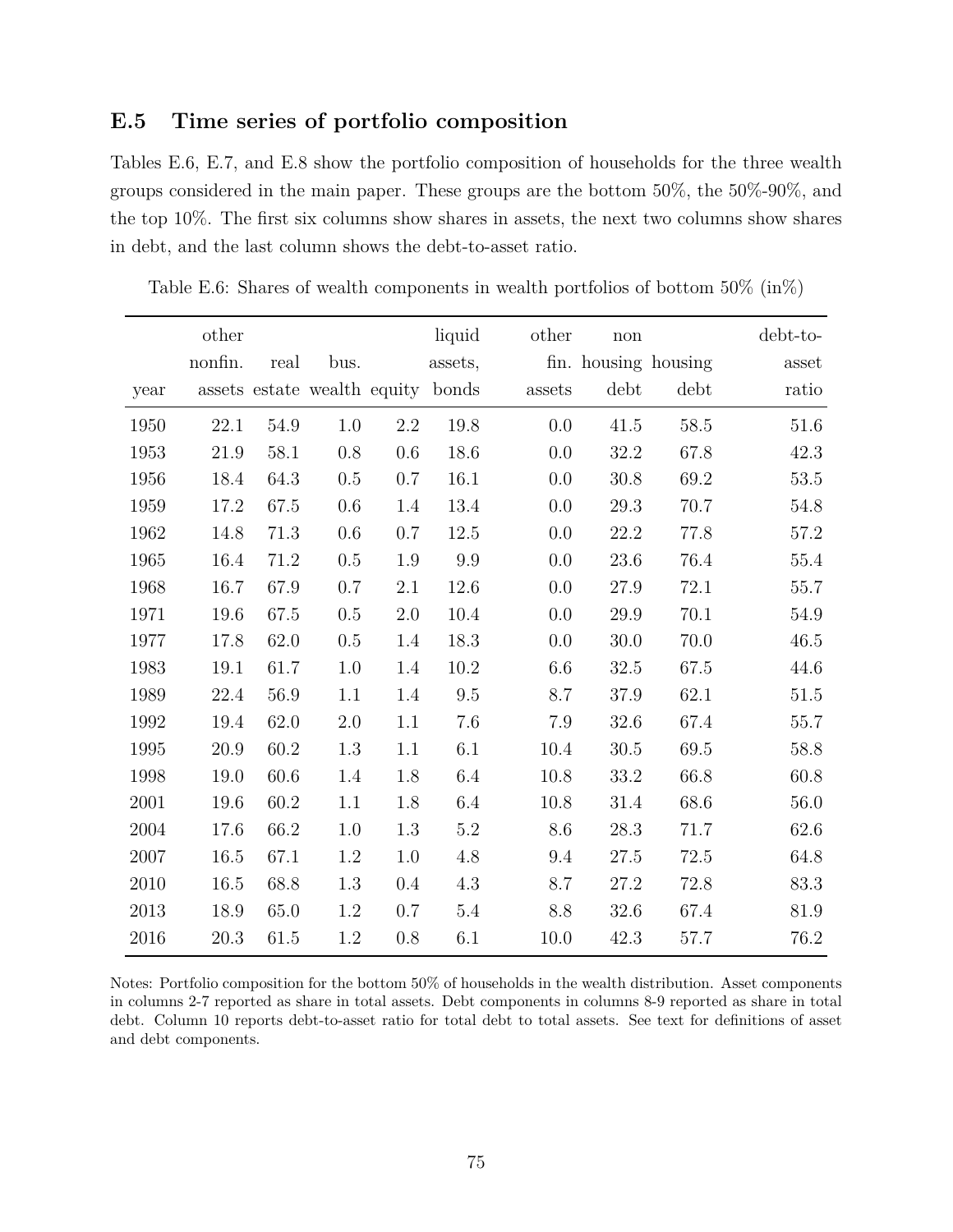|      | other   |          |                             |         | liquid   | other  | $\operatorname{non}$ |          | debt-to- |
|------|---------|----------|-----------------------------|---------|----------|--------|----------------------|----------|----------|
|      | nonfin. | real     | bus.                        |         | assets,  |        | fin. housing housing |          | asset    |
| year |         |          | assets estate wealth equity |         | bonds    | assets | debt                 | debt     | ratio    |
| 1950 | 11.0    | 57.8     | 9.5                         | 4.4     | 17.3     | 0.0    | 19.1                 | 80.9     | $10.5\,$ |
| 1953 | 10.2    | 63.1     | 8.8                         | $2.1\,$ | 15.8     | 0.0    | 14.9                 | 85.1     | $12.5\,$ |
| 1956 | 6.1     | 65.3     | 8.4                         | 4.1     | 16.1     | 0.0    | 14.5                 | 85.5     | 14.2     |
| 1959 | $6.3\,$ | 65.6     | $6.2\,$                     | $6.9\,$ | $15.0\,$ | 0.0    | 13.6                 | $86.4\,$ | 15.2     |
| 1962 | 12.7    | 61.5     | 5.0                         | 7.3     | 13.5     | 0.0    | 11.6                 | 88.4     | 16.6     |
| 1965 | 11.9    | 56.6     | 6.9                         | 10.3    | 14.3     | 0.0    | 11.9                 | 88.1     | 14.4     |
| 1968 | 10.7    | 54.3     | 6.7                         | 12.3    | 16.1     | 0.0    | 13.6                 | 86.4     | 14.4     |
| 1971 | 13.8    | 54.2     | 6.9                         | 9.5     | 15.7     | 0.0    | 13.0                 | 87.0     | 14.0     |
| 1977 | 14.0    | 64.4     | 2.7                         | 4.0     | 14.9     | 0.0    | 16.0                 | 84.0     | 15.6     |
| 1983 | 13.9    | 56.1     | $5.9\,$                     | 2.7     | 13.3     | 8.2    | 19.2                 | 80.8     | 16.2     |
| 1989 | 14.1    | 55.1     | 5.4                         | 3.3     | 10.7     | 11.4   | 19.2                 | 80.8     | 18.7     |
| 1992 | 13.3    | 54.3     | 5.1                         | $3.7\,$ | 10.4     | 13.2   | 14.0                 | 86.0     | 20.4     |
| 1995 | 13.5    | $52.8\,$ | 4.4                         | 4.1     | $8.4\,$  | 16.9   | 15.7                 | 84.3     | $21.0\,$ |
| 1998 | 13.1    | 47.7     | 4.7                         | $7.2\,$ | 9.1      | 18.2   | 16.5                 | 83.5     | 20.2     |
| 2001 | 12.0    | 47.6     | 5.7                         | 7.2     | 7.9      | 19.7   | 14.4                 | 85.6     | 19.0     |
| 2004 | 12.4    | $53.7\,$ | 5.1                         | 5.3     | $7.2\,$  | 16.3   | 13.3                 | 86.7     | $23.1\,$ |
| 2007 | 11.8    | 55.1     | 4.2                         | 4.2     | 6.9      | 17.9   | 13.1                 | 86.9     | $22.6\,$ |
| 2010 | 12.8    | 51.8     | 5.1                         | $3.6\,$ | 7.3      | 19.5   | 13.8                 | 86.2     | 24.0     |
| 2013 | 12.4    | 50.2     | 4.0                         | 4.2     | 7.1      | 22.0   | 13.8                 | 86.2     | $23.3\,$ |
| 2016 | 11.4    | 50.2     | 4.4                         | 4.4     | 7.3      | 22.2   | 15.9                 | 84.1     | 21.9     |

Table E.7: Shares of wealth components in wealth portfolios of 50%-90% (in%)

Notes: Portfolio composition for the middle class (50%-90% of households) in the wealth distribution. Asset components in columns 2-7 reported as share in total assets. Debt components in columns 8-9 reported as share in total debt. Column 10 reports debt-to-asset ratio for total debt to total assets. See text for definitions of asset and debt components.